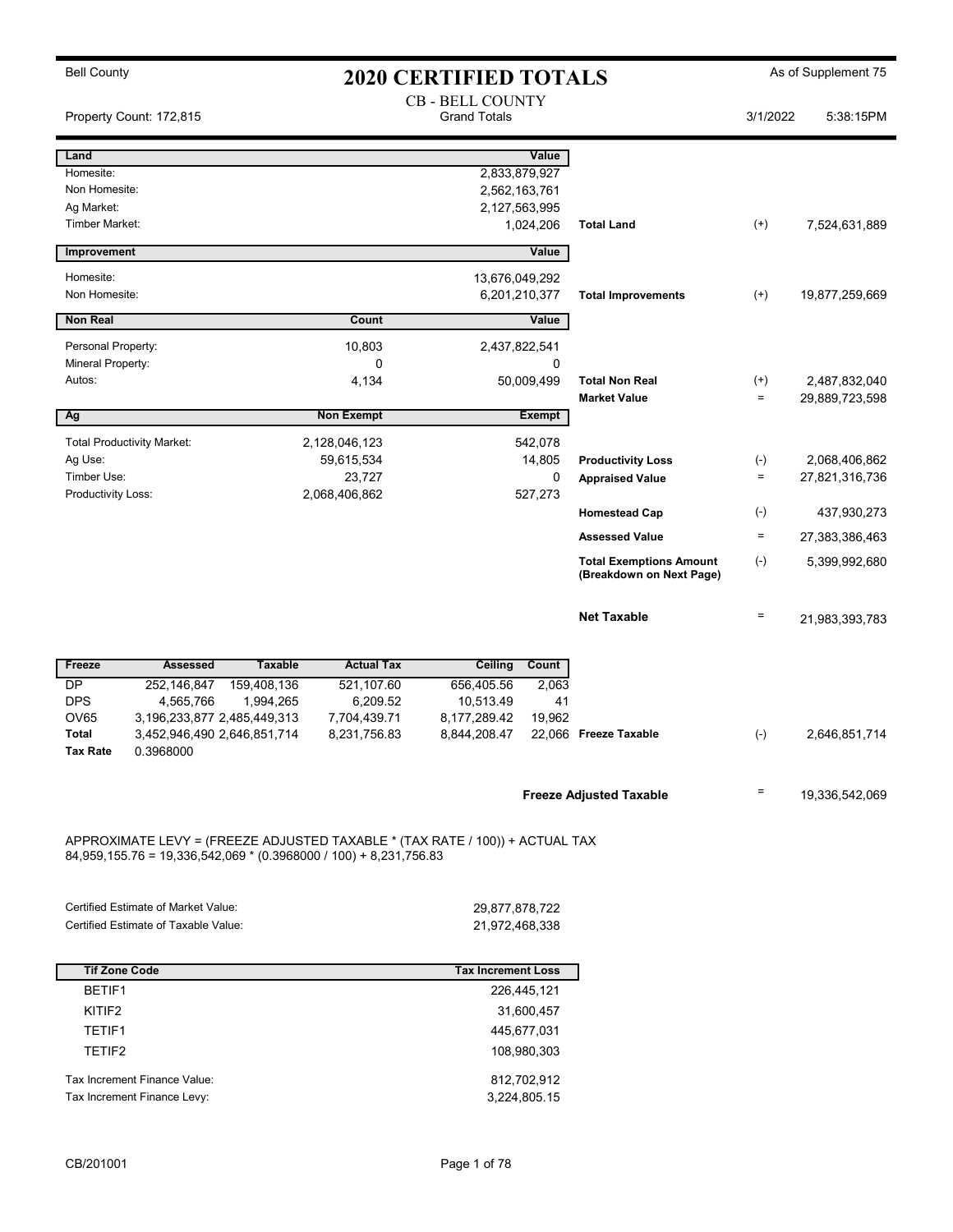CB - BELL COUNTY Property Count: 172,815 **Community Count: 172,815** Grand Totals 3/1/2022 5:38:50PM

| <b>Exemption</b>  | Count            | Local       | <b>State</b>  | <b>Total</b>  |
|-------------------|------------------|-------------|---------------|---------------|
| AB                | 11               | 309,298,471 | 0             | 309,298,471   |
| <b>CH</b>         | 142              | 57,978,976  | 0             | 57,978,976    |
| CHODO             | 1                | 9,144,424   | $\mathbf 0$   | 9,144,424     |
| DP                | 2,184            | 17,156,882  | 0             | 17,156,882    |
| <b>DPS</b>        | 42               | 270,000     | 0             | 270,000       |
| DV1               | 1,905            | $\pmb{0}$   | 15,181,341    | 15, 181, 341  |
| DV <sub>1</sub> S | 279              | 0           | 1,261,309     | 1,261,309     |
| DV <sub>2</sub>   | 1,660            | $\pmb{0}$   | 14,085,683    | 14,085,683    |
| DV2S              | 149              | 0           | 1,015,643     | 1,015,643     |
| DV3               | 2,626            | 0           | 24,544,159    | 24,544,159    |
| DV3S              | 178              | 0           | 1,502,356     | 1,502,356     |
| DV4               | 9,281            | 0           | 72,056,312    | 72,056,312    |
| DV4S              | 901              | 0           | 6,132,374     | 6,132,374     |
| <b>DVCH</b>       | $\mathbf{1}$     | $\pmb{0}$   | 140,092       | 140,092       |
| <b>DVHS</b>       | 10,629           | 0           | 1,981,179,261 | 1,981,179,261 |
| <b>DVHSS</b>      | 683              | 0           | 91,881,591    | 91,881,591    |
| EX                | 2                | 0           | 109,478       | 109,478       |
| EX-XD             | $\mathbf{1}$     | $\pmb{0}$   | 131,612       | 131,612       |
| EX-XG             | 20               | 0           | 2,975,887     | 2,975,887     |
| EX-XG (Prorated)  | $\mathbf{1}$     | $\pmb{0}$   | 41,291        | 41,291        |
| EX-XI             | 46               | 0           | 30,230,880    | 30,230,880    |
| EX-XJ             | 107              | $\pmb{0}$   | 109,146,814   | 109,146,814   |
| EX-XL             | 76               | 0           | 20,184,985    | 20, 184, 985  |
| EX-XR             | 163              | 0           | 49,704,224    | 49,704,224    |
| EX-XU             | $\overline{2}$   | 0           | 187,405       | 187,405       |
| EX-XV             | 8,949            | 0           | 2,156,764,535 | 2,156,764,535 |
| EX-XV (Prorated)  | 48               | 0           | 598,041       | 598,041       |
| EX366             | 164              | 0           | 40,338        | 40,338        |
| <b>FR</b>         | 11               | 0           | 0             | 0             |
| <b>FRSS</b>       | 3                | 0           | 696,493       | 696,493       |
| LIH               | $\boldsymbol{2}$ | $\pmb{0}$   | 6,220,100     | 6,220,100     |
| <b>MASSS</b>      | 39               | $\pmb{0}$   | 8,622,330     | 8,622,330     |
| <b>OV65</b>       | 20,572           | 299,160,928 | 0             | 299,160,928   |
| OV65S             | 1,260            | 16,071,281  | $\pmb{0}$     | 16,071,281    |
| ${\sf PC}$        | 58               | 95,903,792  | 0             | 95,903,792    |
| SO                | 10               | 373,392     | 0             | 373,392       |
|                   | <b>Totals</b>    | 805,358,146 | 4,594,634,534 | 5,399,992,680 |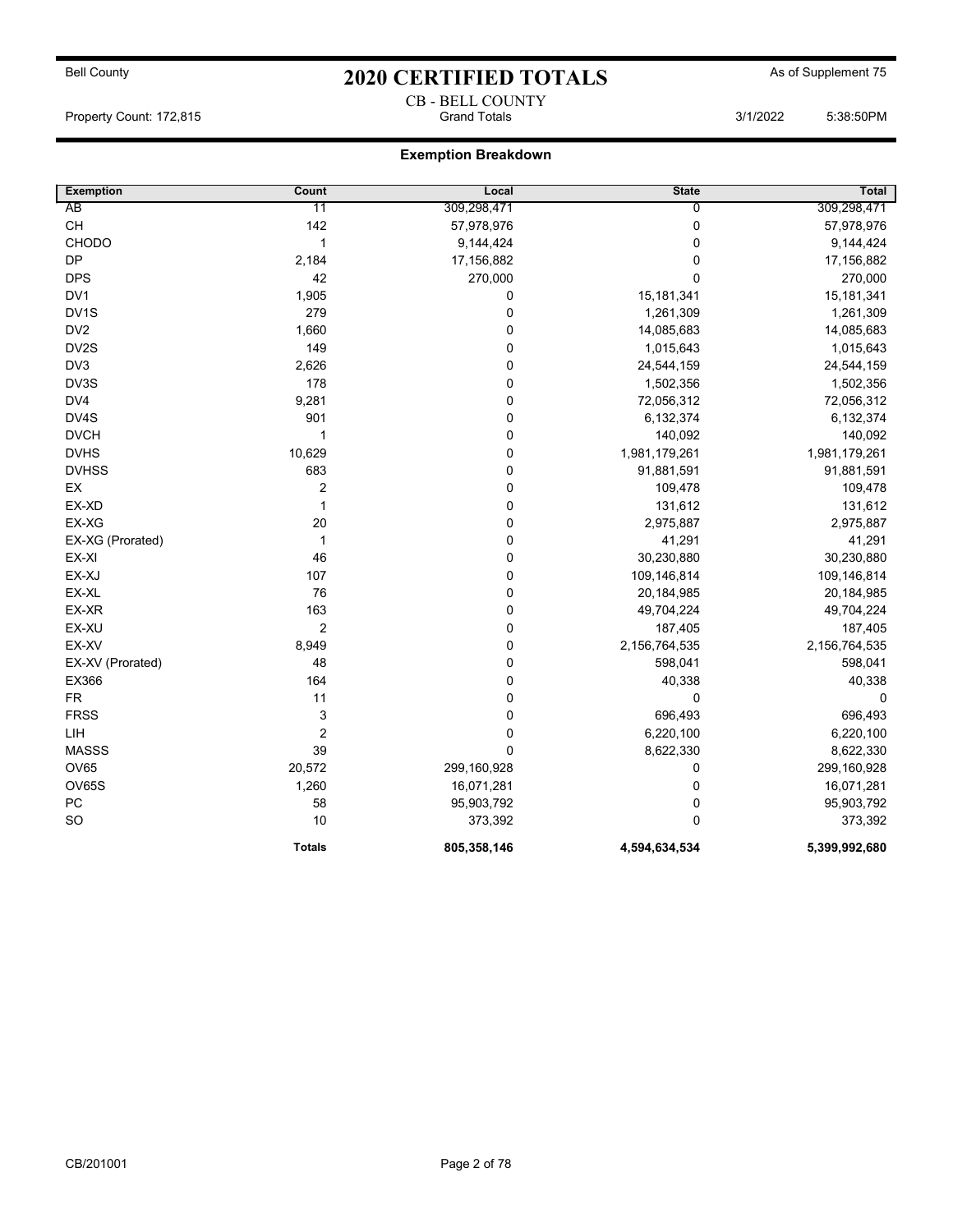| <b>Bell County</b>          | <b>2020 CERTIFIED TOTALS</b>                                                |                       |                                                                  |                                                                              |                  | As of Supplement 75                          |                      |                               |
|-----------------------------|-----------------------------------------------------------------------------|-----------------------|------------------------------------------------------------------|------------------------------------------------------------------------------|------------------|----------------------------------------------|----------------------|-------------------------------|
|                             | Property Count: 79,000                                                      |                       |                                                                  | <b>JCTC - CENTRAL TEXAS COLLEGE</b><br><b>Grand Totals</b>                   |                  |                                              | 3/1/2022             | 5:38:15PM                     |
| Land                        |                                                                             |                       |                                                                  |                                                                              | Value            |                                              |                      |                               |
| Homesite:                   |                                                                             |                       |                                                                  | 1,538,209,341                                                                |                  |                                              |                      |                               |
| Non Homesite:<br>Ag Market: |                                                                             |                       |                                                                  | 1,115,292,839                                                                |                  |                                              |                      |                               |
| Timber Market:              |                                                                             |                       |                                                                  |                                                                              | 211,697,254<br>0 | <b>Total Land</b>                            | $^{(+)}$             | 2,865,199,434                 |
| Improvement                 |                                                                             |                       |                                                                  |                                                                              | Value            |                                              |                      |                               |
| Homesite:                   |                                                                             |                       |                                                                  | 6,626,005,206                                                                |                  |                                              |                      |                               |
| Non Homesite:               |                                                                             |                       |                                                                  | 2,610,082,038                                                                |                  | <b>Total Improvements</b>                    | $^{(+)}$             | 9,236,087,244                 |
| Non Real                    |                                                                             |                       | Count                                                            |                                                                              | Value            |                                              |                      |                               |
| Personal Property:          |                                                                             |                       | 4,824                                                            |                                                                              | 697,744,266      |                                              |                      |                               |
| Mineral Property:           |                                                                             |                       | 0                                                                |                                                                              | 0                |                                              |                      |                               |
| Autos:                      |                                                                             |                       | 1,466                                                            |                                                                              | 16,330,573       | <b>Total Non Real</b><br><b>Market Value</b> | $^{(+)}$<br>$\equiv$ | 714,074,839<br>12,815,361,517 |
| Ag                          |                                                                             |                       | <b>Non Exempt</b>                                                |                                                                              | <b>Exempt</b>    |                                              |                      |                               |
|                             | <b>Total Productivity Market:</b>                                           |                       | 211,697,254                                                      |                                                                              | 0                |                                              |                      |                               |
| Ag Use:                     |                                                                             |                       | 3,565,493                                                        |                                                                              | 0                | <b>Productivity Loss</b>                     | $(\textnormal{-})$   | 208, 131, 761                 |
| Timber Use:                 |                                                                             |                       | 0                                                                |                                                                              | 0                | <b>Appraised Value</b>                       | $\equiv$             | 12,607,229,756                |
| Productivity Loss:          |                                                                             |                       | 208, 131, 761                                                    |                                                                              | 0                | <b>Homestead Cap</b>                         | $(\textnormal{-})$   | 136,817,827                   |
|                             |                                                                             |                       |                                                                  |                                                                              |                  | <b>Assessed Value</b>                        | $\equiv$             | 12,470,411,929                |
|                             |                                                                             |                       |                                                                  |                                                                              |                  | <b>Total Exemptions Amount</b>               | $(\text{-})$         | 2,598,994,846                 |
|                             |                                                                             |                       |                                                                  |                                                                              |                  | (Breakdown on Next Page)                     |                      |                               |
|                             |                                                                             |                       |                                                                  |                                                                              |                  | <b>Net Taxable</b>                           | $\equiv$             | 9,871,417,083                 |
|                             |                                                                             |                       |                                                                  |                                                                              |                  |                                              |                      |                               |
| Freeze                      | <b>Assessed</b>                                                             | <b>Taxable</b>        | <b>Actual Tax</b>                                                | <b>Ceiling</b>                                                               | Count            |                                              |                      |                               |
| DP<br><b>DPS</b>            | 125,270,168<br>1,862,510                                                    | 65,886,938<br>619,253 | 74,913.88<br>702.10                                              | 119,142.20<br>1,555.32                                                       | 954<br>13        |                                              |                      |                               |
| <b>OV65</b>                 | 1,090,543,940                                                               | 721,634,453           | 787,411.61                                                       | 916,530.98                                                                   | 7,808            |                                              |                      |                               |
| Total<br><b>Tax Rate</b>    | 1,217,676,618<br>0.1218000                                                  | 788,140,644           | 863,027.59                                                       | 1,037,228.50                                                                 |                  | 8,775 Freeze Taxable                         | $(-)$                | 788,140,644                   |
|                             |                                                                             |                       |                                                                  |                                                                              |                  | <b>Freeze Adjusted Taxable</b>               | Ξ                    | 9,083,276,439                 |
|                             |                                                                             |                       |                                                                  | APPROXIMATE LEVY = (FREEZE ADJUSTED TAXABLE * (TAX RATE / 100)) + ACTUAL TAX |                  |                                              |                      |                               |
|                             |                                                                             |                       | $11,926,458.29 = 9,083,276,439 * (0.1218000 / 100) + 863,027.59$ |                                                                              |                  |                                              |                      |                               |
|                             |                                                                             |                       |                                                                  |                                                                              |                  |                                              |                      |                               |
|                             | Certified Estimate of Market Value:<br>Certified Estimate of Taxable Value: |                       |                                                                  | 12,813,093,351<br>9,869,251,803                                              |                  |                                              |                      |                               |
|                             |                                                                             |                       |                                                                  |                                                                              |                  |                                              |                      |                               |
| <b>Tif Zone Code</b>        |                                                                             |                       |                                                                  | <b>Tax Increment Loss</b>                                                    |                  |                                              |                      |                               |
| KITIF <sub>2</sub>          |                                                                             |                       |                                                                  |                                                                              | 31,602,127       |                                              |                      |                               |
|                             | Tax Increment Finance Value:                                                |                       |                                                                  |                                                                              | 31,602,127       |                                              |                      |                               |
|                             | Tax Increment Finance Levy:                                                 |                       |                                                                  |                                                                              | 38,491.39        |                                              |                      |                               |
|                             |                                                                             |                       |                                                                  |                                                                              |                  |                                              |                      |                               |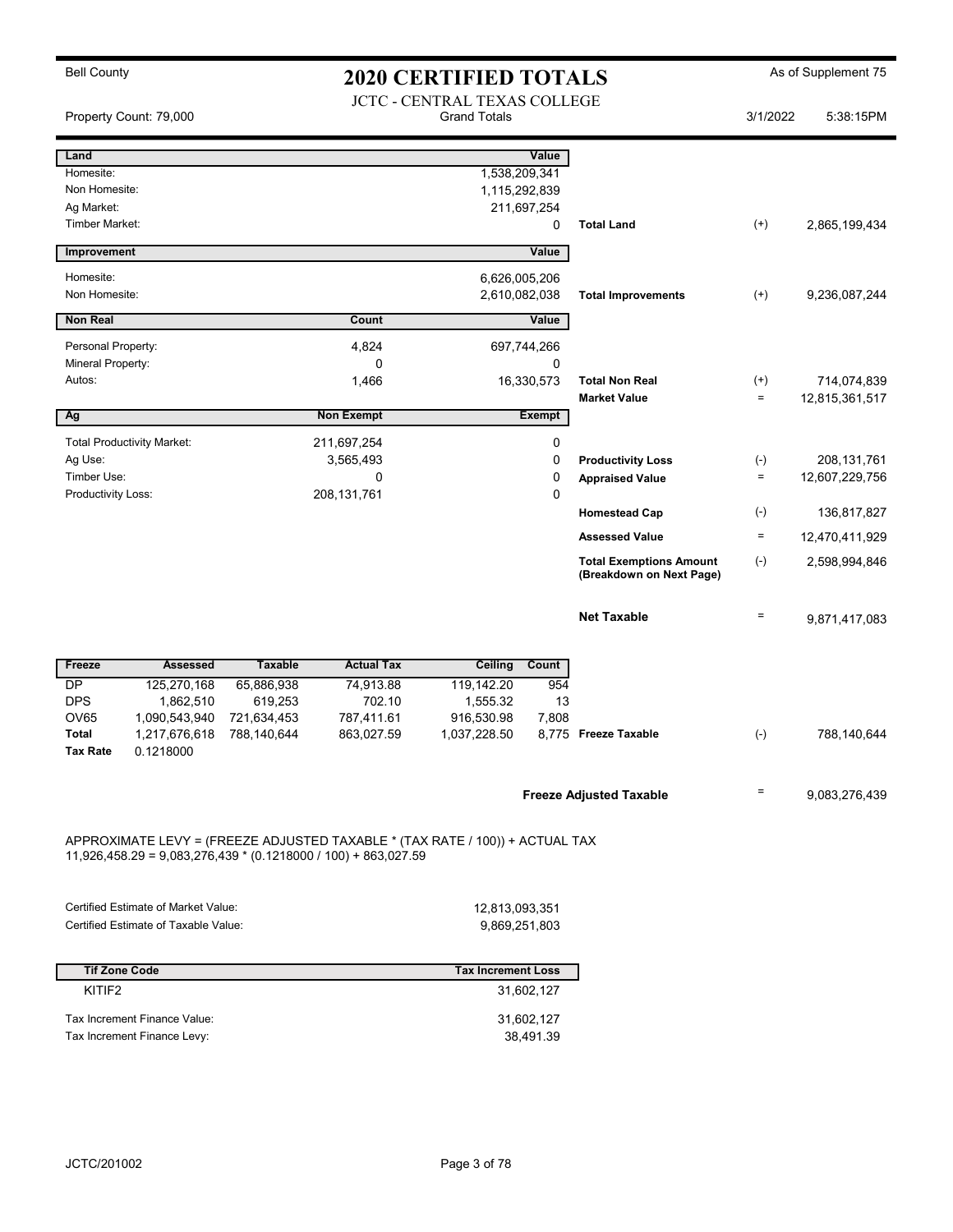### JCTC - CENTRAL TEXAS COLLEGE Property Count: 79,000 **Crand Totals 3/1/2022** 5:38:50PM

| <b>Exemption</b> | Count          | Local       | <b>State</b>   | Total         |
|------------------|----------------|-------------|----------------|---------------|
| CН               | 54             | 7,255,442   | $\overline{0}$ | 7,255,442     |
| <b>DP</b>        | 1,010          | 0           | 0              | 0             |
| <b>DPS</b>       | 13             | 0           | 0              | 0             |
| DV <sub>1</sub>  | 1,302          | 0           | 10,203,109     | 10,203,109    |
| DV1S             | 202            | 0           | 899,680        | 899,680       |
| DV <sub>2</sub>  | 1,204          | 0           | 10,107,242     | 10,107,242    |
| DV2S             | 112            | 0           | 753,143        | 753,143       |
| DV3              | 1,942          | 0           | 17,968,253     | 17,968,253    |
| DV3S             | 128            | 0           | 1,090,000      | 1,090,000     |
| DV4              | 7,476          | 0           | 57,675,137     | 57,675,137    |
| DV4S             | 677            | 0           | 4,301,096      | 4,301,096     |
| <b>DVCH</b>      | $\mathbf{1}$   | 0           | 140,092        | 140,092       |
| <b>DVHS</b>      | 8,358          | 0           | 1,508,775,553  | 1,508,775,553 |
| <b>DVHSS</b>     | 512            | 0           | 63,567,033     | 63,567,033    |
| EX               | 1              | 0           | 500            | 500           |
| EX-XD            | 1              | 0           | 131,612        | 131,612       |
| EX-XG            | 11             | 0           | 1,968,623      | 1,968,623     |
| EX-XG (Prorated) | 1              | 0           | 41,291         | 41,291        |
| EX-XI            | 25             | 0           | 25,281,917     | 25,281,917    |
| EX-XJ            | 3              | 0           | 366,055        | 366,055       |
| EX-XL            | 22             | 0           | 8,402,802      | 8,402,802     |
| EX-XR            | 42             | 0           | 24,578,088     | 24,578,088    |
| EX-XU            | $\overline{2}$ | 0           | 187,405        | 187,405       |
| EX-XV            | 2,330          | 0           | 747,321,852    | 747,321,852   |
| EX-XV (Prorated) | 3              | 0           | 73,996         | 73,996        |
| EX366            | 57             | 0           | 13,955         | 13,955        |
| <b>FR</b>        | 6              | $\pmb{0}$   | 0              | $\mathbf 0$   |
| <b>FRSS</b>      | $\mathbf{1}$   | 0           | 284,216        | 284,216       |
| <b>MASSS</b>     | 31             | $\pmb{0}$   | 6,200,079      | 6,200,079     |
| OV65             | 8,080          | 96,126,130  | 0              | 96,126,130    |
| OV65S            | 511            | 4,449,015   | 0              | 4,449,015     |
| ${\sf PC}$       | 10             | 671,676     | 0              | 671,676       |
| <b>SO</b>        | $\overline{4}$ | 159,854     | $\mathbf 0$    | 159,854       |
|                  | <b>Totals</b>  | 108,662,117 | 2,490,332,729  | 2,598,994,846 |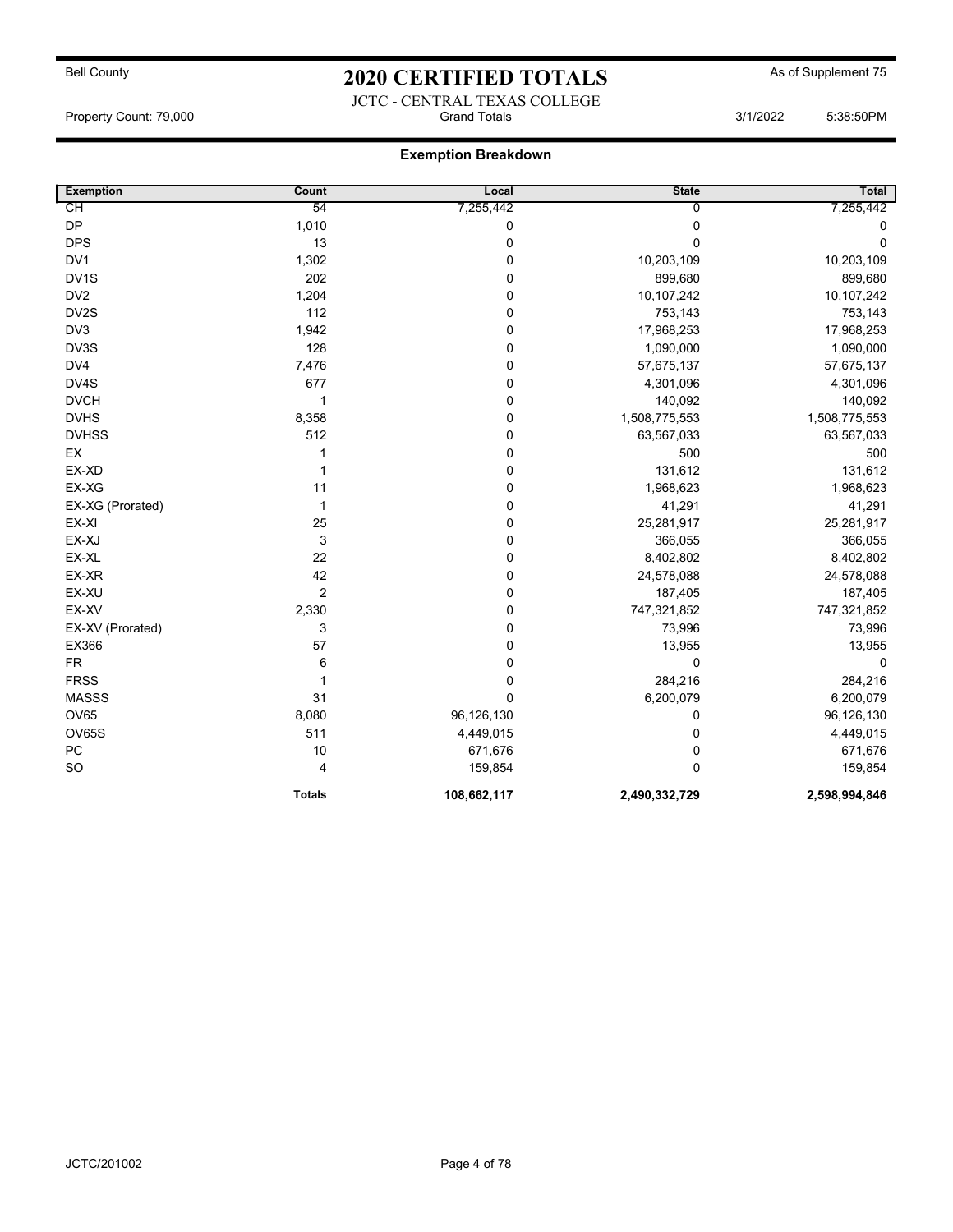Bell County **As of Supplement 75** 2020 CERTIFIED TOTALS As of Supplement 75 JTC - TEMPLE COLLEGE Property Count: 41,230 **5:38:15PM** Grand Totals 3/1/2022 5:38:15PM Land Value Homesite: 507,729,924 Non Homesite: 566,475,861 Ag Market: 113,387,054 Timber Market: 271,086 Total Land (+) 1,187,863,925 **Improvement** Value Homesite: 3,249,508,657 Non Homesite: 2,512,224,200 Total Improvements (+) 5,761,732,857 **Non Real Value Count Count Count Count** Value Personal Property: 2,041 230,956,183 Mineral Property: 0 0 Autos: 1,284 1,284 16,121,020 Total Non Real (+) 1,247,077,203 Market Value  $= 8,196,673,985$ Ag Non Exempt Exempt Exempt Total Productivity Market: 113,116,062 542,078 Ag Use: 3,078,674 14,805 110,034,814 Productivity Loss (-) Timber Use: 2,574 2,574 2,574 0 Appraised Value = 8,086,639,171 Productivity Loss: 110,034,814 527,273 Homestead Cap (-) 89,594,089 Assessed Value  $= 7,997,045,082$ Total Exemptions Amount (-) (Breakdown on Next Page) 1,951,250,080 **Net Taxable**  $= 6,045,795,002$ Freeze **Assessed** Taxable Actual Tax Ceiling Count DP 58,383,225 38,938,988 65,175.84 73,310.77 517 DPS 826,608 410,309 677.33 1,033.01 10 OV65 898,942,884 608,935,242 1,012,396.86 1,052,731.16 5,715 Total 958,152,717 648,284,539 1,078,250.03 1,127,074.94 6,242 Freeze Taxable (-) 648,284,539 Tax Rate 0.1837000 Freeze Adjusted Taxable  $\overline{5,397,510,463}$ APPROXIMATE LEVY = (FREEZE ADJUSTED TAXABLE \* (TAX RATE / 100)) + ACTUAL TAX 10,993,476.75 = 5,397,510,463 \* (0.1837000 / 100) + 1,078,250.03 Certified Estimate of Market Value: 8,191,666,275 Certified Estimate of Taxable Value: 6,040,787,834 Tif Zone Code Tax Increment Loss TETIF1 443,766,372 TETIF2 106,922,758

Tax Increment Finance Value: 550,689,130 Tax Increment Finance Levy: 1,011,615.93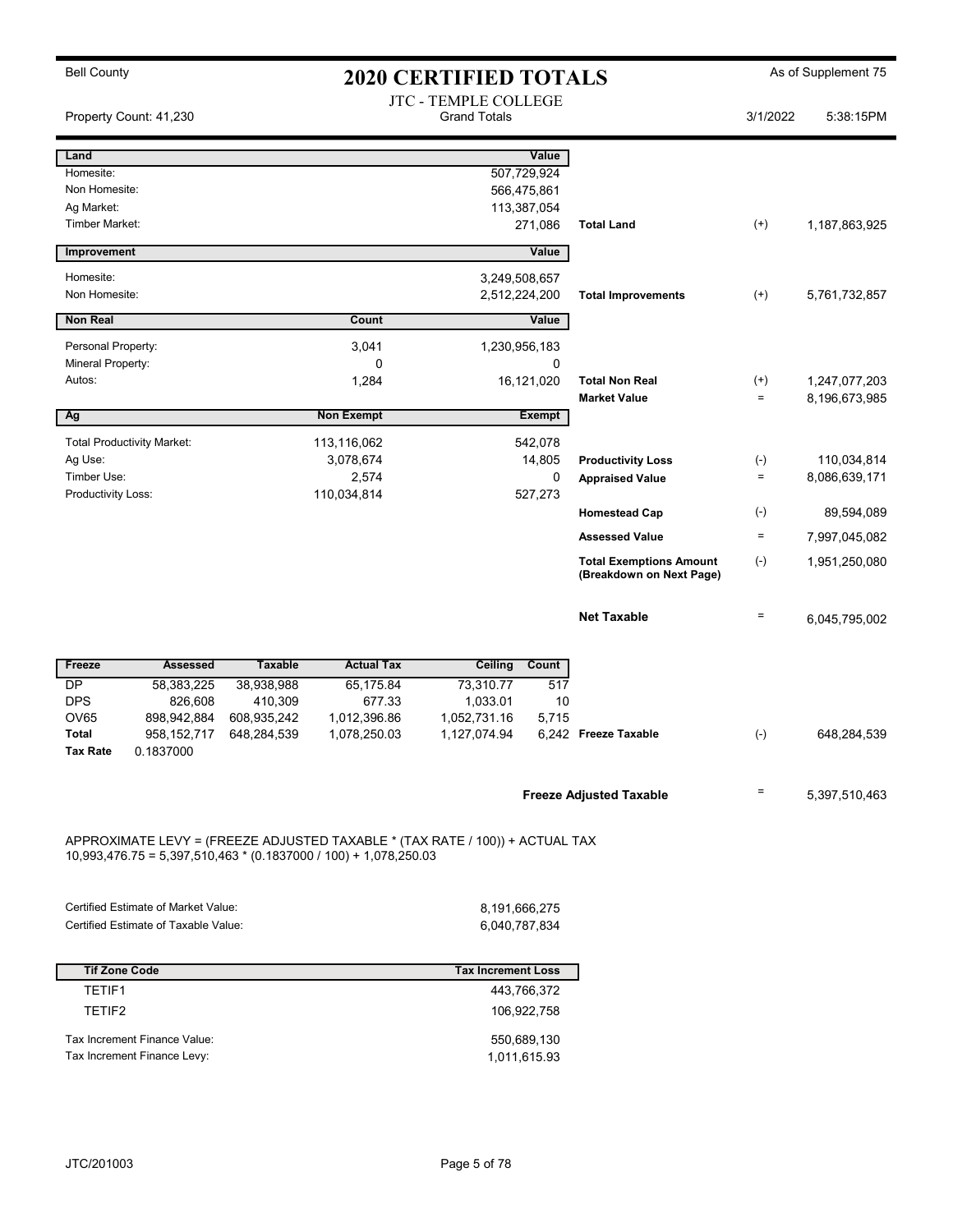## Bell County **As of Supplement 75** 2020 CERTIFIED TOTALS As of Supplement 75 JTC - TEMPLE COLLEGE

Property Count: 41,230 **Crambus** Grand Totals 3/1/2022 5:38:50PM

| <b>Exemption</b>  | Count          | Local         | <b>State</b>   | <b>Total</b>  |
|-------------------|----------------|---------------|----------------|---------------|
| AB                | 15             | 317, 168, 858 | $\overline{0}$ | 317,168,858   |
| CH                | 57             | 47,598,466    | 0              | 47,598,466    |
| <b>CHODO</b>      | $\mathbf 1$    | 9,144,424     | 0              | 9,144,424     |
| DP                | 557            | 0             | 0              | 0             |
| <b>DPS</b>        | 10             | $\mathbf 0$   | $\Omega$       | 0             |
| DV <sub>1</sub>   | 255            | 0             | 2,093,000      | 2,093,000     |
| DV <sub>1</sub> S | 37             | 0             | 175,000        | 175,000       |
| DV <sub>2</sub>   | 221            | 0             | 1,970,312      | 1,970,312     |
| DV2S              | 15             | 0             | 97,500         | 97,500        |
| DV <sub>3</sub>   | 318            | 0             | 3,072,000      | 3,072,000     |
| DV3S              | 29             | 0             | 250,000        | 250,000       |
| DV4               | 858            | 0             | 6,602,831      | 6,602,831     |
| DV4S              | 111            | 0             | 946,455        | 946,455       |
| <b>DVHS</b>       | 1,061          | 0             | 182,765,279    | 182,765,279   |
| <b>DVHSS</b>      | 85             | 0             | 14,003,063     | 14,003,063    |
| EX-XG             | 3              | 0             | 275,887        | 275,887       |
| EX-XI             | $\overline{2}$ | 0             | 411,020        | 411,020       |
| EX-XJ             | 6              | 0             | 10,484,392     | 10,484,392    |
| EX-XL             | 30             | 0             | 2,619,966      | 2,619,966     |
| EX-XR             | 9              | 0             | 380,952        | 380,952       |
| EX-XV             | 2,973          | 0             | 676,589,799    | 676,589,799   |
| EX-XV (Prorated)  | 36             | 0             | 446,425        | 446,425       |
| EX366             | 46             | 0             | 11,094         | 11,094        |
| <b>FR</b>         | 4              | 0             | $\Omega$       | $\Omega$      |
| HS                | 15,886         | 514,952,771   | 0              | 514,952,771   |
| LIH               | $\overline{2}$ | 0             | 6,220,100      | 6,220,100     |
| <b>MASSS</b>      | 6              | 0             | 1,479,624      | 1,479,624     |
| OV65              | 5,887          | 55,503,722    | 0              | 55,503,722    |
| OV65S             | 342            | 3,139,067     | 0              | 3,139,067     |
| PC                | 29             | 92,716,273    | 0              | 92,716,273    |
| <b>SO</b>         | 4              | 131,800       | $\Omega$       | 131,800       |
|                   | <b>Totals</b>  | 1,040,355,381 | 910,894,699    | 1,951,250,080 |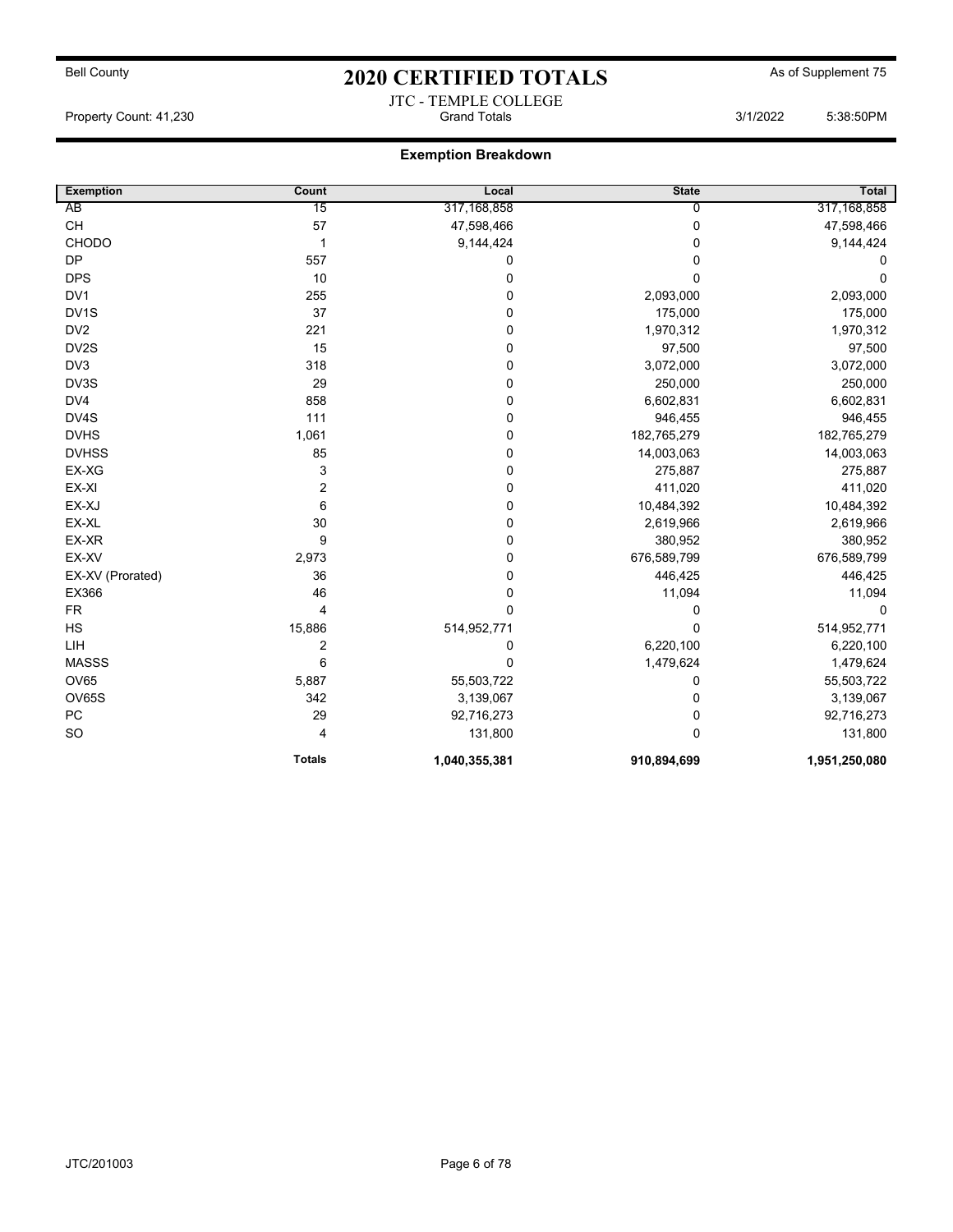| <b>Bell County</b>                | <b>2020 CERTIFIED TOTALS</b> |                             |                                                            |          | As of Supplement 75 |
|-----------------------------------|------------------------------|-----------------------------|------------------------------------------------------------|----------|---------------------|
|                                   |                              | MUD1 - MUD NO 1 BELL COUNTY |                                                            |          |                     |
| Property Count: 699               |                              | <b>Grand Totals</b>         |                                                            | 3/1/2022 | 5:38:15PM           |
|                                   |                              |                             |                                                            |          |                     |
| Land                              |                              | Value                       |                                                            |          |                     |
| Homesite:                         |                              | 24,596,850                  |                                                            |          |                     |
| Non Homesite:                     |                              | 3,315,279                   |                                                            |          |                     |
| Ag Market:                        |                              | 0                           |                                                            |          |                     |
| Timber Market:                    |                              | $\mathbf 0$                 | <b>Total Land</b>                                          | $^{(+)}$ | 27,912,129          |
| Improvement                       |                              | Value                       |                                                            |          |                     |
| Homesite:                         |                              | 104,341,416                 |                                                            |          |                     |
| Non Homesite:                     |                              | 491,578                     | <b>Total Improvements</b>                                  | $(+)$    | 104,832,994         |
| <b>Non Real</b>                   | Count                        | Value                       |                                                            |          |                     |
|                                   |                              |                             |                                                            |          |                     |
| Personal Property:                | 4                            | 42,849                      |                                                            |          |                     |
| Mineral Property:                 | 0                            | 0                           |                                                            |          |                     |
| Autos:                            | $\Omega$                     | $\Omega$                    | <b>Total Non Real</b>                                      | $^{(+)}$ | 42,849              |
|                                   |                              |                             | <b>Market Value</b>                                        | $=$      | 132,787,972         |
| Ag                                | <b>Non Exempt</b>            | <b>Exempt</b>               |                                                            |          |                     |
| <b>Total Productivity Market:</b> | $\mathbf 0$                  | $\mathbf 0$                 |                                                            |          |                     |
| Ag Use:                           | 0                            | 0                           | <b>Productivity Loss</b>                                   | $(-)$    | $\Omega$            |
| Timber Use:                       | 0                            | 0                           | <b>Appraised Value</b>                                     | $\equiv$ | 132,787,972         |
| Productivity Loss:                | $\Omega$                     | $\Omega$                    |                                                            |          |                     |
|                                   |                              |                             | <b>Homestead Cap</b>                                       | $(-)$    | 406,127             |
|                                   |                              |                             | <b>Assessed Value</b>                                      | $\equiv$ | 132,381,845         |
|                                   |                              |                             | <b>Total Exemptions Amount</b><br>(Breakdown on Next Page) | $(-)$    | 26,045,340          |
|                                   |                              |                             | <b>Net Taxable</b>                                         | $\equiv$ | 106,336,505         |

#### APPROXIMATE TOTAL LEVY = NET TAXABLE \* (TAX RATE / 100) 903,860.29 = 106,336,505 \* (0.850000 / 100)

| Certified Estimate of Market Value:<br>Certified Estimate of Taxable Value: | 132,787,972<br>106,336,505 |
|-----------------------------------------------------------------------------|----------------------------|
| Tax Increment Finance Value:                                                |                            |
| Tax Increment Finance Levy:                                                 | 0.00                       |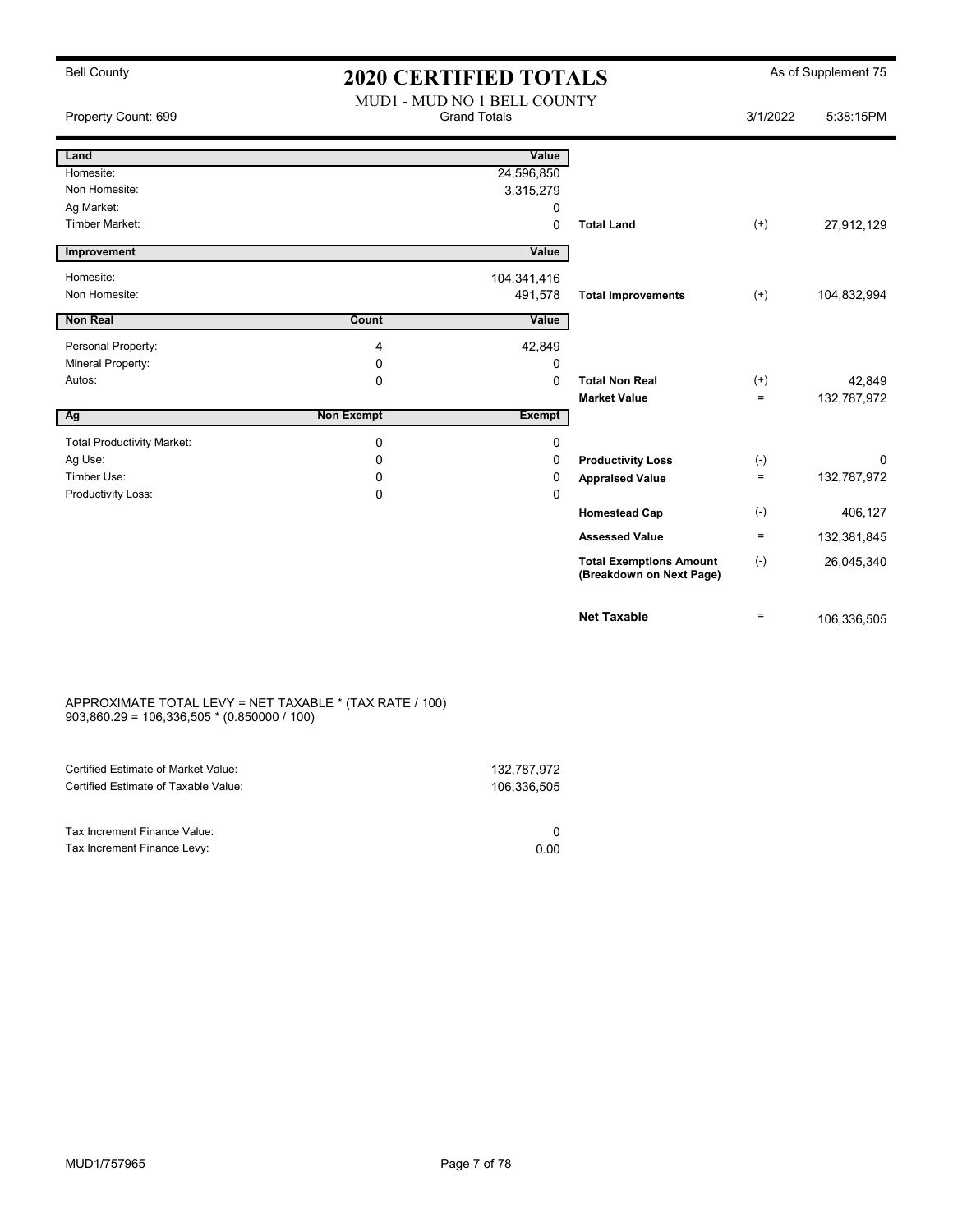### MUD1 - MUD NO 1 BELL COUNTY Property Count: 699 Grand Totals 3/1/2022 5:38:50PM

| <b>Exemption</b> |               |       | <b>State</b> | Total      |
|------------------|---------------|-------|--------------|------------|
|                  | Count         | Local |              |            |
| DV <sub>1</sub>  |               |       | 41,000       | 41,000     |
| DV <sub>2</sub>  | 10            | 0     | 79,500       | 79,500     |
| DV3              | 11            | 0     | 92,000       | 92,000     |
| DV3S             |               | 0     | 10,000       | 10,000     |
| DV4              | 37            | 0     | 360,000      | 360,000    |
| DV4S             | 3             | 0     | 36,000       | 36,000     |
| <b>DVHS</b>      | 110           | 0     | 24,819,304   | 24,819,304 |
| <b>DVHSS</b>     | 3             | 0     | 607,536      | 607,536    |
|                  | <b>Totals</b> | 0     | 26,045,340   | 26,045,340 |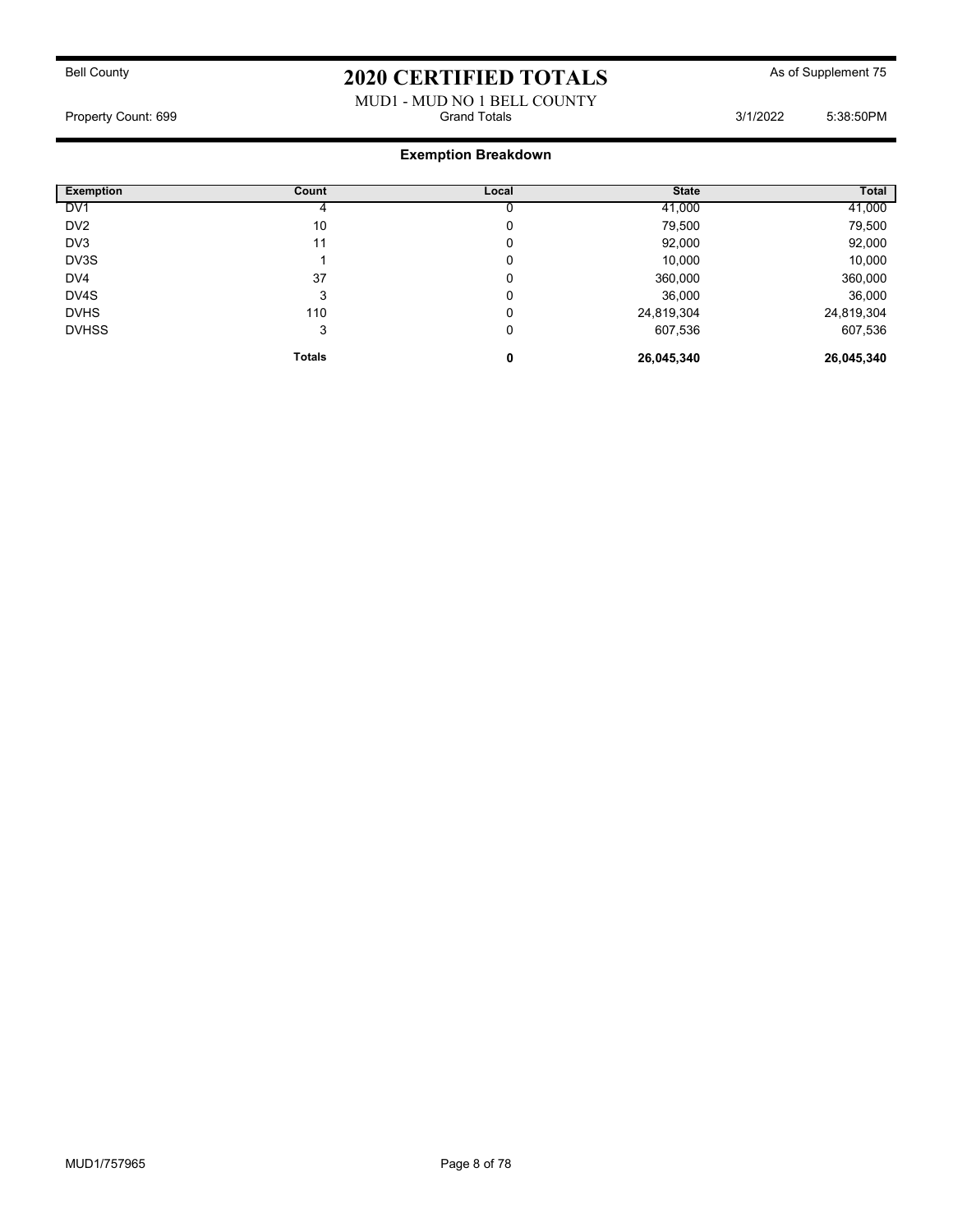|  | <b>Bell County</b> |
|--|--------------------|
|--|--------------------|

### 2020 CERTIFIED TOTALS As of Supplement 75 MUD2 - MUD NO 2 BELL COUNTY

| 11,0000 | E.20.4EDM |
|---------|-----------|

| Property Count: 8                 |                   | <b>Grand Totals</b> |                                                            | 3/1/2022          | 5:38:15PM |
|-----------------------------------|-------------------|---------------------|------------------------------------------------------------|-------------------|-----------|
| Land                              |                   | Value               |                                                            |                   |           |
| Homesite:                         |                   | $\Omega$            |                                                            |                   |           |
| Non Homesite:                     |                   | 3,809,887           |                                                            |                   |           |
| Ag Market:                        |                   | 0                   |                                                            |                   |           |
| <b>Timber Market:</b>             |                   | 0                   | <b>Total Land</b>                                          | $^{(+)}$          | 3,809,887 |
| Improvement                       |                   | Value               |                                                            |                   |           |
| Homesite:                         |                   | 0                   |                                                            |                   |           |
| Non Homesite:                     |                   | 32,381              | <b>Total Improvements</b>                                  | $^{(+)}$          | 32,381    |
| <b>Non Real</b>                   | Count             | Value               |                                                            |                   |           |
| Personal Property:                |                   | 5,500               |                                                            |                   |           |
| Mineral Property:                 | 0                 | 0                   |                                                            |                   |           |
| Autos:                            | 0                 | 0                   | <b>Total Non Real</b>                                      | $^{(+)}$          | 5,500     |
|                                   |                   |                     | <b>Market Value</b>                                        | $\equiv$          | 3,847,768 |
| Ag                                | <b>Non Exempt</b> | <b>Exempt</b>       |                                                            |                   |           |
| <b>Total Productivity Market:</b> | 0                 | 0                   |                                                            |                   |           |
| Ag Use:                           | 0                 | 0                   | <b>Productivity Loss</b>                                   | $(-)$             | $\Omega$  |
| Timber Use:                       | 0                 | 0                   | <b>Appraised Value</b>                                     | $\equiv$          | 3,847,768 |
| Productivity Loss:                | 0                 | 0                   |                                                            |                   |           |
|                                   |                   |                     | <b>Homestead Cap</b>                                       | $(-)$             | 0         |
|                                   |                   |                     | <b>Assessed Value</b>                                      | $\equiv$          | 3,847,768 |
|                                   |                   |                     | <b>Total Exemptions Amount</b><br>(Breakdown on Next Page) | $(-)$             | 0         |
|                                   |                   |                     | <b>Net Taxable</b>                                         | $\qquad \qquad =$ | 3,847,768 |

#### APPROXIMATE TOTAL LEVY = NET TAXABLE \* (TAX RATE / 100) 36,553.80 = 3,847,768 \* (0.950000 / 100)

| Certified Estimate of Market Value:                         | 3,847,768 |
|-------------------------------------------------------------|-----------|
| Certified Estimate of Taxable Value:                        | 3,847,768 |
| Tax Increment Finance Value:<br>Tax Increment Finance Levy: | 0.00      |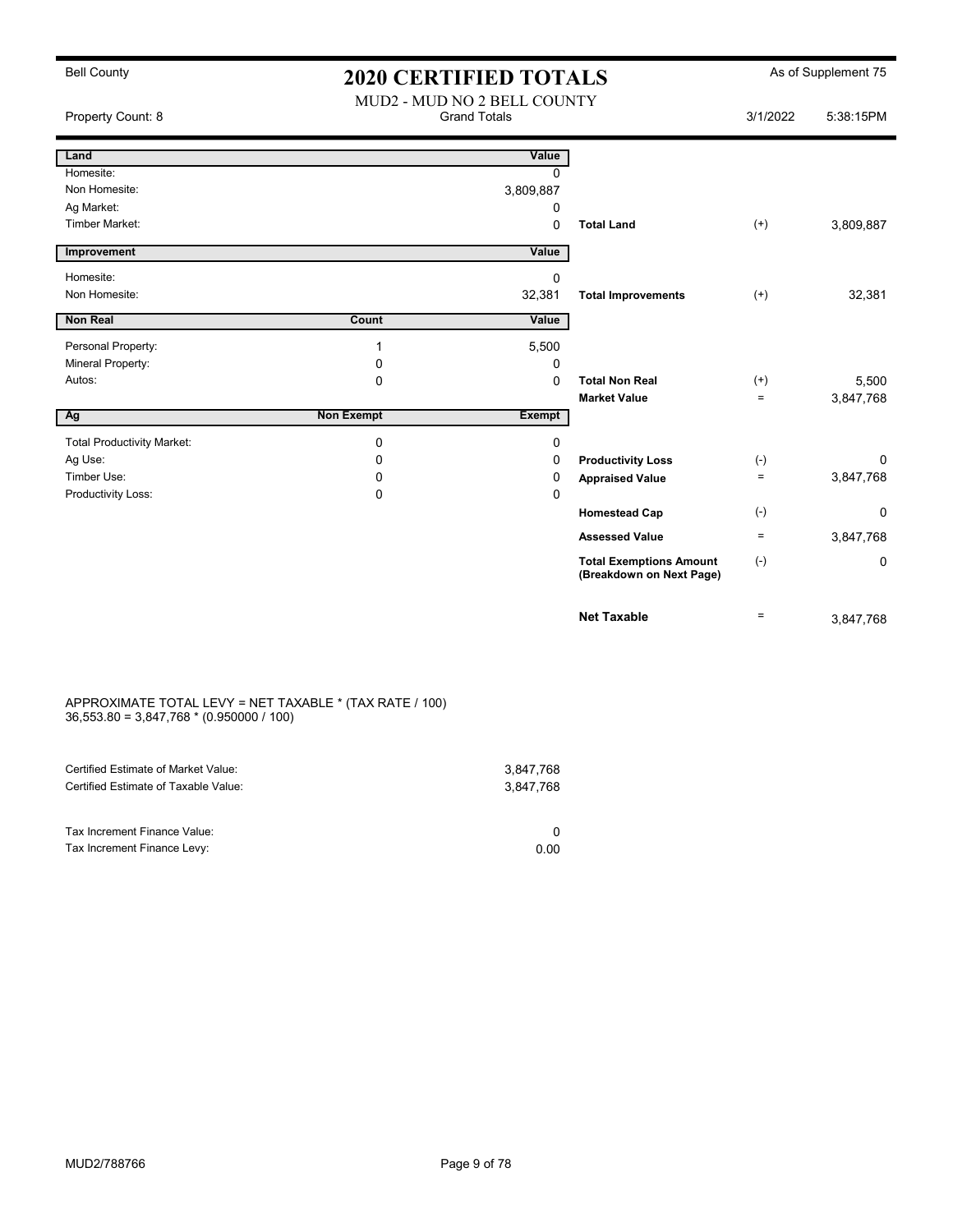#### MUD2 - MUD NO 2 BELL COUNTY Property Count: 8 Grand Totals 3/1/2022 5:38:50PM

| Exemption | Count         | Local | <b>State</b> | Total |
|-----------|---------------|-------|--------------|-------|
|           |               |       |              |       |
|           | <b>Totals</b> |       |              |       |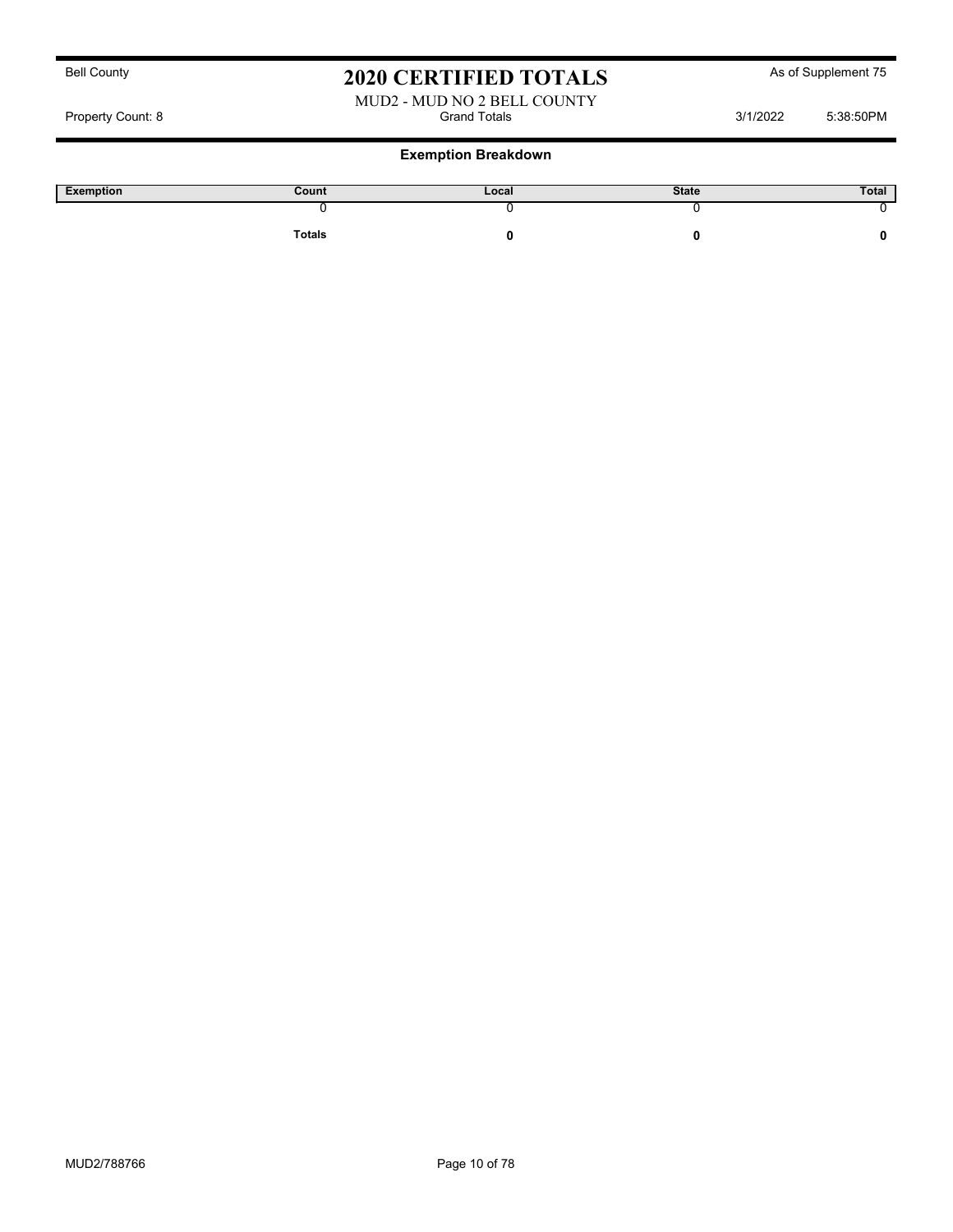|  | <b>Bell County</b> |
|--|--------------------|
|--|--------------------|

# 2020 CERTIFIED TOTALS As of Supplement 75

|                                               | Property Count: 172,817                                                     |                          |                                                                                                                                                  | RRD - BELL COUNTY ROAD<br><b>Grand Totals</b> |                                             |                                                    | 3/1/2022             | 5:38:15PM                       |
|-----------------------------------------------|-----------------------------------------------------------------------------|--------------------------|--------------------------------------------------------------------------------------------------------------------------------------------------|-----------------------------------------------|---------------------------------------------|----------------------------------------------------|----------------------|---------------------------------|
| Land<br>Homesite:                             |                                                                             |                          |                                                                                                                                                  |                                               | Value<br>2,833,879,927                      |                                                    |                      |                                 |
| Non Homesite:<br>Ag Market:<br>Timber Market: |                                                                             |                          |                                                                                                                                                  |                                               | 2,562,163,761<br>2,127,563,995<br>1,024,206 | <b>Total Land</b>                                  | $^{(+)}$             | 7,524,631,889                   |
| Improvement                                   |                                                                             |                          |                                                                                                                                                  |                                               | Value                                       |                                                    |                      |                                 |
| Homesite:<br>Non Homesite:                    |                                                                             |                          |                                                                                                                                                  | 13,676,049,292                                | 6,201,210,377                               | <b>Total Improvements</b>                          | $^{(+)}$             | 19,877,259,669                  |
| <b>Non Real</b>                               |                                                                             |                          | Count                                                                                                                                            |                                               | Value                                       |                                                    |                      |                                 |
| Personal Property:<br>Mineral Property:       |                                                                             |                          | 10,805<br>0                                                                                                                                      |                                               | 2,437,823,541<br>0                          |                                                    |                      |                                 |
| Autos:                                        |                                                                             |                          | 4,134                                                                                                                                            |                                               | 50,009,499                                  | <b>Total Non Real</b><br><b>Market Value</b>       | $^{(+)}$<br>$\equiv$ | 2,487,833,040<br>29,889,724,598 |
| Ag                                            |                                                                             |                          | <b>Non Exempt</b>                                                                                                                                |                                               | <b>Exempt</b>                               |                                                    |                      |                                 |
| Ag Use:<br>Timber Use:                        | <b>Total Productivity Market:</b>                                           |                          | 2,128,046,123<br>59,615,534<br>23,727                                                                                                            |                                               | 542,078<br>14,805<br>0                      | <b>Productivity Loss</b><br><b>Appraised Value</b> | $(-)$<br>$\equiv$    | 2,068,406,862<br>27,821,317,736 |
| Productivity Loss:                            |                                                                             |                          | 2,068,406,862                                                                                                                                    |                                               | 527,273                                     | <b>Homestead Cap</b>                               | $(-)$                | 437,930,273                     |
|                                               |                                                                             |                          |                                                                                                                                                  |                                               |                                             | <b>Assessed Value</b>                              | $\equiv$             | 27,383,387,463                  |
|                                               |                                                                             |                          |                                                                                                                                                  |                                               |                                             | <b>Total Exemptions Amount</b>                     | $(\text{-})$         | 5,097,234,780                   |
|                                               |                                                                             |                          |                                                                                                                                                  |                                               |                                             | (Breakdown on Next Page)                           |                      |                                 |
|                                               |                                                                             |                          |                                                                                                                                                  |                                               |                                             | <b>Net Taxable</b>                                 | Ξ                    | 22,286,152,683                  |
| Freeze                                        | <b>Assessed</b>                                                             | <b>Taxable</b>           | <b>Actual Tax</b>                                                                                                                                | Ceiling                                       | Count                                       |                                                    |                      |                                 |
| DP<br><b>DPS</b><br><b>OV65</b>               | 252,146,847<br>4,565,766<br>3, 196, 135, 211 2, 485, 367, 317               | 159,408,136<br>1,994,265 | 38,049.22<br>469.00<br>572,488.27                                                                                                                | 48,546.14<br>1,315.36<br>609,811.00           | 2,063<br>41<br>19,961                       |                                                    |                      |                                 |
| Total<br><b>Tax Rate</b>                      | 3,452,847,824 2,646,769,718<br>0.0285000                                    |                          | 611,006.49                                                                                                                                       | 659,672.50                                    |                                             | 22,065 Freeze Taxable                              | $(-)$                | 2,646,769,718                   |
|                                               |                                                                             |                          |                                                                                                                                                  |                                               |                                             | <b>Freeze Adjusted Taxable</b>                     | $\equiv$             | 19,639,382,965                  |
|                                               |                                                                             |                          | APPROXIMATE LEVY = (FREEZE ADJUSTED TAXABLE * (TAX RATE / 100)) + ACTUAL TAX<br>$6,208,230.64 = 19,639,382,965 * (0.0285000 / 100) + 611,006.49$ |                                               |                                             |                                                    |                      |                                 |
|                                               | Certified Estimate of Market Value:<br>Certified Estimate of Taxable Value: |                          |                                                                                                                                                  | 29,877,879,722<br>22,275,227,238              |                                             |                                                    |                      |                                 |
| <b>Tif Zone Code</b>                          |                                                                             |                          |                                                                                                                                                  | <b>Tax Increment Loss</b>                     |                                             |                                                    |                      |                                 |
| TETIF1                                        |                                                                             |                          |                                                                                                                                                  |                                               | 743,194,057                                 |                                                    |                      |                                 |
|                                               | Tax Increment Finance Value:<br>Tax Increment Finance Levy:                 |                          |                                                                                                                                                  |                                               | 743,194,057<br>211,810.31                   |                                                    |                      |                                 |
|                                               |                                                                             |                          |                                                                                                                                                  |                                               |                                             |                                                    |                      |                                 |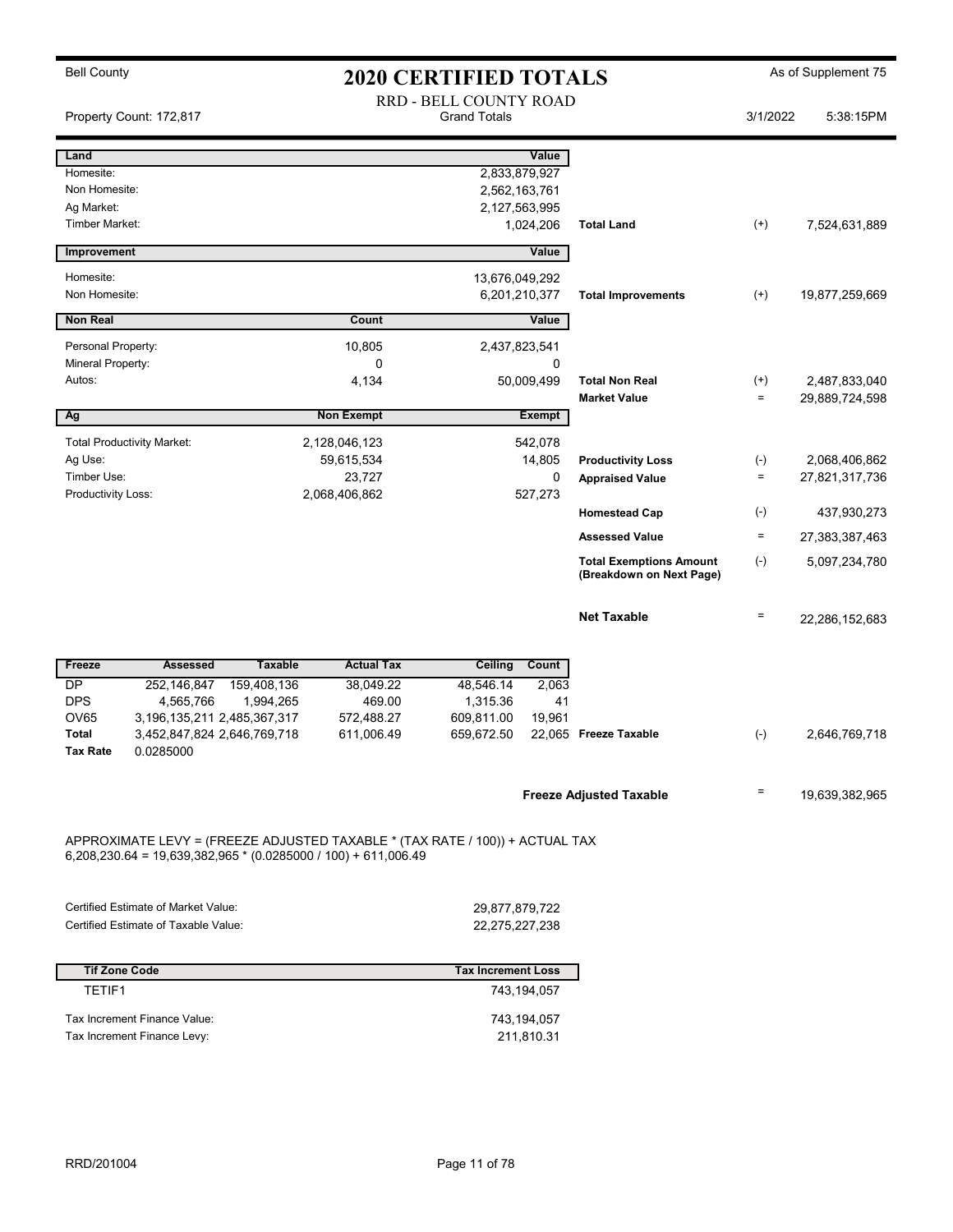## Bell County **As of Supplement 75** 2020 CERTIFIED TOTALS As of Supplement 75 RRD - BELL COUNTY ROAD

Property Count: 172,817 **Community Count: 172,817** Grand Totals 3/1/2022 5:38:50PM

| <b>Exemption</b> | Count          | Local       | <b>State</b>  | Total         |
|------------------|----------------|-------------|---------------|---------------|
| AB               | 1              | 6,540,571   | 0             | 6,540,571     |
| CH               | 142            | 57,978,976  | $\pmb{0}$     | 57,978,976    |
| CHODO            | $\mathbf{1}$   | 9,144,424   | $\pmb{0}$     | 9,144,424     |
| <b>DP</b>        | 2,184          | 17,156,882  | 0             | 17,156,882    |
| <b>DPS</b>       | 42             | 270,000     | $\Omega$      | 270,000       |
| DV <sub>1</sub>  | 1,905          | $\pmb{0}$   | 15,181,341    | 15, 181, 341  |
| DV1S             | 279            | $\pmb{0}$   | 1,261,309     | 1,261,309     |
| DV <sub>2</sub>  | 1,660          | $\pmb{0}$   | 14,085,683    | 14,085,683    |
| DV2S             | 149            | $\pmb{0}$   | 1,015,643     | 1,015,643     |
| DV3              | 2,626          | $\pmb{0}$   | 24,544,159    | 24,544,159    |
| DV3S             | 178            | 0           | 1,502,356     | 1,502,356     |
| DV4              | 9,281          | $\pmb{0}$   | 72,056,312    | 72,056,312    |
| DV4S             | 901            | $\mathbf 0$ | 6,132,374     | 6,132,374     |
| <b>DVCH</b>      | 1              | $\pmb{0}$   | 140,092       | 140,092       |
| <b>DVHS</b>      | 10,629         | $\pmb{0}$   | 1,981,179,261 | 1,981,179,261 |
| <b>DVHSS</b>     | 683            | $\mathbf 0$ | 91,881,591    | 91,881,591    |
| EX               | 2              | 0           | 109,478       | 109,478       |
| EX-XD            | $\mathbf{1}$   | 0           | 131,612       | 131,612       |
| EX-XG            | 20             | $\pmb{0}$   | 2,975,887     | 2,975,887     |
| EX-XG (Prorated) | $\overline{1}$ | $\pmb{0}$   | 41,291        | 41,291        |
| EX-XI            | 46             | $\pmb{0}$   | 30,230,880    | 30,230,880    |
| EX-XJ            | 107            | $\pmb{0}$   | 109,146,814   | 109,146,814   |
| EX-XL            | 76             | $\pmb{0}$   | 20,184,985    | 20,184,985    |
| EX-XR            | 163            | 0           | 49,704,224    | 49,704,224    |
| EX-XU            | $\overline{c}$ | $\pmb{0}$   | 187,405       | 187,405       |
| EX-XV            | 8,949          | $\pmb{0}$   | 2,156,764,535 | 2,156,764,535 |
| EX-XV (Prorated) | 48             | $\pmb{0}$   | 598,041       | 598,041       |
| EX366            | 164            | $\pmb{0}$   | 40,338        | 40,338        |
| <b>FR</b>        | 11             | $\mathbf 0$ | $\mathbf 0$   | 0             |
| <b>FRSS</b>      | 3              | $\pmb{0}$   | 696,493       | 696,493       |
| LIH              | $\overline{2}$ | $\mathbf 0$ | 6,220,100     | 6,220,100     |
| <b>MASSS</b>     | 39             | $\mathbf 0$ | 8,622,330     | 8,622,330     |
| OV65             | 20,572         | 299,160,928 | 0             | 299,160,928   |
| OV65S            | 1,260          | 16,071,281  | $\mathbf 0$   | 16,071,281    |
| PC               | 58             | 95,903,792  | $\mathbf 0$   | 95,903,792    |
| <b>SO</b>        | 10             | 373,392     | $\mathbf 0$   | 373,392       |
|                  | <b>Totals</b>  | 502,600,246 | 4,594,634,534 | 5,097,234,780 |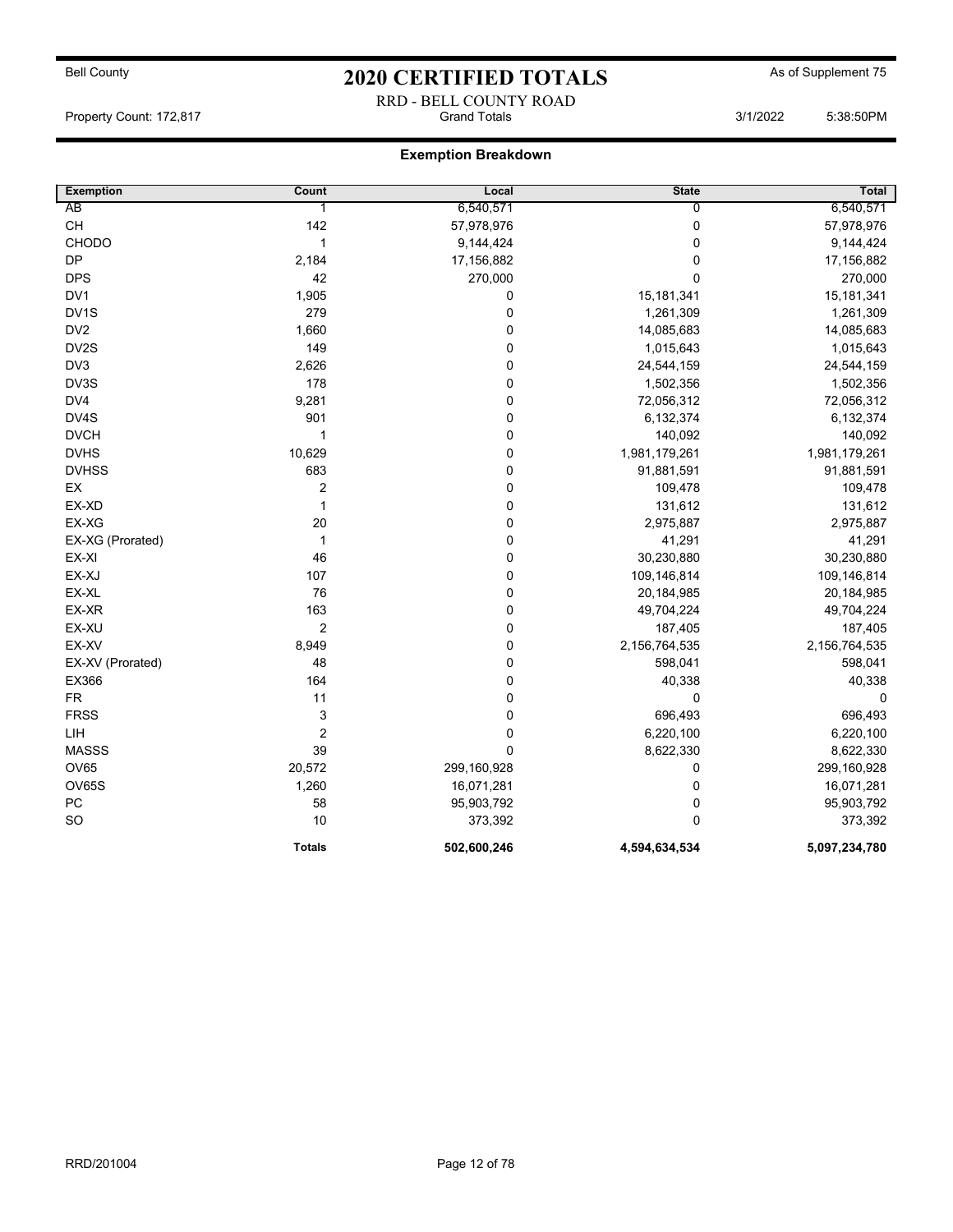| Property Count: 40,361            |                   | RSBIO - TEMPLE HEALTH AND BIOSCIENCE<br><b>Grand Totals</b> |                                                            | 3/1/2022 | 5:38:15PM     |
|-----------------------------------|-------------------|-------------------------------------------------------------|------------------------------------------------------------|----------|---------------|
| Land                              |                   | Value                                                       |                                                            |          |               |
| Homesite:                         |                   | 499,767,311                                                 |                                                            |          |               |
| Non Homesite:                     |                   | 549,008,629                                                 |                                                            |          |               |
| Ag Market:                        |                   | 82,646,655                                                  |                                                            |          |               |
| <b>Timber Market:</b>             |                   | 271,086                                                     | <b>Total Land</b>                                          | $^{(+)}$ | 1,131,693,681 |
| Improvement                       |                   | Value                                                       |                                                            |          |               |
| Homesite:                         |                   | 3,210,849,933                                               |                                                            |          |               |
| Non Homesite:                     |                   | 2,506,161,366                                               | <b>Total Improvements</b>                                  | $(+)$    | 5,717,011,299 |
| <b>Non Real</b>                   | Count             | Value                                                       |                                                            |          |               |
| Personal Property:                | 3,009             | 1,255,823,429                                               |                                                            |          |               |
| Mineral Property:                 | 0                 | 0                                                           |                                                            |          |               |
| Autos:                            | 1,226             | 15,605,114                                                  | <b>Total Non Real</b>                                      | $(+)$    | 1,271,428,543 |
|                                   |                   |                                                             | <b>Market Value</b>                                        | $=$      | 8,120,133,523 |
| Ag                                | <b>Non Exempt</b> | <b>Exempt</b>                                               |                                                            |          |               |
| <b>Total Productivity Market:</b> | 82,375,663        | 542,078                                                     |                                                            |          |               |
| Ag Use:                           | 1,767,379         | 14,805                                                      | <b>Productivity Loss</b>                                   | $(-)$    | 80,605,710    |
| Timber Use:                       | 2,574             | 0                                                           | <b>Appraised Value</b>                                     | $\equiv$ | 8,039,527,813 |
| Productivity Loss:                | 80,605,710        | 527,273                                                     |                                                            |          |               |
|                                   |                   |                                                             | <b>Homestead Cap</b>                                       | $(-)$    | 87,526,010    |
|                                   |                   |                                                             | <b>Assessed Value</b>                                      | $\equiv$ | 7,952,001,803 |
|                                   |                   |                                                             | <b>Total Exemptions Amount</b><br>(Breakdown on Next Page) | $(-)$    | 1,148,698,748 |
|                                   |                   |                                                             | <b>Net Taxable</b>                                         | $=$      | 6,803,303,055 |

#### APPROXIMATE TOTAL LEVY = NET TAXABLE \* (TAX RATE / 100) 1,183,774.73 = 6,803,303,055 \* (0.017400 / 100)

| Certified Estimate of Market Value:<br>Certified Estimate of Taxable Value: | 8.115.223.421<br>6.798.392.953 |
|-----------------------------------------------------------------------------|--------------------------------|
| Tax Increment Finance Value:                                                |                                |
| Tax Increment Finance Levy:                                                 | 0.00                           |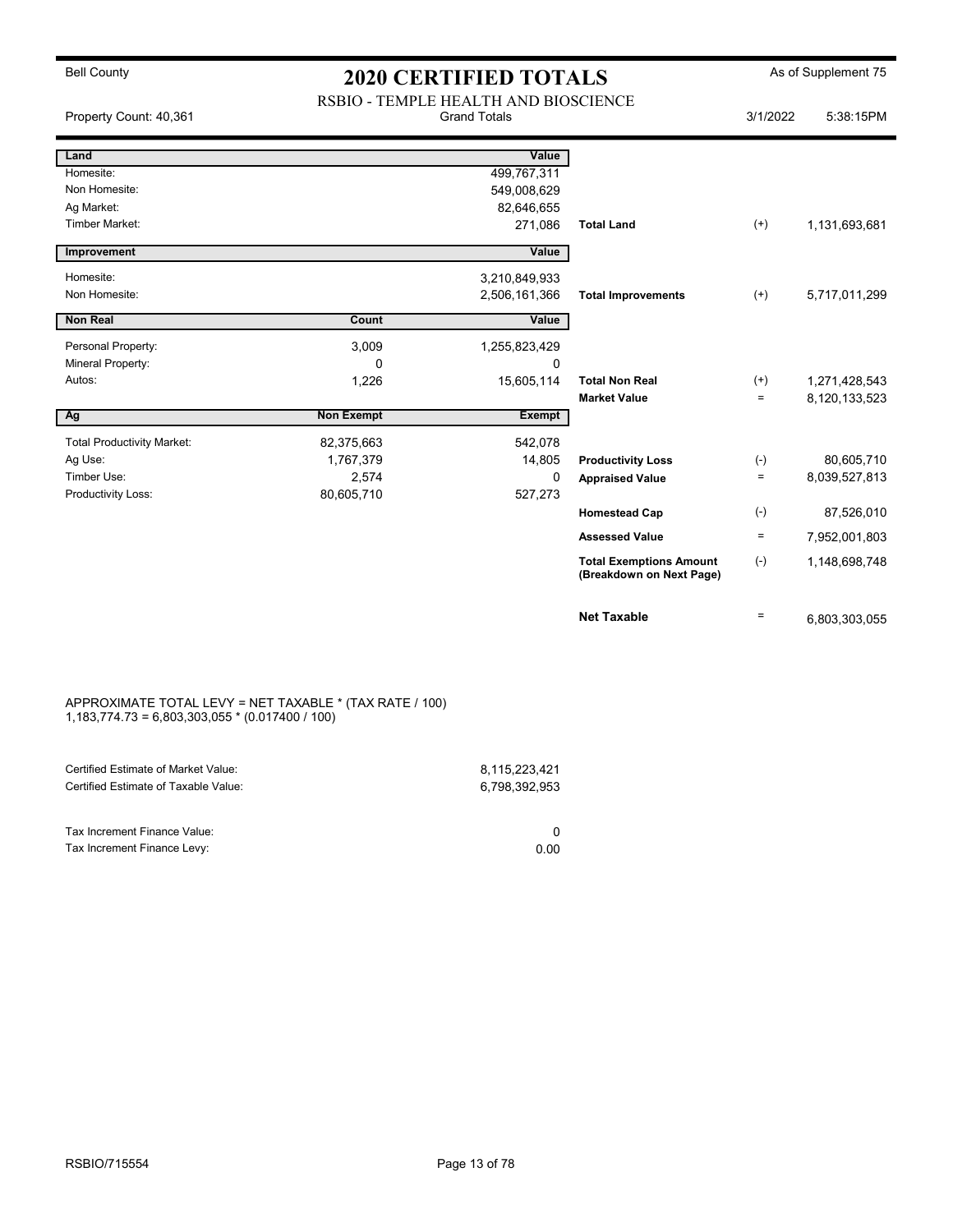### RSBIO - TEMPLE HEALTH AND BIOSCIENCE Property Count: 40,361 **State 19:38:50PM** Grand Totals 3/1/2022 5:38:50PM

| <b>Exemption</b> | Count                   | Local       | <b>State</b> | Total         |
|------------------|-------------------------|-------------|--------------|---------------|
| AB               |                         | 6,540,571   | $\Omega$     | 6,540,571     |
| <b>CH</b>        | 57                      | 47,598,466  | 0            | 47,598,466    |
| CHODO            | $\mathbf 1$             | 9,144,424   | 0            | 9,144,424     |
| <b>DP</b>        | 551                     | 2,500,535   | 0            | 2,500,535     |
| <b>DPS</b>       | 10                      | 40,000      | 0            | 40,000        |
| DV1              | 248                     | 0           | 2,056,000    | 2,056,000     |
| DV1S             | 37                      | 0           | 175,000      | 175,000       |
| DV <sub>2</sub>  | 218                     | 0           | 1,938,812    | 1,938,812     |
| DV2S             | 15                      | 0           | 97,500       | 97,500        |
| DV <sub>3</sub>  | 313                     | 0           | 3,014,000    | 3,014,000     |
| DV3S             | 29                      | 0           | 250,000      | 250,000       |
| DV4              | 843                     | 0           | 6,482,212    | 6,482,212     |
| DV4S             | 108                     | 0           | 898,455      | 898,455       |
| <b>DVHS</b>      | 1,048                   | 0           | 184,077,543  | 184,077,543   |
| <b>DVHSS</b>     | 85                      | 0           | 14,263,454   | 14,263,454    |
| EX-XG            | 3                       | 0           | 275,887      | 275,887       |
| EX-XI            | $\overline{\mathbf{c}}$ | 0           | 411,020      | 411,020       |
| EX-XJ            | 6                       | 0           | 10,484,392   | 10,484,392    |
| EX-XL            | 30                      | 0           | 2,619,966    | 2,619,966     |
| EX-XR            | 5                       | 0           | 206,206      | 206,206       |
| EX-XV            | 2,853                   | 0           | 664,673,446  | 664,673,446   |
| EX-XV (Prorated) | 35                      | 0           | 506,446      | 506,446       |
| EX366            | 47                      | $\mathbf 0$ | 11,271       | 11,271        |
| <b>FR</b>        | 16                      | 61,019,382  | 0            | 61,019,382    |
| LIH              | $\boldsymbol{2}$        | 0           | 6,220,100    | 6,220,100     |
| <b>MASSS</b>     | 6                       | 0           | 1,479,624    | 1,479,624     |
| <b>OV65</b>      | 5,774                   | 27,312,329  | 0            | 27,312,329    |
| OV65S            | 334                     | 1,533,632   | 0            | 1,533,632     |
| ${\sf PC}$       | 29                      | 92,736,275  | 0            | 92,736,275    |
| SO               | 4                       | 131,800     | 0            | 131,800       |
|                  | <b>Totals</b>           | 248,557,414 | 900,141,334  | 1,148,698,748 |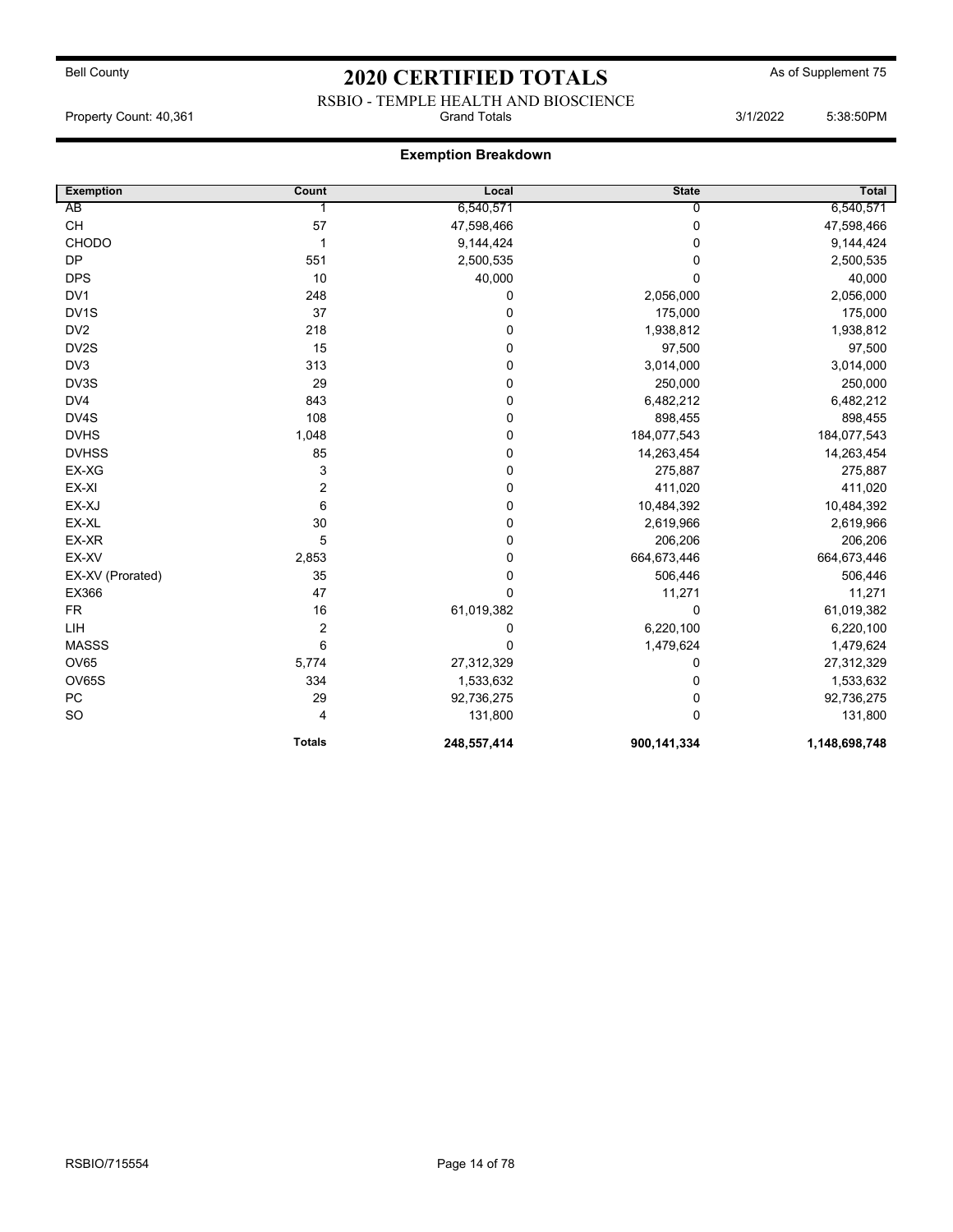| <b>Bell County</b><br><b>2020 CERTIFIED TOTALS</b>                                                                                            |                 |                |                   |                                                  | As of Supplement 75 |                                                            |                   |             |
|-----------------------------------------------------------------------------------------------------------------------------------------------|-----------------|----------------|-------------------|--------------------------------------------------|---------------------|------------------------------------------------------------|-------------------|-------------|
| Property Count: 5,080                                                                                                                         |                 |                |                   | <b>SACA - ACADEMY ISD</b><br><b>Grand Totals</b> |                     |                                                            | 3/1/2022          | 5:38:15PM   |
| Land                                                                                                                                          |                 |                |                   |                                                  | Value               |                                                            |                   |             |
| Homesite:                                                                                                                                     |                 |                |                   |                                                  | 93,797,862          |                                                            |                   |             |
| Non Homesite:                                                                                                                                 |                 |                |                   |                                                  | 36,932,738          |                                                            |                   |             |
| Ag Market:                                                                                                                                    |                 |                |                   | 153,537,062                                      |                     |                                                            |                   |             |
| <b>Timber Market:</b>                                                                                                                         |                 |                |                   |                                                  | 293,232             | <b>Total Land</b>                                          | $^{(+)}$          | 284,560,894 |
| Improvement                                                                                                                                   |                 |                |                   |                                                  | Value               |                                                            |                   |             |
| Homesite:                                                                                                                                     |                 |                |                   | 505,847,450                                      |                     |                                                            |                   |             |
| Non Homesite:                                                                                                                                 |                 |                |                   |                                                  | 43,014,435          | <b>Total Improvements</b>                                  | $^{(+)}$          | 548,861,885 |
| <b>Non Real</b>                                                                                                                               |                 |                | Count             |                                                  | Value               |                                                            |                   |             |
| Personal Property:                                                                                                                            |                 |                | 224               |                                                  | 45,925,920          |                                                            |                   |             |
| Mineral Property:                                                                                                                             |                 |                | 0                 |                                                  | 0                   |                                                            |                   |             |
| Autos:                                                                                                                                        |                 |                | 94                |                                                  | 1,224,250           | <b>Total Non Real</b>                                      | $^{(+)}$          | 47,150,170  |
|                                                                                                                                               |                 |                |                   |                                                  |                     | <b>Market Value</b>                                        | $\equiv$          | 880,572,949 |
| Ag                                                                                                                                            |                 |                | <b>Non Exempt</b> |                                                  | <b>Exempt</b>       |                                                            |                   |             |
| <b>Total Productivity Market:</b>                                                                                                             |                 |                | 153,830,294       |                                                  | 0                   |                                                            |                   |             |
| Ag Use:                                                                                                                                       |                 |                | 5,046,095         |                                                  | 0                   | <b>Productivity Loss</b>                                   | $(-)$             | 148,776,401 |
| Timber Use:                                                                                                                                   |                 |                | 7,798             |                                                  | 0                   | <b>Appraised Value</b>                                     | $\equiv$          | 731,796,548 |
| Productivity Loss:                                                                                                                            |                 |                | 148,776,401       |                                                  | 0                   |                                                            |                   |             |
|                                                                                                                                               |                 |                |                   |                                                  |                     | <b>Homestead Cap</b>                                       | $(\cdot)$         | 22,115,650  |
|                                                                                                                                               |                 |                |                   |                                                  |                     | <b>Assessed Value</b>                                      | $\qquad \qquad =$ | 709,680,898 |
|                                                                                                                                               |                 |                |                   |                                                  |                     | <b>Total Exemptions Amount</b><br>(Breakdown on Next Page) | $(\text{-})$      | 120,763,582 |
|                                                                                                                                               |                 |                |                   |                                                  |                     | <b>Net Taxable</b>                                         | $\equiv$          | 588,917,316 |
| Freeze                                                                                                                                        | <b>Assessed</b> | <b>Taxable</b> | <b>Actual Tax</b> | Ceiling                                          | Count               |                                                            |                   |             |
| <b>DP</b>                                                                                                                                     | 8,772,141       | 5,354,204      | 53,153.66         | 54,124.91                                        | 62                  |                                                            |                   |             |
| <b>OV65</b>                                                                                                                                   | 127,737,146     | 95,719,215     | 924,209.21        | 946,929.50                                       | 672                 |                                                            |                   |             |
| <b>Total</b>                                                                                                                                  | 136,509,287     | 101,073,419    | 977,362.87        | 1,001,054.41                                     |                     | 734 Freeze Taxable                                         | $(-)$             | 101,073,419 |
| <b>Tax Rate</b>                                                                                                                               | 1.1648000       |                |                   |                                                  |                     |                                                            |                   |             |
|                                                                                                                                               |                 |                |                   |                                                  |                     | <b>Freeze Adjusted Taxable</b>                             | $\qquad \qquad =$ | 487,843,897 |
| APPROXIMATE LEVY = (FREEZE ADJUSTED TAXABLE * (TAX RATE / 100)) + ACTUAL TAX<br>$6,659,768.58 = 487,843,897 * (1.1648000 / 100) + 977,362.87$ |                 |                |                   |                                                  |                     |                                                            |                   |             |

| Certified Estimate of Market Value:  | 880.572.949  |
|--------------------------------------|--------------|
| Certified Estimate of Taxable Value: | 588.917.316  |
|                                      |              |
|                                      |              |
| Tax Increment Finance Value:         | <sup>0</sup> |
| Tax Increment Finance Levy:          | 0.00         |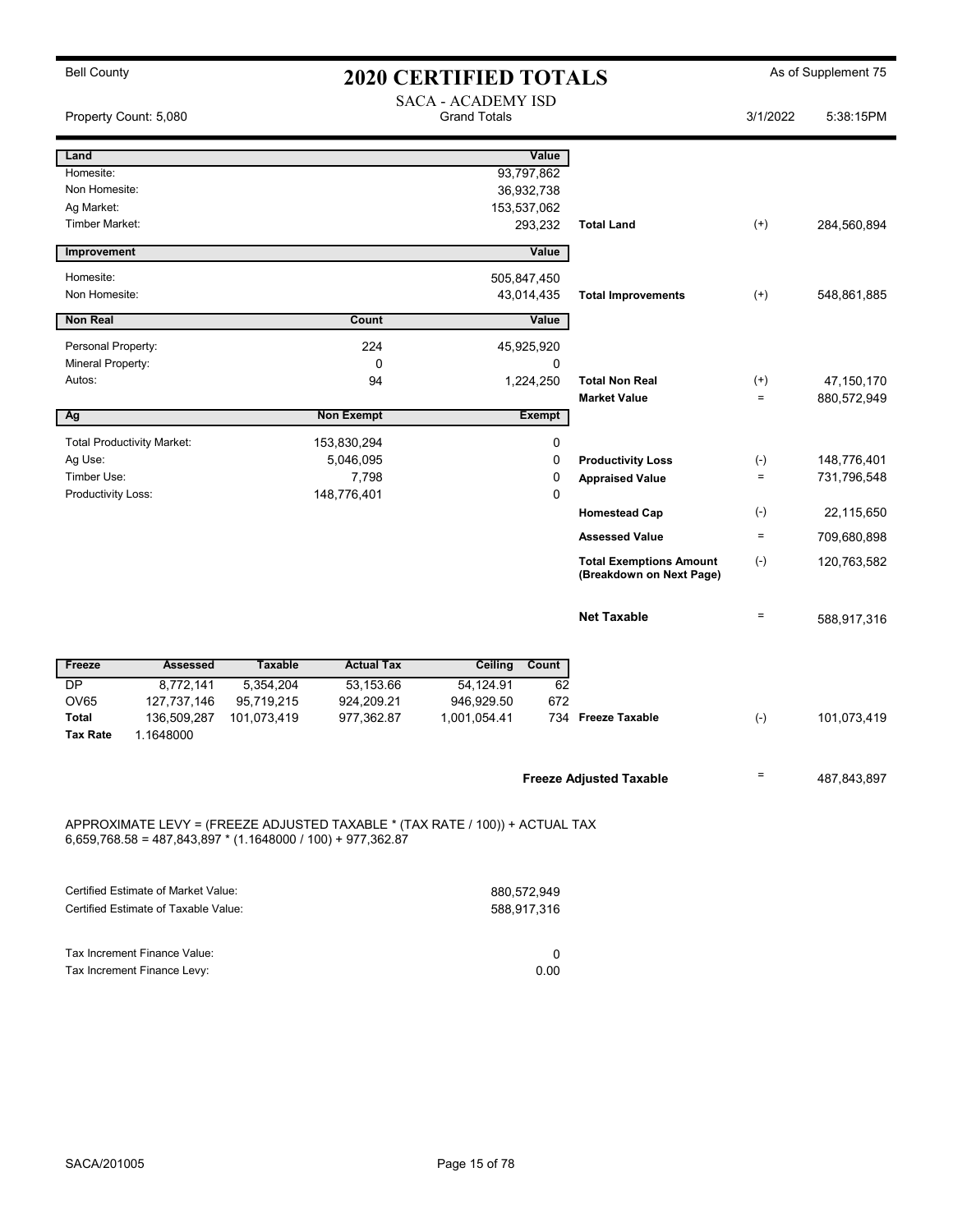## Bell County **As of Supplement 75** 2020 CERTIFIED TOTALS As of Supplement 75 SACA - ACADEMY ISD

Property Count: 5,080 **Crand Totals 3/1/2022** 5:38:50PM

| <b>Exemption</b>  | Count         | Local     | <b>State</b> | Total       |
|-------------------|---------------|-----------|--------------|-------------|
| DP                | 65            | 0         | 595,611      | 595,611     |
| DV1               | 24            | 0         | 176,000      | 176,000     |
| DV <sub>1</sub> S | 7             | 0         | 35,000       | 35,000      |
| DV <sub>2</sub>   | 43            | 0         | 363,000      | 363,000     |
| DV2S              | 2             | 0         | 7,500        | 7,500       |
| DV3               | 51            | 0         | 510,000      | 510,000     |
| DV3S              | 3             | 0         | 20,000       | 20,000      |
| DV4               | 121           | 0         | 1,066,952    | 1,066,952   |
| DV4S              | 6             | 0         | 60,000       | 60,000      |
| <b>DVHS</b>       | 124           | 0         | 23,988,438   | 23,988,438  |
| <b>DVHSS</b>      | 4             | 0         | 328,367      | 328,367     |
| EX-XG             | 3             | 0         | 274,343      | 274,343     |
| EX-XI             | 3             | 0         | 229,306      | 229,306     |
| EX-XR             | 14            | 0         | 1,078,508    | 1,078,508   |
| EX-XV             | 236           | 0         | 26,740,871   | 26,740,871  |
| EX-XV (Prorated)  | 2             | 0         | 2,948        | 2,948       |
| EX366             | 17            | 0         | 4,021        | 4,021       |
| <b>HS</b>         | 2,205         | 0         | 53,817,513   | 53,817,513  |
| <b>OV65</b>       | 726           | 3,829,530 | 6,787,220    | 10,616,750  |
| OV65S             | 33            | 174,000   | 306,719      | 480,719     |
| <b>PC</b>         |               | 367,735   | 0            | 367,735     |
|                   | <b>Totals</b> | 4,371,265 | 116,392,317  | 120,763,582 |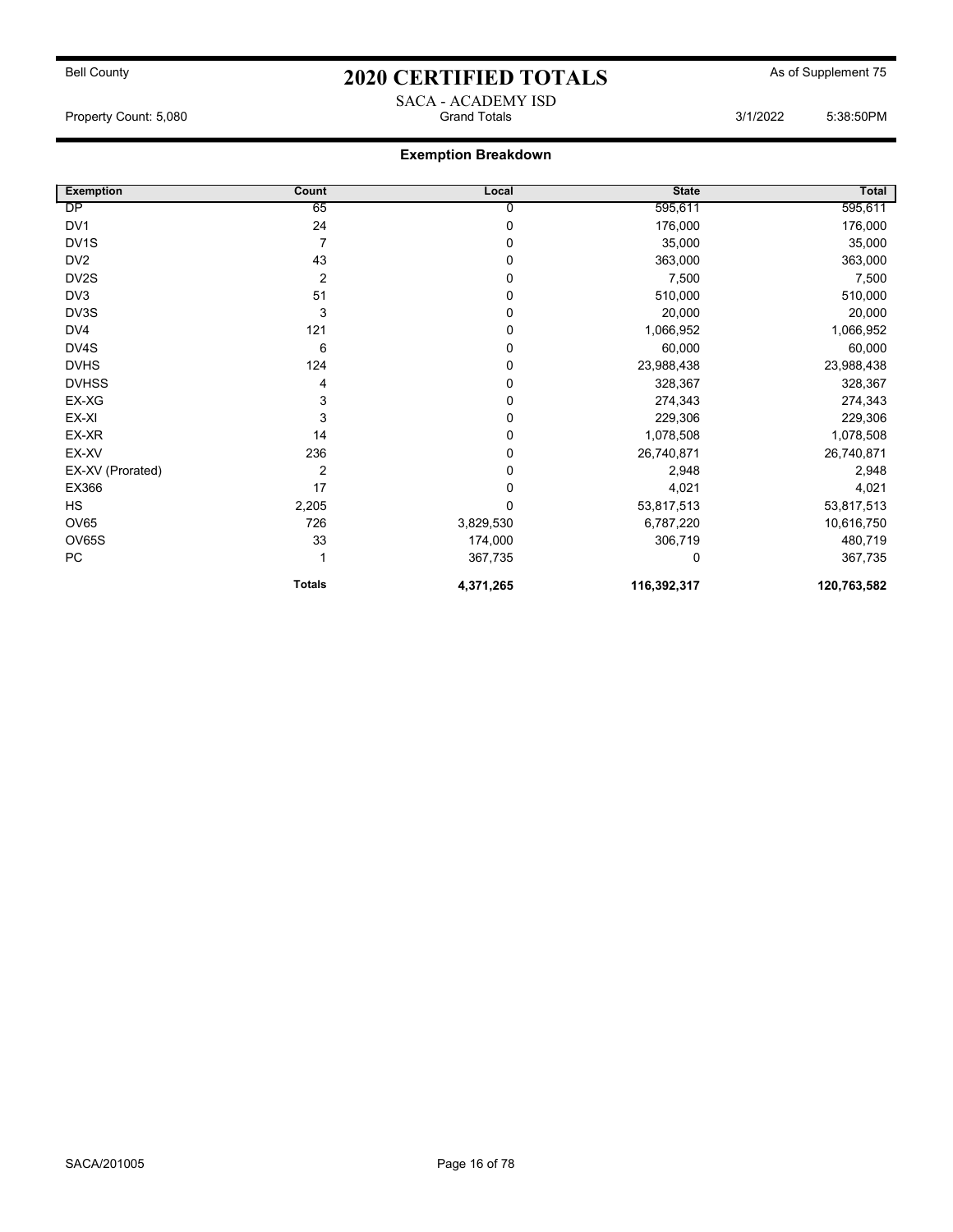| <b>Bell County</b>    |                                                           | <b>2020 CERTIFIED TOTALS</b>                      |                   |                                                                              |                                                            |                    | As of Supplement 75 |
|-----------------------|-----------------------------------------------------------|---------------------------------------------------|-------------------|------------------------------------------------------------------------------|------------------------------------------------------------|--------------------|---------------------|
| Property Count: 1,135 |                                                           | <b>SBAR - BARTLETT ISD</b><br><b>Grand Totals</b> |                   |                                                                              |                                                            | 3/1/2022           | 5:38:15PM           |
| Land                  |                                                           |                                                   |                   | Value                                                                        |                                                            |                    |                     |
| Homesite:             |                                                           |                                                   |                   | 6,943,691                                                                    |                                                            |                    |                     |
| Non Homesite:         |                                                           |                                                   |                   | 6,878,704                                                                    |                                                            |                    |                     |
| Ag Market:            |                                                           |                                                   |                   | 138,828,392                                                                  |                                                            |                    |                     |
| Timber Market:        |                                                           |                                                   |                   | 0                                                                            | <b>Total Land</b>                                          | $^{(+)}$           | 152,650,787         |
| Improvement           |                                                           |                                                   |                   | Value                                                                        |                                                            |                    |                     |
| Homesite:             |                                                           |                                                   |                   | 26,861,294                                                                   |                                                            |                    |                     |
| Non Homesite:         |                                                           |                                                   |                   | 17,087,179                                                                   | <b>Total Improvements</b>                                  | $(+)$              | 43,948,473          |
| <b>Non Real</b>       |                                                           |                                                   | Count             | Value                                                                        |                                                            |                    |                     |
| Personal Property:    |                                                           |                                                   | 101               | 8,847,182                                                                    |                                                            |                    |                     |
| Mineral Property:     |                                                           |                                                   | 0                 | 0                                                                            |                                                            |                    |                     |
| Autos:                |                                                           |                                                   | 5                 | 42,725                                                                       | <b>Total Non Real</b>                                      | $^{(+)}$           | 8,889,907           |
|                       |                                                           |                                                   |                   |                                                                              | <b>Market Value</b>                                        | $\equiv$           | 205,489,167         |
| Ag                    |                                                           |                                                   | <b>Non Exempt</b> | Exempt                                                                       |                                                            |                    |                     |
|                       | <b>Total Productivity Market:</b>                         |                                                   | 138,828,392       | 0                                                                            |                                                            |                    |                     |
| Ag Use:               |                                                           |                                                   | 4,918,814         | 0                                                                            | <b>Productivity Loss</b>                                   | $(\textnormal{-})$ | 133,909,578         |
| Timber Use:           |                                                           |                                                   | 0                 | $\mathbf 0$                                                                  | <b>Appraised Value</b>                                     | $\quad =$          | 71,579,589          |
| Productivity Loss:    |                                                           |                                                   | 133,909,578       | 0                                                                            |                                                            |                    |                     |
|                       |                                                           |                                                   |                   |                                                                              | <b>Homestead Cap</b>                                       | $(\cdot)$          | 1,005,472           |
|                       |                                                           |                                                   |                   |                                                                              | <b>Assessed Value</b>                                      | $=$                | 70,574,117          |
|                       |                                                           |                                                   |                   |                                                                              | <b>Total Exemptions Amount</b><br>(Breakdown on Next Page) | $(\text{-})$       | 16, 138, 774        |
|                       |                                                           |                                                   |                   |                                                                              | <b>Net Taxable</b>                                         | $\qquad \qquad =$  | 54,435,343          |
| Freeze                | <b>Assessed</b>                                           | <b>Taxable</b>                                    | <b>Actual Tax</b> | Ceiling<br>Count                                                             |                                                            |                    |                     |
| <b>DP</b>             | 223,137                                                   | 83,458                                            | 421.70            | 421.70                                                                       | 5                                                          |                    |                     |
| <b>OV65</b>           | 9,879,057                                                 | 6,817,146                                         | 49,882.04         | 51,260.55                                                                    | 89                                                         |                    |                     |
| <b>Total</b>          | 10,102,194                                                | 6,900,604                                         | 50,303.74         | 51,682.25                                                                    | <b>Freeze Taxable</b><br>94                                | $(-)$              | 6,900,604           |
| <b>Tax Rate</b>       | 1.0944000                                                 |                                                   |                   |                                                                              |                                                            |                    |                     |
|                       |                                                           |                                                   |                   |                                                                              | <b>Freeze Adjusted Taxable</b>                             | $=$                | 47,534,739          |
|                       | $570,523.92 = 47,534,739 * (1.0944000 / 100) + 50,303.74$ |                                                   |                   | APPROXIMATE LEVY = (FREEZE ADJUSTED TAXABLE * (TAX RATE / 100)) + ACTUAL TAX |                                                            |                    |                     |

| Certified Estimate of Market Value:  | 205.489.167 |
|--------------------------------------|-------------|
| Certified Estimate of Taxable Value: | 54.435.343  |
|                                      |             |
| Tax Increment Finance Value:         |             |
| Tax Increment Finance Levy:          | 0.00        |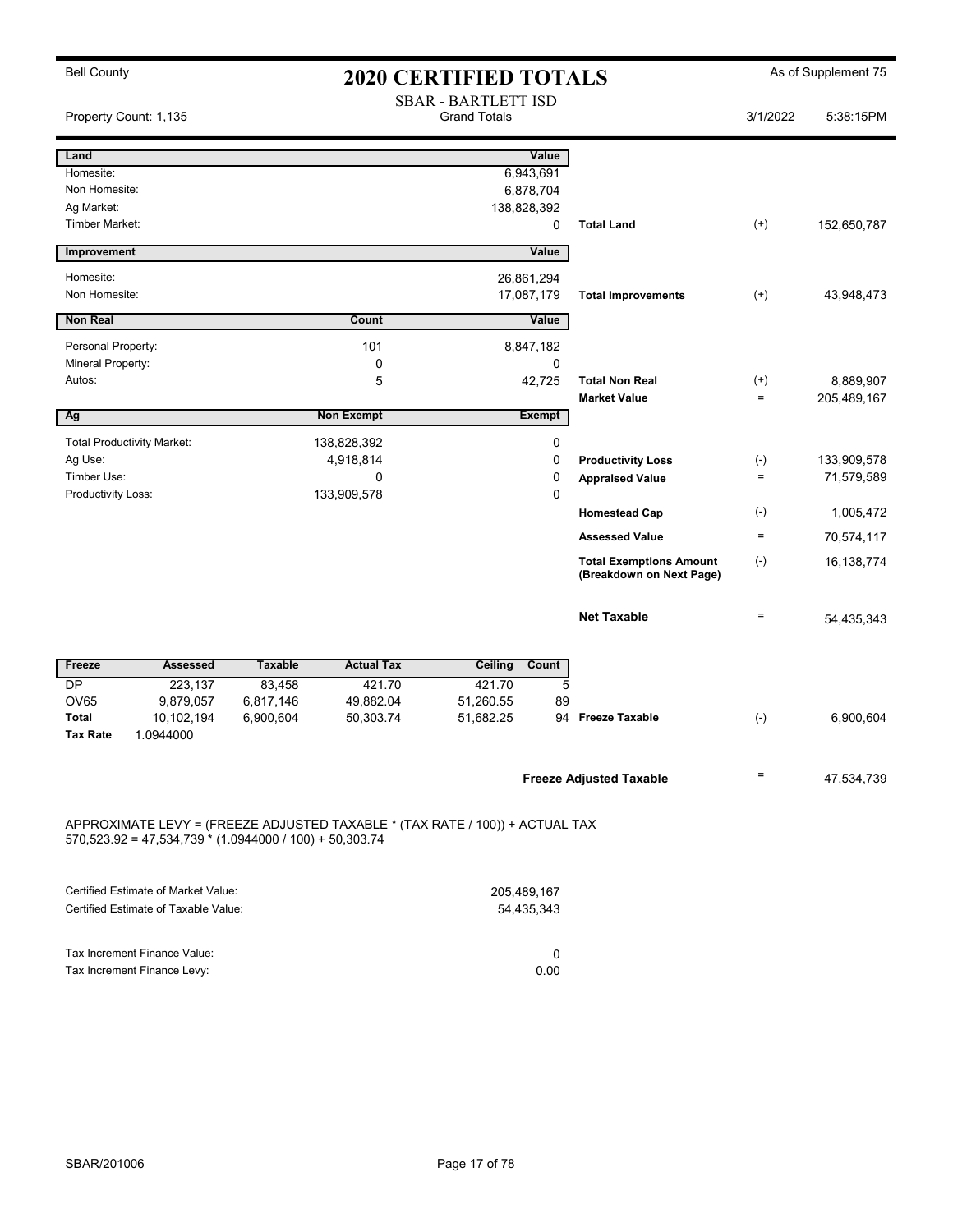#### SBAR - BARTLETT ISD Property Count: 1,135 **Crambuse 2018** Grand Totals 3/1/2022 5:38:50PM

| <b>Exemption</b>  | Count         | Local    | <b>State</b> | Total      |
|-------------------|---------------|----------|--------------|------------|
| <b>DP</b>         | 5             | 0        | 31,395       | 31,395     |
| DV <sub>1</sub> S |               | 0        | 5,000        | 5,000      |
| DV <sub>2</sub>   |               | 0        | 7,500        | 7,500      |
| DV3               |               | 0        | 22,000       | 22,000     |
| DV4               | 5             | 0        | 48,000       | 48,000     |
| DV4S              |               | 0        | 12,000       | 12,000     |
| <b>DVHS</b>       |               | $\Omega$ | 113,455      | 113,455    |
| EX-XR             | 3             | 0        | 44,377       | 44,377     |
| EX-XV             | 100           | 0        | 10,177,822   | 10,177,822 |
| EX366             | 19            | 0        | 3,719        | 3,719      |
| <b>HS</b>         | 195           | 0        | 4,709,162    | 4,709,162  |
| OV65              | 86            | 0        | 777,873      | 777,873    |
| OV65S             | 5             | 0        | 47,422       | 47,422     |
| PC                | 2             | 139,049  | 0            | 139,049    |
|                   | <b>Totals</b> | 139,049  | 15,999,725   | 16,138,774 |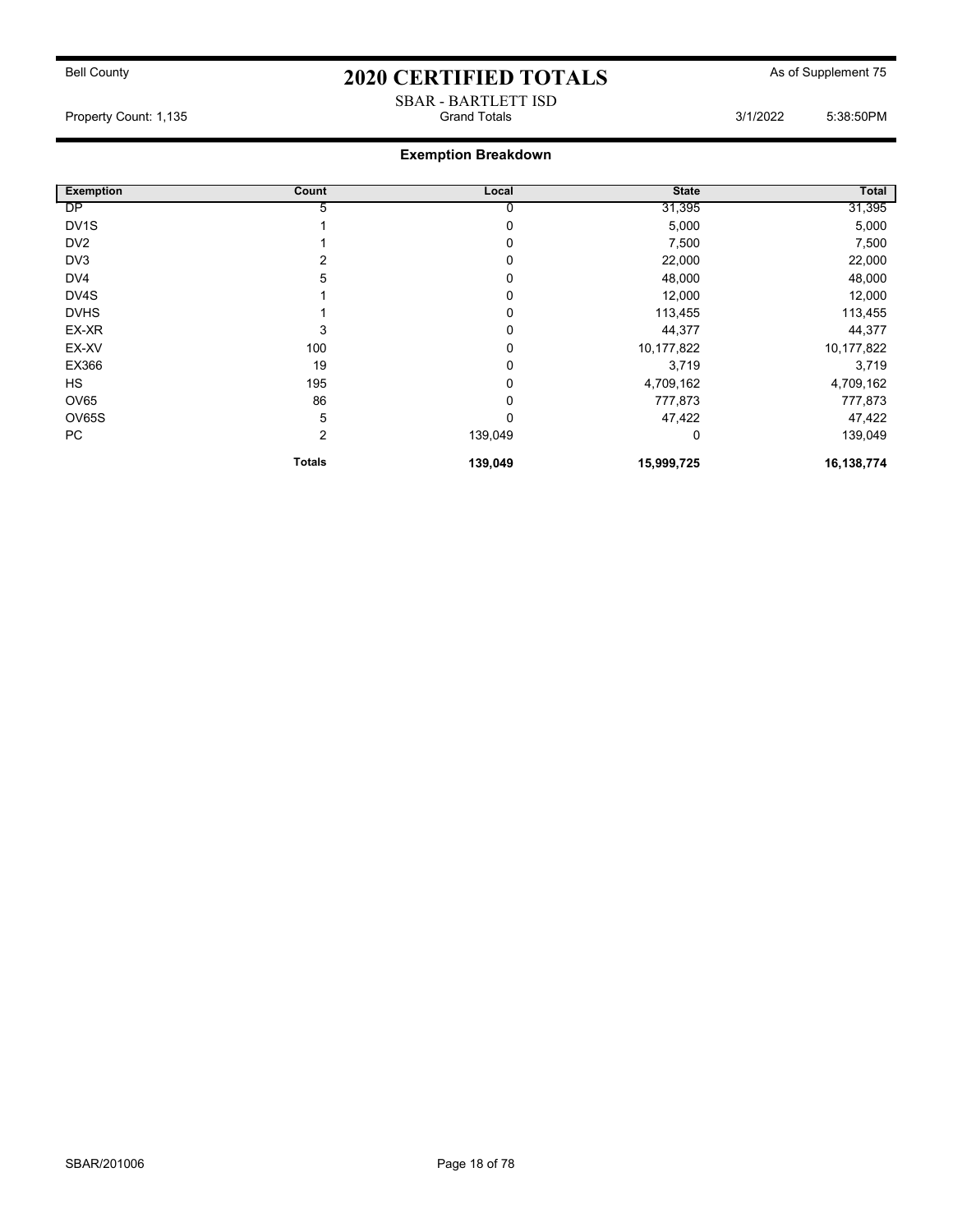| <b>Bell County</b>          |                                   |                |                                                                              | <b>2020 CERTIFIED TOTALS</b>                    |                        |                                                            |                   | As of Supplement 75 |
|-----------------------------|-----------------------------------|----------------|------------------------------------------------------------------------------|-------------------------------------------------|------------------------|------------------------------------------------------------|-------------------|---------------------|
|                             | Property Count: 37,562            |                |                                                                              | <b>SBEL - BELTON ISD</b><br><b>Grand Totals</b> |                        |                                                            | 3/1/2022          | 5:38:15PM           |
| Land                        |                                   |                |                                                                              |                                                 | Value                  |                                                            |                   |                     |
| Homesite:                   |                                   |                |                                                                              |                                                 | 643, 194, 625          |                                                            |                   |                     |
| Non Homesite:<br>Ag Market: |                                   |                |                                                                              |                                                 | 628,295,937            |                                                            |                   |                     |
| <b>Timber Market:</b>       |                                   |                |                                                                              |                                                 | 249,069,481<br>271,086 | <b>Total Land</b>                                          | $^{(+)}$          | 1,520,831,129       |
|                             |                                   |                |                                                                              |                                                 |                        |                                                            |                   |                     |
| Improvement                 |                                   |                |                                                                              |                                                 | Value                  |                                                            |                   |                     |
| Homesite:                   |                                   |                |                                                                              |                                                 | 3,159,644,822          |                                                            |                   |                     |
| Non Homesite:               |                                   |                |                                                                              |                                                 | 983,501,903            | <b>Total Improvements</b>                                  | $(+)$             | 4, 143, 146, 725    |
| <b>Non Real</b>             |                                   |                | Count                                                                        |                                                 | Value                  |                                                            |                   |                     |
| Personal Property:          |                                   |                | 1,842                                                                        |                                                 | 273,646,678            |                                                            |                   |                     |
| Mineral Property:           |                                   |                | 0                                                                            |                                                 | 0                      |                                                            |                   |                     |
| Autos:                      |                                   |                | 825                                                                          |                                                 | 10,062,874             | <b>Total Non Real</b>                                      | $^{(+)}$          | 283,709,552         |
|                             |                                   |                | <b>Non Exempt</b>                                                            |                                                 |                        | <b>Market Value</b>                                        | $\equiv$          | 5,947,687,406       |
| Ag                          |                                   |                |                                                                              |                                                 | <b>Exempt</b>          |                                                            |                   |                     |
|                             | <b>Total Productivity Market:</b> |                | 249,049,775                                                                  |                                                 | 290,792                |                                                            |                   |                     |
| Ag Use:<br>Timber Use:      |                                   |                | 4,945,804                                                                    |                                                 | 10,132<br>$\mathbf 0$  | <b>Productivity Loss</b>                                   | $(-)$<br>$\equiv$ | 244, 101, 397       |
| Productivity Loss:          |                                   |                | 2,574<br>244, 101, 397                                                       |                                                 | 280,660                | <b>Appraised Value</b>                                     |                   | 5,703,586,009       |
|                             |                                   |                |                                                                              |                                                 |                        | <b>Homestead Cap</b>                                       | $(-)$             | 95,274,999          |
|                             |                                   |                |                                                                              |                                                 |                        | <b>Assessed Value</b>                                      | $\equiv$          | 5,608,311,010       |
|                             |                                   |                |                                                                              |                                                 |                        | <b>Total Exemptions Amount</b><br>(Breakdown on Next Page) | $(-)$             | 1,425,974,347       |
|                             |                                   |                |                                                                              |                                                 |                        | <b>Net Taxable</b>                                         | $\equiv$          | 4, 182, 336, 663    |
| Freeze                      | <b>Assessed</b>                   | <b>Taxable</b> | <b>Actual Tax</b>                                                            | Ceiling                                         | Count                  |                                                            |                   |                     |
| $\overline{DP}$             | 58,669,053                        | 36,933,351     | 392,391.46                                                                   | 413,566.21                                      | 448                    |                                                            |                   |                     |
| OV65                        | 800,193,697                       | 603,489,419    | 6,010,708.32                                                                 | 6,186,645.06                                    | 4,178                  |                                                            |                   |                     |
| Total<br><b>Tax Rate</b>    | 858,862,750<br>1.3651000          | 640,422,770    | 6,403,099.78                                                                 | 6,600,211.27                                    | 4,626                  | <b>Freeze Taxable</b>                                      | $(-)$             | 640,422,770         |
|                             |                                   |                |                                                                              |                                                 |                        |                                                            |                   |                     |
|                             |                                   |                |                                                                              |                                                 |                        | <b>Freeze Adjusted Taxable</b>                             | Ξ                 | 3,541,913,893       |
|                             |                                   |                | APPROXIMATE LEVY = (FREEZE ADJUSTED TAXABLE * (TAX RATE / 100)) + ACTUAL TAX |                                                 |                        |                                                            |                   |                     |
|                             |                                   |                | $54,753,766.33 = 3,541,913,893$ * (1.3651000 / 100) + 6,403,099.78           |                                                 |                        |                                                            |                   |                     |

| Certified Estimate of Market Value:  | 5.944.710.256 |
|--------------------------------------|---------------|
| Certified Estimate of Taxable Value: | 4.179.359.513 |

| <b>Tif Zone Code</b>         | <b>Tax Increment Loss</b> |
|------------------------------|---------------------------|
| TFTIF1                       | 6.928.040                 |
| Tax Increment Finance Value: | 6.928.040                 |
| Tax Increment Finance Levy:  | 94.574.67                 |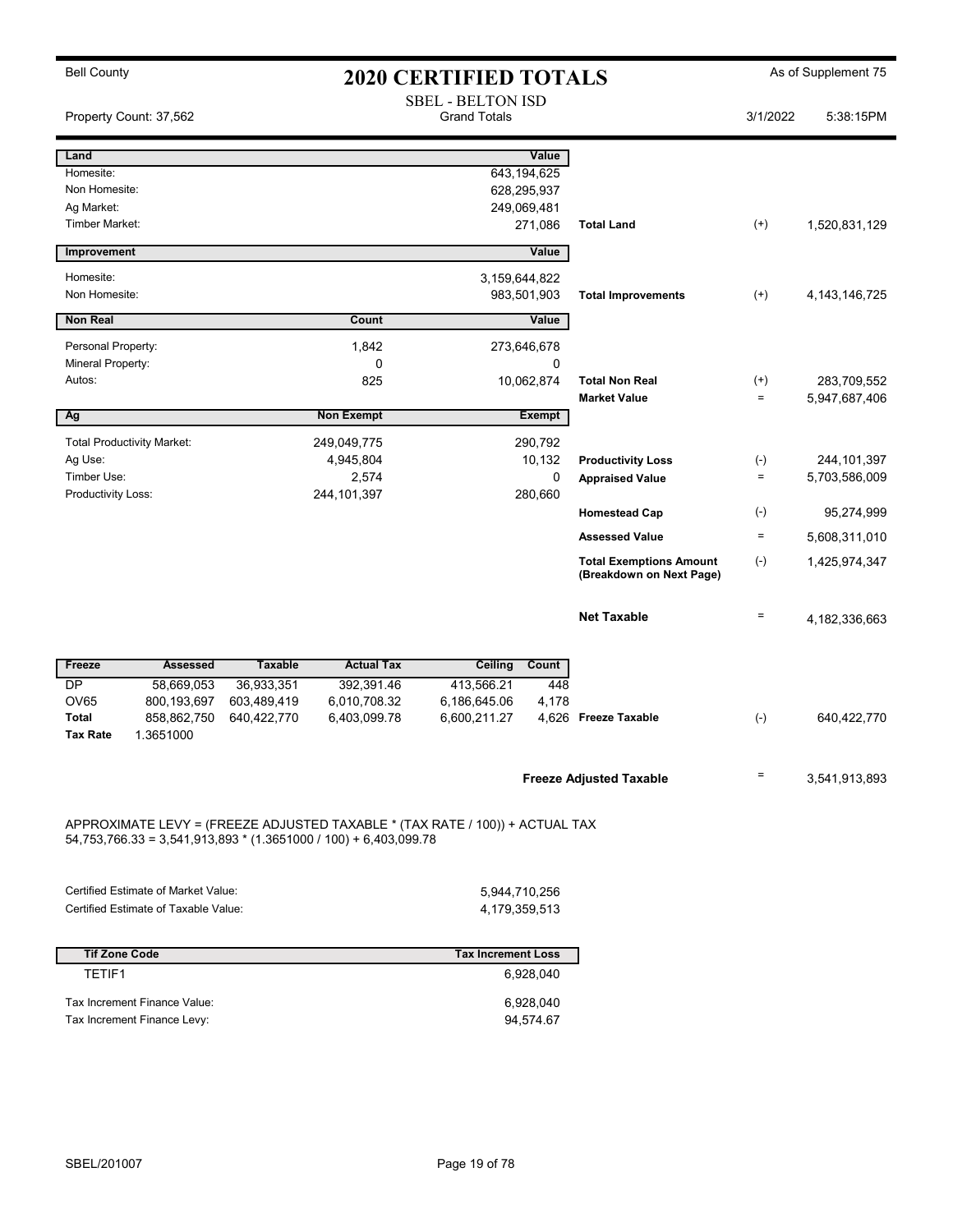## Bell County **As of Supplement 75** 2020 CERTIFIED TOTALS As of Supplement 75 SBEL - BELTON ISD

Property Count: 37,562 **State 37,562** and Stand Totals 3/1/2022 5:38:50PM

| <b>Exemption</b>  | Count          | Local       | <b>State</b>  | Total         |
|-------------------|----------------|-------------|---------------|---------------|
| СH                | 14             | 1,228,460   | $\Omega$      | 1,228,460     |
| <b>DP</b>         | 481            | 0           | 4,070,867     | 4,070,867     |
| DV1               | 270            | $\mathbf 0$ | 2,129,882     | 2,129,882     |
| DV <sub>1</sub> S | 28             | 0           | 125,000       | 125,000       |
| DV <sub>2</sub>   | 213            | 0           | 1,680,138     | 1,680,138     |
| DV <sub>2</sub> S | 18             | 0           | 112,500       | 112,500       |
| DV <sub>3</sub>   | 350            | 0           | 3,312,172     | 3,312,172     |
| DV3S              | 24             | 0           | 190,000       | 190,000       |
| DV4               | 943            | 0           | 7,408,676     | 7,408,676     |
| DV4S              | 90             | 0           | 644,283       | 644,283       |
| <b>DVHS</b>       | 1,326          | 0           | 261,061,119   | 261,061,119   |
| <b>DVHSS</b>      | 64             | 0           | 9,542,679     | 9,542,679     |
| EX                |                | 0           | 108,978       | 108,978       |
| EX-XG             | 3              | 0           | 498,765       | 498,765       |
| EX-XI             | $\overline{c}$ | 0           | 791,026       | 791,026       |
| EX-XJ             | 102            | 0           | 108,554,641   | 108,554,641   |
| EX-XL             | 23             | 0           | 9,160,132     | 9,160,132     |
| EX-XR             | 34             | 0           | 5,220,353     | 5,220,353     |
| EX-XV             | 2,183          | 0           | 633,132,337   | 633, 132, 337 |
| EX-XV (Prorated)  | 19             | 0           | 154,105       | 154,105       |
| EX366             | 58             | 0           | 15,340        | 15,340        |
| <b>FR</b>         |                | 0           | $\Omega$      | 0             |
| <b>FRSS</b>       |                | 0           | 103,636       | 103,636       |
| HS                | 13,599         | 0           | 331,580,269   | 331,580,269   |
| <b>MASSS</b>      | 5              | 0           | 1,331,033     | 1,331,033     |
| OV65              | 4,359          | 0           | 40,509,031    | 40,509,031    |
| <b>OV65S</b>      | 241            | $\mathbf 0$ | 2,290,689     | 2,290,689     |
| PC                | 6              | 860,441     | 0             | 860,441       |
| SO                | 5              | 157,795     | 0             | 157,795       |
|                   | <b>Totals</b>  | 2,246,696   | 1,423,727,651 | 1,425,974,347 |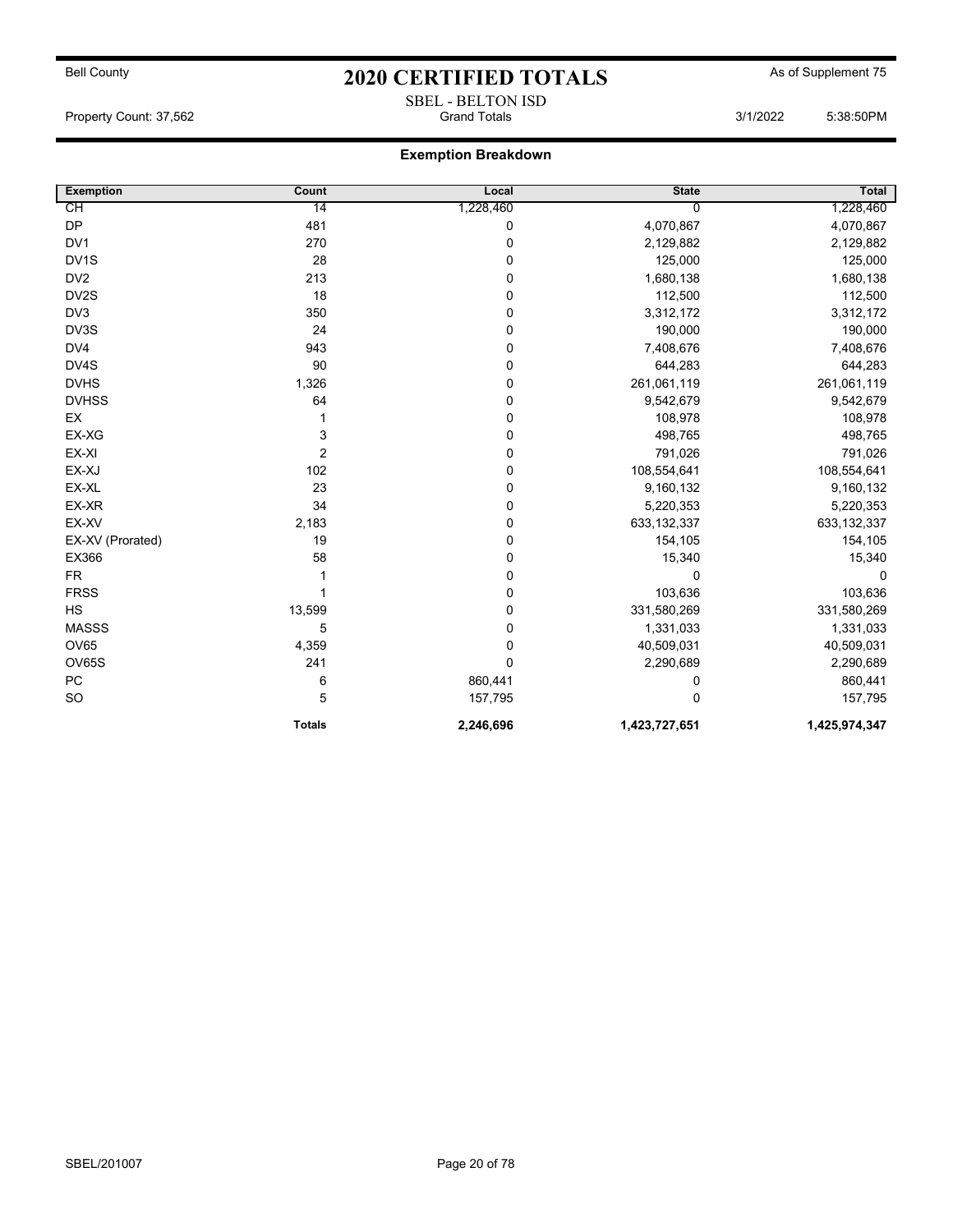| Property Count: 911               |                                                       |                   |                                                     |             | <b>2020 CERTIFIED TOTALS</b>                                                                                                                       |                                                                                                                                      |                       |
|-----------------------------------|-------------------------------------------------------|-------------------|-----------------------------------------------------|-------------|----------------------------------------------------------------------------------------------------------------------------------------------------|--------------------------------------------------------------------------------------------------------------------------------------|-----------------------|
|                                   | <b>SCC - COPPERAS COVE ISD</b><br><b>Grand Totals</b> |                   |                                                     | 3/1/2022    | 5:38:15PM                                                                                                                                          |                                                                                                                                      |                       |
|                                   |                                                       |                   |                                                     | Value       |                                                                                                                                                    |                                                                                                                                      |                       |
|                                   |                                                       |                   | 31,480,180                                          |             |                                                                                                                                                    |                                                                                                                                      |                       |
|                                   |                                                       |                   | 9,755,392                                           |             |                                                                                                                                                    |                                                                                                                                      |                       |
|                                   |                                                       |                   | 15,984,289                                          |             |                                                                                                                                                    |                                                                                                                                      |                       |
|                                   |                                                       |                   |                                                     | 0           | <b>Total Land</b>                                                                                                                                  | $(+)$                                                                                                                                | 57,219,861            |
|                                   |                                                       |                   |                                                     | Value       |                                                                                                                                                    |                                                                                                                                      |                       |
|                                   |                                                       |                   |                                                     |             |                                                                                                                                                    |                                                                                                                                      |                       |
|                                   |                                                       |                   |                                                     |             | <b>Total Improvements</b>                                                                                                                          | $(+)$                                                                                                                                | 107,528,095           |
|                                   |                                                       | Count             |                                                     |             |                                                                                                                                                    |                                                                                                                                      |                       |
|                                   |                                                       |                   |                                                     |             |                                                                                                                                                    |                                                                                                                                      |                       |
|                                   |                                                       | 0                 |                                                     | 0           |                                                                                                                                                    |                                                                                                                                      |                       |
|                                   |                                                       | 3                 |                                                     |             | <b>Total Non Real</b>                                                                                                                              | $^{(+)}$                                                                                                                             | 2,909,680             |
|                                   |                                                       |                   |                                                     |             | <b>Market Value</b>                                                                                                                                | $\equiv$                                                                                                                             | 167,657,636           |
|                                   |                                                       |                   |                                                     |             |                                                                                                                                                    |                                                                                                                                      |                       |
| <b>Total Productivity Market:</b> |                                                       |                   |                                                     | $\pmb{0}$   |                                                                                                                                                    |                                                                                                                                      |                       |
|                                   |                                                       | 235,943           |                                                     | $\mathbf 0$ | <b>Productivity Loss</b>                                                                                                                           | $(\textnormal{-})$                                                                                                                   | 15,748,346            |
|                                   |                                                       | 0                 |                                                     | 0           | <b>Appraised Value</b>                                                                                                                             | $\equiv$                                                                                                                             | 151,909,290           |
|                                   |                                                       | 15,748,346        |                                                     | $\mathbf 0$ |                                                                                                                                                    |                                                                                                                                      |                       |
|                                   |                                                       |                   |                                                     |             | <b>Homestead Cap</b>                                                                                                                               |                                                                                                                                      | 4,554,021             |
|                                   |                                                       |                   |                                                     |             | <b>Assessed Value</b>                                                                                                                              | $\equiv$                                                                                                                             | 147,355,269           |
|                                   |                                                       |                   |                                                     |             | <b>Total Exemptions Amount</b><br>(Breakdown on Next Page)                                                                                         | $(\text{-})$                                                                                                                         | 45,128,378            |
|                                   |                                                       |                   |                                                     |             | <b>Net Taxable</b>                                                                                                                                 | $\equiv$                                                                                                                             | 102,226,891           |
| <b>Assessed</b>                   | <b>Taxable</b>                                        | <b>Actual Tax</b> | <b>Ceiling</b>                                      |             |                                                                                                                                                    |                                                                                                                                      |                       |
| 3,478,578                         | 1,384,029                                             | 11,242.06         | 14,031.88                                           | 18          |                                                                                                                                                    |                                                                                                                                      |                       |
| 34, 149, 705                      | 20, 132, 535                                          | 170,393.75        | 180,770.06                                          | 179         |                                                                                                                                                    |                                                                                                                                      |                       |
| 37,628,283                        |                                                       |                   |                                                     |             |                                                                                                                                                    |                                                                                                                                      | 21,516,564            |
|                                   |                                                       |                   |                                                     |             |                                                                                                                                                    |                                                                                                                                      |                       |
|                                   |                                                       |                   |                                                     |             |                                                                                                                                                    | $\quad \  \  =$                                                                                                                      | 80,710,327            |
|                                   | 1.1286500                                             | 21,516,564        | 17<br><b>Non Exempt</b><br>15,984,289<br>181,635.81 | 194,801.94  | 104,205,333<br>3,322,762<br>Value<br>2,894,205<br>15,475<br><b>Exempt</b><br>Count<br>$1,092,572.92 = 80,710,327$ * (1.1286500 / 100) + 181,635.81 | 197 Freeze Taxable<br><b>Freeze Adjusted Taxable</b><br>APPROXIMATE LEVY = (FREEZE ADJUSTED TAXABLE * (TAX RATE / 100)) + ACTUAL TAX | $(-)$<br>$(\text{-})$ |

| Certified Estimate of Market Value:  | 167.657.636 |
|--------------------------------------|-------------|
| Certified Estimate of Taxable Value: | 102.226.891 |
|                                      |             |
|                                      |             |
| Tax Increment Finance Value:         |             |
| Tax Increment Finance Levy:          | 0.00        |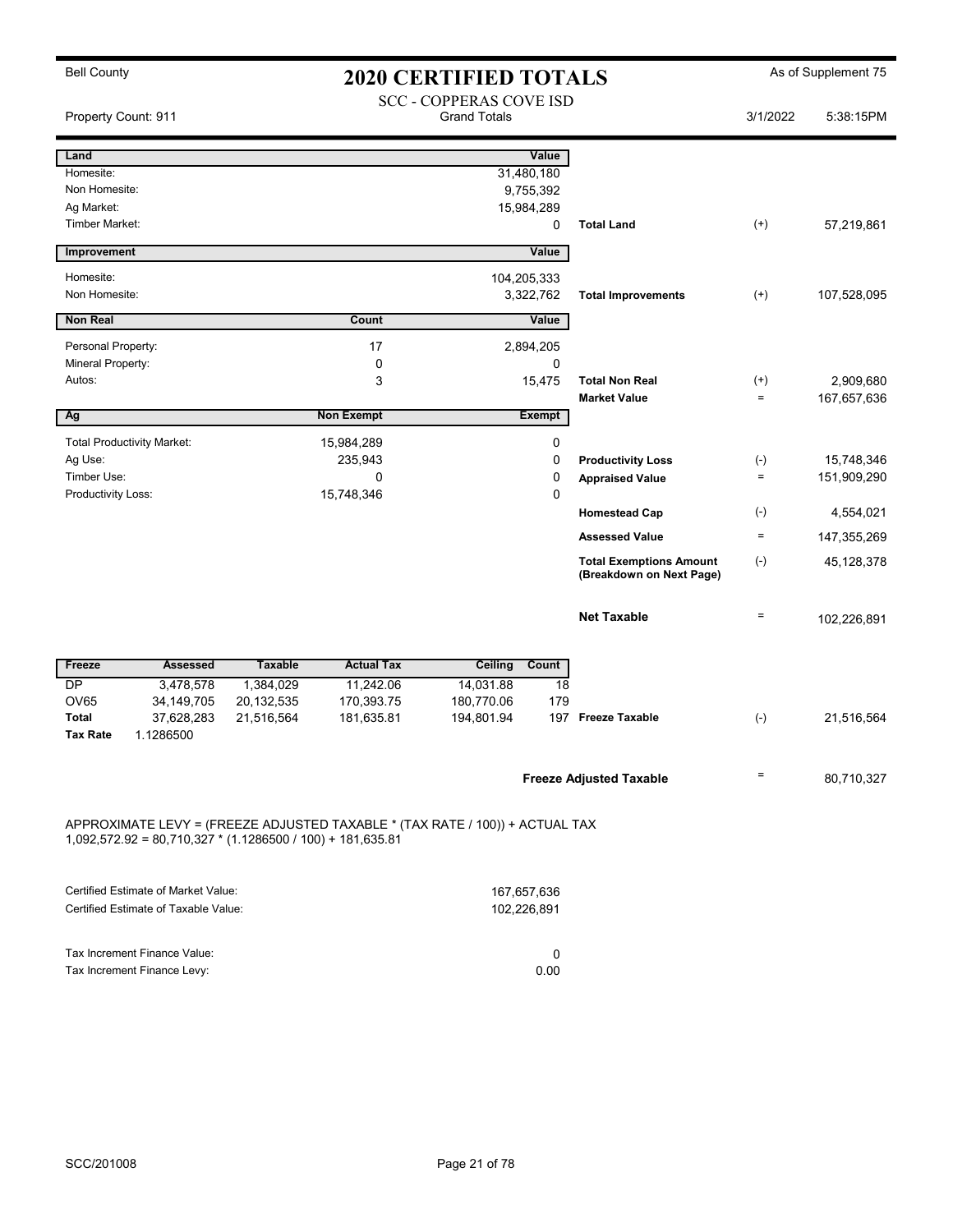### SCC - COPPERAS COVE ISD<br>Grand Totals Property Count: 911 **Count: 911** Grand Totals Grand Totals 3/1/2022 5:38:50PM

| <b>Exemption</b>  | Count         | Local   | <b>State</b> | Total        |
|-------------------|---------------|---------|--------------|--------------|
| DP                | 22            | 0       | 210,000      | 210,000      |
| DV <sub>1</sub>   | 33            | 0       | 287,085      | 287,085      |
| DV <sub>1</sub> S | 4             | 0       | 20,000       | 20,000       |
| DV <sub>2</sub>   | 26            | 0       | 228,000      | 228,000      |
| DV <sub>2</sub> S |               | 0       | 7,500        | 7,500        |
| DV <sub>3</sub>   | 40            | 0       | 364,000      | 364,000      |
| DV3S              | 5             | 0       | 40,000       | 40,000       |
| DV4               | 127           | 0       | 944,416      | 944,416      |
| DV4S              | 6             | 0       | 24,000       | 24,000       |
| <b>DVHS</b>       | 137           | 0       | 22,592,819   | 22,592,819   |
| <b>DVHSS</b>      | 8             | 0       | 1,207,366    | 1,207,366    |
| EX-XI             | 3             | 0       | 347,985      | 347,985      |
| EX-XR             |               | 0       | 2,246        | 2,246        |
| EX-XV             | 38            | 0       | 2,998,548    | 2,998,548    |
| EX366             | 4             | 0       | 875          | 875          |
| <b>HS</b>         | 526           | 0       | 13,083,186   | 13,083,186   |
| <b>OV65</b>       | 179           | 845,949 | 1,775,738    | 2,621,687    |
| <b>OV65S</b>      | 12            | 30,000  | 118,665      | 148,665      |
|                   | <b>Totals</b> | 875,949 | 44,252,429   | 45, 128, 378 |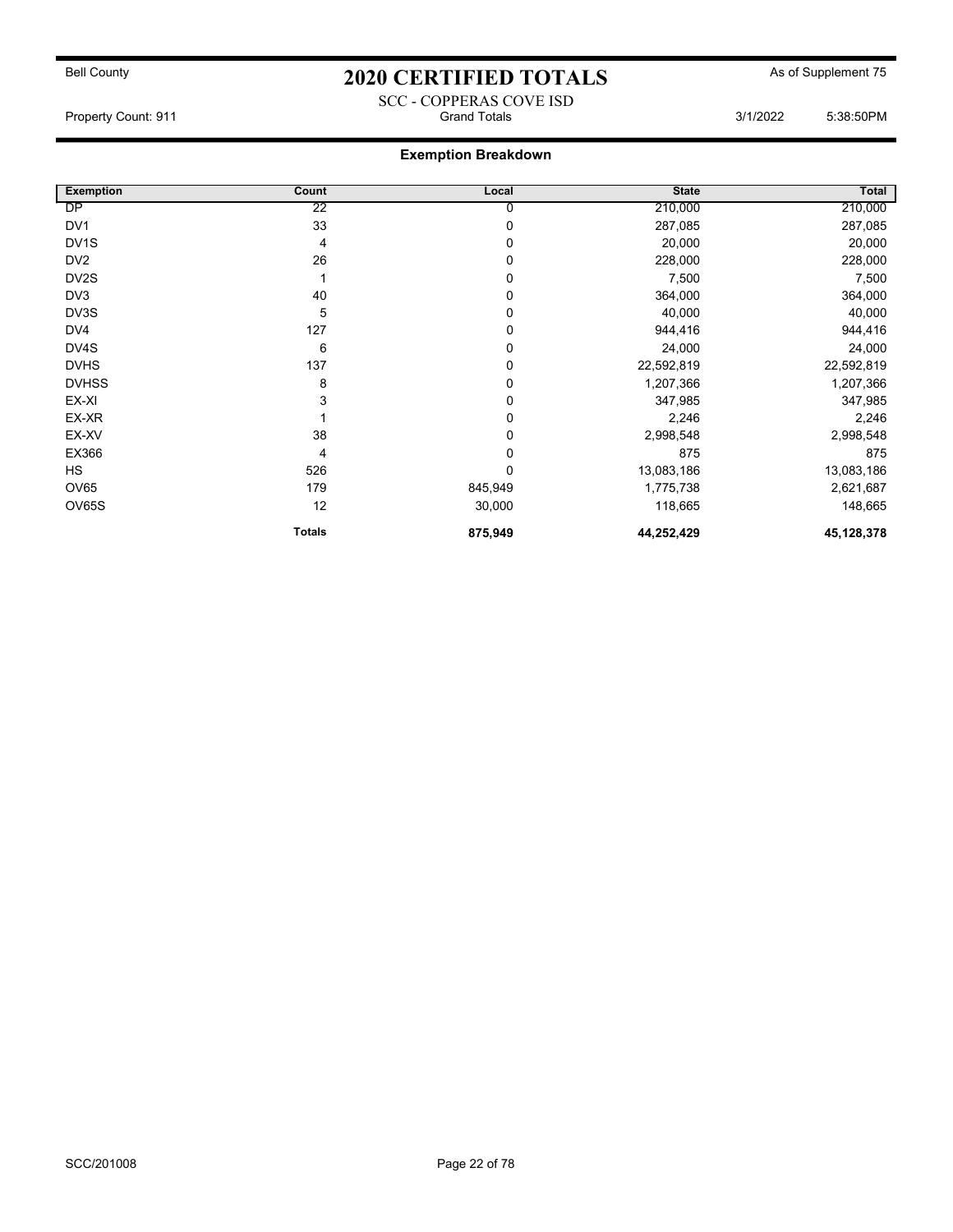| <b>Bell County</b>                                                                                                                 | <b>2020 CERTIFIED TOTALS</b>                             |                   |                        |               |                                                            |          | As of Supplement 75 |
|------------------------------------------------------------------------------------------------------------------------------------|----------------------------------------------------------|-------------------|------------------------|---------------|------------------------------------------------------------|----------|---------------------|
| Property Count: 71                                                                                                                 | <b>SEDD - BRUCEVILLE-EDDY ISD</b><br><b>Grand Totals</b> |                   |                        |               |                                                            |          | 5:38:15PM           |
| Land                                                                                                                               |                                                          |                   |                        | Value         |                                                            |          |                     |
| Homesite:                                                                                                                          |                                                          |                   |                        | 13,466        |                                                            |          |                     |
| Non Homesite:                                                                                                                      |                                                          |                   |                        | 640,206       |                                                            |          |                     |
| Ag Market:                                                                                                                         |                                                          |                   | 1,930,980              |               |                                                            |          |                     |
| Timber Market:                                                                                                                     |                                                          |                   |                        | 0             | <b>Total Land</b>                                          | $^{(+)}$ | 2,584,652           |
| Improvement                                                                                                                        |                                                          |                   |                        | Value         |                                                            |          |                     |
| Homesite:                                                                                                                          |                                                          |                   |                        | 228,565       |                                                            |          |                     |
| Non Homesite:                                                                                                                      |                                                          |                   |                        | 61,298        | <b>Total Improvements</b>                                  | $^{(+)}$ | 289,863             |
| Non Real                                                                                                                           |                                                          | Count             |                        | Value         |                                                            |          |                     |
| Personal Property:                                                                                                                 |                                                          | 13                | 1,434,470              |               |                                                            |          |                     |
| Mineral Property:                                                                                                                  |                                                          | 0                 |                        | 0             |                                                            |          |                     |
| Autos:                                                                                                                             |                                                          | $\mathbf 0$       |                        | $\mathbf 0$   | <b>Total Non Real</b>                                      | $^{(+)}$ | 1,434,470           |
|                                                                                                                                    |                                                          |                   |                        |               | <b>Market Value</b>                                        | $\equiv$ | 4,308,985           |
| Ag                                                                                                                                 |                                                          | <b>Non Exempt</b> |                        | <b>Exempt</b> |                                                            |          |                     |
| <b>Total Productivity Market:</b>                                                                                                  |                                                          | 1,930,980         |                        | 0             |                                                            |          |                     |
| Ag Use:                                                                                                                            |                                                          | 113,684           |                        | $\mathbf 0$   | <b>Productivity Loss</b>                                   | $(-)$    | 1,817,296           |
| Timber Use:                                                                                                                        |                                                          | $\Omega$          |                        | $\mathbf 0$   | <b>Appraised Value</b>                                     | $\equiv$ | 2,491,689           |
| Productivity Loss:                                                                                                                 |                                                          | 1,817,296         |                        | $\mathbf 0$   |                                                            |          |                     |
|                                                                                                                                    |                                                          |                   |                        |               | <b>Homestead Cap</b>                                       | $(-)$    | 36,115              |
|                                                                                                                                    |                                                          |                   |                        |               | <b>Assessed Value</b>                                      | $\equiv$ | 2,455,574           |
|                                                                                                                                    |                                                          |                   |                        |               | <b>Total Exemptions Amount</b><br>(Breakdown on Next Page) | $(-)$    | 104,079             |
|                                                                                                                                    |                                                          |                   |                        |               | <b>Net Taxable</b>                                         | $\equiv$ | 2,351,495           |
| <b>Assessed</b><br>Freeze                                                                                                          | <b>Taxable</b>                                           | <b>Actual Tax</b> | Ceiling                | Count         |                                                            |          |                     |
| <b>OV65</b><br>36,432                                                                                                              | 1,432                                                    | 4.98              | 4.98                   |               |                                                            |          |                     |
| Total<br>36,432<br><b>Tax Rate</b><br>1.1855000                                                                                    | 1,432                                                    | 4.98              | 4.98                   | $\mathbf 1$   | <b>Freeze Taxable</b>                                      | $(-)$    | 1,432               |
|                                                                                                                                    |                                                          |                   |                        |               | <b>Freeze Adjusted Taxable</b>                             | $\equiv$ | 2,350,063           |
| APPROXIMATE LEVY = (FREEZE ADJUSTED TAXABLE * (TAX RATE / 100)) + ACTUAL TAX<br>$27,864.98 = 2,350,063 * (1.1855000 / 100) + 4.98$ |                                                          |                   |                        |               |                                                            |          |                     |
| Certified Estimate of Market Value:<br>Certified Estimate of Taxable Value:                                                        |                                                          |                   | 4,308,985<br>2,351,495 |               |                                                            |          |                     |

| Tax Increment Finance Value: |      |
|------------------------------|------|
| Tax Increment Finance Levy:  | 0.00 |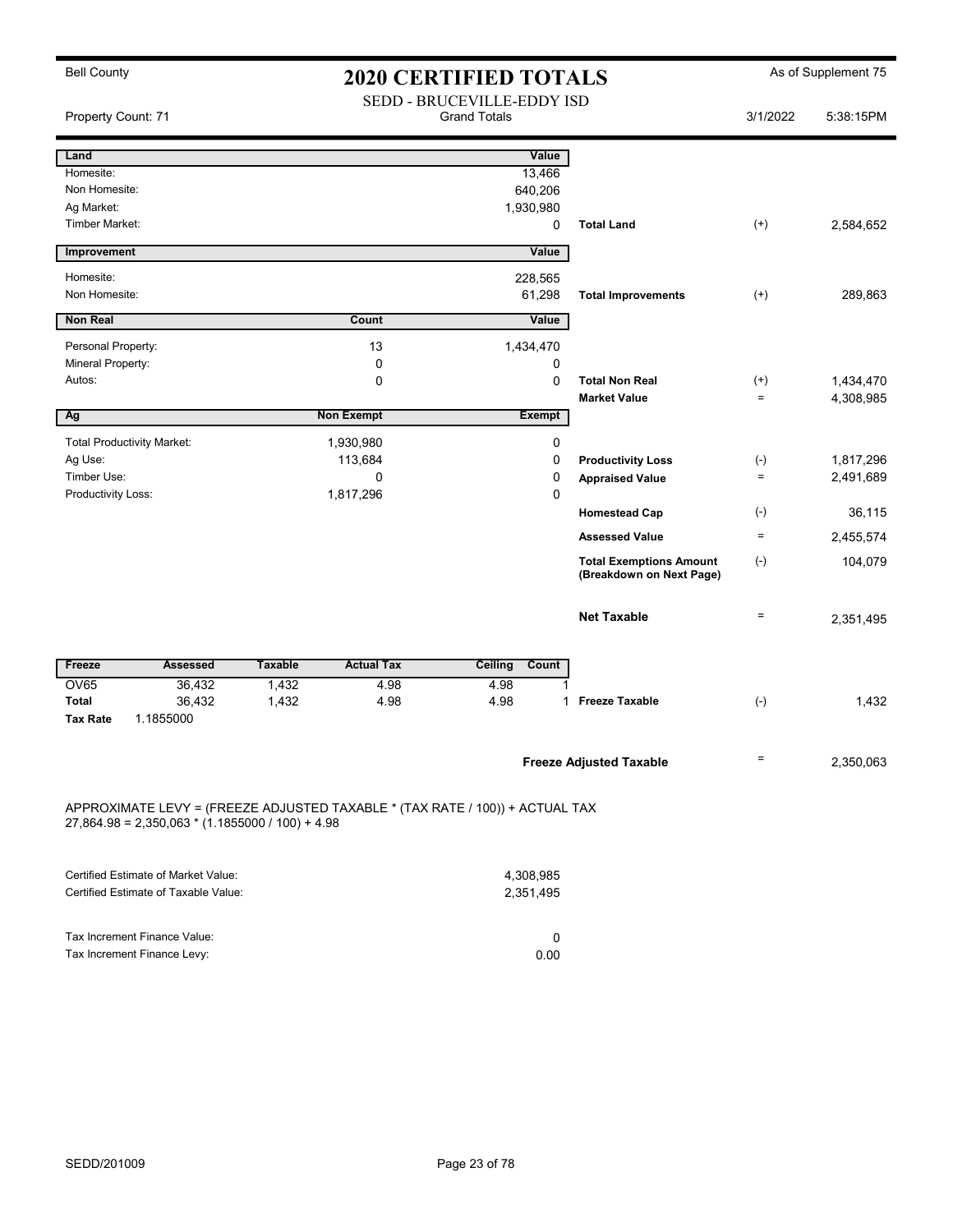#### SEDD - BRUCEVILLE-EDDY ISD Property Count: 71 **Count: 71** Grand Totals 3/1/2022 5:38:50PM

| Exemption   | Count         | Local  | <b>State</b> | <b>Total</b> |
|-------------|---------------|--------|--------------|--------------|
| EX-XV       | 4             |        | 29,623       | 29,623       |
| HS          |               |        | 50,000       | 50,000       |
| <b>OV65</b> |               |        | 10,000       | 10,000       |
| PC          |               | 14,456 |              | 14,456       |
|             | <b>Totals</b> | 14,456 | 89,623       | 104,079      |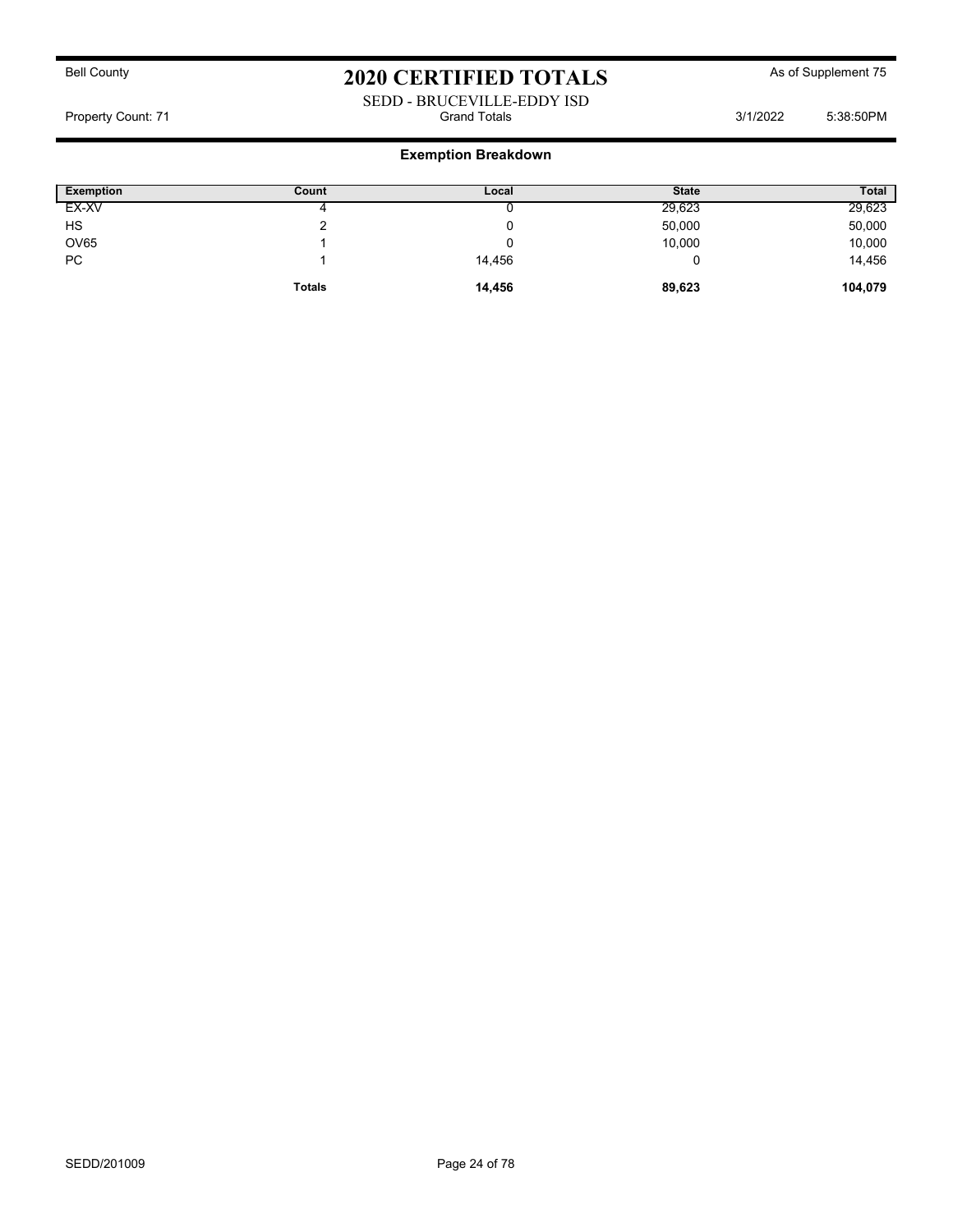| <b>Bell County</b>  |                                                                | <b>2020 CERTIFIED TOTALS</b> |                                                                              |                                                   |               |                                                            |          | As of Supplement 75 |
|---------------------|----------------------------------------------------------------|------------------------------|------------------------------------------------------------------------------|---------------------------------------------------|---------------|------------------------------------------------------------|----------|---------------------|
| Property Count: 952 |                                                                |                              |                                                                              | <b>SFLO - FLORENCE ISD</b><br><b>Grand Totals</b> |               |                                                            | 3/1/2022 | 5:38:15PM           |
| Land                |                                                                |                              |                                                                              |                                                   | Value         |                                                            |          |                     |
| Homesite:           |                                                                |                              |                                                                              |                                                   | 18,578,275    |                                                            |          |                     |
| Non Homesite:       |                                                                |                              |                                                                              |                                                   | 30,609,168    |                                                            |          |                     |
| Ag Market:          |                                                                |                              |                                                                              |                                                   | 76,273,332    |                                                            |          |                     |
| Timber Market:      |                                                                |                              |                                                                              |                                                   | 0             | <b>Total Land</b>                                          | $(+)$    | 125,460,775         |
| <b>Improvement</b>  |                                                                |                              |                                                                              |                                                   | Value         |                                                            |          |                     |
| Homesite:           |                                                                |                              |                                                                              |                                                   | 45, 162, 233  |                                                            |          |                     |
| Non Homesite:       |                                                                |                              |                                                                              |                                                   | 4,876,736     | <b>Total Improvements</b>                                  | $(+)$    | 50,038,969          |
| <b>Non Real</b>     |                                                                |                              | Count                                                                        |                                                   | Value         |                                                            |          |                     |
| Personal Property:  |                                                                |                              | 17                                                                           |                                                   | 2,798,971     |                                                            |          |                     |
| Mineral Property:   |                                                                |                              | $\mathbf 0$                                                                  |                                                   | 0             |                                                            |          |                     |
| Autos:              |                                                                |                              | 10                                                                           |                                                   | 40,786        | <b>Total Non Real</b>                                      | $^{(+)}$ | 2,839,757           |
|                     |                                                                |                              |                                                                              |                                                   |               | <b>Market Value</b>                                        | $\equiv$ | 178,339,501         |
| Ag                  |                                                                |                              | <b>Non Exempt</b>                                                            |                                                   | <b>Exempt</b> |                                                            |          |                     |
|                     | <b>Total Productivity Market:</b>                              |                              | 76,273,332                                                                   |                                                   | $\pmb{0}$     |                                                            |          |                     |
| Ag Use:             |                                                                |                              | 1,142,635                                                                    |                                                   | $\pmb{0}$     | <b>Productivity Loss</b>                                   | $(-)$    | 75,130,697          |
| Timber Use:         |                                                                |                              | 0                                                                            |                                                   | 0             | <b>Appraised Value</b>                                     | $\equiv$ | 103,208,804         |
| Productivity Loss:  |                                                                |                              | 75,130,697                                                                   |                                                   | 0             |                                                            |          |                     |
|                     |                                                                |                              |                                                                              |                                                   |               | <b>Homestead Cap</b>                                       | $(-)$    | 3,999,563           |
|                     |                                                                |                              |                                                                              |                                                   |               | <b>Assessed Value</b>                                      | $\equiv$ | 99,209,241          |
|                     |                                                                |                              |                                                                              |                                                   |               | <b>Total Exemptions Amount</b><br>(Breakdown on Next Page) | $(-)$    | 21,664,621          |
|                     |                                                                |                              |                                                                              |                                                   |               | <b>Net Taxable</b>                                         | $\equiv$ | 77,544,620          |
| Freeze              | <b>Assessed</b>                                                | <b>Taxable</b>               | <b>Actual Tax</b>                                                            | Ceiling                                           | Count         |                                                            |          |                     |
| <b>DP</b>           | 1,108,983                                                      | 402,131                      | 3,173.84                                                                     | 3,180.59                                          | 10            |                                                            |          |                     |
| <b>OV65</b>         | 16,326,981                                                     | 10,532,812                   | 94,956.76                                                                    | 99,167.88                                         | 131           |                                                            |          |                     |
| <b>Total</b>        | 17,435,964                                                     | 10,934,943                   | 98,130.60                                                                    | 102,348.47                                        | 141           | <b>Freeze Taxable</b>                                      | $(-)$    | 10,934,943          |
| <b>Tax Rate</b>     | 1.2339000                                                      |                              |                                                                              |                                                   |               |                                                            |          |                     |
|                     |                                                                |                              |                                                                              |                                                   |               | <b>Freeze Adjusted Taxable</b>                             | $\equiv$ | 66,609,677          |
|                     | $920,027.40 = 66,609,677 \times (1.2339000 / 100) + 98,130.60$ |                              | APPROXIMATE LEVY = (FREEZE ADJUSTED TAXABLE * (TAX RATE / 100)) + ACTUAL TAX |                                                   |               |                                                            |          |                     |

| Certified Estimate of Market Value:  | 178.334.819 |
|--------------------------------------|-------------|
| Certified Estimate of Taxable Value: | 77.544.620  |
|                                      |             |
| Tax Increment Finance Value:         |             |
| Tax Increment Finance Levy:          | 0.00        |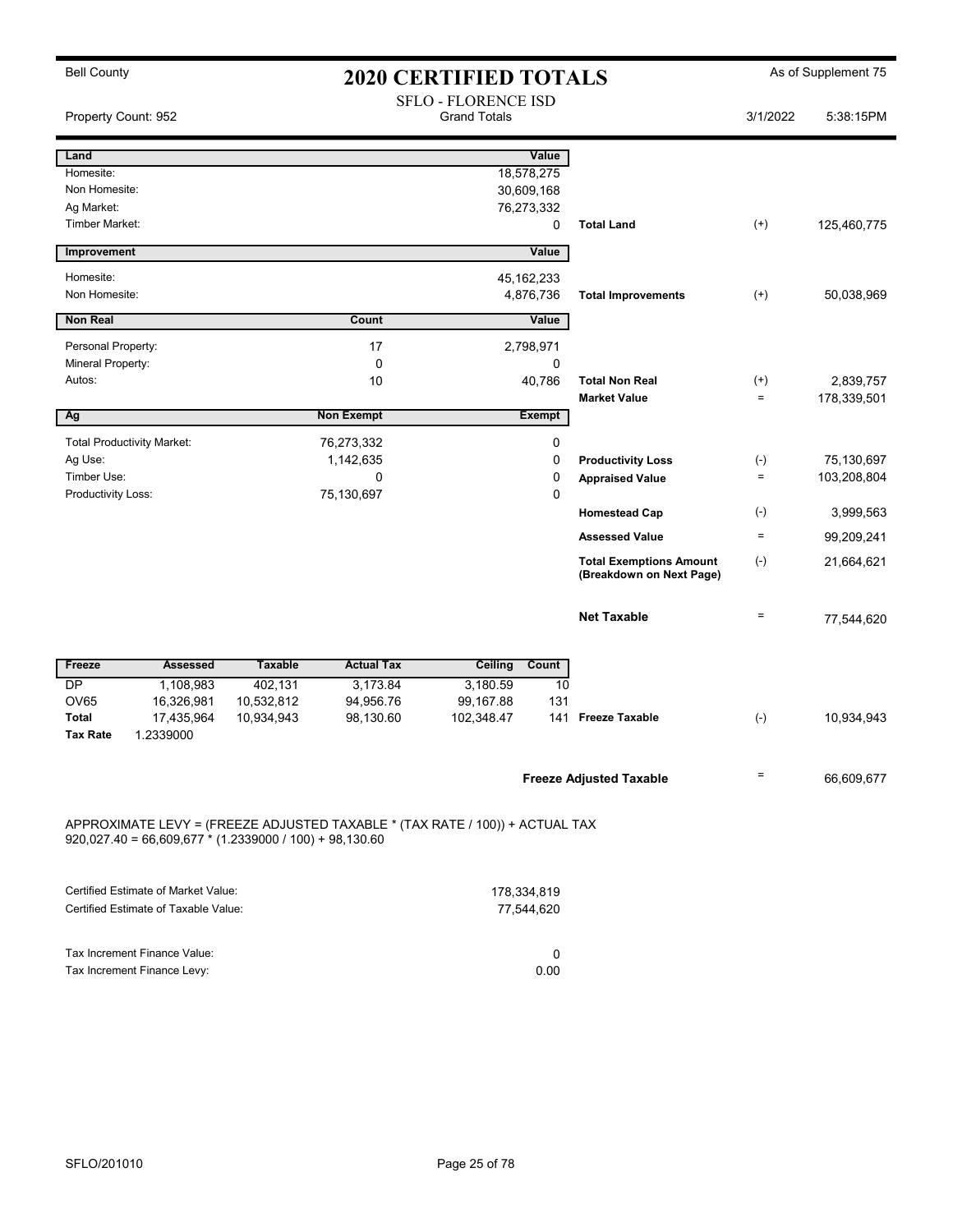#### SFLO - FLORENCE ISD Property Count: 952 Grand Totals 3/1/2022 5:38:50PM

| <b>Exemption</b> | Count         | Local | <b>State</b> | Total      |
|------------------|---------------|-------|--------------|------------|
| DP               | 14            |       | 100,457      | 100,457    |
| DV <sub>1</sub>  | 13            | 0     | 104,762      | 104,762    |
| DV <sub>2</sub>  | 9             | 0     | 59,059       | 59,059     |
| DV3              | 13            | 0     | 120,000      | 120,000    |
| DV3S             |               | 0     | 0            | 0          |
| DV4              | 35            | 0     | 269,232      | 269,232    |
| DV4S             | 4             | 0     | 19,449       | 19,449     |
| <b>DVHS</b>      | 29            |       | 5,102,302    | 5,102,302  |
| <b>DVHSS</b>     | 6             | 0     | 285,866      | 285,866    |
| EX-XV            | 60            | 0     | 7,574,748    | 7,574,748  |
| EX366            | 2             | 0     | 214          | 214        |
| <b>HS</b>        | 305           | 0     | 6,920,057    | 6,920,057  |
| OV65             | 139           | 0     | 1,078,475    | 1,078,475  |
| <b>OV65S</b>     | 4             | 0     | 30,000       | 30,000     |
|                  | <b>Totals</b> | 0     | 21,664,621   | 21,664,621 |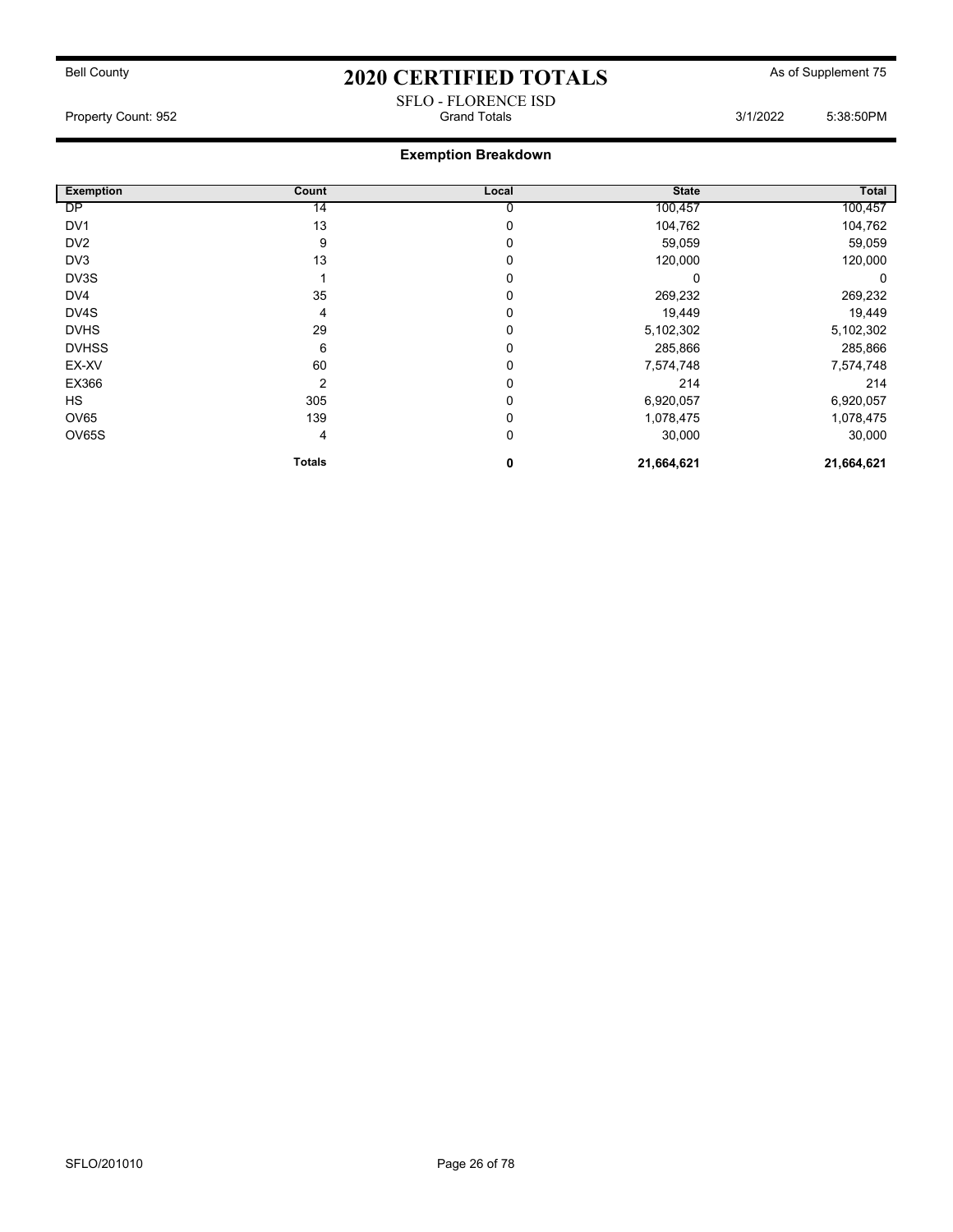| <b>Bell County</b>                                                                                                              | <b>2020 CERTIFIED TOTALS</b> |                                                     |                      |             |                                                            |                               | As of Supplement 75 |
|---------------------------------------------------------------------------------------------------------------------------------|------------------------------|-----------------------------------------------------|----------------------|-------------|------------------------------------------------------------|-------------------------------|---------------------|
| Property Count: 36                                                                                                              |                              | <b>SGTV - GATESVILLE ISD</b><br><b>Grand Totals</b> |                      |             |                                                            | 3/1/2022                      | 5:38:15PM           |
| Land                                                                                                                            |                              |                                                     | Value                |             |                                                            |                               |                     |
| Homesite:                                                                                                                       |                              |                                                     | 170,429              |             |                                                            |                               |                     |
| Non Homesite:                                                                                                                   |                              |                                                     | 556,311              |             |                                                            |                               |                     |
| Ag Market:                                                                                                                      |                              |                                                     | 1,679,775            |             |                                                            |                               |                     |
| <b>Timber Market:</b>                                                                                                           |                              |                                                     |                      | $\mathbf 0$ | <b>Total Land</b>                                          | $^{(+)}$                      | 2,406,515           |
| Improvement                                                                                                                     |                              |                                                     | Value                |             |                                                            |                               |                     |
| Homesite:                                                                                                                       |                              |                                                     | 600,593              |             |                                                            |                               |                     |
| Non Homesite:                                                                                                                   |                              |                                                     | 473,434              |             | <b>Total Improvements</b>                                  | $^{(+)}$                      | 1,074,027           |
| <b>Non Real</b>                                                                                                                 |                              | <b>Count</b>                                        | Value                |             |                                                            |                               |                     |
| Personal Property:                                                                                                              |                              | 3                                                   | 54,945               |             |                                                            |                               |                     |
| Mineral Property:                                                                                                               |                              | 0                                                   |                      | 0           |                                                            |                               |                     |
| Autos:                                                                                                                          |                              | 0                                                   |                      | $\mathbf 0$ | <b>Total Non Real</b><br><b>Market Value</b>               | $^{(+)}$<br>$\qquad \qquad =$ | 54,945<br>3,535,487 |
| Ag                                                                                                                              |                              | <b>Non Exempt</b>                                   | <b>Exempt</b>        |             |                                                            |                               |                     |
| <b>Total Productivity Market:</b>                                                                                               |                              | 1,679,775                                           |                      | 0           |                                                            |                               |                     |
| Ag Use:                                                                                                                         |                              | 59,974                                              |                      | 0           | <b>Productivity Loss</b>                                   | $(-)$                         | 1,619,801           |
| Timber Use:                                                                                                                     |                              | 0                                                   |                      | 0           | <b>Appraised Value</b>                                     | $\quad =$                     | 1,915,686           |
| Productivity Loss:                                                                                                              |                              | 1,619,801                                           |                      | 0           |                                                            |                               |                     |
|                                                                                                                                 |                              |                                                     |                      |             | <b>Homestead Cap</b>                                       | $(-)$                         | 41,792              |
|                                                                                                                                 |                              |                                                     |                      |             | <b>Assessed Value</b>                                      | $\quad \  \  =$               | 1,873,894           |
|                                                                                                                                 |                              |                                                     |                      |             | <b>Total Exemptions Amount</b><br>(Breakdown on Next Page) | $(-)$                         | 949,547             |
|                                                                                                                                 |                              |                                                     |                      |             | <b>Net Taxable</b>                                         | $=$                           | 924,347             |
| Freeze<br><b>Assessed</b>                                                                                                       | <b>Taxable</b>               | <b>Actual Tax</b>                                   | Count<br>Ceiling     |             |                                                            |                               |                     |
| OV65<br>161,871                                                                                                                 | 67,229                       | 0.00                                                | 0.00                 |             |                                                            |                               |                     |
| <b>Total</b><br>161,871<br><b>Tax Rate</b><br>1.1645000                                                                         | 67,229                       | 0.00                                                | 0.00                 | 4           | <b>Freeze Taxable</b>                                      | $(-)$                         | 67,229              |
|                                                                                                                                 |                              |                                                     |                      |             | <b>Freeze Adjusted Taxable</b>                             | $\qquad \qquad =$             | 857,118             |
| APPROXIMATE LEVY = (FREEZE ADJUSTED TAXABLE * (TAX RATE / 100)) + ACTUAL TAX<br>$9,981.14 = 857,118 * (1.1645000 / 100) + 0.00$ |                              |                                                     |                      |             |                                                            |                               |                     |
| <b>Certified Estimate of Market Value:</b><br>Certified Estimate of Taxable Value:                                              |                              |                                                     | 3,535,487<br>924,347 |             |                                                            |                               |                     |

| Tax Increment Finance Value: |      |
|------------------------------|------|
| Tax Increment Finance Levy:  | 0.00 |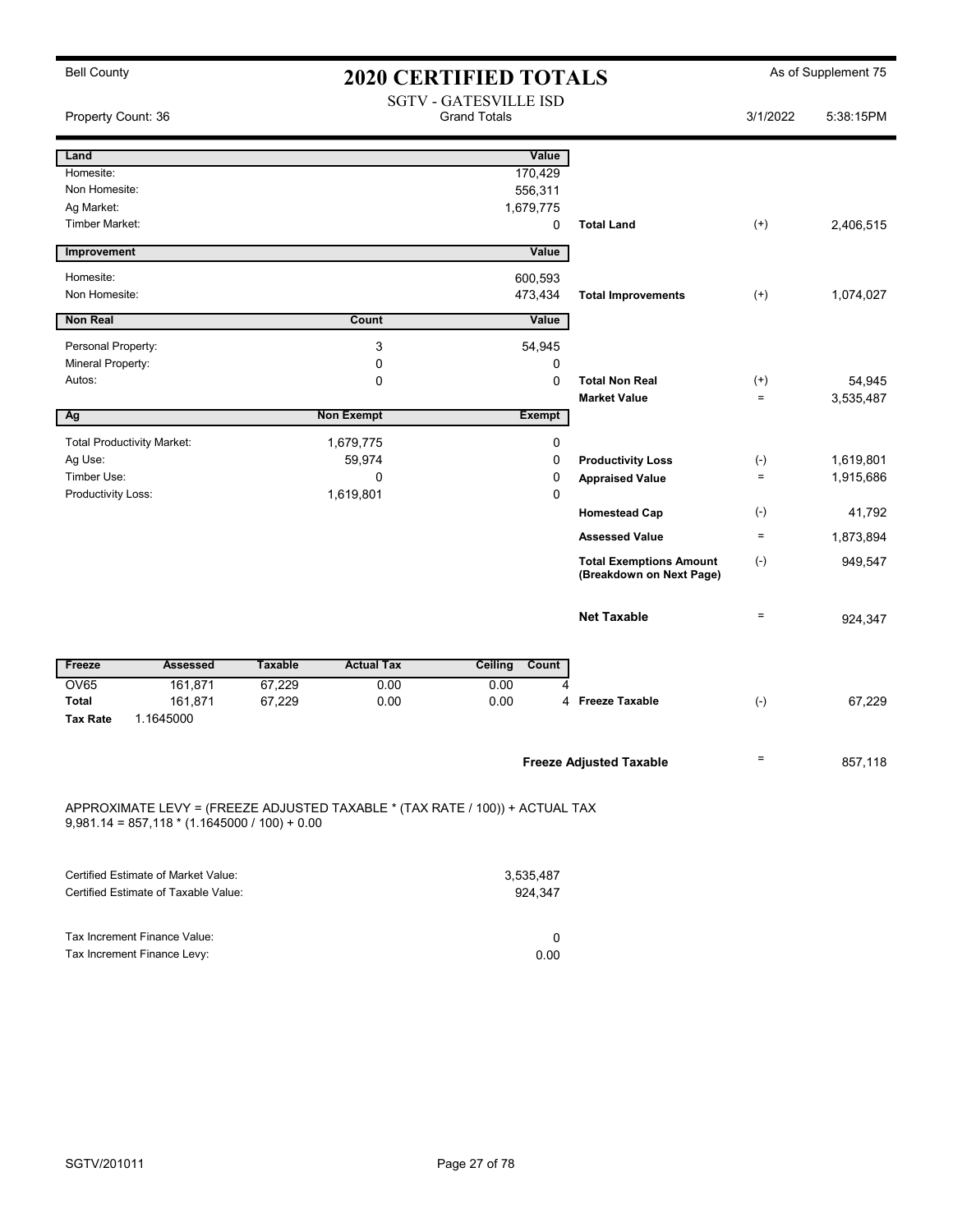### SGTV - GATESVILLE ISD Property Count: 36 Grand Totals 3/1/2022 5:38:50PM

| <b>Exemption</b> | Count         | Local | <b>State</b> | <b>Total</b> |
|------------------|---------------|-------|--------------|--------------|
| DV4              |               |       | 12,000       | 12,000       |
| EX-XV            |               |       | 759,935      | 759,935      |
| <b>HS</b>        | 8             |       | 157,612      | 157,612      |
| <b>OV65</b>      | 4             |       | 20,000       | 20,000       |
|                  | <b>Totals</b> | 0     | 949,547      | 949,547      |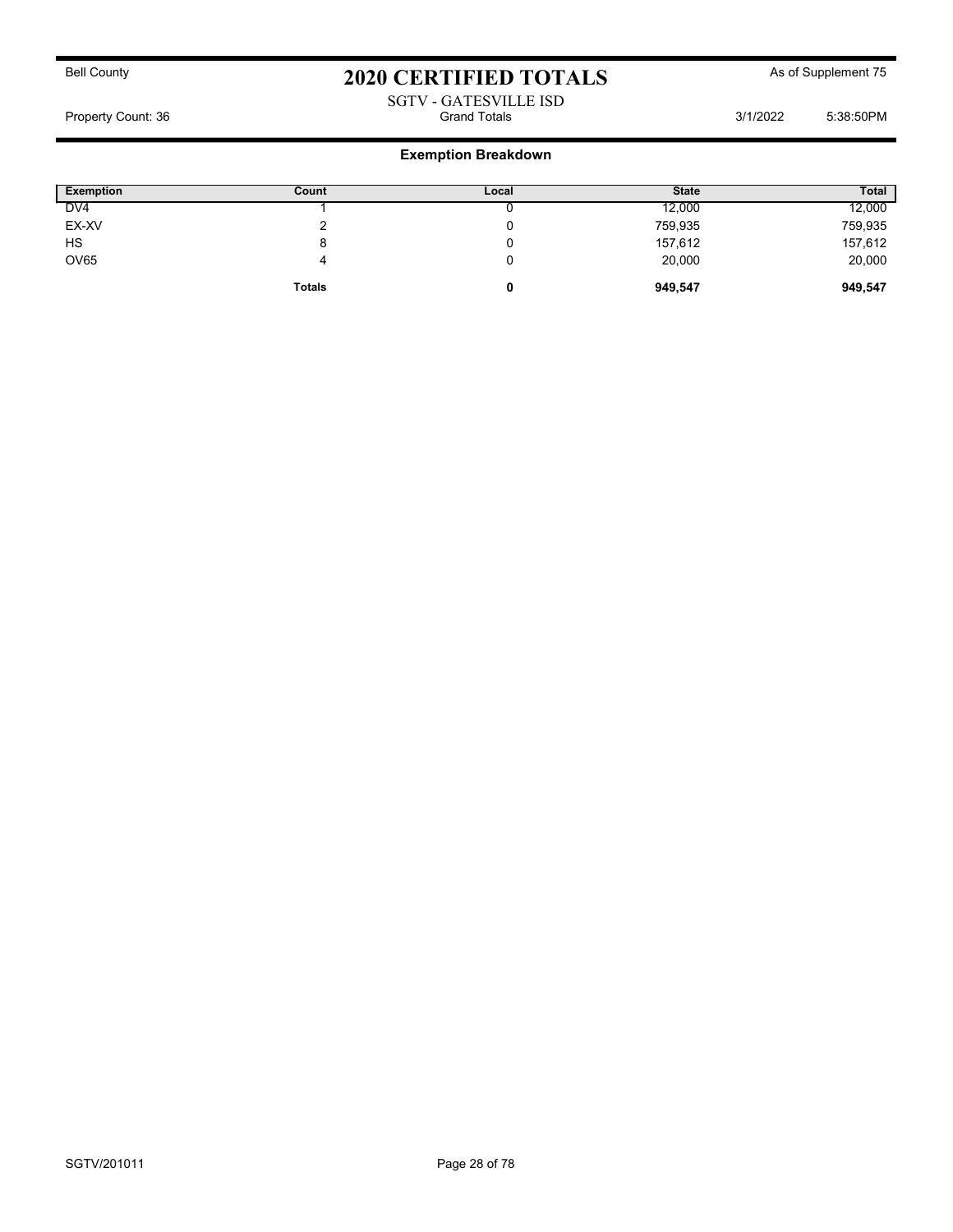| <b>Bell County</b>                | <b>2020 CERTIFIED TOTALS</b> |                                                               |                   |                                                                              |                                                            | As of Supplement 75 |             |
|-----------------------------------|------------------------------|---------------------------------------------------------------|-------------------|------------------------------------------------------------------------------|------------------------------------------------------------|---------------------|-------------|
|                                   |                              |                                                               |                   | <b>SHOL - HOLLAND ISD</b><br><b>Grand Totals</b>                             |                                                            | 3/1/2022            | 5:38:15PM   |
| Property Count: 2,212             |                              |                                                               |                   |                                                                              |                                                            |                     |             |
| Land                              |                              |                                                               |                   | Value                                                                        |                                                            |                     |             |
| Homesite:                         |                              |                                                               |                   | 18,035,543                                                                   |                                                            |                     |             |
| Non Homesite:                     |                              |                                                               |                   | 21,192,312                                                                   |                                                            |                     |             |
| Ag Market:                        |                              |                                                               |                   | 197,120,561                                                                  |                                                            |                     |             |
| Timber Market:                    |                              |                                                               |                   | 332,388                                                                      | <b>Total Land</b>                                          | $(+)$               | 236,680,804 |
| Improvement                       |                              |                                                               |                   | Value                                                                        |                                                            |                     |             |
| Homesite:                         |                              |                                                               |                   | 109,799,288                                                                  |                                                            |                     |             |
| Non Homesite:                     |                              |                                                               |                   | 18, 163, 250                                                                 | <b>Total Improvements</b>                                  | $(+)$               | 127,962,538 |
| <b>Non Real</b>                   |                              |                                                               | Count             | Value                                                                        |                                                            |                     |             |
| Personal Property:                |                              |                                                               | 128               | 19,707,850                                                                   |                                                            |                     |             |
| Mineral Property:                 |                              |                                                               | 0                 | 0                                                                            |                                                            |                     |             |
| Autos:                            |                              |                                                               | 48                | 789,575                                                                      | <b>Total Non Real</b>                                      | $^{(+)}$            | 20,497,425  |
|                                   |                              |                                                               |                   |                                                                              | <b>Market Value</b>                                        | $\qquad \qquad =$   | 385,140,767 |
| Ag                                |                              |                                                               | <b>Non Exempt</b> | <b>Exempt</b>                                                                |                                                            |                     |             |
| <b>Total Productivity Market:</b> |                              |                                                               | 197,452,949       | $\mathbf 0$                                                                  |                                                            |                     |             |
| Ag Use:                           |                              |                                                               | 6,547,227         | 0                                                                            | <b>Productivity Loss</b>                                   | $(-)$               | 190,893,507 |
| Timber Use:                       |                              |                                                               | 12,215            | 0                                                                            | <b>Appraised Value</b>                                     | $\equiv$            | 194,247,260 |
| Productivity Loss:                |                              |                                                               | 190,893,507       | $\pmb{0}$                                                                    | <b>Homestead Cap</b>                                       | $(-)$               | 14,243,240  |
|                                   |                              |                                                               |                   |                                                                              | <b>Assessed Value</b>                                      | $\equiv$            | 180,004,020 |
|                                   |                              |                                                               |                   |                                                                              | <b>Total Exemptions Amount</b><br>(Breakdown on Next Page) | $(\text{-})$        | 32,292,785  |
|                                   |                              |                                                               |                   |                                                                              | <b>Net Taxable</b>                                         | $\equiv$            | 147,711,235 |
| Freeze                            | <b>Assessed</b>              | <b>Taxable</b>                                                | <b>Actual Tax</b> | Ceiling<br>Count                                                             |                                                            |                     |             |
| <b>DP</b>                         | 1,398,381                    | 766,440                                                       | 6,319.41          | 6,340.38                                                                     | 17                                                         |                     |             |
| <b>OV65</b>                       | 30,017,441                   | 20,702,089                                                    | 189,666.73        | 194,672.52                                                                   | 246                                                        |                     |             |
| <b>Total</b>                      | 31,415,822                   | 21,468,529                                                    | 195,986.14        | 201,012.90                                                                   | 263 Freeze Taxable                                         | $(-)$               | 21,468,529  |
| <b>Tax Rate</b>                   | 1.2041000                    |                                                               |                   |                                                                              |                                                            |                     |             |
|                                   |                              |                                                               |                   |                                                                              | <b>Freeze Adjusted Taxable</b>                             | $\qquad \qquad =$   | 126,242,706 |
|                                   |                              | $1,716,074.56 = 126,242,706 * (1.2041000 / 100) + 195,986.14$ |                   | APPROXIMATE LEVY = (FREEZE ADJUSTED TAXABLE * (TAX RATE / 100)) + ACTUAL TAX |                                                            |                     |             |

| Certified Estimate of Market Value:  | 385.140.767 |
|--------------------------------------|-------------|
| Certified Estimate of Taxable Value: | 147.711.235 |
|                                      |             |
|                                      |             |
| Tax Increment Finance Value:         |             |
| Tax Increment Finance Levy:          | 0.00        |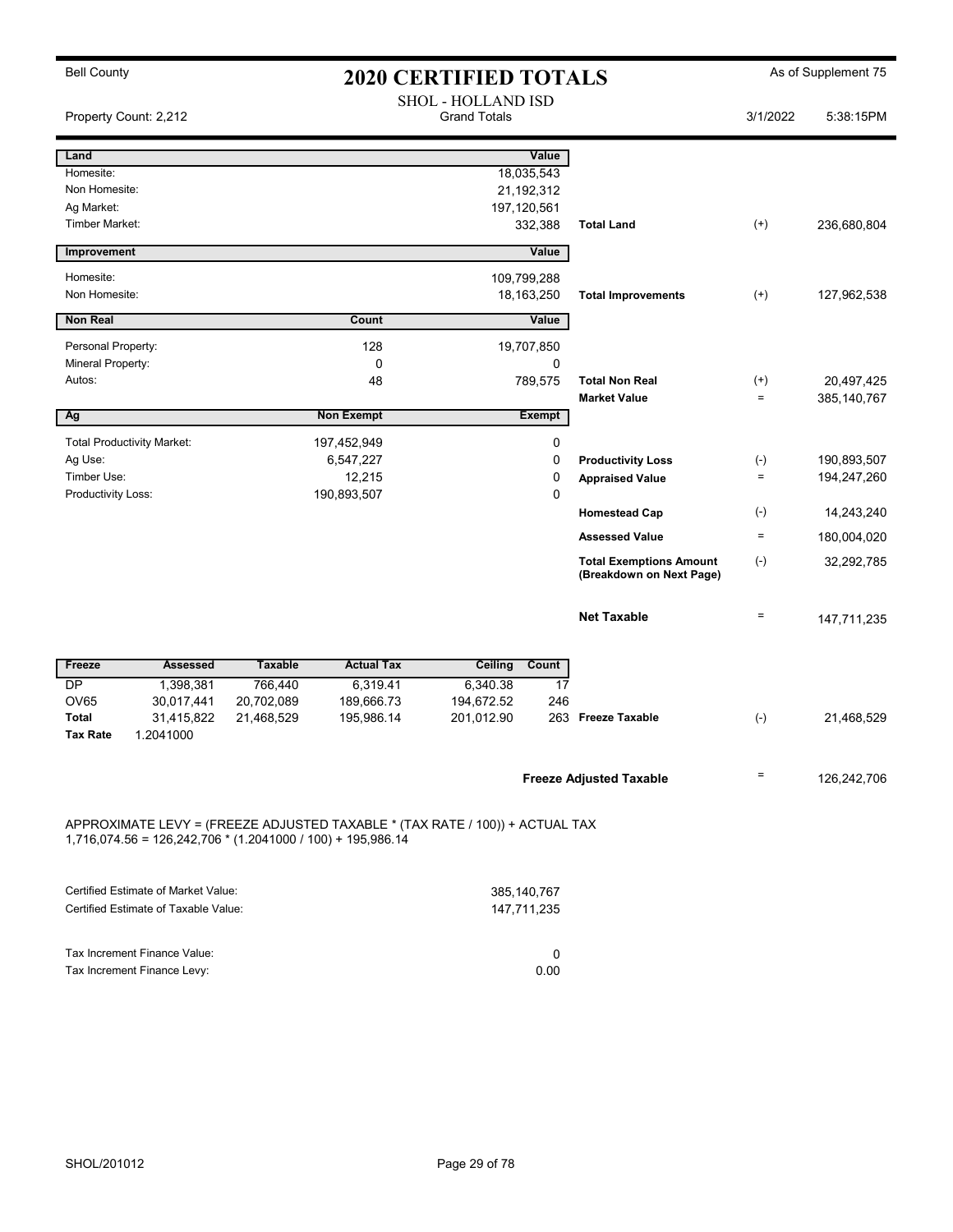Property Count: 2,212 Grand Totals 3/1/2022 5:38:50PM

### Exemption Breakdown

| <b>Exemption</b>  | Count          | Local   | <b>State</b> | Total      |
|-------------------|----------------|---------|--------------|------------|
| СH                | 3              | 225,558 |              | 225,558    |
| <b>DP</b>         | 17             | 0       | 134,488      | 134,488    |
| DV1               |                | 0       | 63,000       | 63,000     |
| DV <sub>1</sub> S |                | 0       | 5,000        | 5,000      |
| DV <sub>2</sub>   | 6              | 0       | 58,500       | 58,500     |
| DV <sub>2</sub> S |                | 0       | 7,500        | 7,500      |
| DV3               | 8              | 0       | 72,000       | 72,000     |
| DV3S              | 2              | 0       | 20,000       | 20,000     |
| DV4               | 21             | 0       | 166,729      | 166,729    |
| DV4S              | $\overline{2}$ | 0       | 24,000       | 24,000     |
| <b>DVHS</b>       | 24             | 0       | 3,910,172    | 3,910,172  |
| <b>DVHSS</b>      |                | 0       | 4,101        | 4,101      |
| EX-XR             | 8              | 0       | 245,032      | 245,032    |
| EX-XV             | 184            | 0       | 9,982,796    | 9,982,796  |
| EX366             | 12             | 0       | 2,472        | 2,472      |
| HS                | 615            | 0       | 14,842,667   | 14,842,667 |
| OV65              | 253            | 0       | 2,206,775    | 2,206,775  |
| OV65S             | 11             | 0       | 100,000      | 100,000    |
| PC                |                | 221,995 | 0            | 221,995    |
|                   | <b>Totals</b>  | 447,553 | 31,845,232   | 32,292,785 |

SHOL - HOLLAND ISD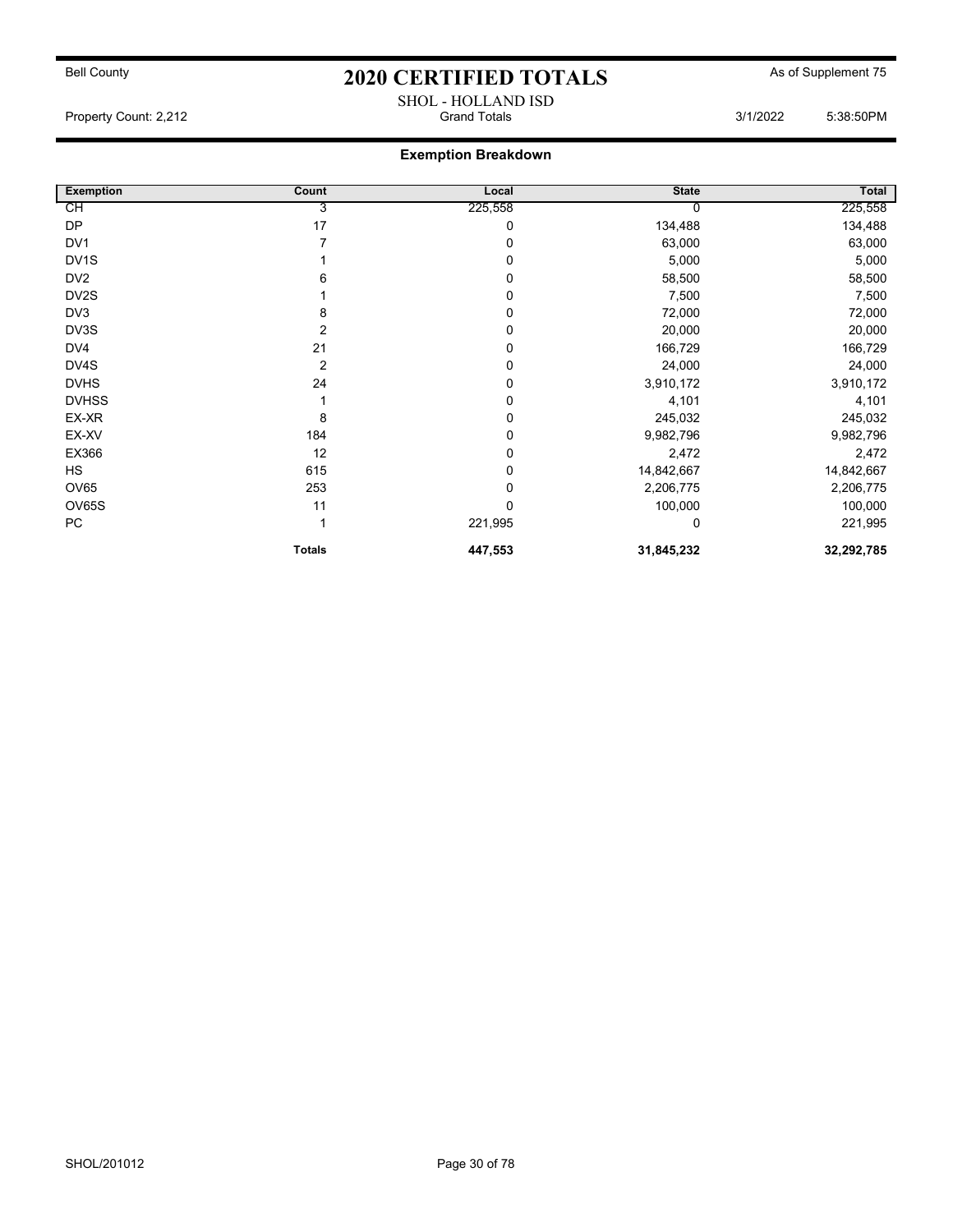| <b>Bell County</b><br><b>2020 CERTIFIED TOTALS</b> |                                     |                |                                                                    | As of Supplement 75                                                          |               |                                                            |                 |                |
|----------------------------------------------------|-------------------------------------|----------------|--------------------------------------------------------------------|------------------------------------------------------------------------------|---------------|------------------------------------------------------------|-----------------|----------------|
|                                                    | Property Count: 78,086              |                |                                                                    | <b>SKIL - KILLEEN ISD</b><br><b>Grand Totals</b>                             |               |                                                            | 3/1/2022        | 5:38:15PM      |
| Land                                               |                                     |                |                                                                    |                                                                              | Value         |                                                            |                 |                |
| Homesite:                                          |                                     |                |                                                                    | 1,506,658,406                                                                |               |                                                            |                 |                |
| Non Homesite:                                      |                                     |                |                                                                    | 1,104,951,043                                                                |               |                                                            |                 |                |
| Ag Market:                                         |                                     |                |                                                                    | 195,573,465                                                                  |               |                                                            |                 |                |
| Timber Market:                                     |                                     |                |                                                                    |                                                                              | 0             | <b>Total Land</b>                                          | $^{(+)}$        | 2,807,182,914  |
| Improvement                                        |                                     |                |                                                                    |                                                                              | Value         |                                                            |                 |                |
| Homesite:                                          |                                     |                |                                                                    | 6,521,585,892                                                                |               |                                                            |                 |                |
| Non Homesite:                                      |                                     |                |                                                                    | 2,606,759,276                                                                |               | <b>Total Improvements</b>                                  | $^{(+)}$        | 9,128,345,168  |
| <b>Non Real</b>                                    |                                     |                | Count                                                              |                                                                              | Value         |                                                            |                 |                |
| Personal Property:                                 |                                     |                | 4,804                                                              | 685,008,926                                                                  |               |                                                            |                 |                |
| Mineral Property:                                  |                                     |                | 0                                                                  |                                                                              | 0             |                                                            |                 |                |
| Autos:                                             |                                     |                | 1,463                                                              |                                                                              | 16,315,098    | <b>Total Non Real</b>                                      | $^{(+)}$        | 701,324,024    |
|                                                    |                                     |                |                                                                    |                                                                              |               | <b>Market Value</b>                                        | $\equiv$        | 12,636,852,106 |
| Ag                                                 |                                     |                | <b>Non Exempt</b>                                                  |                                                                              | <b>Exempt</b> |                                                            |                 |                |
|                                                    | <b>Total Productivity Market:</b>   |                | 195,573,465                                                        |                                                                              | 0             |                                                            |                 |                |
| Ag Use:                                            |                                     |                | 3,328,992                                                          |                                                                              | 0             | <b>Productivity Loss</b>                                   | $(-)$           | 192,244,473    |
| Timber Use:                                        |                                     |                | 0                                                                  |                                                                              | 0             | <b>Appraised Value</b>                                     | $\equiv$        | 12,444,607,633 |
| Productivity Loss:                                 |                                     |                | 192,244,473                                                        |                                                                              | $\mathbf 0$   |                                                            |                 |                |
|                                                    |                                     |                |                                                                    |                                                                              |               | <b>Homestead Cap</b>                                       | $(\text{-})$    | 132,133,926    |
|                                                    |                                     |                |                                                                    |                                                                              |               | <b>Assessed Value</b>                                      | $\equiv$        | 12,312,473,707 |
|                                                    |                                     |                |                                                                    |                                                                              |               | <b>Total Exemptions Amount</b><br>(Breakdown on Next Page) | $(-)$           | 3,140,613,560  |
|                                                    |                                     |                |                                                                    |                                                                              |               | <b>Net Taxable</b>                                         | $\quad \  \  =$ | 9,171,860,147  |
| Freeze                                             | <b>Assessed</b>                     | <b>Taxable</b> | <b>Actual Tax</b>                                                  | <b>Ceiling</b>                                                               | Count         |                                                            |                 |                |
| DP                                                 | 121,923,992                         | 44,903,666     | 397,462.00                                                         | 475,990.97                                                                   | 937           |                                                            |                 |                |
| <b>OV65</b>                                        | 1,058,317,373                       | 586,481,281    | 4,907,527.83                                                       | 5,276,364.80                                                                 | 7,640         |                                                            |                 |                |
| <b>Total</b>                                       | 1,180,241,365                       | 631,384,947    | 5,304,989.83                                                       | 5,752,355.77                                                                 |               | 8,577 Freeze Taxable                                       | $(-)$           | 631,384,947    |
| <b>Tax Rate</b>                                    | 1.0895000                           |                |                                                                    |                                                                              |               |                                                            |                 |                |
|                                                    |                                     |                |                                                                    |                                                                              |               |                                                            |                 |                |
|                                                    |                                     |                |                                                                    |                                                                              |               | <b>Freeze Adjusted Taxable</b>                             | Ξ               | 8,540,475,200  |
|                                                    |                                     |                | $98,353,467.13 = 8,540,475,200 * (1.0895000 / 100) + 5,304,989.83$ | APPROXIMATE LEVY = (FREEZE ADJUSTED TAXABLE * (TAX RATE / 100)) + ACTUAL TAX |               |                                                            |                 |                |
|                                                    | Certified Estimate of Market Value: |                |                                                                    | 12,634,583,940                                                               |               |                                                            |                 |                |

| Certified Estimate of Taxable Value: | 9.169.694.867 |
|--------------------------------------|---------------|
|                                      |               |
| Tax Increment Finance Value:         |               |
| Tax Increment Finance Levy:          | 0.00          |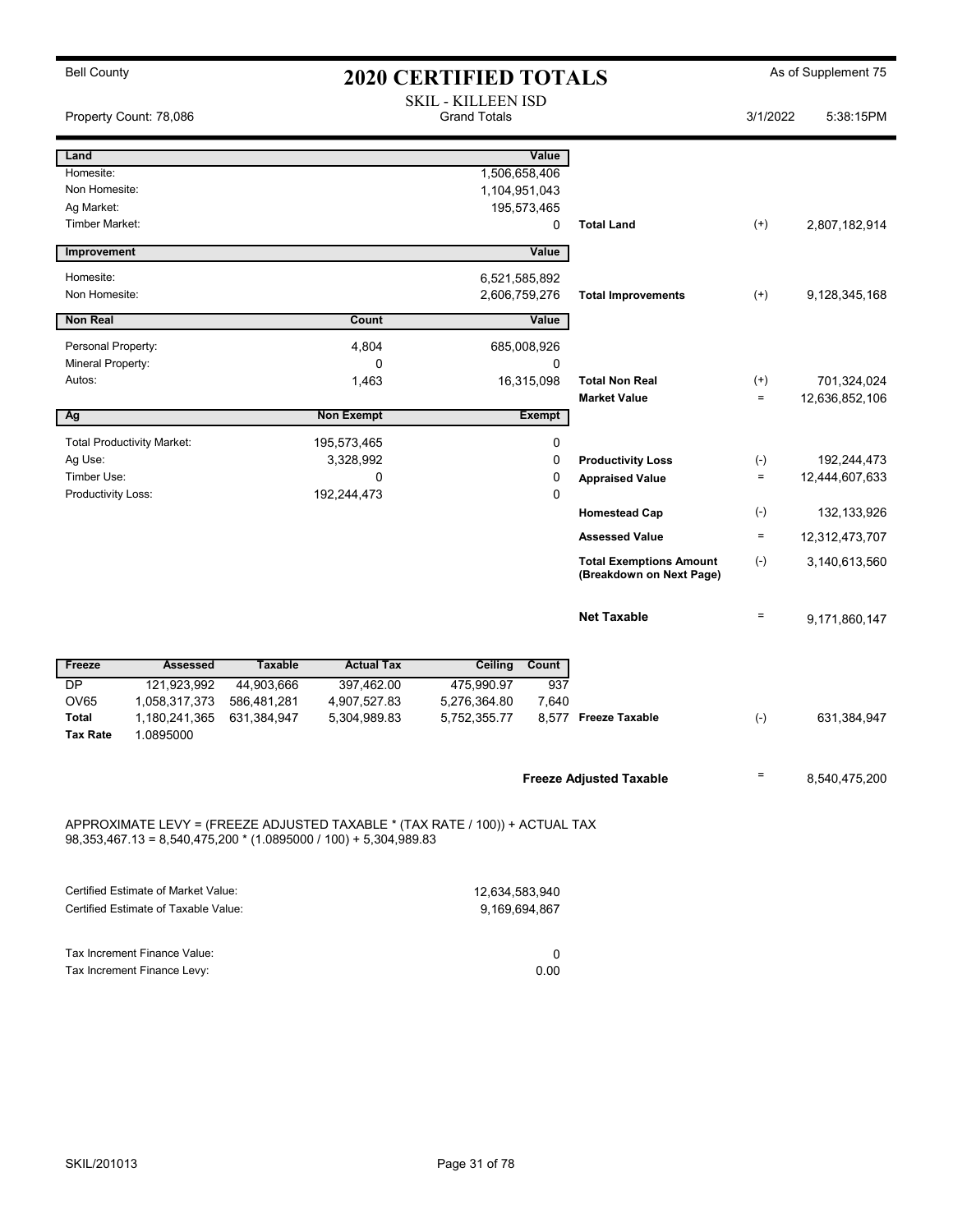## Bell County **As of Supplement 75** 2020 CERTIFIED TOTALS As of Supplement 75 SKIL - KILLEEN ISD

Property Count: 78,086 **Grand Totals 3/1/2022** 5:38:50PM

| <b>Exemption</b>  | Count         | Local       | <b>State</b>   | Total         |
|-------------------|---------------|-------------|----------------|---------------|
| CН                | 54            | 7,255,442   | $\overline{0}$ | 7,255,442     |
| DP                | 988           | $\pmb{0}$   | 9,144,513      | 9,144,513     |
| DV <sub>1</sub>   | 1,269         | 0           | 9,623,069      | 9,623,069     |
| DV <sub>1</sub> S | 198           | $\mathbf 0$ | 869,680        | 869,680       |
| DV <sub>2</sub>   | 1,178         | 0           | 9,753,324      | 9,753,324     |
| DV2S              | 111           | 0           | 732,581        | 732,581       |
| DV3               | 1,902         | $\pmb{0}$   | 17,338,285     | 17,338,285    |
| DV3S              | 123           | 0           | 1,036,371      | 1,036,371     |
| DV4               | 7,349         | 0           | 56,216,243     | 56,216,243    |
| DV4S              | 671           | 0           | 4,124,304      | 4,124,304     |
| <b>DVCH</b>       | $\mathbf 1$   | $\pmb{0}$   | 130,658        | 130,658       |
| <b>DVHS</b>       | 8,221         | $\mathbf 0$ | 1,301,090,045  | 1,301,090,045 |
| <b>DVHSS</b>      | 504           | 0           | 46,419,648     | 46,419,648    |
| EX                |               | $\mathbf 0$ | 500            | 500           |
| EX-XD             | 1             | $\pmb{0}$   | 131,612        | 131,612       |
| EX-XG             | 11            | $\pmb{0}$   | 1,968,623      | 1,968,623     |
| EX-XG (Prorated)  | 1             | 0           | 41,291         | 41,291        |
| EX-XI             | 22            | $\pmb{0}$   | 24,933,932     | 24,933,932    |
| EX-XJ             | $\mathsf 3$   | 0           | 366,055        | 366,055       |
| EX-XL             | 22            | $\pmb{0}$   | 8,402,802      | 8,402,802     |
| EX-XR             | 41            | $\mathbf 0$ | 24,575,842     | 24,575,842    |
| EX-XU             | 2             | $\mathbf 0$ | 187,405        | 187,405       |
| EX-XV             | 2,291         | $\mathbf 0$ | 743,736,900    | 743,736,900   |
| EX-XV (Prorated)  | 3             | $\pmb{0}$   | 73,996         | 73,996        |
| EX366             | 57            | $\pmb{0}$   | 13,955         | 13,955        |
| <b>FR</b>         | 6             | 0           | 0              | $\mathbf 0$   |
| <b>FRSS</b>       | $\mathbf{1}$  | $\mathbf 0$ | 259,216        | 259,216       |
| <b>HS</b>         | 32,020        | 0           | 786,656,614    | 786,656,614   |
| <b>MASSS</b>      | 31            | $\pmb{0}$   | 5,540,079      | 5,540,079     |
| <b>OV65</b>       | 7,901         | $\mathbf 0$ | 74,389,232     | 74,389,232    |
| <b>OV65S</b>      | 499           | $\pmb{0}$   | 4,769,813      | 4,769,813     |
| PC                | 10            | 671,676     | $\mathbf 0$    | 671,676       |
| SO                | 4             | 159,854     | $\Omega$       | 159,854       |
|                   | <b>Totals</b> | 8,086,972   | 3,132,526,588  | 3,140,613,560 |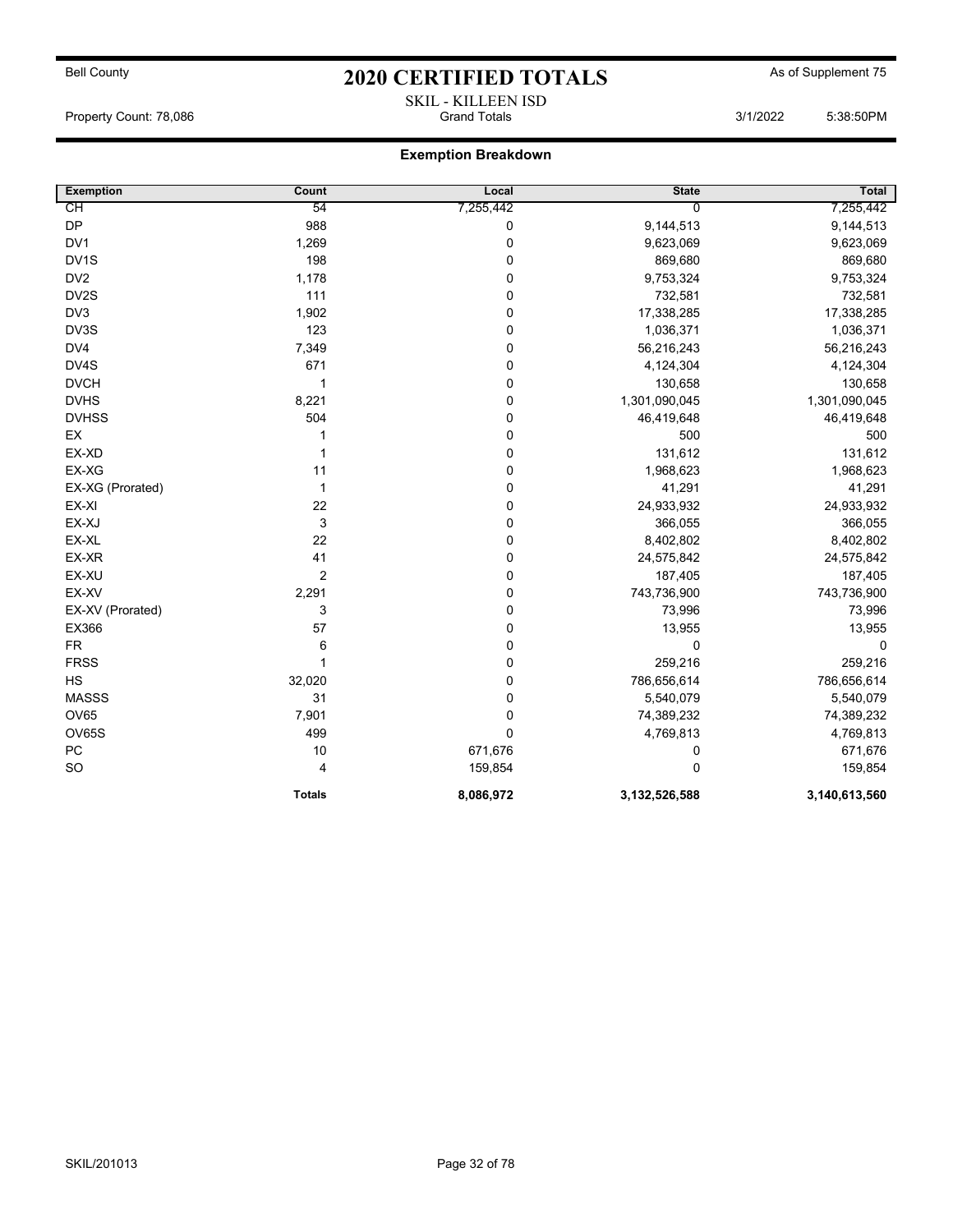| <b>Bell County</b><br><b>2020 CERTIFIED TOTALS</b>       |                                                                              |                      |                                                   |                            |                                | As of Supplement 75 |            |  |
|----------------------------------------------------------|------------------------------------------------------------------------------|----------------------|---------------------------------------------------|----------------------------|--------------------------------|---------------------|------------|--|
| Property Count: 167                                      |                                                                              |                      | <b>SLAM - LAMPASAS ISD</b><br><b>Grand Totals</b> |                            |                                | 3/1/2022            | 5:38:15PM  |  |
| Land                                                     |                                                                              |                      |                                                   | Value                      |                                |                     |            |  |
| Homesite:                                                |                                                                              |                      |                                                   | 1,608,982                  |                                |                     |            |  |
| Non Homesite:                                            |                                                                              |                      |                                                   | 5,632,225                  |                                |                     |            |  |
| Ag Market:                                               |                                                                              |                      |                                                   | 12,237,161                 |                                |                     |            |  |
| Timber Market:                                           |                                                                              |                      |                                                   | $\mathbf 0$                | <b>Total Land</b>              | $(+)$               | 19,478,368 |  |
| Improvement                                              |                                                                              |                      |                                                   | Value                      |                                |                     |            |  |
| Homesite:                                                |                                                                              |                      |                                                   | 4,333,872                  |                                |                     |            |  |
| Non Homesite:                                            |                                                                              |                      |                                                   | 1,013,693                  | <b>Total Improvements</b>      | $(+)$               | 5,347,565  |  |
| <b>Non Real</b>                                          |                                                                              |                      | Count                                             | Value                      |                                |                     |            |  |
| Personal Property:                                       |                                                                              |                      | 4                                                 | 81,200                     |                                |                     |            |  |
| Mineral Property:                                        |                                                                              |                      | 0                                                 | 0                          |                                |                     |            |  |
| Autos:                                                   |                                                                              |                      | 6                                                 | 105,775                    | <b>Total Non Real</b>          | $^{(+)}$            | 186,975    |  |
|                                                          |                                                                              |                      |                                                   |                            | <b>Market Value</b>            | $=$                 | 25,012,908 |  |
| Ag                                                       |                                                                              |                      | <b>Non Exempt</b>                                 | <b>Exempt</b>              |                                |                     |            |  |
|                                                          | <b>Total Productivity Market:</b>                                            |                      | 12,237,161                                        | $\mathbf 0$                |                                |                     |            |  |
| Ag Use:                                                  |                                                                              |                      | 228,908                                           | $\mathbf 0$                | <b>Productivity Loss</b>       | $(\cdot)$           | 12,008,253 |  |
| Timber Use:                                              |                                                                              |                      | 0                                                 | $\mathbf 0$                | <b>Appraised Value</b>         | $\qquad \qquad =$   | 13,004,655 |  |
| Productivity Loss:                                       |                                                                              |                      | 12,008,253                                        | $\mathbf{0}$               | <b>Homestead Cap</b>           | $(-)$               | 491,577    |  |
|                                                          |                                                                              |                      |                                                   |                            | <b>Assessed Value</b>          | $\equiv$            | 12,513,078 |  |
|                                                          |                                                                              |                      |                                                   |                            | <b>Total Exemptions Amount</b> | $(-)$               | 1,946,804  |  |
|                                                          |                                                                              |                      |                                                   |                            | (Breakdown on Next Page)       |                     |            |  |
|                                                          |                                                                              |                      |                                                   |                            | <b>Net Taxable</b>             | $\qquad \qquad =$   | 10,566,274 |  |
|                                                          |                                                                              |                      |                                                   |                            |                                |                     |            |  |
| Freeze                                                   | <b>Assessed</b>                                                              | <b>Taxable</b>       | <b>Actual Tax</b>                                 | Ceiling<br>Count           |                                |                     |            |  |
| DP                                                       | 467,349                                                                      | 420,349              | 5,583.71                                          | 5,813.15<br>1              |                                |                     |            |  |
| <b>OV65</b><br><b>Total</b>                              | 1,045,405<br>1,512,754                                                       | 744,095<br>1,164,444 | 6,004.86<br>11,588.57                             | 6,004.86<br>9<br>11,818.01 | 10 Freeze Taxable              | $(-)$               | 1,164,444  |  |
| <b>Tax Rate</b>                                          | 1.3283500                                                                    |                      |                                                   |                            |                                |                     |            |  |
|                                                          |                                                                              |                      |                                                   |                            |                                |                     |            |  |
|                                                          |                                                                              |                      |                                                   |                            | <b>Freeze Adjusted Taxable</b> | $\qquad \qquad =$   | 9,401,830  |  |
|                                                          |                                                                              |                      |                                                   |                            |                                |                     |            |  |
|                                                          | APPROXIMATE LEVY = (FREEZE ADJUSTED TAXABLE * (TAX RATE / 100)) + ACTUAL TAX |                      |                                                   |                            |                                |                     |            |  |
| $136,477.78 = 9,401,830 * (1.3283500 / 100) + 11,588.57$ |                                                                              |                      |                                                   |                            |                                |                     |            |  |

| Certified Estimate of Market Value:  | 25.012.908 |
|--------------------------------------|------------|
| Certified Estimate of Taxable Value: | 10.566.274 |
|                                      |            |
|                                      |            |
| Tax Increment Finance Value:         |            |
| Tax Increment Finance Levy:          | 0.00       |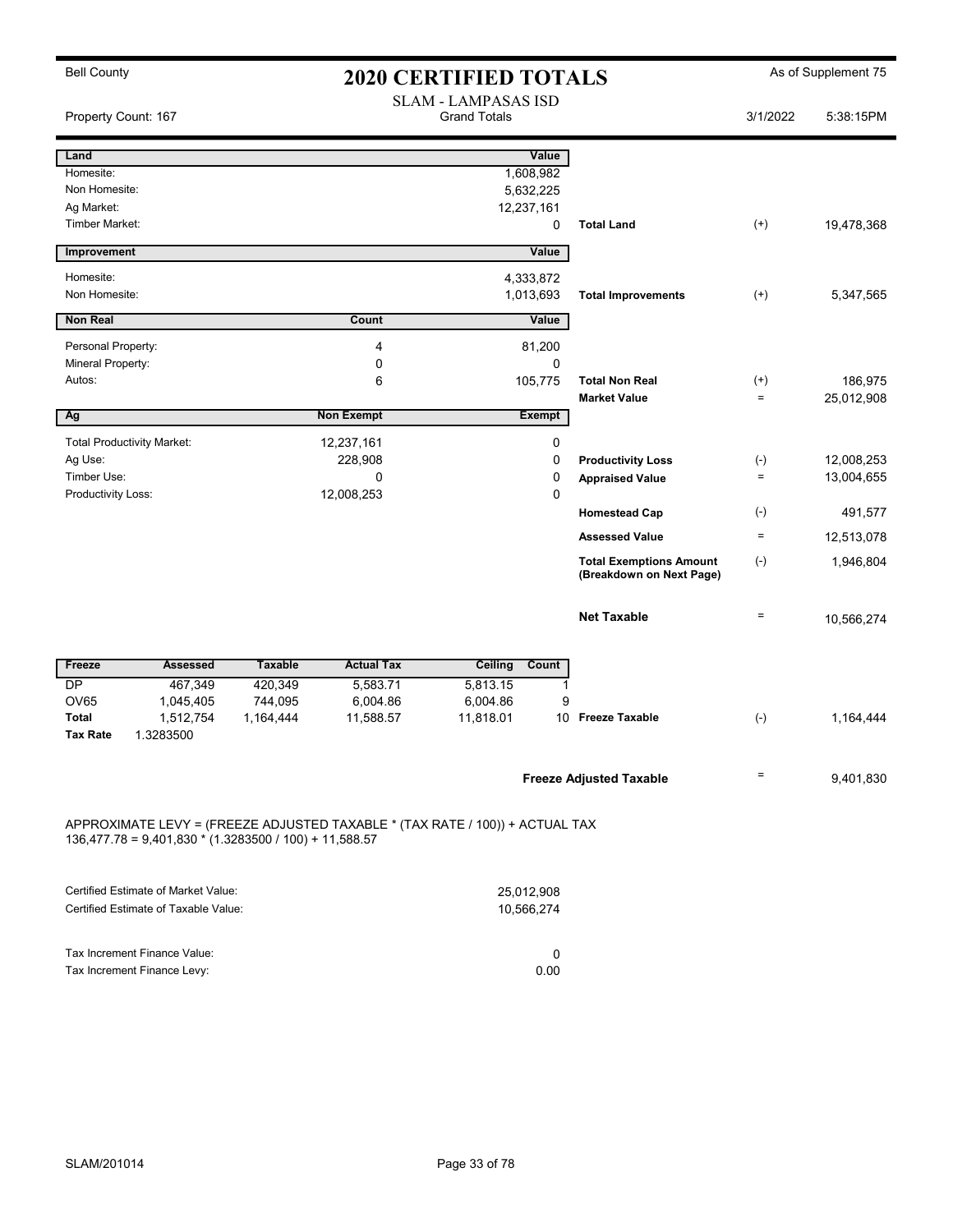#### SLAM - LAMPASAS ISD Property Count: 167 **Count: 167** Grand Totals 3/1/2022 5:38:50PM

| <b>Exemption</b> | Count         | Local | <b>State</b> | Total     |
|------------------|---------------|-------|--------------|-----------|
| DP               |               |       | 10,000       | 10,000    |
| DV <sub>1</sub>  |               |       | 5,000        | 5,000     |
| DV <sub>2</sub>  |               |       | 7,500        | 7,500     |
| DV3              |               |       |              | 0         |
| DV4              |               |       | 36,000       | 36,000    |
| DV4S             |               |       | 12,000       | 12,000    |
| <b>DVHS</b>      |               |       | 228,749      | 228,749   |
| EX-XI            |               | 0     | 977,689      | 977,689   |
| EX-XV            |               | 0     | 49,886       | 49,886    |
| EX366            | 2             |       | 155          | 155       |
| <b>HS</b>        | 24            |       | 532,085      | 532,085   |
| OV65             | 9             | 0     | 87,740       | 87,740    |
| OV65S            |               | 0     | 0            | 0         |
|                  | <b>Totals</b> | 0     | 1,946,804    | 1,946,804 |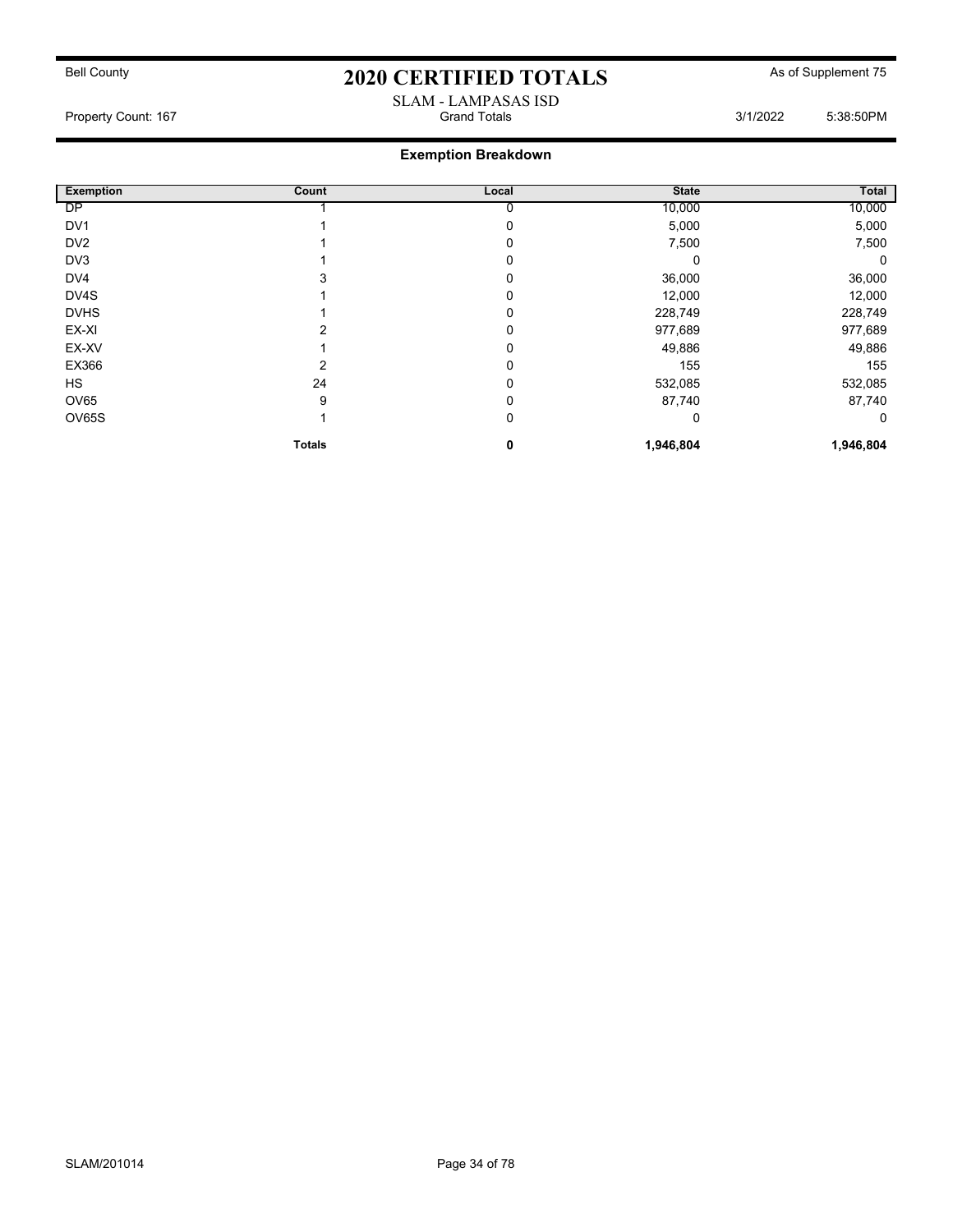| <b>Bell County</b>              |                                                           |                                         |                                                                              | <b>2020 CERTIFIED TOTALS</b> |                 |                                                            | As of Supplement 75 |             |  |
|---------------------------------|-----------------------------------------------------------|-----------------------------------------|------------------------------------------------------------------------------|------------------------------|-----------------|------------------------------------------------------------|---------------------|-------------|--|
| Property Count: 1,233           |                                                           | SMDY - MOODY ISD<br><b>Grand Totals</b> |                                                                              |                              | 3/1/2022        | 5:38:15PM                                                  |                     |             |  |
| Land                            |                                                           |                                         |                                                                              |                              | Value           |                                                            |                     |             |  |
| Homesite:                       |                                                           |                                         |                                                                              |                              | 12,752,989      |                                                            |                     |             |  |
| Non Homesite:                   |                                                           |                                         |                                                                              |                              | 26,914,342      |                                                            |                     |             |  |
| Ag Market:                      |                                                           |                                         |                                                                              |                              | 99,124,970      |                                                            |                     |             |  |
| <b>Timber Market:</b>           |                                                           |                                         |                                                                              |                              | 0               | <b>Total Land</b>                                          | $(+)$               | 138,792,301 |  |
| Improvement                     |                                                           |                                         |                                                                              |                              | Value           |                                                            |                     |             |  |
| Homesite:                       |                                                           |                                         |                                                                              |                              | 30,831,930      |                                                            |                     |             |  |
| Non Homesite:                   |                                                           |                                         |                                                                              |                              | 3,057,724       | <b>Total Improvements</b>                                  | $^{(+)}$            | 33,889,654  |  |
| <b>Non Real</b>                 |                                                           |                                         | Count                                                                        |                              | Value           |                                                            |                     |             |  |
| Personal Property:              |                                                           |                                         | 33                                                                           |                              | 5,585,137       |                                                            |                     |             |  |
| Mineral Property:               |                                                           |                                         | $\mathbf 0$                                                                  |                              | 0               |                                                            |                     |             |  |
| Autos:                          |                                                           |                                         | 48                                                                           |                              | 487,950         | <b>Total Non Real</b>                                      | $^{(+)}$            | 6,073,087   |  |
|                                 |                                                           |                                         |                                                                              |                              |                 | <b>Market Value</b>                                        | $\equiv$            | 178,755,042 |  |
| Ag                              |                                                           |                                         | <b>Non Exempt</b>                                                            |                              | <b>Exempt</b>   |                                                            |                     |             |  |
|                                 | <b>Total Productivity Market:</b>                         |                                         | 99,124,970                                                                   |                              | 0               |                                                            |                     |             |  |
| Ag Use:                         |                                                           |                                         | 3,206,937                                                                    |                              | $\pmb{0}$       | <b>Productivity Loss</b>                                   | $(-)$               | 95,918,033  |  |
| Timber Use:                     |                                                           |                                         | $\mathbf 0$                                                                  |                              | $\mathbf 0$     | <b>Appraised Value</b>                                     | $\equiv$            | 82,837,009  |  |
| Productivity Loss:              |                                                           |                                         | 95,918,033                                                                   |                              | $\pmb{0}$       |                                                            |                     |             |  |
|                                 |                                                           |                                         |                                                                              |                              |                 | <b>Homestead Cap</b>                                       | $(\text{-})$        | 2,805,682   |  |
|                                 |                                                           |                                         |                                                                              |                              |                 | <b>Assessed Value</b>                                      | $\equiv$            | 80,031,327  |  |
|                                 |                                                           |                                         |                                                                              |                              |                 | <b>Total Exemptions Amount</b><br>(Breakdown on Next Page) | $(-)$               | 24,651,880  |  |
|                                 |                                                           |                                         |                                                                              |                              |                 | <b>Net Taxable</b>                                         | $\qquad \qquad =$   | 55,379,447  |  |
| Freeze                          | Assessed                                                  | <b>Taxable</b>                          | <b>Actual Tax</b>                                                            | Ceiling                      | Count           |                                                            |                     |             |  |
| $\overline{DP}$                 | 1,436,679                                                 | 782,294                                 | 7,519.97                                                                     | 8,560.10                     | $\overline{21}$ |                                                            |                     |             |  |
| <b>OV65</b>                     | 12,430,998                                                | 7,369,675                               | 70,412.12                                                                    | 79,908.47                    | 145             |                                                            |                     |             |  |
| <b>Total</b><br><b>Tax Rate</b> | 13,867,677<br>1.2196000                                   | 8,151,969                               | 77,932.09                                                                    | 88,468.57                    |                 | 166 Freeze Taxable                                         | $(-)$               | 8,151,969   |  |
|                                 |                                                           |                                         |                                                                              |                              |                 | <b>Freeze Adjusted Taxable</b>                             | Ξ                   | 47,227,478  |  |
|                                 | $653,918.41 = 47,227,478 * (1.2196000 / 100) + 77,932.09$ |                                         | APPROXIMATE LEVY = (FREEZE ADJUSTED TAXABLE * (TAX RATE / 100)) + ACTUAL TAX |                              |                 |                                                            |                     |             |  |

| Certified Estimate of Market Value:  | 178.095.068 |
|--------------------------------------|-------------|
| Certified Estimate of Taxable Value: | 55.377.742  |
|                                      |             |
| Tax Increment Finance Value:         |             |
| Tax Increment Finance Levy:          | 0.00        |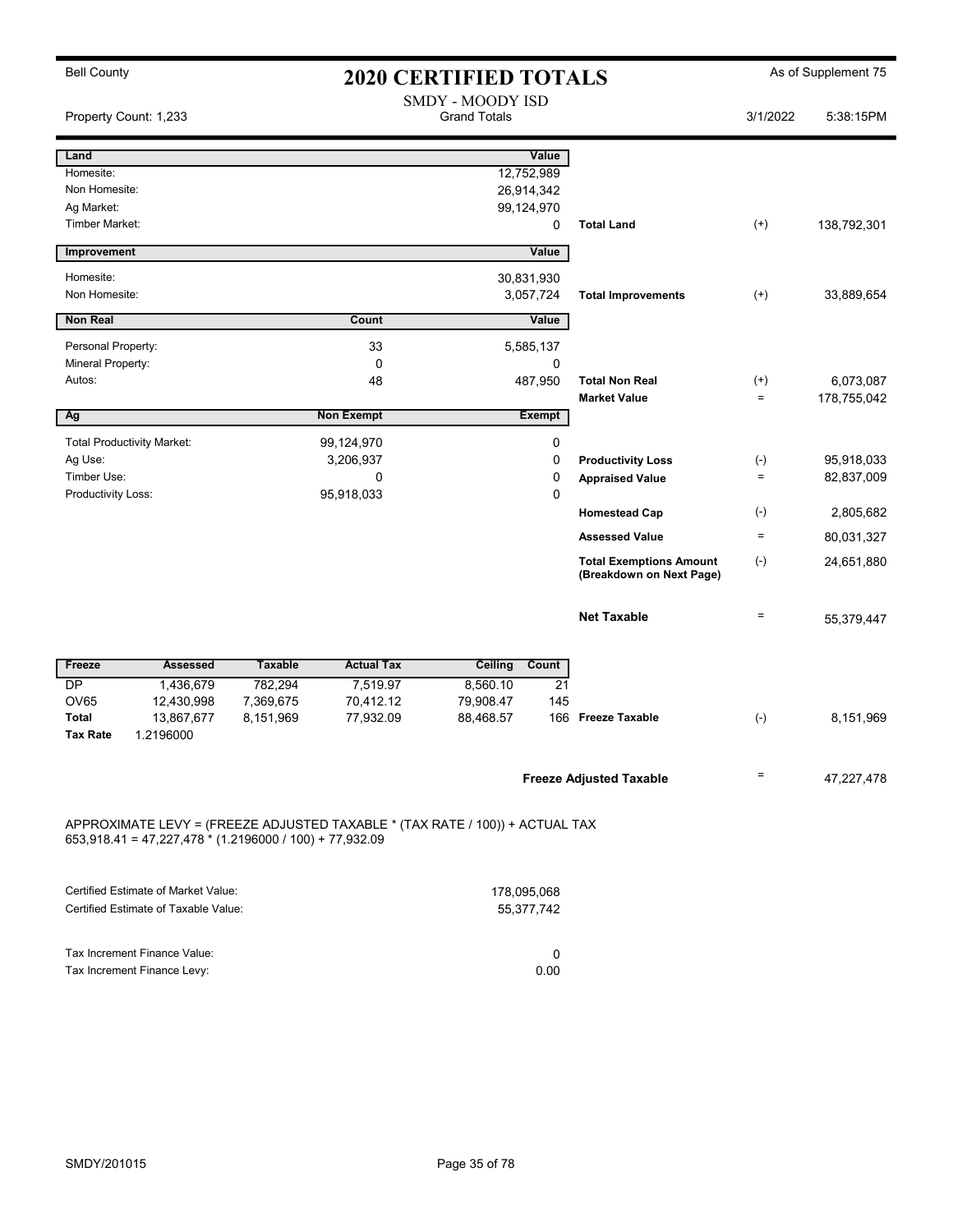SMDY - MOODY ISD Property Count: 1,233 **Crambuse 2018** Grand Totals 3/1/2022 5:38:50PM

| <b>Exemption</b>  | Count         | Local       | <b>State</b> | Total      |
|-------------------|---------------|-------------|--------------|------------|
| <b>DP</b>         | 22            | 0           | 181,317      | 181,317    |
| DV <sub>1</sub>   | 6             | 0           | 39,000       | 39,000     |
| DV <sub>2</sub>   | 3             | 0           | 21,527       | 21,527     |
| DV <sub>2</sub> S |               | 0           | 3,337        | 3,337      |
| DV3               | 5             | 0           | 48,918       | 48,918     |
| DV4               | 21            | 0           | 150,927      | 150,927    |
| DV4S              | 6             | 0           | 36,895       | 36,895     |
| <b>DVHS</b>       | 14            | 0           | 1,129,934    | 1,129,934  |
| <b>DVHSS</b>      | 3             | 0           | 151,205      | 151,205    |
| EX-XR             | 4             | 0           | 77,656       | 77,656     |
| EX-XV             | 109           | 0           | 13,373,343   | 13,373,343 |
| EX366             | 5             | $\mathbf 0$ | 1,348        | 1,348      |
| <b>HS</b>         | 361           | $\mathbf 0$ | 8,209,651    | 8,209,651  |
| OV65              | 148           | 0           | 1,140,686    | 1,140,686  |
| OV65S             | 10            | 0           | 86,136       | 86,136     |
|                   | <b>Totals</b> | 0           | 24,651,880   | 24,651,880 |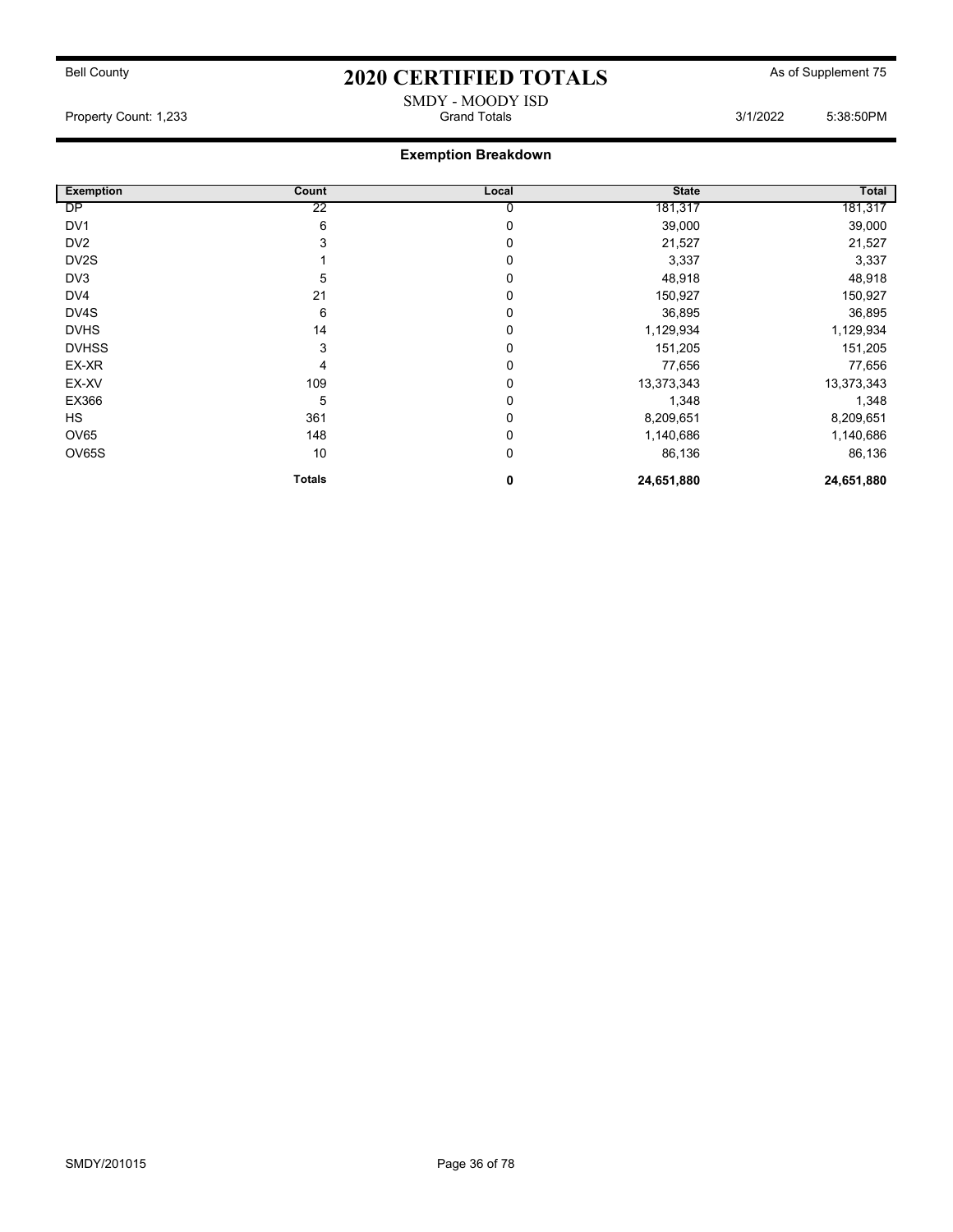| <b>Bell County</b>                                                                                                                            | <b>2020 CERTIFIED TOTALS</b> |                   |                                                 | As of Supplement 75 |                                                            |              |              |
|-----------------------------------------------------------------------------------------------------------------------------------------------|------------------------------|-------------------|-------------------------------------------------|---------------------|------------------------------------------------------------|--------------|--------------|
| Property Count: 3,772                                                                                                                         |                              |                   | <b>SROG - ROGERS ISD</b><br><b>Grand Totals</b> |                     |                                                            | 3/1/2022     | 5:38:15PM    |
| Land                                                                                                                                          |                              |                   |                                                 | Value               |                                                            |              |              |
| Homesite:                                                                                                                                     |                              |                   |                                                 | 20,331,363          |                                                            |              |              |
| Non Homesite:                                                                                                                                 |                              |                   |                                                 | 21,657,800          |                                                            |              |              |
| Ag Market:                                                                                                                                    |                              |                   |                                                 | 234,291,226         |                                                            |              |              |
| <b>Timber Market:</b>                                                                                                                         |                              |                   |                                                 | 0                   | <b>Total Land</b>                                          | $^{(+)}$     | 276,280,389  |
| Improvement                                                                                                                                   |                              |                   |                                                 | Value               |                                                            |              |              |
| Homesite:                                                                                                                                     |                              |                   |                                                 | 147,894,548         |                                                            |              |              |
| Non Homesite:                                                                                                                                 |                              |                   |                                                 | 24,989,756          | <b>Total Improvements</b>                                  | $^{(+)}$     | 172,884,304  |
| <b>Non Real</b>                                                                                                                               |                              | Count             |                                                 | Value               |                                                            |              |              |
| Personal Property:                                                                                                                            |                              | 177               |                                                 | 26,877,025          |                                                            |              |              |
| Mineral Property:                                                                                                                             |                              | 0                 |                                                 | 0                   |                                                            |              |              |
| Autos:                                                                                                                                        |                              | 100               |                                                 | 1,323,300           | <b>Total Non Real</b>                                      | $^{(+)}$     | 28,200,325   |
|                                                                                                                                               |                              |                   |                                                 |                     | <b>Market Value</b>                                        | $\equiv$     | 477,365,018  |
| Ag                                                                                                                                            |                              | <b>Non Exempt</b> |                                                 | <b>Exempt</b>       |                                                            |              |              |
| <b>Total Productivity Market:</b>                                                                                                             |                              | 234,291,226       |                                                 | 0                   |                                                            |              |              |
| Ag Use:                                                                                                                                       |                              | 11,360,033        |                                                 | 0                   | <b>Productivity Loss</b>                                   | $(-)$        | 222,931,193  |
| Timber Use:                                                                                                                                   |                              | 0                 |                                                 | 0                   | <b>Appraised Value</b>                                     | $\equiv$     | 254,433,825  |
| Productivity Loss:                                                                                                                            |                              | 222,931,193       |                                                 | $\mathbf 0$         |                                                            |              |              |
|                                                                                                                                               |                              |                   |                                                 |                     | <b>Homestead Cap</b>                                       | $(\text{-})$ | 3,970,167    |
|                                                                                                                                               |                              |                   |                                                 |                     | <b>Assessed Value</b>                                      | $\equiv$     | 250,463,658  |
|                                                                                                                                               |                              |                   |                                                 |                     | <b>Total Exemptions Amount</b><br>(Breakdown on Next Page) | $(-)$        | 44, 173, 578 |
|                                                                                                                                               |                              |                   |                                                 |                     | <b>Net Taxable</b>                                         | $\equiv$     | 206,290,080  |
| <b>Assessed</b><br>Freeze                                                                                                                     | <b>Taxable</b>               | <b>Actual Tax</b> | Ceiling                                         | Count               |                                                            |              |              |
| DP<br>3,705,582                                                                                                                               | 2,324,647                    | 22,101.21         | 22,865.21                                       | 45                  |                                                            |              |              |
| <b>OV65</b><br>55,059,515                                                                                                                     | 40, 182, 353                 | 349,220.41        | 358,402.13                                      | 391                 |                                                            |              |              |
| <b>Total</b><br>58,765,097<br>1.2069000<br><b>Tax Rate</b>                                                                                    | 42,507,000                   | 371,321.62        | 381,267.34                                      | 436                 | <b>Freeze Taxable</b>                                      | $(-)$        | 42,507,000   |
|                                                                                                                                               |                              |                   |                                                 |                     |                                                            |              |              |
|                                                                                                                                               |                              |                   |                                                 |                     | <b>Freeze Adjusted Taxable</b>                             | $\equiv$     | 163,783,080  |
| APPROXIMATE LEVY = (FREEZE ADJUSTED TAXABLE * (TAX RATE / 100)) + ACTUAL TAX<br>$2,348,019.61 = 163,783,080 * (1.2069000 / 100) + 371,321.62$ |                              |                   |                                                 |                     |                                                            |              |              |

| Certified Estimate of Market Value:  | 477.333.469 |
|--------------------------------------|-------------|
| Certified Estimate of Taxable Value: | 206.258.531 |
|                                      |             |
|                                      |             |
| Tax Increment Finance Value:         |             |
| Tax Increment Finance Levy:          | 0.00        |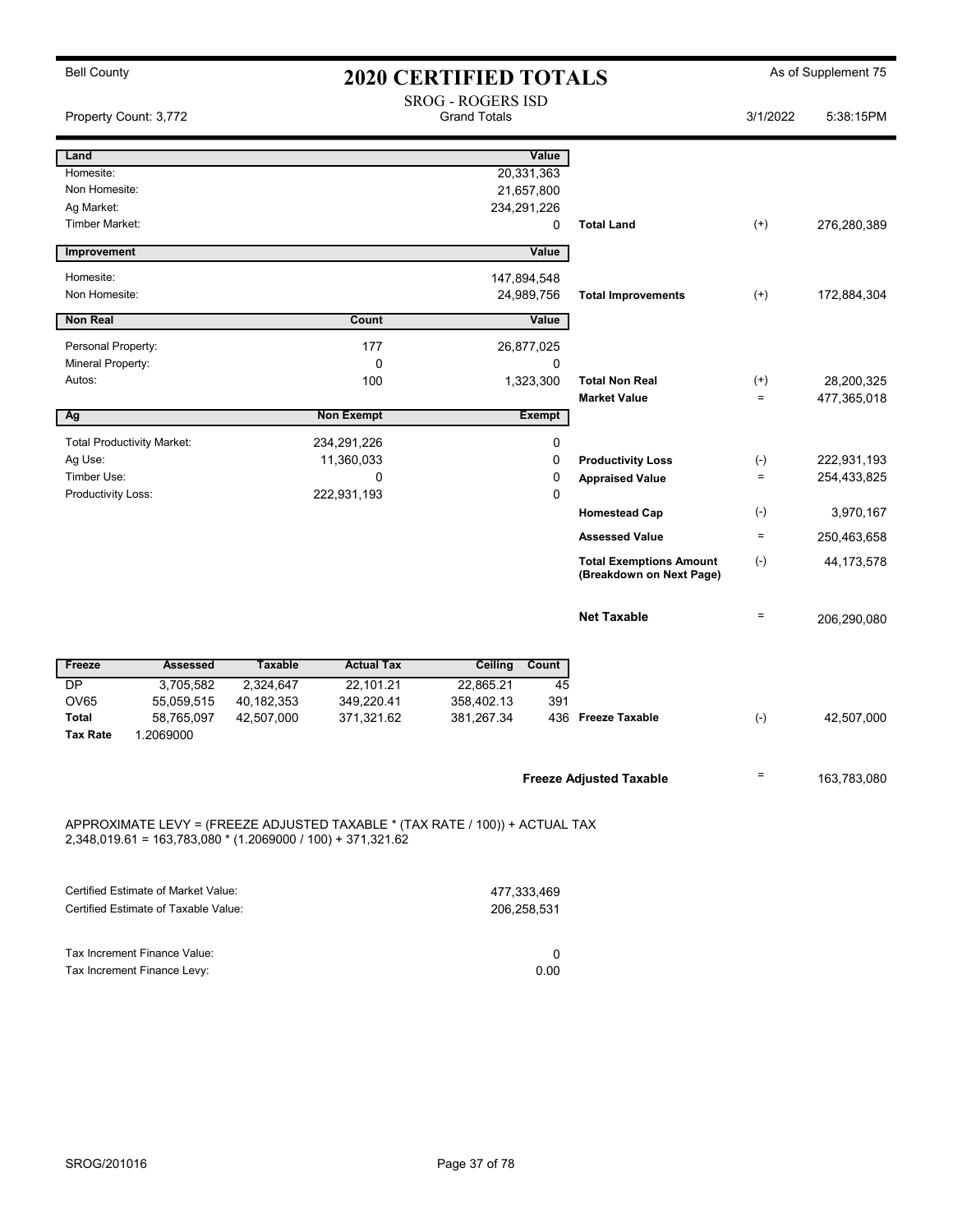SROG - ROGERS ISD

Property Count: 3,772 **Crambuse 2018** Grand Totals 3/1/2022 5:38:50PM

| <b>Exemption</b>  | Count         | Local   | <b>State</b> | Total        |
|-------------------|---------------|---------|--------------|--------------|
| СH                | 4             | 384,784 |              | 384,784      |
| <b>DP</b>         | 47            | 0       | 345,560      | 345,560      |
| DV1               | 19            | 0       | 108,000      | 108,000      |
| DV <sub>1</sub> S | 2             | 0       | 10,000       | 10,000       |
| DV <sub>2</sub>   | 6             | 0       | 39,033       | 39,033       |
| DV2S              |               | 0       | 7,500        | 7,500        |
| DV3               | 18            | 0       | 159,318      | 159,318      |
| DV3S              |               | 0       | 10,000       | 10,000       |
| DV4               | 29            | 0       | 246,393      | 246,393      |
| DV4S              | 6             | 0       | 48,000       | 48,000       |
| <b>DVHS</b>       | 26            | 0       | 2,725,416    | 2,725,416    |
| <b>DVHSS</b>      | 2             | 0       | 291,957      | 291,957      |
| EX-XG             |               | 0       | 142,410      | 142,410      |
| EX-XR             | 9             | 0       | 404,882      | 404,882      |
| EX-XV             | 461           | 0       | 11,591,096   | 11,591,096   |
| EX366             | 19            | 0       | 3,730        | 3,730        |
| <b>FRSS</b>       |               | 0       | 248,641      | 248,641      |
| <b>HS</b>         | 995           | 0       | 23,742,516   | 23,742,516   |
| <b>OV65</b>       | 383           | 0       | 3,223,639    | 3,223,639    |
| <b>OV65S</b>      | 31            | 0       | 290,000      | 290,000      |
| ${\sf PC}$        |               | 150,703 | 0            | 150,703      |
|                   | <b>Totals</b> | 535,487 | 43,638,091   | 44, 173, 578 |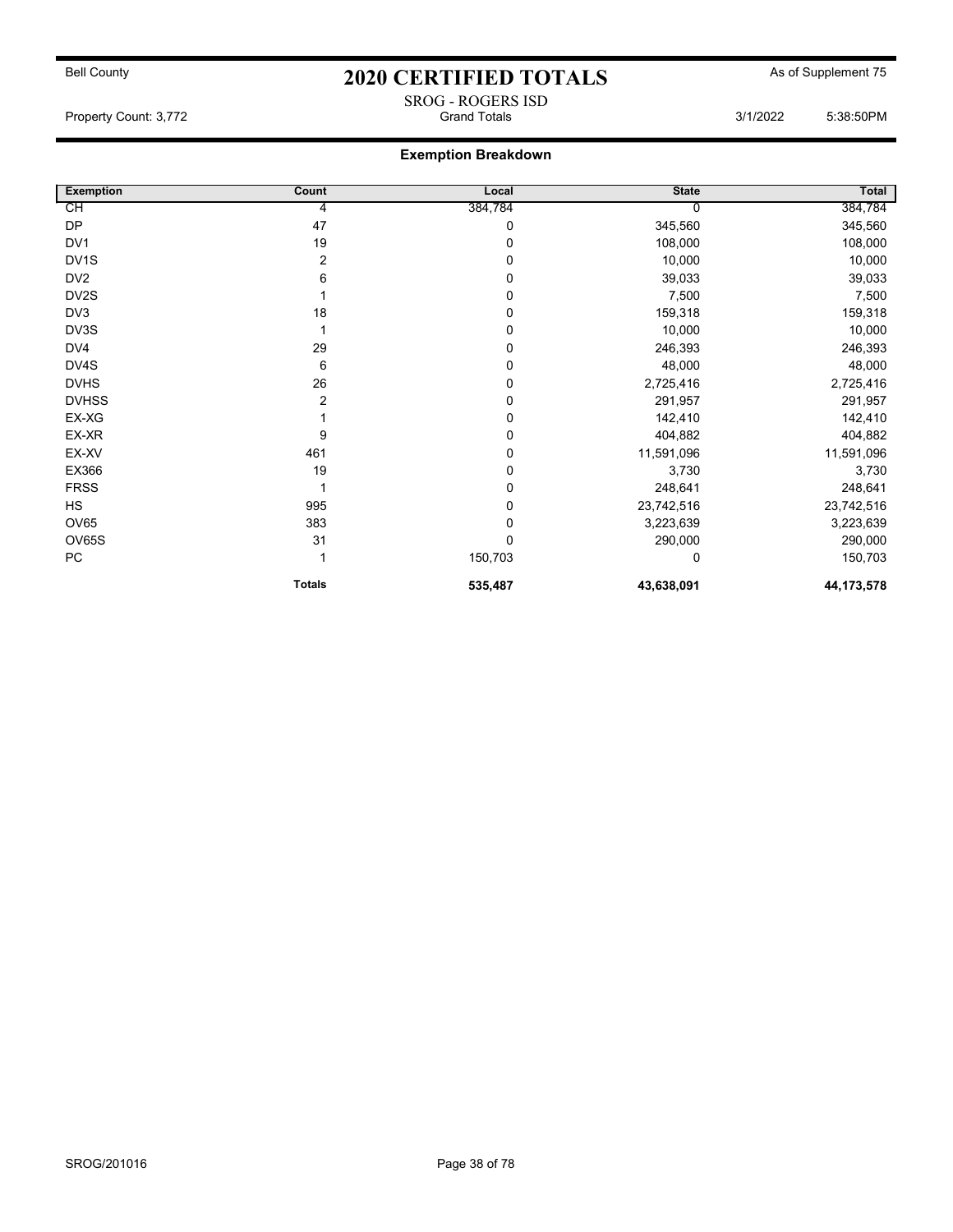| <b>Bell County</b>                |                                                         | <b>2020 CERTIFIED TOTALS</b> |                                                                              |                                                       |               |                                                            |                   | As of Supplement 75 |
|-----------------------------------|---------------------------------------------------------|------------------------------|------------------------------------------------------------------------------|-------------------------------------------------------|---------------|------------------------------------------------------------|-------------------|---------------------|
| Property Count: 210               |                                                         |                              |                                                                              | <b>SROS - ROSEBUD-LOTT ISD</b><br><b>Grand Totals</b> |               |                                                            | 3/1/2022          | 5:38:15PM           |
| Land                              |                                                         |                              |                                                                              |                                                       | Value         |                                                            |                   |                     |
| Homesite:                         |                                                         |                              |                                                                              |                                                       | 1,051,577     |                                                            |                   |                     |
| Non Homesite:                     |                                                         |                              |                                                                              |                                                       | 1,432,788     |                                                            |                   |                     |
| Ag Market:                        |                                                         |                              |                                                                              |                                                       | 13,316,506    |                                                            |                   |                     |
| <b>Timber Market:</b>             |                                                         |                              |                                                                              |                                                       | $\mathbf 0$   | <b>Total Land</b>                                          | $^{(+)}$          | 15,800,871          |
| Improvement                       |                                                         |                              |                                                                              |                                                       | Value         |                                                            |                   |                     |
| Homesite:                         |                                                         |                              |                                                                              |                                                       | 10,370,266    |                                                            |                   |                     |
| Non Homesite:                     |                                                         |                              |                                                                              |                                                       | 606,619       | <b>Total Improvements</b>                                  | $(+)$             | 10,976,885          |
| <b>Non Real</b>                   |                                                         |                              | Count                                                                        |                                                       | Value         |                                                            |                   |                     |
| Personal Property:                |                                                         |                              | 10                                                                           |                                                       | 541,713       |                                                            |                   |                     |
| Mineral Property:                 |                                                         |                              | 0                                                                            |                                                       | $\mathbf 0$   |                                                            |                   |                     |
| Autos:                            |                                                         |                              | 1                                                                            |                                                       | 500           | <b>Total Non Real</b>                                      | $^{(+)}$          | 542,213             |
|                                   |                                                         |                              |                                                                              |                                                       |               | <b>Market Value</b>                                        | $\qquad \qquad =$ | 27,319,969          |
| Ag                                |                                                         |                              | <b>Non Exempt</b>                                                            |                                                       | <b>Exempt</b> |                                                            |                   |                     |
| <b>Total Productivity Market:</b> |                                                         |                              | 13,316,506                                                                   |                                                       | 0             |                                                            |                   |                     |
| Ag Use:                           |                                                         |                              | 858,544                                                                      |                                                       | $\mathbf 0$   | <b>Productivity Loss</b>                                   | $(\text{-})$      | 12,457,962          |
| Timber Use:                       |                                                         |                              | 0                                                                            |                                                       | $\pmb{0}$     | <b>Appraised Value</b>                                     | $\equiv$          | 14,862,007          |
| Productivity Loss:                |                                                         |                              | 12,457,962                                                                   |                                                       | 0             |                                                            |                   |                     |
|                                   |                                                         |                              |                                                                              |                                                       |               | <b>Homestead Cap</b>                                       | $(-)$             | 1,573,643           |
|                                   |                                                         |                              |                                                                              |                                                       |               | <b>Assessed Value</b>                                      | $\equiv$          | 13,288,364          |
|                                   |                                                         |                              |                                                                              |                                                       |               | <b>Total Exemptions Amount</b><br>(Breakdown on Next Page) | $(\text{-})$      | 1,993,248           |
|                                   |                                                         |                              |                                                                              |                                                       |               | <b>Net Taxable</b>                                         | $\qquad \qquad =$ | 11,295,116          |
| Freeze                            | <b>Assessed</b>                                         | <b>Taxable</b>               | <b>Actual Tax</b>                                                            | <b>Ceiling</b>                                        | Count         |                                                            |                   |                     |
| <b>DP</b>                         | 30,668                                                  | $\mathbf 0$                  | 0.00                                                                         | 0.00                                                  | 1             |                                                            |                   |                     |
| <b>OV65</b>                       | 1,998,797                                               | 1,348,012                    | 8,084.32                                                                     | 8,121.18                                              | 18            |                                                            |                   |                     |
| <b>Total</b>                      | 2,029,465                                               | 1,348,012                    | 8,084.32                                                                     | 8,121.18                                              |               | 19 Freeze Taxable                                          | $(-)$             | 1,348,012           |
| <b>Tax Rate</b>                   | 1.1351000                                               |                              |                                                                              |                                                       |               |                                                            |                   |                     |
|                                   |                                                         |                              |                                                                              |                                                       |               | <b>Freeze Adjusted Taxable</b>                             | $=$               | 9,947,104           |
|                                   | $120,993.90 = 9,947,104 * (1.1351000 / 100) + 8,084.32$ |                              | APPROXIMATE LEVY = (FREEZE ADJUSTED TAXABLE * (TAX RATE / 100)) + ACTUAL TAX |                                                       |               |                                                            |                   |                     |

| Certified Estimate of Market Value:  | 27.319.969 |
|--------------------------------------|------------|
| Certified Estimate of Taxable Value: | 11.295.116 |
|                                      |            |
|                                      |            |
| Tax Increment Finance Value:         |            |
| Tax Increment Finance Levy:          | 0.00       |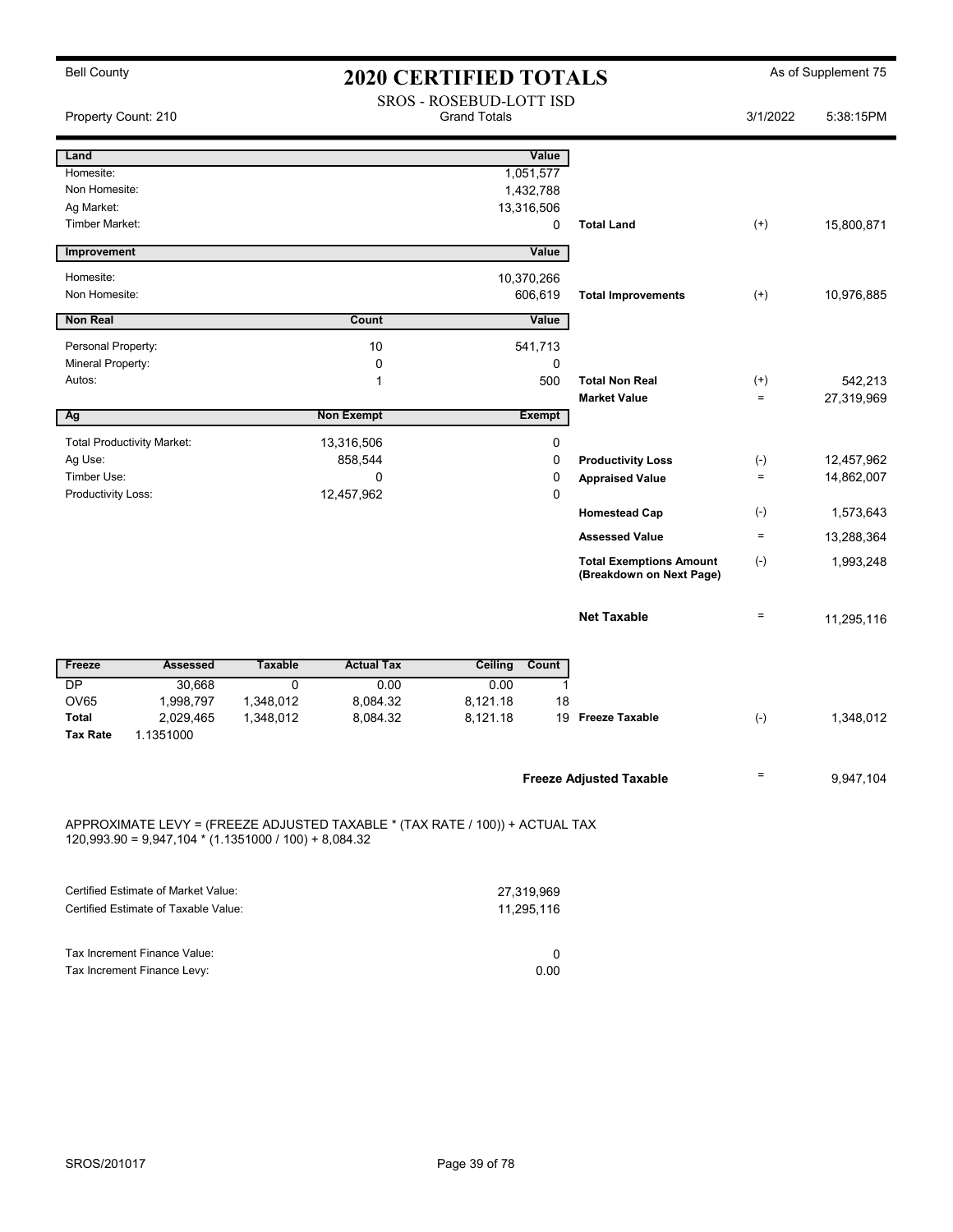#### SROS - ROSEBUD-LOTT ISD Property Count: 210 Grand Totals 3/1/2022 5:38:50PM

| <b>Exemption</b> | Count         | Local | <b>State</b> | Total     |
|------------------|---------------|-------|--------------|-----------|
| <b>DP</b>        |               |       | 5,668        | 5,668     |
| DV4              | 5             | 0     | 49,920       | 49,920    |
| DV4S             |               | 0     |              | 0         |
| <b>DVHS</b>      | ົ             | 0     | 123,119      | 123,119   |
| EX-XV            | 31            | 0     | 361,593      | 361,593   |
| EX366            | ົ             | 0     | 904          | 904       |
| <b>HS</b>        | 52            | 0     | 1,280,634    | 1,280,634 |
| OV65             | 19            | 0     | 161,410      | 161,410   |
| OV65S            |               | 0     | 10,000       | 10,000    |
|                  | <b>Totals</b> | 0     | 1,993,248    | 1,993,248 |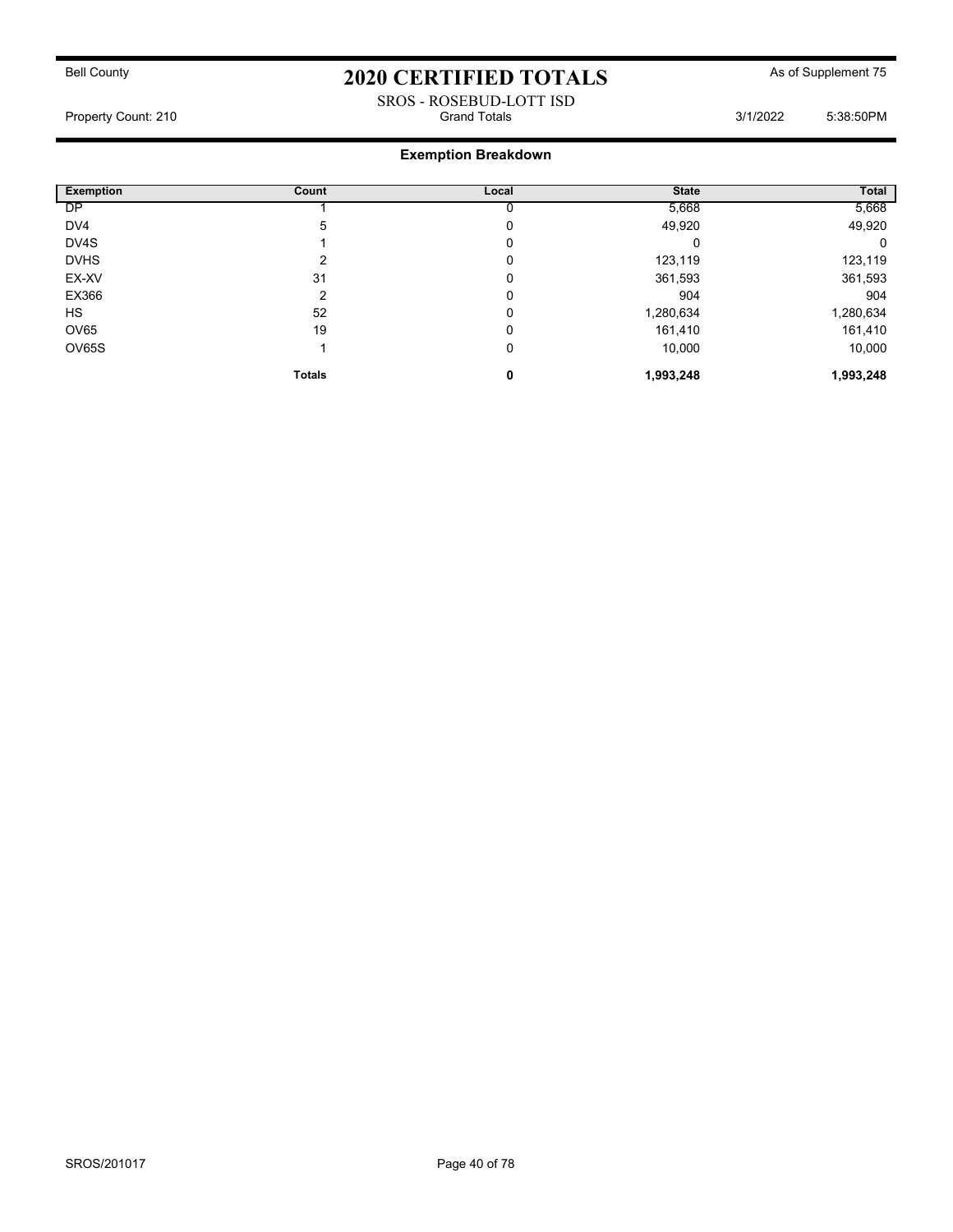| <b>Bell County</b>                                                                                                                             | <b>2020 CERTIFIED TOTALS</b> |                                                 |              |               | As of Supplement 75                                        |                      |                             |
|------------------------------------------------------------------------------------------------------------------------------------------------|------------------------------|-------------------------------------------------|--------------|---------------|------------------------------------------------------------|----------------------|-----------------------------|
| Property Count: 7,752                                                                                                                          |                              | <b>SSAL - SALADO ISD</b><br><b>Grand Totals</b> |              | 3/1/2022      | 5:38:15PM                                                  |                      |                             |
| Land                                                                                                                                           |                              |                                                 |              | Value         |                                                            |                      |                             |
| Homesite:                                                                                                                                      |                              |                                                 |              | 196,304,057   |                                                            |                      |                             |
| Non Homesite:                                                                                                                                  |                              |                                                 |              | 219,920,754   |                                                            |                      |                             |
| Ag Market:                                                                                                                                     |                              |                                                 |              | 431,963,602   |                                                            |                      |                             |
| <b>Timber Market:</b>                                                                                                                          |                              |                                                 |              | 127,500       | <b>Total Land</b>                                          | $^{(+)}$             | 848,315,913                 |
| Improvement                                                                                                                                    |                              |                                                 |              | Value         |                                                            |                      |                             |
| Homesite:                                                                                                                                      |                              |                                                 |              | 882,211,983   |                                                            |                      |                             |
| Non Homesite:                                                                                                                                  |                              |                                                 |              | 135,963,087   | <b>Total Improvements</b>                                  | $^{(+)}$             | 1,018,175,070               |
| <b>Non Real</b>                                                                                                                                |                              | Count                                           |              | Value         |                                                            |                      |                             |
| Personal Property:                                                                                                                             |                              | 577                                             |              | 58,798,590    |                                                            |                      |                             |
| Mineral Property:                                                                                                                              |                              | 0                                               |              | 0             |                                                            |                      |                             |
| Autos:                                                                                                                                         |                              | 368                                             |              | 5,141,228     | <b>Total Non Real</b><br><b>Market Value</b>               | $^{(+)}$<br>$\equiv$ | 63,939,818<br>1,930,430,801 |
| Ag                                                                                                                                             |                              | <b>Non Exempt</b>                               |              | <b>Exempt</b> |                                                            |                      |                             |
| <b>Total Productivity Market:</b>                                                                                                              |                              | 432,091,102                                     |              | 0             |                                                            |                      |                             |
| Ag Use:                                                                                                                                        |                              | 7,144,358                                       |              | $\mathbf 0$   | <b>Productivity Loss</b>                                   | $(\text{-})$         | 424,945,604                 |
| Timber Use:                                                                                                                                    |                              | 1,140                                           |              | 0             | <b>Appraised Value</b>                                     | $=$                  | 1,505,485,197               |
| Productivity Loss:                                                                                                                             |                              | 424,945,604                                     |              | 0             |                                                            |                      |                             |
|                                                                                                                                                |                              |                                                 |              |               | <b>Homestead Cap</b>                                       | $(-)$                | 62,003,072                  |
|                                                                                                                                                |                              |                                                 |              |               | <b>Assessed Value</b>                                      | $\equiv$             | 1,443,482,125               |
|                                                                                                                                                |                              |                                                 |              |               | <b>Total Exemptions Amount</b><br>(Breakdown on Next Page) | $(-)$                | 281,532,875                 |
|                                                                                                                                                |                              |                                                 |              |               | <b>Net Taxable</b>                                         | $\equiv$             | 1,161,949,250               |
| Freeze<br><b>Assessed</b>                                                                                                                      | <b>Taxable</b>               | <b>Actual Tax</b>                               | Ceiling      | Count         |                                                            |                      |                             |
| DP<br>8,996,564                                                                                                                                | 5,978,191                    | 51,222.26                                       | 52,252.38    | 49            |                                                            |                      |                             |
| <b>OV65</b><br>301,334,009                                                                                                                     | 245,390,213                  | 2,306,997.95                                    | 2,346,781.35 | 1,088         |                                                            |                      |                             |
| <b>Total</b><br>310,330,573<br><b>Tax Rate</b><br>1.3747000                                                                                    | 251,368,404                  | 2,358,220.21                                    | 2,399,033.73 |               | 1.137 Freeze Taxable                                       | $(-)$                | 251,368,404                 |
|                                                                                                                                                |                              |                                                 |              |               |                                                            |                      |                             |
|                                                                                                                                                |                              |                                                 |              |               | <b>Freeze Adjusted Taxable</b>                             | $=$                  | 910,580,846                 |
| APPROXIMATE LEVY = (FREEZE ADJUSTED TAXABLE * (TAX RATE / 100)) + ACTUAL TAX<br>14,875,975.10 = 910,580,846 * (1.3747000 / 100) + 2,358,220.21 |                              |                                                 |              |               |                                                            |                      |                             |

| Certified Estimate of Market Value:                         | 1.929.227.792 |
|-------------------------------------------------------------|---------------|
| Certified Estimate of Taxable Value:                        | 1.160.746.241 |
| Tax Increment Finance Value:<br>Tax Increment Finance Levy: | 0.00          |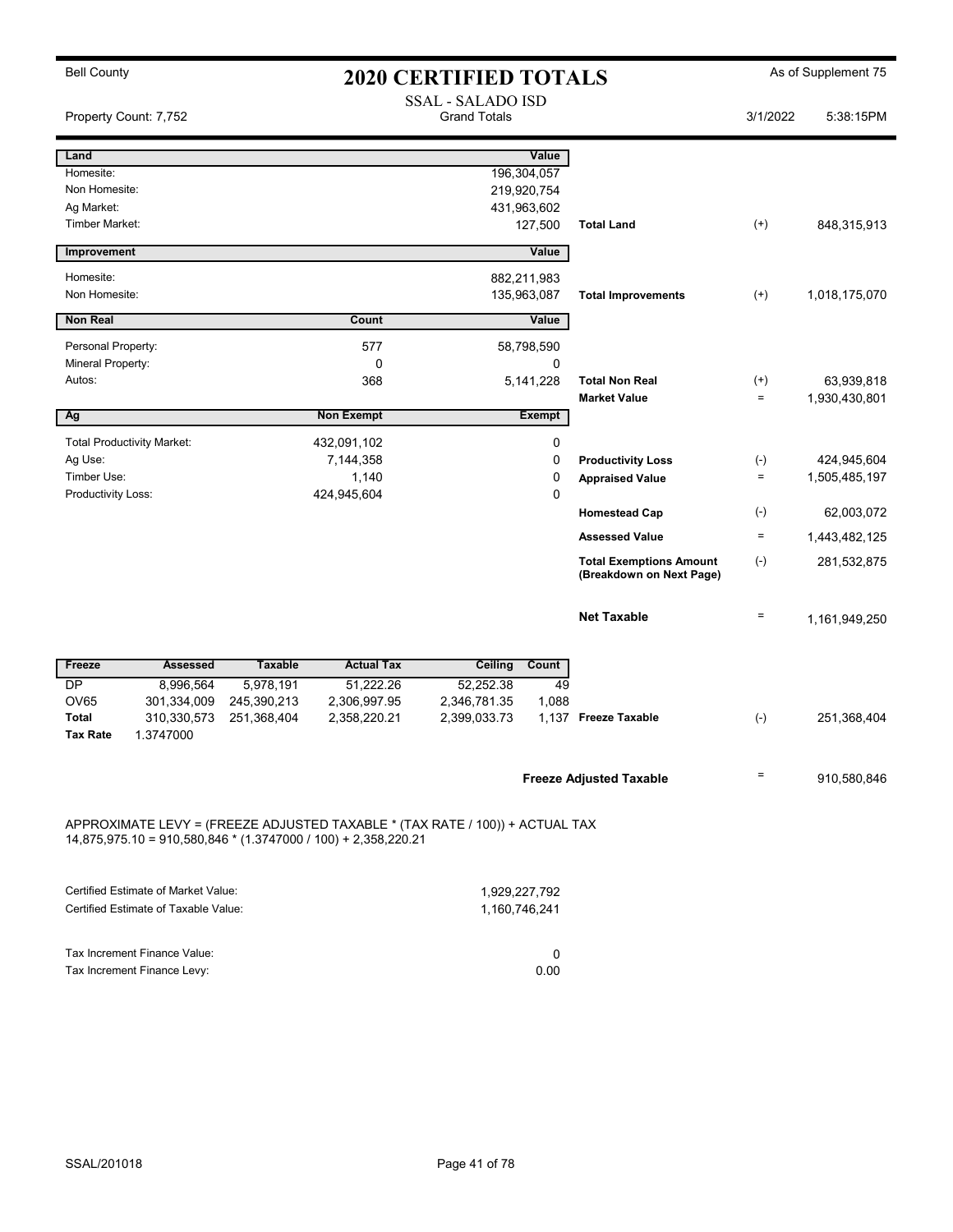## Bell County **As of Supplement 75** 2020 CERTIFIED TOTALS As of Supplement 75 SSAL - SALADO ISD

Property Count: 7,752 Grand Totals 3/1/2022 5:38:50PM

| <b>Exemption</b>  | Count          | Local       | <b>State</b> | Total        |
|-------------------|----------------|-------------|--------------|--------------|
| СH                | 10             | 1,311,581   |              | 1,311,581    |
| DP                | 49             | 0           | 453,251      | 453,251      |
| DV <sub>1</sub>   | 62             | $\mathbf 0$ | 500,232      | 500,232      |
| DV <sub>1</sub> S | 6              | $\mathbf 0$ | 26,629       | 26,629       |
| DV <sub>2</sub>   | 41             | $\mathbf 0$ | 379,500      | 379,500      |
| DV2S              | $\overline{2}$ | $\mathbf 0$ | 15,000       | 15,000       |
| DV3               | 57             | $\mathbf 0$ | 554,777      | 554,777      |
| DV3S              | $\overline{2}$ | $\mathbf 0$ | 0            | 0            |
| DV4               | 160            | $\mathbf 0$ | 1,433,007    | 1,433,007    |
| DV4S              | 17             | $\mathbf 0$ | 180,000      | 180,000      |
| <b>DVHS</b>       | 210            | 0           | 58,815,249   | 58,815,249   |
| <b>DVHSS</b>      | 16             | $\mathbf 0$ | 3,355,988    | 3,355,988    |
| EX-XI             | 8              | $\mathbf 0$ | 2,365,581    | 2,365,581    |
| EX-XL             |                | $\mathbf 0$ | 2,085        | 2,085        |
| EX-XR             | 31             | $\mathbf 0$ | 17,462,294   | 17,462,294   |
| EX-XV             | 524            | $\mathbf 0$ | 111,033,155  | 111,033,155  |
| EX366             | 36             | 0           | 8,843        | 8,843        |
| <b>HS</b>         | 2,781          | $\mathbf 0$ | 68,146,939   | 68,146,939   |
| <b>MASSS</b>      |                | $\Omega$    | 517,957      | 517,957      |
| <b>OV65</b>       | 1,125          | 3,396,287   | 10,717,865   | 14, 114, 152 |
| OV65S             | 64             | 180,912     | 620,000      | 800,912      |
| <b>SO</b>         |                | 55,743      | 0            | 55,743       |
|                   | <b>Totals</b>  | 4,944,523   | 276,588,352  | 281,532,875  |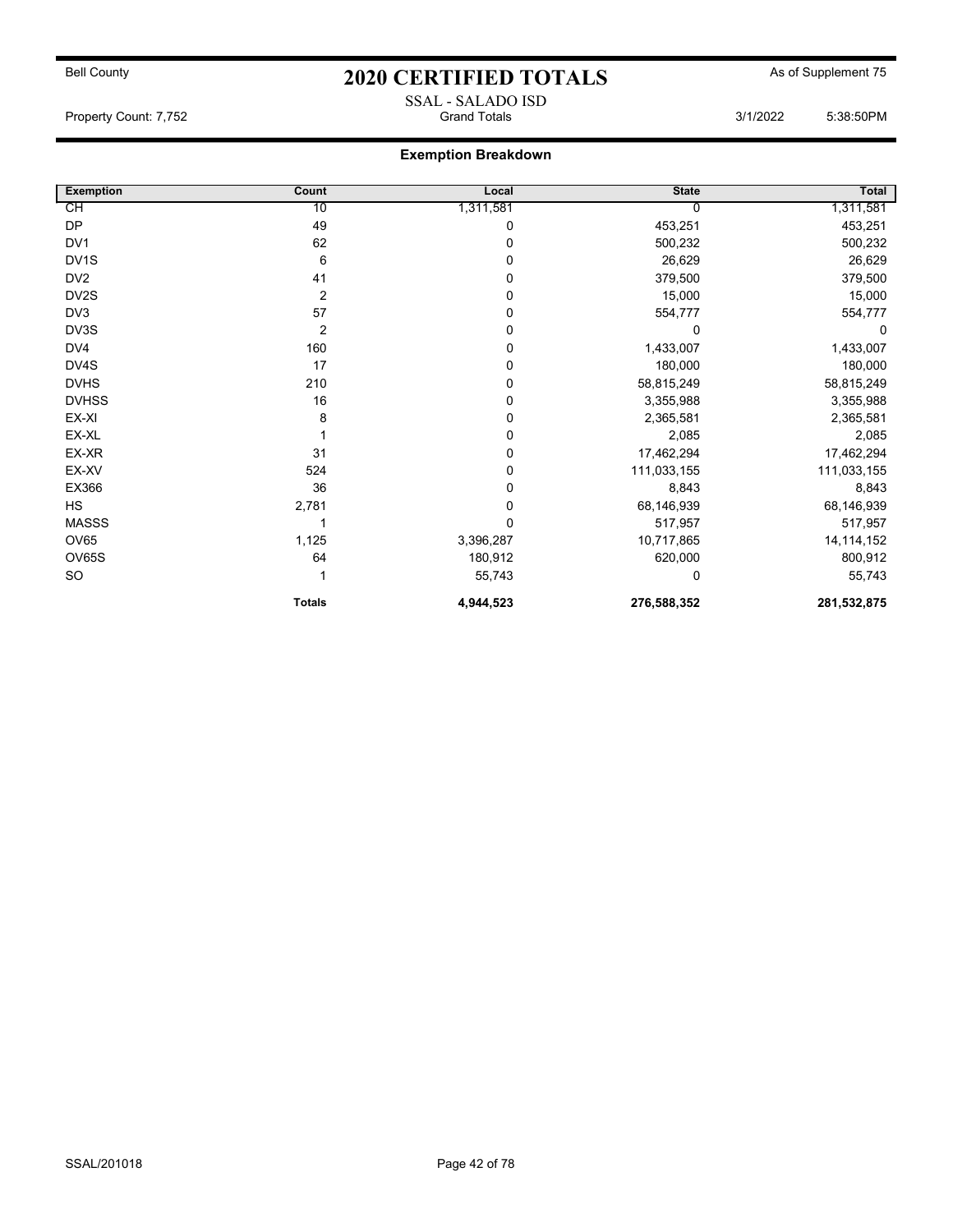| <b>Bell County</b> |                                      | <b>2020 CERTIFIED TOTALS</b> |                                                                                                                                                  |                                                 |               | As of Supplement 75                                        |                    |               |
|--------------------|--------------------------------------|------------------------------|--------------------------------------------------------------------------------------------------------------------------------------------------|-------------------------------------------------|---------------|------------------------------------------------------------|--------------------|---------------|
|                    | Property Count: 28,492               |                              |                                                                                                                                                  | <b>STEM - TEMPLE ISD</b><br><b>Grand Totals</b> |               |                                                            | 3/1/2022           | 5:38:15PM     |
| Land               |                                      |                              |                                                                                                                                                  |                                                 | Value         |                                                            |                    |               |
| Homesite:          |                                      |                              |                                                                                                                                                  |                                                 | 228,773,774   |                                                            |                    |               |
| Non Homesite:      |                                      |                              |                                                                                                                                                  |                                                 | 393,070,948   |                                                            |                    |               |
| Ag Market:         |                                      |                              |                                                                                                                                                  |                                                 | 71,547,017    |                                                            |                    |               |
| Timber Market:     |                                      |                              |                                                                                                                                                  |                                                 | 0             | <b>Total Land</b>                                          | $^{(+)}$           | 693,391,739   |
| Improvement        |                                      |                              |                                                                                                                                                  |                                                 | Value         |                                                            |                    |               |
| Homesite:          |                                      |                              |                                                                                                                                                  |                                                 | 1,830,378,453 |                                                            |                    |               |
| Non Homesite:      |                                      |                              |                                                                                                                                                  | 2,259,707,664                                   |               | <b>Total Improvements</b>                                  | $^{(+)}$           | 4,090,086,117 |
| <b>Non Real</b>    |                                      |                              | Count                                                                                                                                            |                                                 | Value         |                                                            |                    |               |
| Personal Property: |                                      |                              | 2,602                                                                                                                                            |                                                 | 1,181,282,249 |                                                            |                    |               |
| Mineral Property:  |                                      |                              | 0                                                                                                                                                |                                                 | 0             |                                                            |                    |               |
| Autos:             |                                      |                              | 995                                                                                                                                              |                                                 | 12,119,935    | <b>Total Non Real</b>                                      | $^{(+)}$           | 1,193,402,184 |
|                    |                                      |                              |                                                                                                                                                  |                                                 |               | <b>Market Value</b>                                        | $\equiv$           | 5,976,880,040 |
| Ag                 |                                      |                              | <b>Non Exempt</b>                                                                                                                                |                                                 | <b>Exempt</b> |                                                            |                    |               |
|                    | <b>Total Productivity Market:</b>    |                              | 71,295,731                                                                                                                                       |                                                 | 251,286       |                                                            |                    |               |
| Ag Use:            |                                      |                              | 2,323,360                                                                                                                                        |                                                 | 4,673         | <b>Productivity Loss</b>                                   | $(-)$              | 68,972,371    |
| Timber Use:        |                                      |                              | 0                                                                                                                                                |                                                 | 0             | <b>Appraised Value</b>                                     | $\equiv$           | 5,907,907,669 |
| Productivity Loss: |                                      |                              | 68,972,371                                                                                                                                       |                                                 | 246,613       |                                                            |                    |               |
|                    |                                      |                              |                                                                                                                                                  |                                                 |               | <b>Homestead Cap</b>                                       | $(\textnormal{-})$ | 74,195,043    |
|                    |                                      |                              |                                                                                                                                                  |                                                 |               | <b>Assessed Value</b>                                      | $\equiv$           | 5,833,712,626 |
|                    |                                      |                              |                                                                                                                                                  |                                                 |               | <b>Total Exemptions Amount</b><br>(Breakdown on Next Page) | $(-)$              | 1,115,491,237 |
|                    |                                      |                              |                                                                                                                                                  |                                                 |               | <b>Net Taxable</b>                                         | $\equiv$           | 4,718,221,389 |
|                    |                                      |                              |                                                                                                                                                  |                                                 |               |                                                            |                    |               |
| Freeze<br>DP       | <b>Assessed</b>                      | <b>Taxable</b>               | <b>Actual Tax</b>                                                                                                                                | Ceiling                                         | Count<br>391  |                                                            |                    |               |
| OV65               | 36,527,086<br>677,867,524            | 19,117,646<br>467,915,215    | 171,690.46<br>4,033,906.01                                                                                                                       | 184,393.81<br>4,105,733.52                      | 4,626         |                                                            |                    |               |
| <b>Total</b>       | 714,394,610                          | 487,032,861                  | 4,205,596.47                                                                                                                                     | 4,290,127.33                                    |               | 5.017 Freeze Taxable                                       | $(-)$              | 487,032,861   |
| <b>Tax Rate</b>    | 1.2838000                            |                              |                                                                                                                                                  |                                                 |               |                                                            |                    |               |
|                    |                                      |                              |                                                                                                                                                  |                                                 |               |                                                            |                    |               |
|                    |                                      |                              |                                                                                                                                                  |                                                 |               | <b>Freeze Adjusted Taxable</b>                             | $=$                | 4,231,188,528 |
|                    |                                      |                              | APPROXIMATE LEVY = (FREEZE ADJUSTED TAXABLE * (TAX RATE / 100)) + ACTUAL TAX<br>58,525,594.79 = 4,231,188,528 * (1.2838000 / 100) + 4,205,596.47 |                                                 |               |                                                            |                    |               |
|                    | Certified Estimate of Market Value:  |                              |                                                                                                                                                  |                                                 |               |                                                            |                    |               |
|                    | Certified Estimate of Taxable Value: |                              |                                                                                                                                                  | 4,713,869,184                                   | 5,972,527,835 |                                                            |                    |               |

| <b>Tif Zone Code</b>         | <b>Tax Increment Loss</b> |
|------------------------------|---------------------------|
| TFTIF1                       | 699.330.447               |
| Tax Increment Finance Value: | 699.330.447               |
| Tax Increment Finance Levy:  | 8,978,004.28              |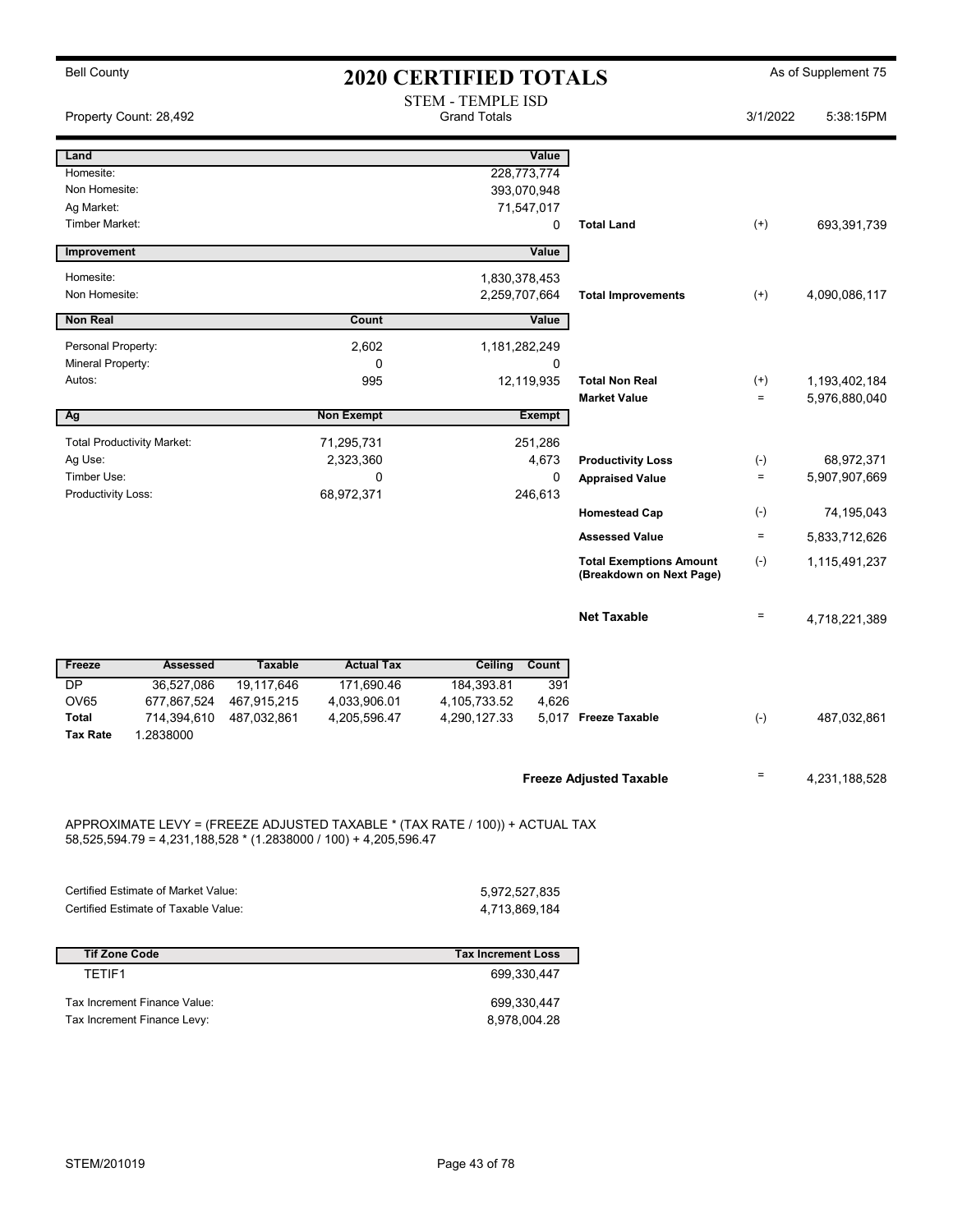# Bell County **As of Supplement 75** 2020 CERTIFIED TOTALS As of Supplement 75 STEM - TEMPLE ISD<br>Grand Totals

Property Count: 28,492 **Similar Strain Action** Grand Totals 3/1/2022 5:38:50PM

| <b>Exemption</b>  | Count                   | Local       | <b>State</b> | Total         |
|-------------------|-------------------------|-------------|--------------|---------------|
| СH                | 56                      | 47,405,165  | 0            | 47,405,165    |
| <b>CHODO</b>      | $\mathbf 1$             | 9,144,424   | 0            | 9,144,424     |
| <b>DP</b>         | 412                     | 1,578,292   | 3,635,306    | 5,213,598     |
| <b>DPS</b>        | 10                      | 40,000      | $\mathbf 0$  | 40,000        |
| DV <sub>1</sub>   | 175                     | 0           | 1,537,485    | 1,537,485     |
| DV <sub>1</sub> S | 28                      | 0           | 135,000      | 135,000       |
| DV <sub>2</sub>   | 115                     | 0           | 1,040,652    | 1,040,652     |
| DV2S              | 10                      | 0           | 67,500       | 67,500        |
| DV3               | 157                     | 0           | 1,454,621    | 1,454,621     |
| DV3S              | 17                      | 0           | 160,000      | 160,000       |
| DV4               | 397                     | 0           | 2,775,300    | 2,775,300     |
| DV4S              | 84                      | 0           | 673,858      | 673,858       |
| <b>DVHS</b>       | 443                     | 0           | 58,229,010   | 58,229,010    |
| <b>DVHSS</b>      | 66                      | 0           | 8,184,077    | 8,184,077     |
| EX-XG             | $\boldsymbol{2}$        | 0           | 91,746       | 91,746        |
| EX-XI             |                         | 0           | 167,884      | 167,884       |
| EX-XJ             | $\overline{2}$          | 0           | 226,118      | 226,118       |
| EX-XL             | 28                      | 0           | 2,288,198    | 2,288,198     |
| EX-XR             | 6                       | 0           | 305,389      | 305,389       |
| EX-XV             | 2,283                   | 0           | 555,422,233  | 555,422,233   |
| EX-XV (Prorated)  | 24                      | 0           | 292,620      | 292,620       |
| EX366             | 42                      | 0           | 9,676        | 9,676         |
| <b>FR</b>         | 3                       | 0           | $\Omega$     | $\Omega$      |
| HS                | 10,289                  | 0           | 252,707,930  | 252,707,930   |
| LIH               | $\overline{\mathbf{c}}$ | 0           | 6,220,100    | 6,220,100     |
| <b>MASSS</b>      | $\overline{2}$          | 0           | 408,716      | 408,716       |
| OV65              | 4,600                   | 20,330,682  | 43,532,599   | 63,863,281    |
| <b>OV65S</b>      | 309                     | 1,375,292   | 3,036,902    | 4,412,194     |
| PC                | 29                      | 93,014,462  | 0            | 93,014,462    |
|                   | <b>Totals</b>           | 172,888,317 | 942,602,920  | 1,115,491,237 |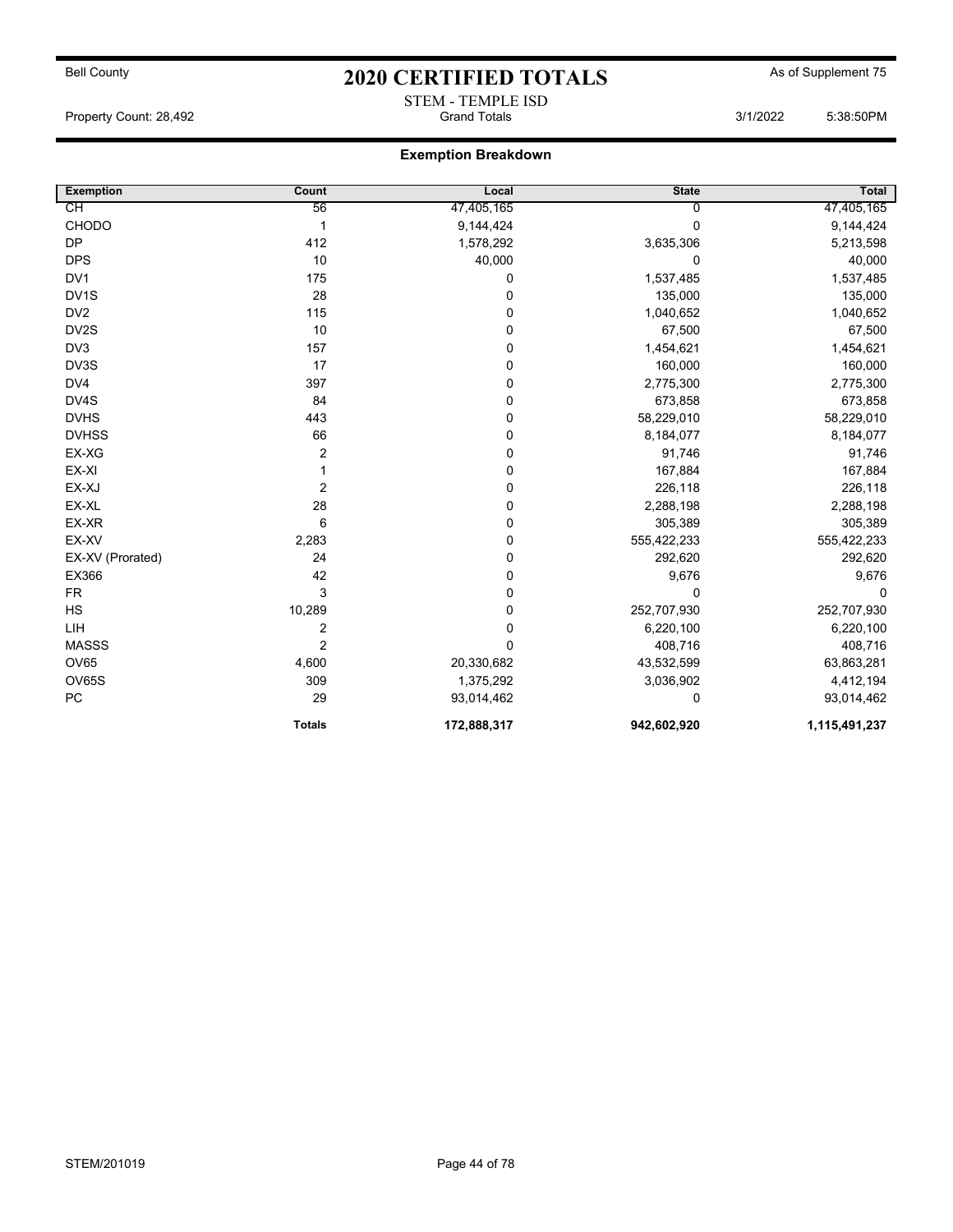| <b>Bell County</b>                                                                                                                            |                |                   | <b>2020 CERTIFIED TOTALS</b>                  |               |                                                            |                    | As of Supplement 75 |
|-----------------------------------------------------------------------------------------------------------------------------------------------|----------------|-------------------|-----------------------------------------------|---------------|------------------------------------------------------------|--------------------|---------------------|
| Property Count: 5,265                                                                                                                         |                |                   | <b>STRO - TROY ISD</b><br><b>Grand Totals</b> |               |                                                            | 3/1/2022           | 5:38:15PM           |
| Land                                                                                                                                          |                |                   |                                               | Value         |                                                            |                    |                     |
| Homesite:                                                                                                                                     |                |                   |                                               | 54,184,687    |                                                            |                    |                     |
| Non Homesite:                                                                                                                                 |                |                   |                                               | 53,774,033    |                                                            |                    |                     |
| Ag Market:                                                                                                                                    |                |                   |                                               | 235,086,176   |                                                            |                    |                     |
| Timber Market:                                                                                                                                |                |                   |                                               | 0             | <b>Total Land</b>                                          | $^{(+)}$           | 343,044,896         |
| Improvement                                                                                                                                   |                |                   |                                               | Value         |                                                            |                    |                     |
| Homesite:                                                                                                                                     |                |                   | 296,073,831                                   |               |                                                            |                    |                     |
| Non Homesite:                                                                                                                                 |                |                   |                                               | 99,280,508    | <b>Total Improvements</b>                                  | $^{(+)}$           | 395, 354, 339       |
| <b>Non Real</b>                                                                                                                               |                | Count             |                                               | Value         |                                                            |                    |                     |
| Personal Property:                                                                                                                            |                | 340               | 103,054,004                                   |               |                                                            |                    |                     |
| Mineral Property:                                                                                                                             |                | 0                 |                                               | 0             |                                                            |                    |                     |
| Autos:                                                                                                                                        |                | 169               |                                               | 2,340,028     | <b>Total Non Real</b>                                      | $^{(+)}$           | 105,394,032         |
|                                                                                                                                               |                |                   |                                               |               | <b>Market Value</b>                                        | $\equiv$           | 843,793,267         |
| Ag                                                                                                                                            |                | <b>Non Exempt</b> |                                               | <b>Exempt</b> |                                                            |                    |                     |
| <b>Total Productivity Market:</b>                                                                                                             |                | 235,086,176       |                                               | 0             |                                                            |                    |                     |
| Ag Use:                                                                                                                                       |                | 8,154,226         |                                               | 0             | <b>Productivity Loss</b>                                   | $(\text{-})$       | 226,931,950         |
| Timber Use:                                                                                                                                   |                | 0                 |                                               | 0             | <b>Appraised Value</b>                                     | $\equiv$           | 616,861,317         |
| Productivity Loss:                                                                                                                            |                | 226,931,950       |                                               | 0             |                                                            |                    |                     |
|                                                                                                                                               |                |                   |                                               |               | <b>Homestead Cap</b>                                       | $(\textnormal{-})$ | 19,486,311          |
|                                                                                                                                               |                |                   |                                               |               | <b>Assessed Value</b>                                      | $=$                | 597,375,006         |
|                                                                                                                                               |                |                   |                                               |               | <b>Total Exemptions Amount</b><br>(Breakdown on Next Page) | $(-)$              | 94,098,952          |
|                                                                                                                                               |                |                   |                                               |               | <b>Net Taxable</b>                                         | $=$                | 503,276,054         |
| Freeze<br>Assessed                                                                                                                            | <b>Taxable</b> | <b>Actual Tax</b> | Ceiling                                       | Count         |                                                            |                    |                     |
| DP<br>5,512,101                                                                                                                               | 3,263,820      | 31,278.96         | 31,404.53                                     | 60            |                                                            |                    |                     |
| <b>OV65</b><br>89,158,367                                                                                                                     | 61,414,776     | 522,210.71        | 536,564.10                                    | 634           |                                                            |                    |                     |
| Total<br>94,670,468                                                                                                                           | 64,678,596     | 553,489.67        | 567,968.63                                    |               | 694 Freeze Taxable                                         | $(\text{-})$       | 64,678,596          |
| <b>Tax Rate</b><br>1.2434000                                                                                                                  |                |                   |                                               |               |                                                            |                    |                     |
|                                                                                                                                               |                |                   |                                               |               |                                                            |                    |                     |
|                                                                                                                                               |                |                   |                                               |               | <b>Freeze Adjusted Taxable</b>                             | $=$                | 438,597,458         |
| APPROXIMATE LEVY = (FREEZE ADJUSTED TAXABLE * (TAX RATE / 100)) + ACTUAL TAX<br>$6,007,010.46 = 438,597,458 * (1.2434000 / 100) + 553,489.67$ |                |                   |                                               |               |                                                            |                    |                     |
| Certified Estimate of Market Value:                                                                                                           |                |                   |                                               |               |                                                            |                    |                     |
| Certified Estimate of Taxable Value:                                                                                                          |                |                   | 843,445,126<br>503,081,507                    |               |                                                            |                    |                     |

| <b>Tif Zone Code</b>         | <b>Tax Increment Loss</b> |
|------------------------------|---------------------------|
| TFTIF1                       | 41.785.924                |
| Tax Increment Finance Value: | 41,785,924                |
| Tax Increment Finance Levy:  | 519,566.18                |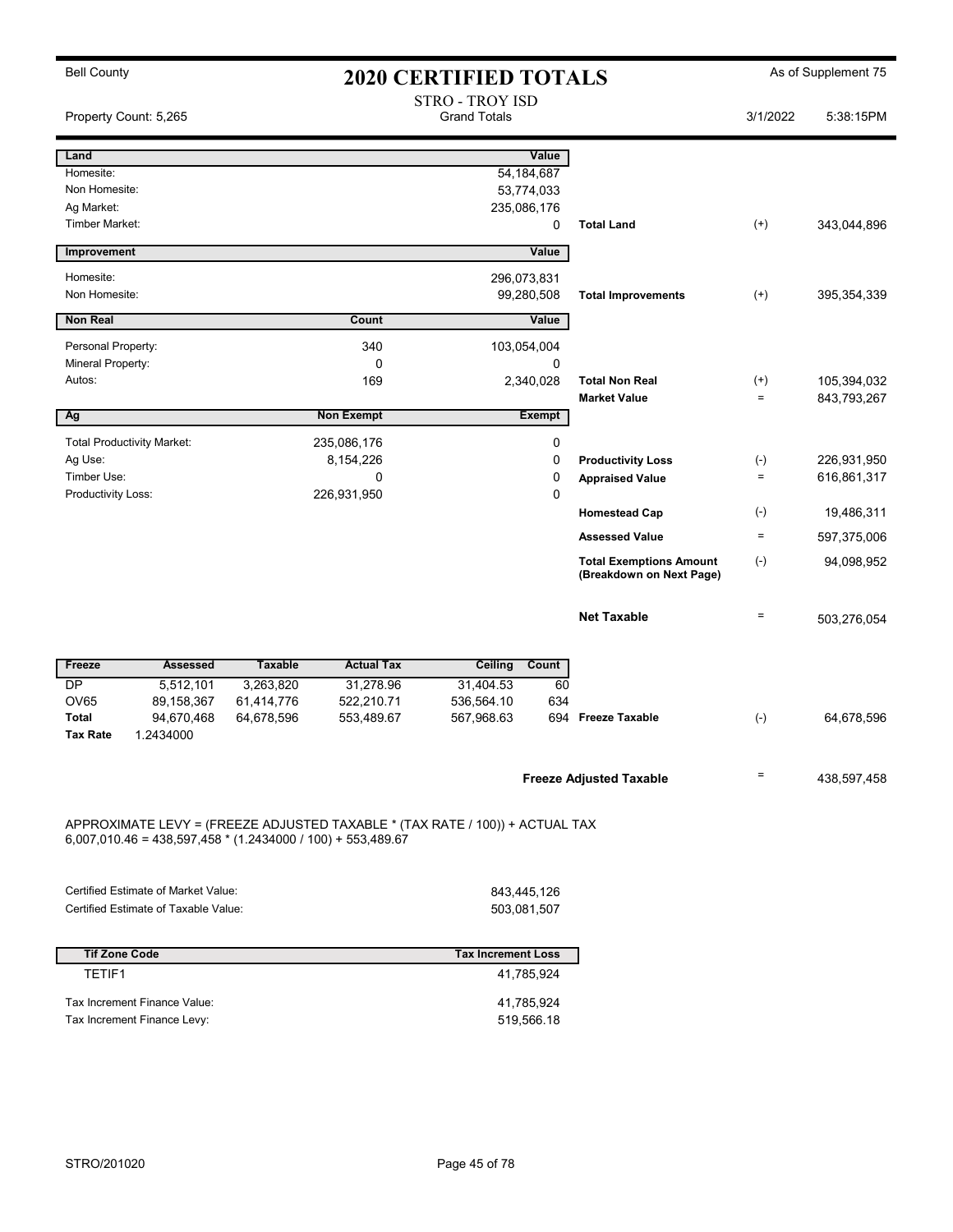# Bell County **As of Supplement 75** 2020 CERTIFIED TOTALS As of Supplement 75 STRO - TROY ISD<br>Grand Totals

Property Count: 5,265 6:38:50PM

| <b>Exemption</b>  | Count          | Local     | <b>State</b> | Total      |
|-------------------|----------------|-----------|--------------|------------|
| CH                |                | 167,986   |              | 167,986    |
| <b>DP</b>         | 61             | 0         | 537,151      | 537,151    |
| DV <sub>1</sub>   | 26             | 0         | 173,000      | 173,000    |
| DV <sub>1</sub> S | 4              | 0         | 15,000       | 15,000     |
| DV <sub>2</sub>   | 19             | 0         | 162,619      | 162,619    |
| DV2S              | $\overline{2}$ | 0         | 8,208        | 8,208      |
| DV3               | 24             | 0         | 226,058      | 226,058    |
| DV4               | 66             | 0         | 521,040      | 521,040    |
| DV4S              | 6              | 0         | 48,000       | 48,000     |
| <b>DVHS</b>       | 73             | 0         | 10,408,938   | 10,408,938 |
| <b>DVHSS</b>      | 9              | 0         | 1,040,751    | 1,040,751  |
| EX-XI             | 5              | 0         | 417,477      | 417,477    |
| EX-XL             | $\overline{2}$ | 0         | 331,768      | 331,768    |
| EX-XR             | 12             | 0         | 287,645      | 287,645    |
| EX-XV             | 442            | 0         | 29,799,649   | 29,799,649 |
| EX366             | 16             | 0         | 4,720        | 4,720      |
| <b>FR</b>         |                | 0         | $\Omega$     | 0          |
| HS                | 1,669          | 0         | 39,678,116   | 39,678,116 |
| OV65              | 646            | 3,536,740 | 5,779,181    | 9,315,921  |
| OV65S             | 39             | 180,090   | 311,540      | 491,630    |
| ${\sf PC}$        | $\overline{7}$ | 463,275   | 0            | 463,275    |
|                   | <b>Totals</b>  | 4,348,091 | 89,750,861   | 94,098,952 |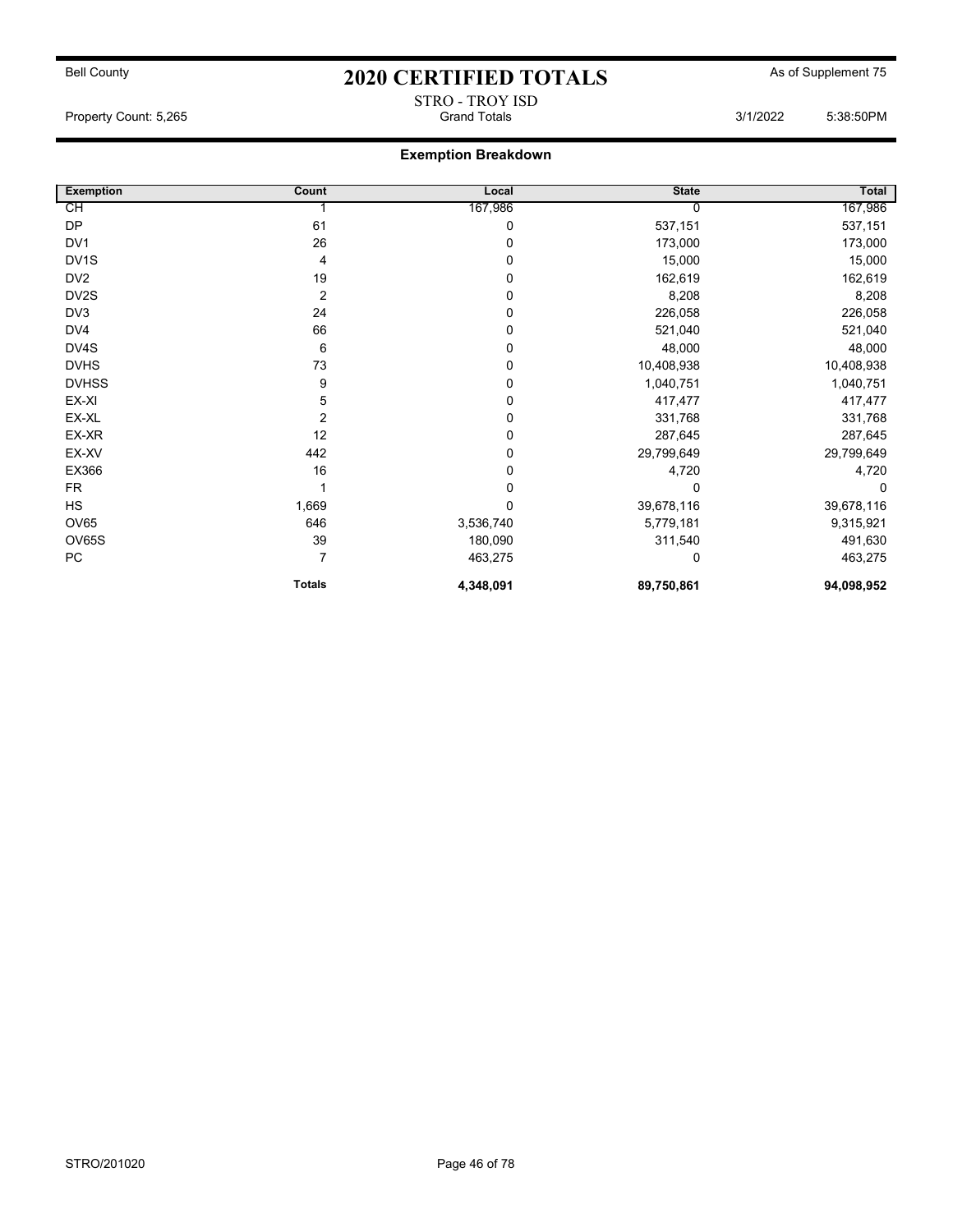## Bell County **As of Supplement 75** 2020 CERTIFIED TOTALS As of Supplement 75 TRA - CITY OF BARTI ETT

| Property Count: 483               |                   | IBA - UII Y OF BARILEI I<br><b>Grand Totals</b> |                                                            | 3/1/2022 | 5:38:15PM  |
|-----------------------------------|-------------------|-------------------------------------------------|------------------------------------------------------------|----------|------------|
| Land                              |                   | Value                                           |                                                            |          |            |
| Homesite:                         |                   | 4,062,420                                       |                                                            |          |            |
| Non Homesite:                     |                   | 2,094,278                                       |                                                            |          |            |
| Ag Market:                        |                   | 441,238                                         |                                                            |          |            |
| <b>Timber Market:</b>             |                   | 0                                               | <b>Total Land</b>                                          | $^{(+)}$ | 6,597,936  |
| Improvement                       |                   | Value                                           |                                                            |          |            |
| Homesite:                         |                   | 10,680,715                                      |                                                            |          |            |
| Non Homesite:                     |                   | 11,470,273                                      | <b>Total Improvements</b>                                  | $^{(+)}$ | 22,150,988 |
| <b>Non Real</b>                   | Count             | Value                                           |                                                            |          |            |
| Personal Property:                | 77                | 2,216,843                                       |                                                            |          |            |
| Mineral Property:                 | 0                 | 0                                               |                                                            |          |            |
| Autos:                            | 4                 | 39,375                                          | <b>Total Non Real</b>                                      | $^{(+)}$ | 2,256,218  |
|                                   |                   |                                                 | <b>Market Value</b>                                        | $\equiv$ | 31,005,142 |
| Ag                                | <b>Non Exempt</b> | <b>Exempt</b>                                   |                                                            |          |            |
| <b>Total Productivity Market:</b> | 441,238           | 0                                               |                                                            |          |            |
| Ag Use:                           | 8,895             | 0                                               | <b>Productivity Loss</b>                                   | $(-)$    | 432,343    |
| Timber Use:                       | 0                 | 0                                               | <b>Appraised Value</b>                                     | $\equiv$ | 30,572,799 |
| Productivity Loss:                | 432,343           | 0                                               |                                                            |          |            |
|                                   |                   |                                                 | <b>Homestead Cap</b>                                       | $(-)$    | 567,634    |
|                                   |                   |                                                 | <b>Assessed Value</b>                                      | $\equiv$ | 30,005,165 |
|                                   |                   |                                                 | <b>Total Exemptions Amount</b><br>(Breakdown on Next Page) | $(-)$    | 7,408,436  |
|                                   |                   |                                                 | <b>Net Taxable</b>                                         | $=$      | 22,596,729 |

#### APPROXIMATE TOTAL LEVY = NET TAXABLE \* (TAX RATE / 100) 96,216.87 = 22,596,729 \* (0.425800 / 100)

| Certified Estimate of Market Value:                         | 31,005,142 |
|-------------------------------------------------------------|------------|
| Certified Estimate of Taxable Value:                        | 22.596.729 |
| Tax Increment Finance Value:<br>Tax Increment Finance Levy: | 0.00       |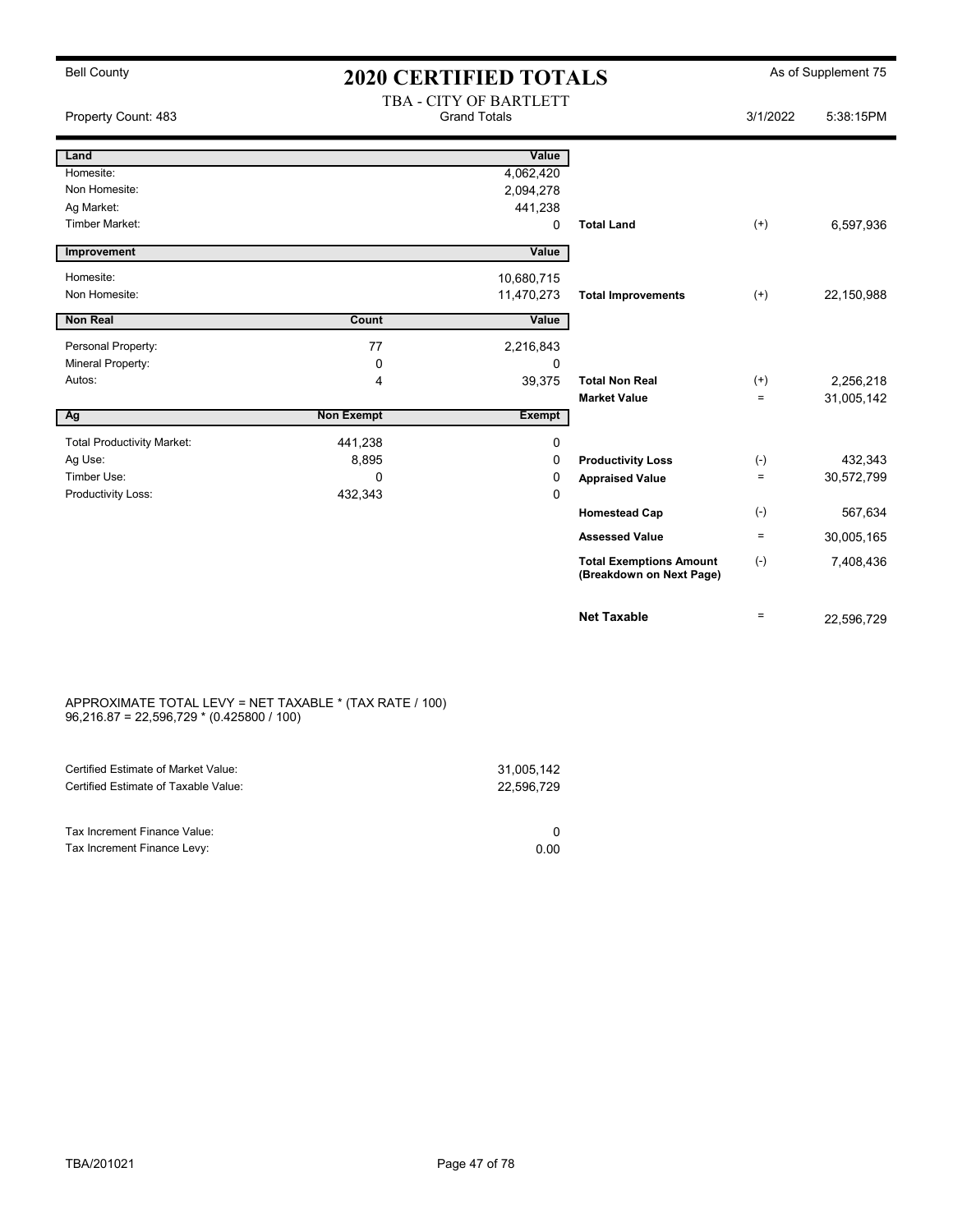#### TBA - CITY OF BARTLETT Property Count: 483 Grand Totals 3/1/2022 5:38:50PM

| <b>Exemption</b>  | Count         | Local | <b>State</b> | Total     |
|-------------------|---------------|-------|--------------|-----------|
| DV <sub>1</sub> S |               |       | 5,000        | 5,000     |
| DV <sub>2</sub>   |               | 0     | 7,500        | 7,500     |
| DV4               | っ             | 0     | 12,000       | 12,000    |
| DV4S              |               | 0     | 12,000       | 12,000    |
| <b>DVHS</b>       |               | 0     | 138,455      | 138,455   |
| EX-XV             | 27            | 0     | 7,229,125    | 7,229,125 |
| EX366             | 17            | 0     | 2,970        | 2,970     |
| PC                |               | 1,386 | 0            | 1,386     |
|                   | <b>Totals</b> | 1,386 | 7,407,050    | 7,408,436 |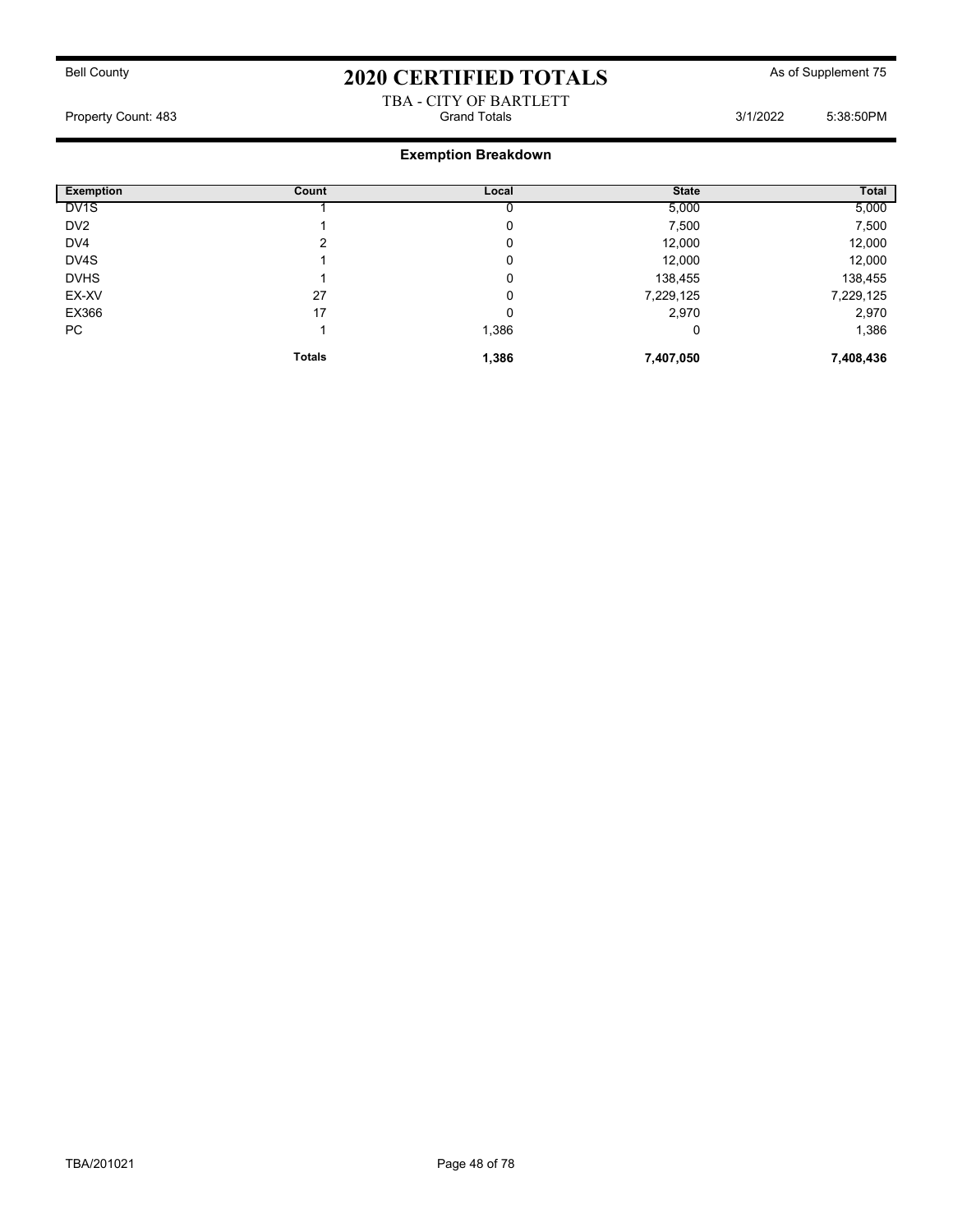| <b>Bell County</b>                | <b>2020 CERTIFIED TOTALS</b> |                                             |                                                            |          | As of Supplement 75 |
|-----------------------------------|------------------------------|---------------------------------------------|------------------------------------------------------------|----------|---------------------|
| Property Count: 10,845            |                              | TBE - CITY OF BELTON<br><b>Grand Totals</b> |                                                            | 3/1/2022 | 5:38:15PM           |
| Land                              |                              | Value                                       |                                                            |          |                     |
| Homesite:                         |                              | 145,792,502                                 |                                                            |          |                     |
| Non Homesite:                     |                              | 224,857,143                                 |                                                            |          |                     |
| Ag Market:                        |                              | 22,387,738                                  |                                                            |          |                     |
| Timber Market:                    |                              | 0                                           | <b>Total Land</b>                                          | $^{(+)}$ | 393,037,383         |
| Improvement                       |                              | Value                                       |                                                            |          |                     |
| Homesite:                         |                              | 777,841,588                                 |                                                            |          |                     |
| Non Homesite:                     |                              | 709,134,590                                 | <b>Total Improvements</b>                                  | $^{(+)}$ | 1,486,976,178       |
| <b>Non Real</b>                   | Count                        | Value                                       |                                                            |          |                     |
| Personal Property:                | 1,112                        | 166,416,773                                 |                                                            |          |                     |
| Mineral Property:                 | 0                            | 0                                           |                                                            |          |                     |
| Autos:                            | 326                          | 3,495,859                                   | <b>Total Non Real</b>                                      | $^{(+)}$ | 169,912,632         |
|                                   |                              |                                             | <b>Market Value</b>                                        | $\equiv$ | 2,049,926,193       |
| Ag                                | <b>Non Exempt</b>            | <b>Exempt</b>                               |                                                            |          |                     |
| <b>Total Productivity Market:</b> | 22,387,738                   | 0                                           |                                                            |          |                     |
| Ag Use:                           | 342,845                      | 0                                           | <b>Productivity Loss</b>                                   | $(-)$    | 22,044,893          |
| Timber Use:                       | $\Omega$                     | 0                                           | <b>Appraised Value</b>                                     | $\equiv$ | 2,027,881,300       |
| Productivity Loss:                | 22,044,893                   | $\mathbf 0$                                 |                                                            |          |                     |
|                                   |                              |                                             | <b>Homestead Cap</b>                                       | $(-)$    | 29,142,031          |
|                                   |                              |                                             | <b>Assessed Value</b>                                      | $\equiv$ | 1,998,739,269       |
|                                   |                              |                                             | <b>Total Exemptions Amount</b><br>(Breakdown on Next Page) | $(-)$    | 576,596,023         |
|                                   |                              |                                             | <b>Net Taxable</b>                                         | $\equiv$ | 1,422,143,246       |

#### APPROXIMATE TOTAL LEVY = NET TAXABLE \* (TAX RATE / 100) 8,959,502.45 = 1,422,143,246 \* (0.630000 / 100)

| Certified Estimate of Market Value:  | 2.047.699.273 |
|--------------------------------------|---------------|
| Certified Estimate of Taxable Value: | 1.419.916.326 |
|                                      |               |

| <b>Tif Zone Code</b>         | <b>Tax Increment Loss</b> |
|------------------------------|---------------------------|
| BFTIF1                       | 226.944.753               |
| Tax Increment Finance Value: | 226.944.753               |
| Tax Increment Finance Levy:  | 1.429.751.94              |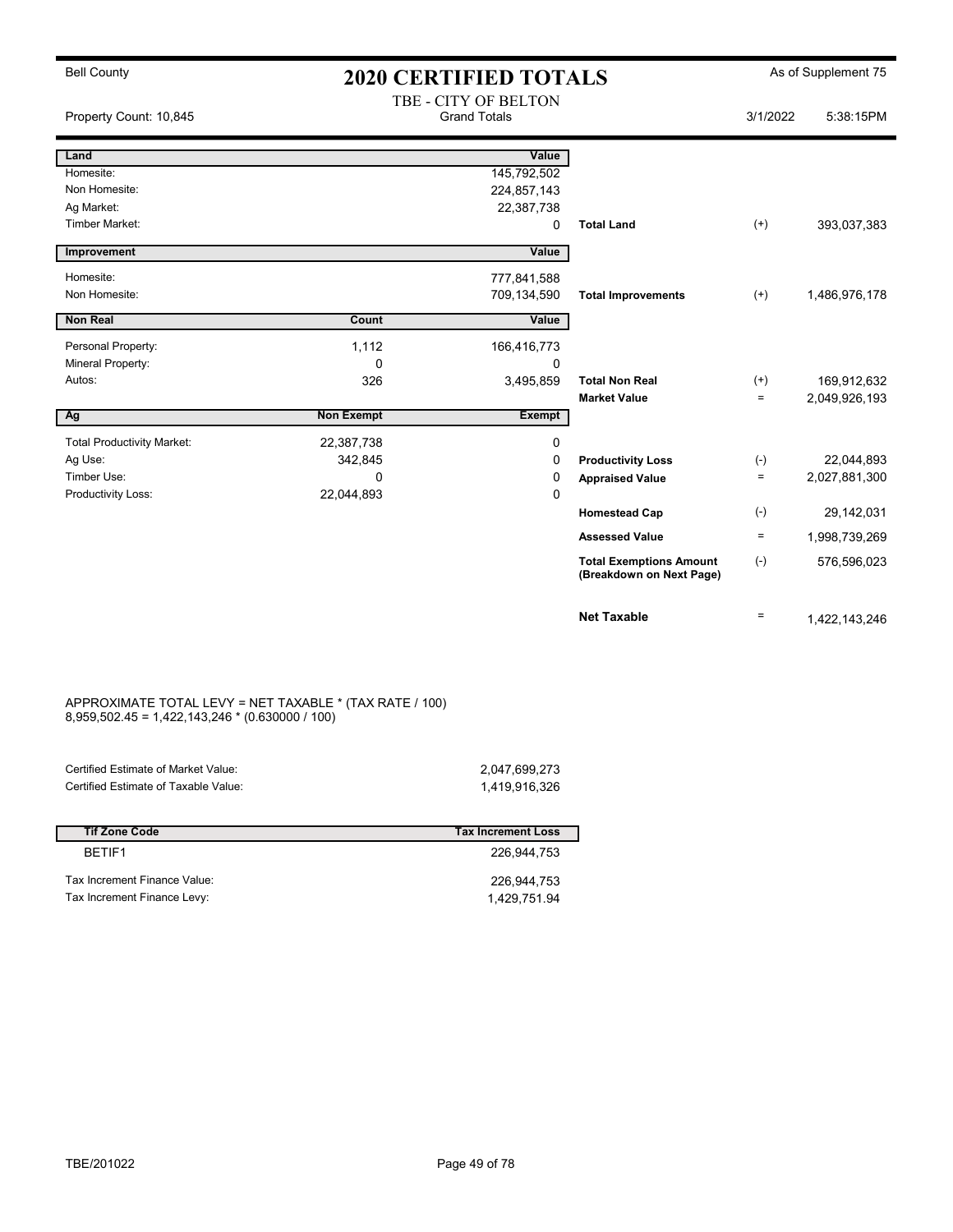## Bell County **As of Supplement 75** 2020 CERTIFIED TOTALS As of Supplement 75 TBE - CITY OF BELTON

Property Count: 10,845 **Grand Totals 3/1/2022** 5:38:50PM

| <b>Exemption</b>  | Count         | Local       | <b>State</b> | <b>Total</b> |
|-------------------|---------------|-------------|--------------|--------------|
| AB                | 2             | 2,632,639   | 0            | 2,632,639    |
| <b>CH</b>         | 8             | 948,248     | 0            | 948,248      |
| <b>DP</b>         | 126           | 1,141,979   | 0            | 1,141,979    |
| <b>DPS</b>        | 6             | 50,000      | 0            | 50,000       |
| DV1               | 67            | 0           | 577,000      | 577,000      |
| DV <sub>1</sub> S | 6             | 0           | 30,000       | 30,000       |
| DV <sub>2</sub>   | 57            | 0           | 476,754      | 476,754      |
| DV2S              | 6             | 0           | 45,000       | 45,000       |
| DV3               | 78            | 0           | 739,135      | 739,135      |
| DV3S              | 3             | 0           | 20,000       | 20,000       |
| DV4               | 176           | 0           | 1,434,142    | 1,434,142    |
| DV4S              | 27            | 0           | 180,000      | 180,000      |
| <b>DVHS</b>       | 242           | 0           | 53,020,673   | 53,020,673   |
| <b>DVHSS</b>      | 17            | 0           | 2,673,024    | 2,673,024    |
| EX-XG             |               | 0           | 152,818      | 152,818      |
| EX-XI             | 2             | 0           | 85,464       | 85,464       |
| EX-XJ             | 97            | $\mathbf 0$ | 97,712,457   | 97,712,457   |
| EX-XL             | 23            | 0           | 9,160,132    | 9,160,132    |
| EX-XR             | 7             | 0           | 1,217,839    | 1,217,839    |
| EX-XV             | 1,132         | 0           | 391,764,872  | 391,764,872  |
| EX-XV (Prorated)  | 5             | 0           | 31,446       | 31,446       |
| EX366             | 51            | 0           | 12,685       | 12,685       |
| <b>FR</b>         |               | 0           | 0            | 0            |
| OV65              | 1,244         | 11,581,886  | 0            | 11,581,886   |
| OV65S             | 89            | 790,000     | 0            | 790,000      |
| PC                | 2             | 117,830     | 0            | 117,830      |
|                   | <b>Totals</b> | 17,262,582  | 559,333,441  | 576,596,023  |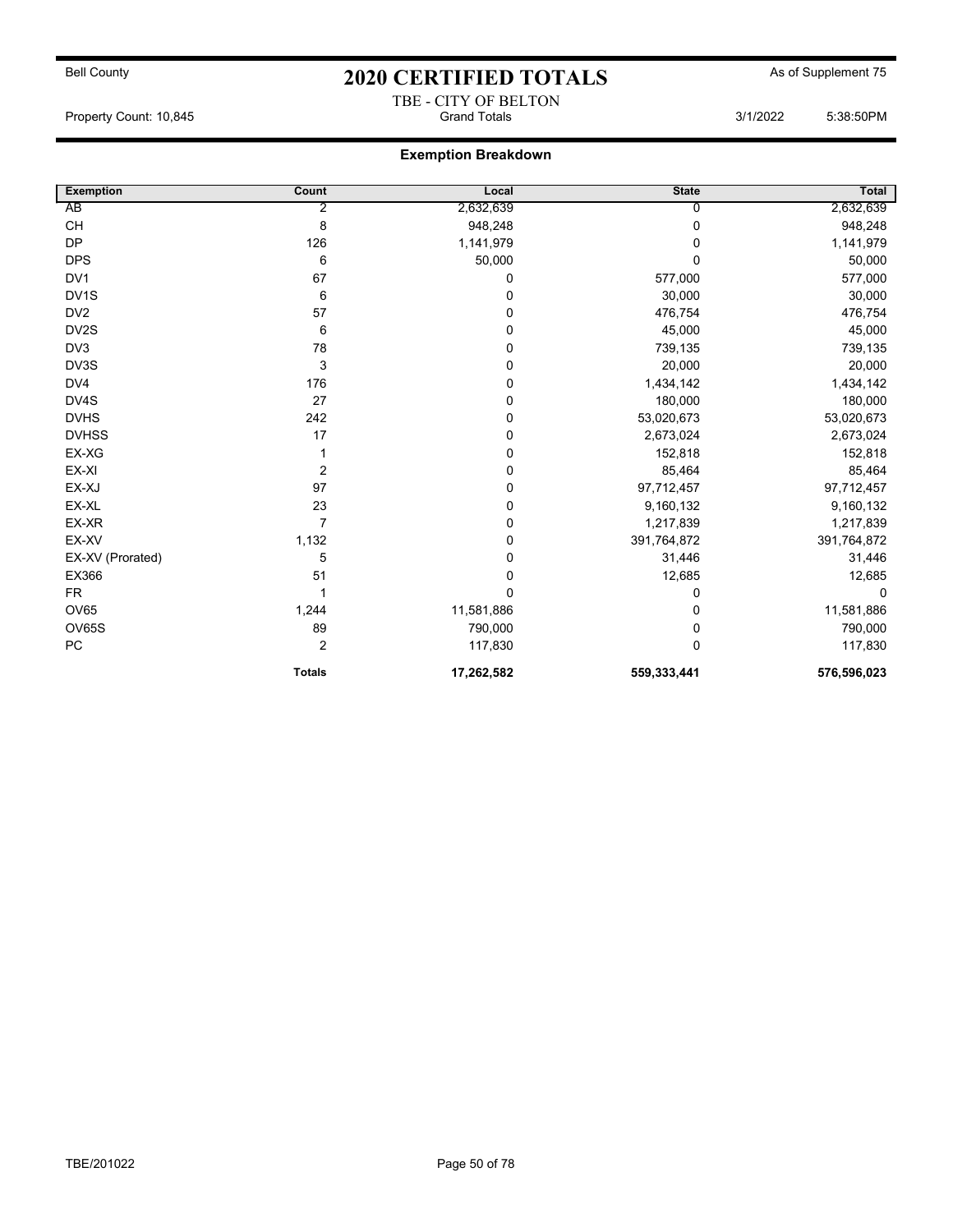| <b>Bell County</b>                | <b>2020 CERTIFIED TOTALS</b> |                                                     |                                                            |           | As of Supplement 75 |
|-----------------------------------|------------------------------|-----------------------------------------------------|------------------------------------------------------------|-----------|---------------------|
| Property Count: 14,264            |                              | THH - CITY OF HARKER HEIGHTS<br><b>Grand Totals</b> |                                                            | 3/1/2022  | 5:38:15PM           |
| Land                              |                              | Value                                               |                                                            |           |                     |
| Homesite:                         |                              | 331,559,376                                         |                                                            |           |                     |
| Non Homesite:                     |                              | 211,757,936                                         |                                                            |           |                     |
| Ag Market:                        |                              | 7,549,753                                           |                                                            |           |                     |
| Timber Market:                    |                              | 0                                                   | <b>Total Land</b>                                          | $(+)$     | 550,867,065         |
| Improvement                       |                              | Value                                               |                                                            |           |                     |
| Homesite:                         |                              | 1,469,628,120                                       |                                                            |           |                     |
| Non Homesite:                     |                              | 423,112,696                                         | <b>Total Improvements</b>                                  | $(+)$     | 1,892,740,816       |
|                                   |                              |                                                     |                                                            |           |                     |
| <b>Non Real</b>                   | Count                        | Value                                               |                                                            |           |                     |
| Personal Property:                | 990                          | 118,380,971                                         |                                                            |           |                     |
| Mineral Property:                 | 0                            | $\mathbf 0$                                         |                                                            |           |                     |
| Autos:                            | 231                          | 2,548,023                                           | <b>Total Non Real</b>                                      | $^{(+)}$  | 120,928,994         |
|                                   |                              |                                                     | <b>Market Value</b>                                        | $=$       | 2,564,536,875       |
| Ag                                | <b>Non Exempt</b>            | <b>Exempt</b>                                       |                                                            |           |                     |
| <b>Total Productivity Market:</b> | 7,549,753                    | $\mathbf 0$                                         |                                                            |           |                     |
| Ag Use:                           | 114,297                      | 0                                                   | <b>Productivity Loss</b>                                   | $(\cdot)$ | 7,435,456           |
| Timber Use:                       | $\Omega$                     | 0                                                   | <b>Appraised Value</b>                                     | $\equiv$  | 2,557,101,419       |
| Productivity Loss:                | 7,435,456                    | $\mathbf 0$                                         |                                                            |           |                     |
|                                   |                              |                                                     | <b>Homestead Cap</b>                                       | $(-)$     | 26,870,816          |
|                                   |                              |                                                     | <b>Assessed Value</b>                                      | $\equiv$  | 2,530,230,603       |
|                                   |                              |                                                     | <b>Total Exemptions Amount</b><br>(Breakdown on Next Page) | $(-)$     | 530,913,865         |
|                                   |                              |                                                     | <b>Net Taxable</b>                                         | $\equiv$  | 1,999,316,738       |

#### APPROXIMATE TOTAL LEVY = NET TAXABLE \* (TAX RATE / 100) 13,535,374.32 = 1,999,316,738 \* (0.677000 / 100)

| Certified Estimate of Market Value:<br>Certified Estimate of Taxable Value: | 2,564,531,158<br>1.999.311.021 |
|-----------------------------------------------------------------------------|--------------------------------|
| Tax Increment Finance Value:                                                |                                |
| Tax Increment Finance Levy:                                                 | 0.00                           |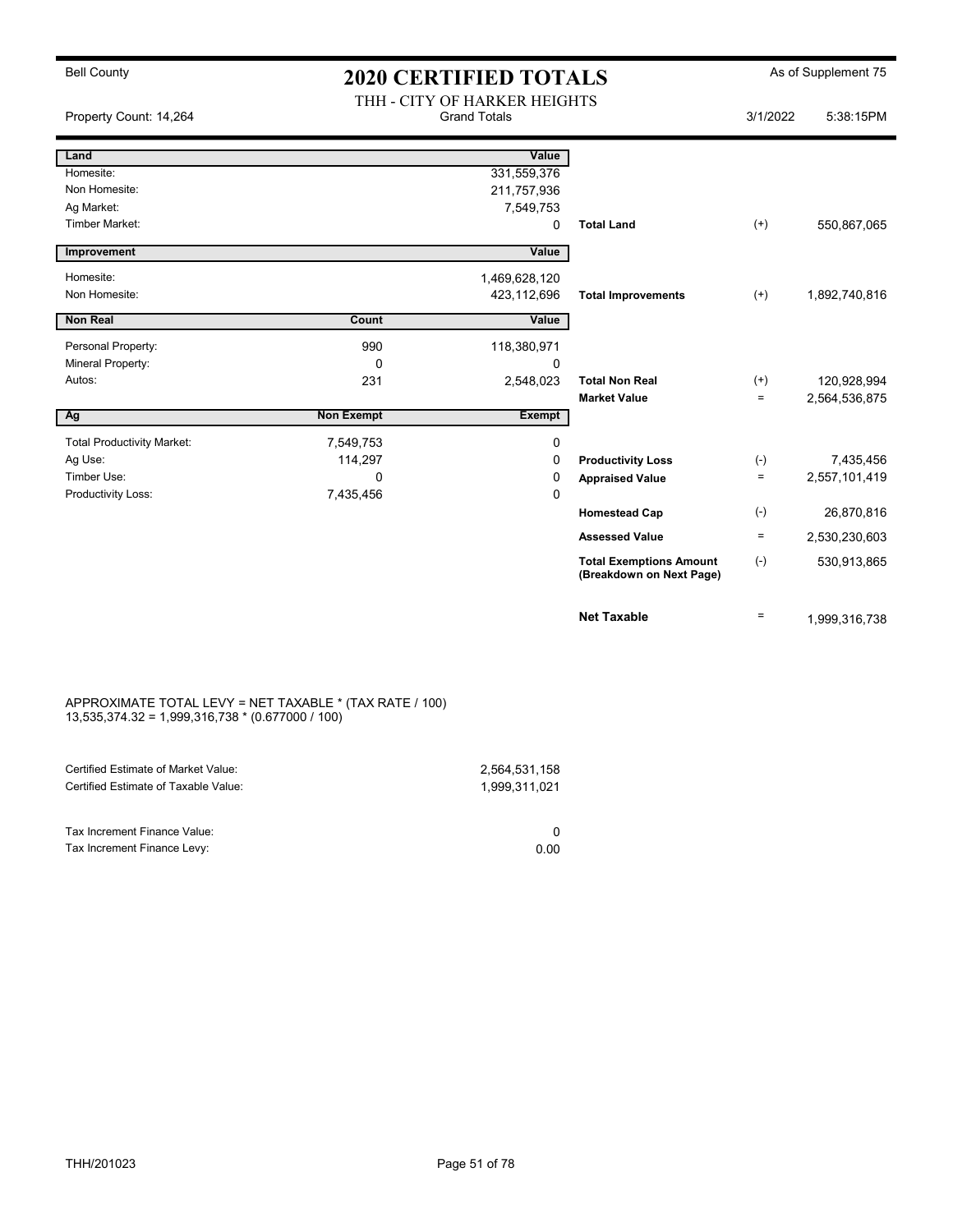## Bell County **As of Supplement 75** 2020 CERTIFIED TOTALS As of Supplement 75 THH - CITY OF HARKER HEIGHTS

Property Count: 14,264 **Count: 14,264** Grand Totals 3/1/2022 5:38:50PM

| <b>Exemption</b>  | Count         | Local      | <b>State</b> | Total         |
|-------------------|---------------|------------|--------------|---------------|
| СH                | 5             | 255,701    | U            | 255,701       |
| DV1               | 250           | 0          | 2,018,886    | 2,018,886     |
| DV <sub>1</sub> S | 40            | 0          | 170,000      | 170,000       |
| DV <sub>2</sub>   | 237           | 0          | 2,036,563    | 2,036,563     |
| DV <sub>2</sub> S | 21            | 0          | 127,500      | 127,500       |
| DV3               | 327           | 0          | 3,015,913    | 3,015,913     |
| DV3S              | 22            | 0          | 200,000      | 200,000       |
| DV4               | 1,260         | 0          | 9,615,568    | 9,615,568     |
| DV4S              | 124           | 0          | 813,823      | 813,823       |
| <b>DVHS</b>       | 1,704         | 0          | 381,352,488  | 381, 352, 488 |
| <b>DVHSS</b>      | 91            | 0          | 13,323,227   | 13,323,227    |
| EX-XJ             |               | 0          | 25,515       | 25,515        |
| EX-XL             |               | 0          | 611,174      | 611,174       |
| EX-XR             | 4             | 0          | 390,708      | 390,708       |
| EX-XV             | 350           | 0          | 101,525,628  | 101,525,628   |
| EX-XV (Prorated)  |               | 0          | 1,094        | 1,094         |
| EX366             | 28            | 0          | 6,415        | 6,415         |
| <b>FRSS</b>       |               | 0          | 284,216      | 284,216       |
| <b>MASSS</b>      |               | 0          | 1,739,914    | 1,739,914     |
| <b>OV65</b>       | 1,616         | 12,746,617 | 0            | 12,746,617    |
| <b>OV65S</b>      | 101           | 601,436    |              | 601,436       |
| <b>SO</b>         |               | 51,479     | 0            | 51,479        |
|                   | <b>Totals</b> | 13,655,233 | 517,258,632  | 530,913,865   |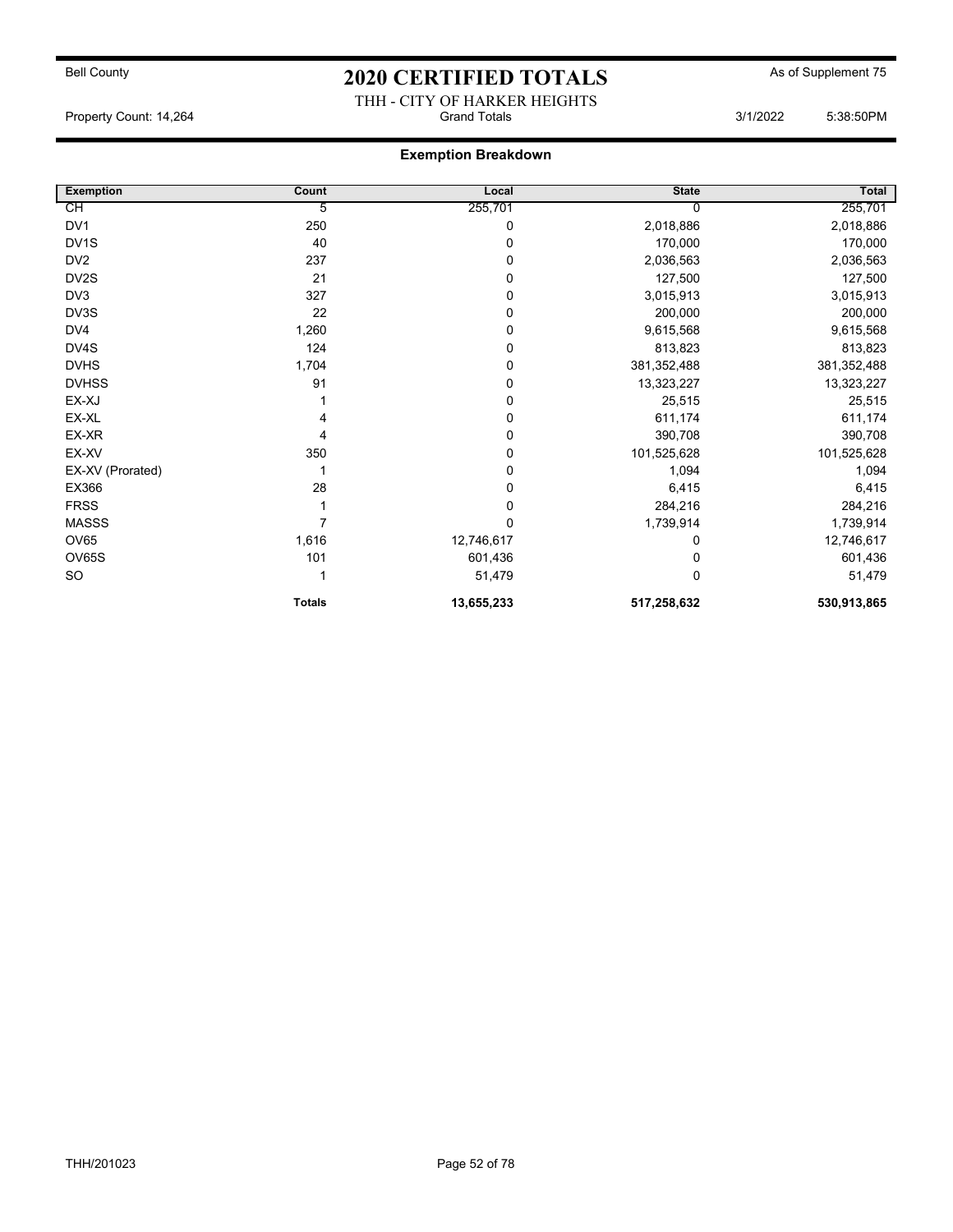# Bell County  $2020$  CERTIFIED TOTALS As of Supplement 75

| Property Count: 789               |                   | THO - CITY OF HOLLAND<br><b>Grand Totals</b> |                                                            | 3/1/2022     | 5:38:15PM  |
|-----------------------------------|-------------------|----------------------------------------------|------------------------------------------------------------|--------------|------------|
| Land                              |                   | Value                                        |                                                            |              |            |
| Homesite:                         |                   | 5,042,845                                    |                                                            |              |            |
| Non Homesite:                     |                   | 5,741,052                                    |                                                            |              |            |
| Ag Market:                        |                   | 2,889,650                                    |                                                            |              |            |
| Timber Market:                    |                   | 0                                            | <b>Total Land</b>                                          | $(+)$        | 13,673,547 |
| Improvement                       |                   | Value                                        |                                                            |              |            |
| Homesite:                         |                   | 30,306,313                                   |                                                            |              |            |
| Non Homesite:                     |                   | 11,784,863                                   | <b>Total Improvements</b>                                  | $^{(+)}$     | 42,091,176 |
| <b>Non Real</b>                   | Count             | Value                                        |                                                            |              |            |
| Personal Property:                | 79                | 8,081,701                                    |                                                            |              |            |
| Mineral Property:                 | 0                 | 0                                            |                                                            |              |            |
| Autos:                            | 11                | 39,075                                       | <b>Total Non Real</b>                                      | $(+)$        | 8,120,776  |
|                                   |                   |                                              | <b>Market Value</b>                                        | $=$          | 63,885,499 |
| Ag                                | <b>Non Exempt</b> | <b>Exempt</b>                                |                                                            |              |            |
| <b>Total Productivity Market:</b> | 2,889,650         | $\mathbf 0$                                  |                                                            |              |            |
| Ag Use:                           | 71,113            | 0                                            | <b>Productivity Loss</b>                                   | $(-)$        | 2,818,537  |
| Timber Use:                       | $\mathbf 0$       | 0                                            | <b>Appraised Value</b>                                     | $=$          | 61,066,962 |
| Productivity Loss:                | 2,818,537         | 0                                            |                                                            |              |            |
|                                   |                   |                                              | <b>Homestead Cap</b>                                       | $(-)$        | 4,942,458  |
|                                   |                   |                                              | <b>Assessed Value</b>                                      | ÷.           | 56,124,504 |
|                                   |                   |                                              | <b>Total Exemptions Amount</b><br>(Breakdown on Next Page) | $(\text{-})$ | 7,317,525  |
|                                   |                   |                                              | <b>Net Taxable</b>                                         | $=$          | 48,806,979 |

#### APPROXIMATE TOTAL LEVY = NET TAXABLE \* (TAX RATE / 100) 214,086.93 = 48,806,979 \* (0.438640 / 100)

| Certified Estimate of Market Value:                         | 63.885.499 |
|-------------------------------------------------------------|------------|
| Certified Estimate of Taxable Value:                        | 48.806.979 |
| Tax Increment Finance Value:<br>Tax Increment Finance Levy: | 0.00       |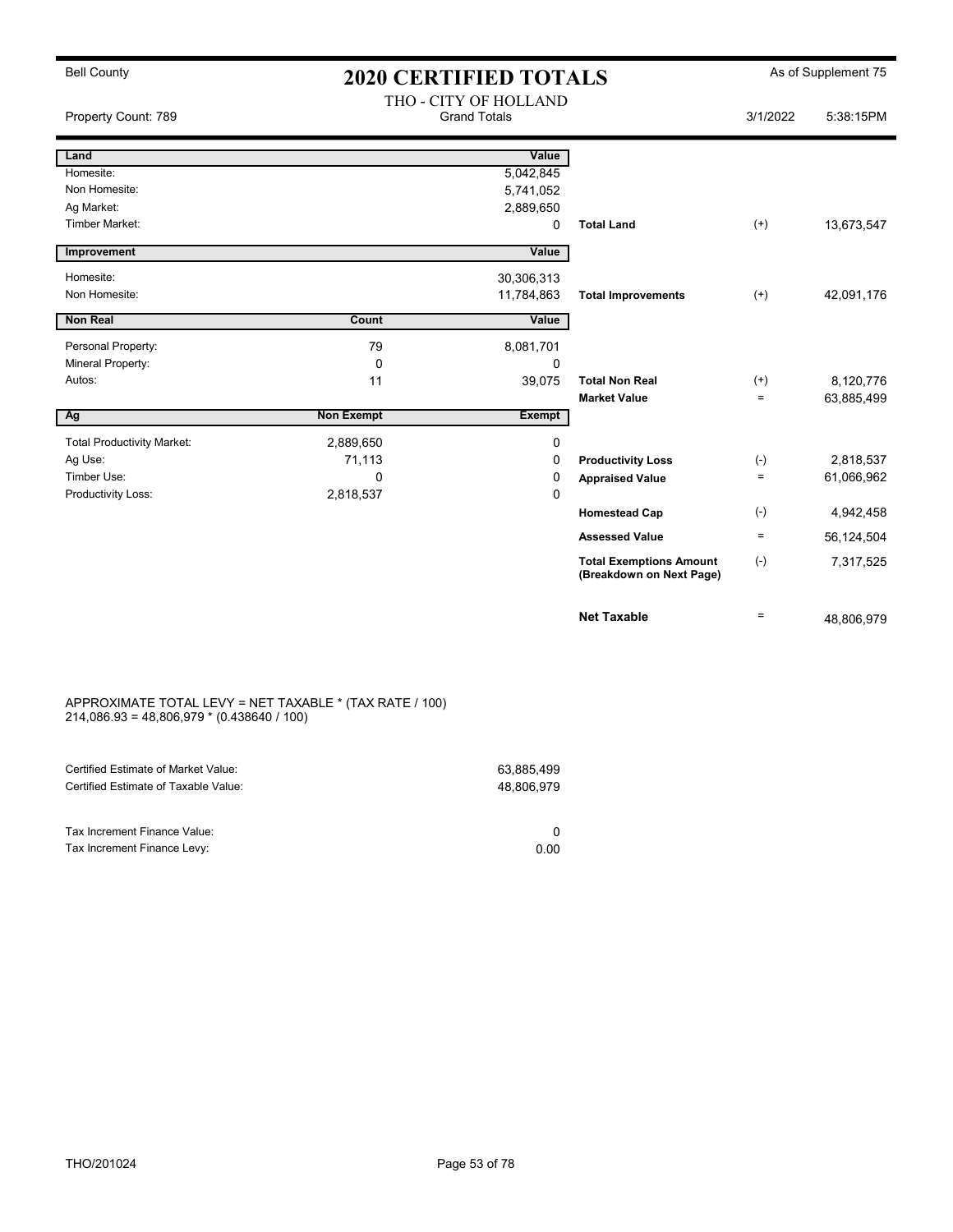#### THO - CITY OF HOLLAND Property Count: 789 Grand Totals 3/1/2022 5:38:50PM

| <b>Exemption</b>  | Count         | Local  | <b>State</b> | <b>Total</b> |
|-------------------|---------------|--------|--------------|--------------|
| СH                |               | 21,904 |              | 21,904       |
| DV <sub>1</sub>   | 4             | 0      | 34,000       | 34,000       |
| DV <sub>1</sub> S |               | 0      | 5,000        | 5,000        |
| DV <sub>2</sub>   |               | 0      | 19,500       | 19,500       |
| DV <sub>2</sub> S |               | 0      | 7,500        | 7,500        |
| DV3               | 2             | 0      | 10,000       | 10,000       |
| DV4               |               | 0      | 12,000       | 12,000       |
| DV4S              |               | 0      | 12,000       | 12,000       |
| <b>DVHS</b>       | 5             | 0      | 305,845      | 305,845      |
| EX-XR             | 2             | 0      | 79,477       | 79,477       |
| EX-XV             | 55            | 0      | 6,807,137    | 6,807,137    |
| EX366             | 13            | 0      | 3,162        | 3,162        |
|                   | <b>Totals</b> | 21,904 | 7,295,621    | 7,317,525    |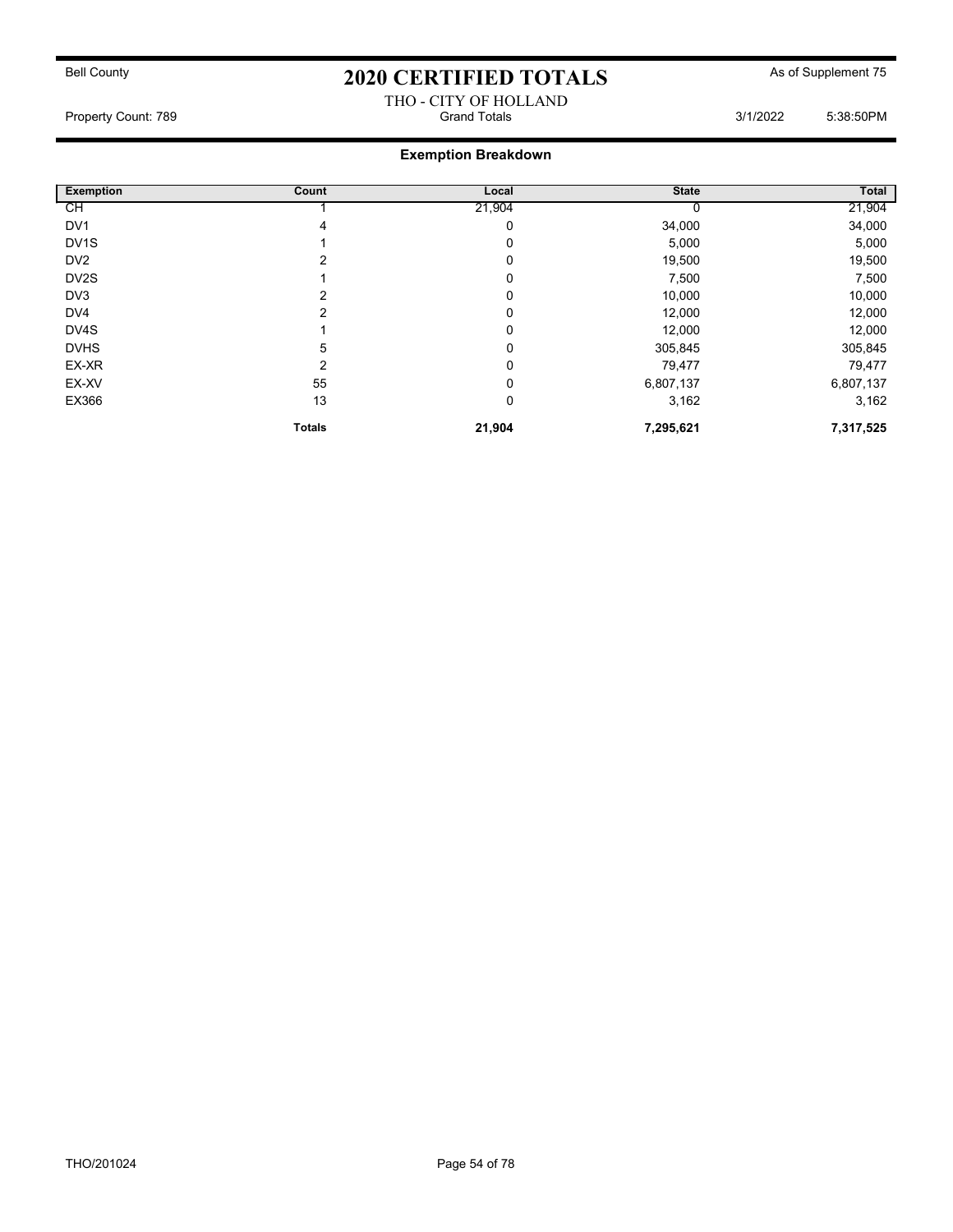| <b>Bell County</b>                                                                                                                                 |                |                   | <b>2020 CERTIFIED TOTALS</b>                 |               |                                                            |                      | As of Supplement 75          |
|----------------------------------------------------------------------------------------------------------------------------------------------------|----------------|-------------------|----------------------------------------------|---------------|------------------------------------------------------------|----------------------|------------------------------|
| Property Count: 55,907                                                                                                                             |                |                   | TKI - CITY OF KILLEEN<br><b>Grand Totals</b> |               |                                                            | 3/1/2022             | 5:38:15PM                    |
| Land                                                                                                                                               |                |                   |                                              | Value         |                                                            |                      |                              |
| Homesite:                                                                                                                                          |                |                   | 1,003,717,094                                |               |                                                            |                      |                              |
| Non Homesite:                                                                                                                                      |                |                   |                                              | 721,755,359   |                                                            |                      |                              |
| Ag Market:                                                                                                                                         |                |                   |                                              | 24,572,471    |                                                            |                      |                              |
| Timber Market:                                                                                                                                     |                |                   |                                              | 0             | <b>Total Land</b>                                          | $^{(+)}$             | 1,750,044,924                |
| Improvement                                                                                                                                        |                |                   |                                              | Value         |                                                            |                      |                              |
| Homesite:                                                                                                                                          |                |                   | 4,404,527,050                                |               |                                                            |                      |                              |
| Non Homesite:                                                                                                                                      |                |                   | 2,107,467,884                                |               | <b>Total Improvements</b>                                  | $^{(+)}$             | 6,511,994,934                |
| <b>Non Real</b>                                                                                                                                    |                | <b>Count</b>      |                                              | Value         |                                                            |                      |                              |
| Personal Property:                                                                                                                                 |                | 3,492             |                                              | 477,038,759   |                                                            |                      |                              |
| Mineral Property:                                                                                                                                  |                | $\mathbf 0$       |                                              | 0             |                                                            |                      |                              |
| Autos:                                                                                                                                             |                | 1,110             |                                              | 11,887,885    | <b>Total Non Real</b><br><b>Market Value</b>               | $^{(+)}$<br>$\equiv$ | 488,926,644<br>8,750,966,502 |
| Ag                                                                                                                                                 |                | <b>Non Exempt</b> |                                              | <b>Exempt</b> |                                                            |                      |                              |
| <b>Total Productivity Market:</b>                                                                                                                  |                | 24,572,471        |                                              | 0             |                                                            |                      |                              |
| Ag Use:                                                                                                                                            |                | 398,214           |                                              | 0             | <b>Productivity Loss</b>                                   | $(\text{-})$         | 24, 174, 257                 |
| Timber Use:                                                                                                                                        |                | 0                 |                                              | 0             | <b>Appraised Value</b>                                     | $\equiv$             | 8,726,792,245                |
| Productivity Loss:                                                                                                                                 |                | 24, 174, 257      |                                              | 0             |                                                            |                      |                              |
|                                                                                                                                                    |                |                   |                                              |               | <b>Homestead Cap</b>                                       | $(\text{-})$         | 72,320,477                   |
|                                                                                                                                                    |                |                   |                                              |               | <b>Assessed Value</b>                                      | $=$                  | 8,654,471,768                |
|                                                                                                                                                    |                |                   |                                              |               | <b>Total Exemptions Amount</b><br>(Breakdown on Next Page) | $(\text{-})$         | 1,727,097,278                |
|                                                                                                                                                    |                |                   |                                              |               | <b>Net Taxable</b>                                         | $\equiv$             | 6,927,374,490                |
| Freeze<br>Assessed                                                                                                                                 | <b>Taxable</b> | <b>Actual Tax</b> | Ceiling Count                                |               |                                                            |                      |                              |
| <b>DP</b><br>83,764,495                                                                                                                            | 46, 121, 276   | 296,215.46        | 440,811.78                                   | 688           |                                                            |                      |                              |
| <b>DPS</b><br>1,361,022                                                                                                                            | 331,687        | 2,181.38          | 6,867.77                                     | 10            |                                                            |                      |                              |
| OV65<br>610,995,316                                                                                                                                | 361,097,420    | 2,220,181.50      | 2,569,094.90                                 | 5,233         |                                                            |                      |                              |
| Total<br>696,120,833<br>Tax Rate<br>0.7330000                                                                                                      | 407,550,383    | 2,518,578.34      | 3,016,774.45                                 |               | 5,931 Freeze Taxable                                       | $(\text{-})$         | 407,550,383                  |
|                                                                                                                                                    |                |                   |                                              |               | <b>Freeze Adjusted Taxable</b>                             | Ξ.                   | 6,519,824,107                |
| APPROXIMATE LEVY = (FREEZE ADJUSTED TAXABLE * (TAX RATE / 100)) + ACTUAL TAX<br>$50,308,889.04 = 6,519,824,107 * (0.7330000 / 100) + 2,518,578.34$ |                |                   |                                              |               |                                                            |                      |                              |
|                                                                                                                                                    |                |                   |                                              |               |                                                            |                      |                              |
| Certified Estimate of Market Value:                                                                                                                |                |                   | 8,748,765,281                                |               |                                                            |                      |                              |
| Certified Estimate of Taxable Value:                                                                                                               |                |                   | 6,925,276,155                                |               |                                                            |                      |                              |
|                                                                                                                                                    |                |                   |                                              |               |                                                            |                      |                              |
| <b>Tif Zone Code</b>                                                                                                                               |                |                   | <b>Tax Increment Loss</b>                    |               |                                                            |                      |                              |
| KITIF2                                                                                                                                             |                |                   |                                              | 31,597,127    |                                                            |                      |                              |
| KITIFI14                                                                                                                                           |                |                   |                                              | 0             |                                                            |                      |                              |
| Tax Increment Finance Value:                                                                                                                       |                |                   |                                              | 31,597,127    |                                                            |                      |                              |
| Tax Increment Finance Levy:                                                                                                                        |                |                   |                                              | 231,606.94    |                                                            |                      |                              |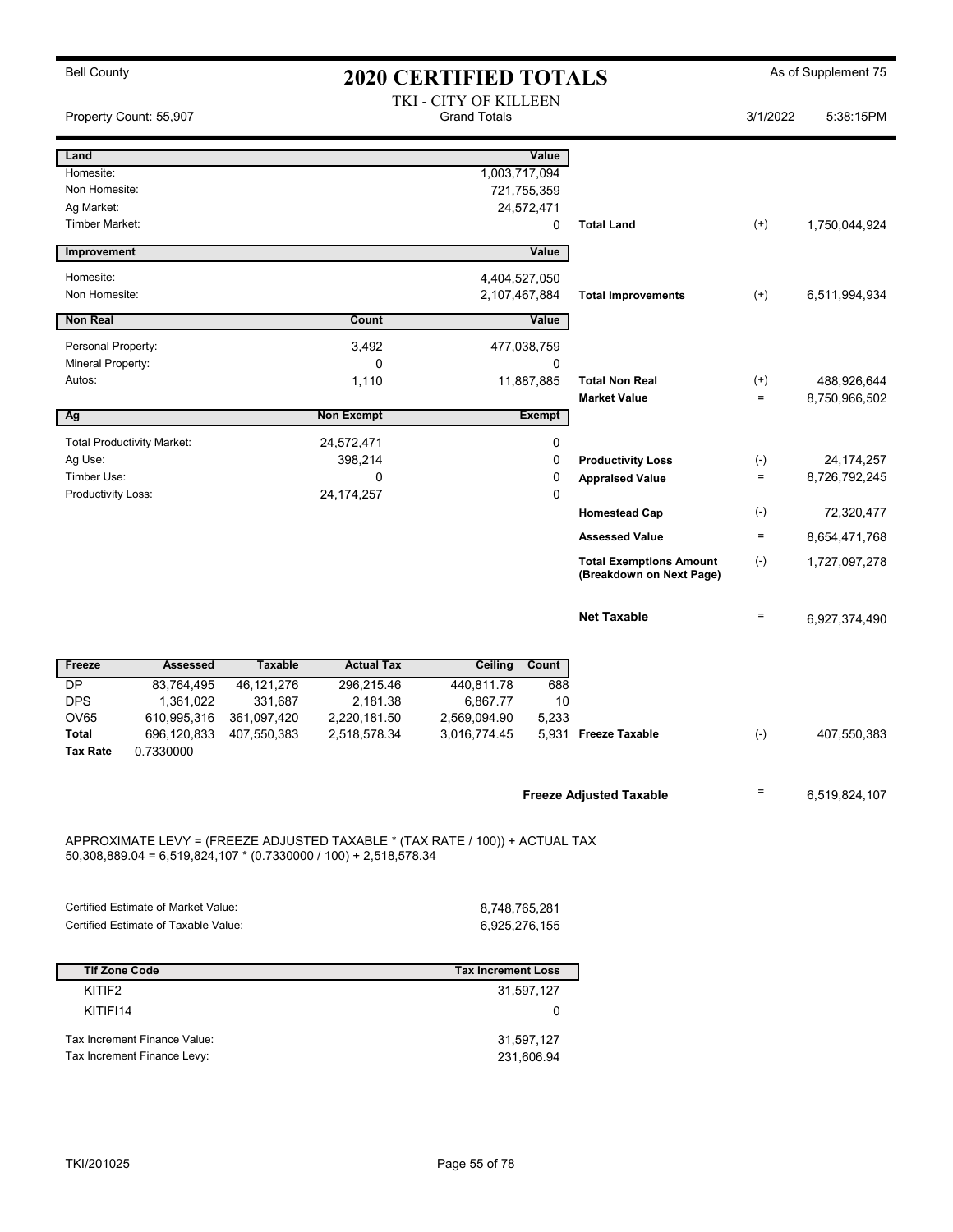## Bell County **As of Supplement 75** 2020 CERTIFIED TOTALS As of Supplement 75 TKI - CITY OF KILLEEN

Property Count: 55,907 **Count: 55,907** Grand Totals 3/1/2022 5:38:50PM

| <b>Exemption</b>  | Count          | Local       | <b>State</b>   | Total         |
|-------------------|----------------|-------------|----------------|---------------|
| CН                | 47             | 6,820,320   | $\overline{0}$ | 6,820,320     |
| DP                | 734            | 0           | 0              | 0             |
| <b>DPS</b>        | 10             | $\pmb{0}$   | $\Omega$       | $\Omega$      |
| DV1               | 918            | 0           | 7,096,869      | 7,096,869     |
| DV <sub>1</sub> S | 148            | $\pmb{0}$   | 664,680        | 664,680       |
| DV <sub>2</sub>   | 818            | $\pmb{0}$   | 6,863,007      | 6,863,007     |
| DV2S              | 79             | 0           | 535,643        | 535,643       |
| DV3               | 1,421          | $\mathbf 0$ | 13, 155, 729   | 13, 155, 729  |
| DV3S              | 90             | 0           | 750,000        | 750,000       |
| DV4               | 5,556          | 0           | 43,153,671     | 43, 153, 671  |
| DV4S              | 491            | 0           | 3,084,000      | 3,084,000     |
| <b>DVCH</b>       | 1              | $\pmb{0}$   | 140,092        | 140,092       |
| <b>DVHS</b>       | 5,851          | 0           | 917,906,667    | 917,906,667   |
| <b>DVHSS</b>      | 381            | 0           | 43,594,959     | 43,594,959    |
| EX                | 1              | 0           | 500            | 500           |
| EX-XD             | 1              | $\pmb{0}$   | 131,612        | 131,612       |
| EX-XG             | 11             | $\pmb{0}$   | 1,968,623      | 1,968,623     |
| EX-XG (Prorated)  | $\mathbf{1}$   | 0           | 41,291         | 41,291        |
| EX-XI             | 12             | 0           | 7,388,698      | 7,388,698     |
| EX-XJ             | $\overline{2}$ | 0           | 340,540        | 340,540       |
| EX-XL             | 17             | $\mathbf 0$ | 7,774,628      | 7,774,628     |
| EX-XR             | $\overline{7}$ | $\pmb{0}$   | 20,443,317     | 20,443,317    |
| EX-XU             | 2              | 0           | 187,405        | 187,405       |
| EX-XV             | 1,293          | 0           | 551,415,022    | 551,415,022   |
| EX-XV (Prorated)  | $\overline{2}$ | 0           | 72,902         | 72,902        |
| EX366             | 44             | $\pmb{0}$   | 9,931          | 9,931         |
| <b>FR</b>         | 4              | $\pmb{0}$   | 0              | $\mathbf 0$   |
| <b>MASSS</b>      | 22             | $\mathbf 0$ | 3,823,731      | 3,823,731     |
| OV65              | 5,399          | 85,245,320  | 0              | 85,245,320    |
| OV65S             | 358            | 4,214,426   | 0              | 4,214,426     |
| PC                | $\overline{7}$ | 189,914     | 0              | 189,914       |
| <b>SO</b>         | 2              | 83,781      | $\Omega$       | 83,781        |
|                   | <b>Totals</b>  | 96,553,761  | 1,630,543,517  | 1,727,097,278 |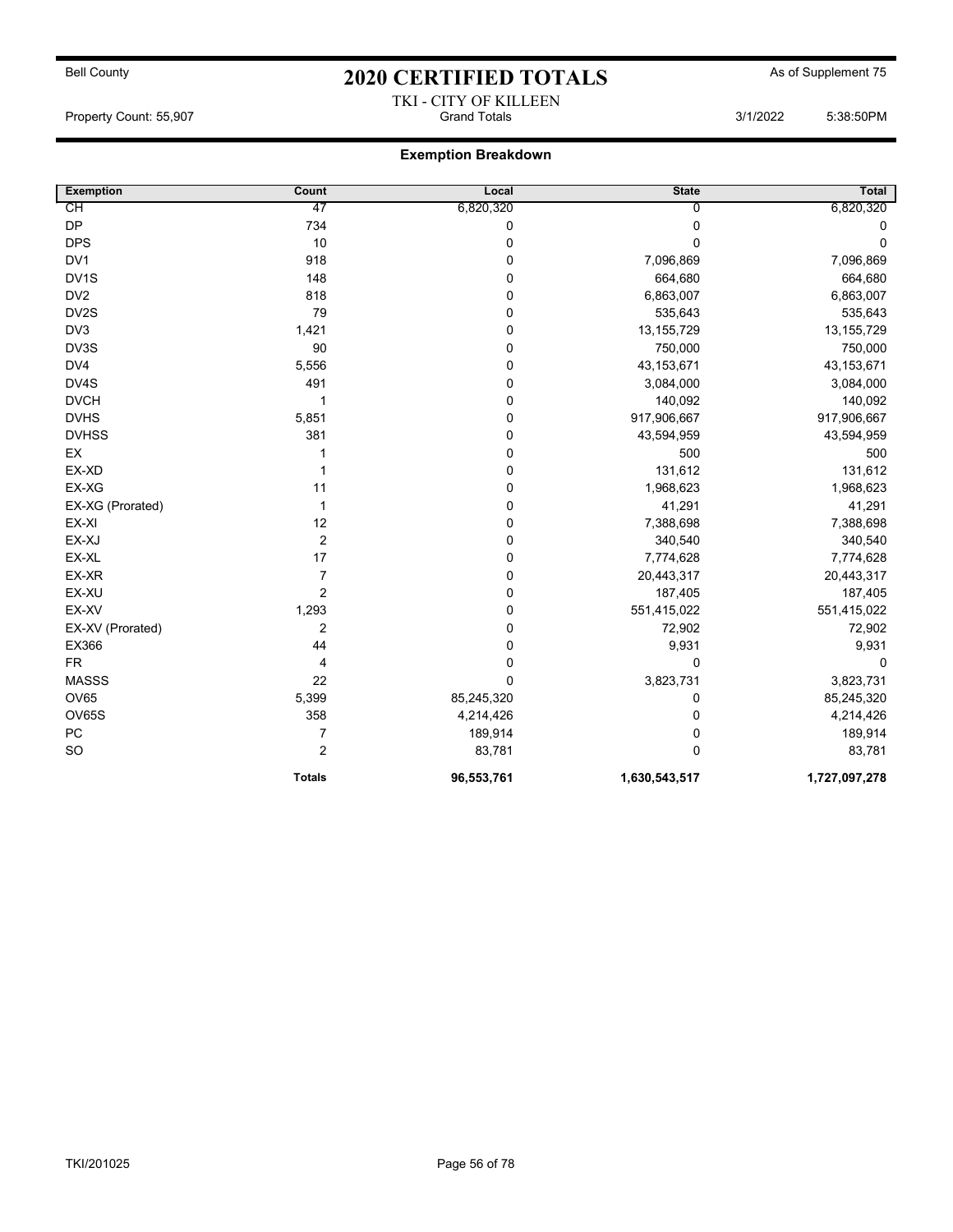## Bell County **As of Supplement 75** 2020 CERTIFIED TOTALS As of Supplement 75 TMP - MORGANS POINT RESORT CITY

| Property Count: 4,288             |                   | TIME - MOROAINS FOINT RESORT CITT<br><b>Grand Totals</b> |                                                            | 3/1/2022 | 5:38:15PM   |
|-----------------------------------|-------------------|----------------------------------------------------------|------------------------------------------------------------|----------|-------------|
| Land                              |                   | Value                                                    |                                                            |          |             |
| Homesite:                         |                   | 42,586,104                                               |                                                            |          |             |
| Non Homesite:                     |                   | 23,390,747                                               |                                                            |          |             |
| Ag Market:                        |                   | 0                                                        |                                                            |          |             |
| <b>Timber Market:</b>             |                   | 0                                                        | <b>Total Land</b>                                          | $^{(+)}$ | 65,976,851  |
| Improvement                       |                   | Value                                                    |                                                            |          |             |
| Homesite:                         |                   | 296,753,894                                              |                                                            |          |             |
| Non Homesite:                     |                   | 18,416,510                                               | <b>Total Improvements</b>                                  | $^{(+)}$ | 315,170,404 |
| <b>Non Real</b>                   | Count             | Value                                                    |                                                            |          |             |
| Personal Property:                | 59                | 2,817,881                                                |                                                            |          |             |
| Mineral Property:                 | 0                 | 0                                                        |                                                            |          |             |
| Autos:                            | 37                | 433,533                                                  | <b>Total Non Real</b>                                      | $^{(+)}$ | 3,251,414   |
|                                   |                   |                                                          | <b>Market Value</b>                                        | $\equiv$ | 384,398,669 |
| Ag                                | <b>Non Exempt</b> | <b>Exempt</b>                                            |                                                            |          |             |
| <b>Total Productivity Market:</b> | $\mathbf 0$       | 0                                                        |                                                            |          |             |
| Ag Use:                           | 0                 | 0                                                        | <b>Productivity Loss</b>                                   | $(-)$    | 0           |
| Timber Use:                       | 0                 | 0                                                        | <b>Appraised Value</b>                                     | $\equiv$ | 384,398,669 |
| Productivity Loss:                | 0                 | 0                                                        |                                                            |          |             |
|                                   |                   |                                                          | <b>Homestead Cap</b>                                       | $(-)$    | 10,591,166  |
|                                   |                   |                                                          | <b>Assessed Value</b>                                      | $\equiv$ | 373,807,503 |
|                                   |                   |                                                          | <b>Total Exemptions Amount</b><br>(Breakdown on Next Page) | $(-)$    | 31,955,828  |
|                                   |                   |                                                          | <b>Net Taxable</b>                                         | $=$      | 341,851,675 |

#### APPROXIMATE TOTAL LEVY = NET TAXABLE \* (TAX RATE / 100) 2,036,752.28 = 341,851,675 \* (0.595800 / 100)

| Certified Estimate of Market Value:                         | 384.398.669 |
|-------------------------------------------------------------|-------------|
| Certified Estimate of Taxable Value:                        | 341.851.675 |
| Tax Increment Finance Value:<br>Tax Increment Finance Levy: | 0.00        |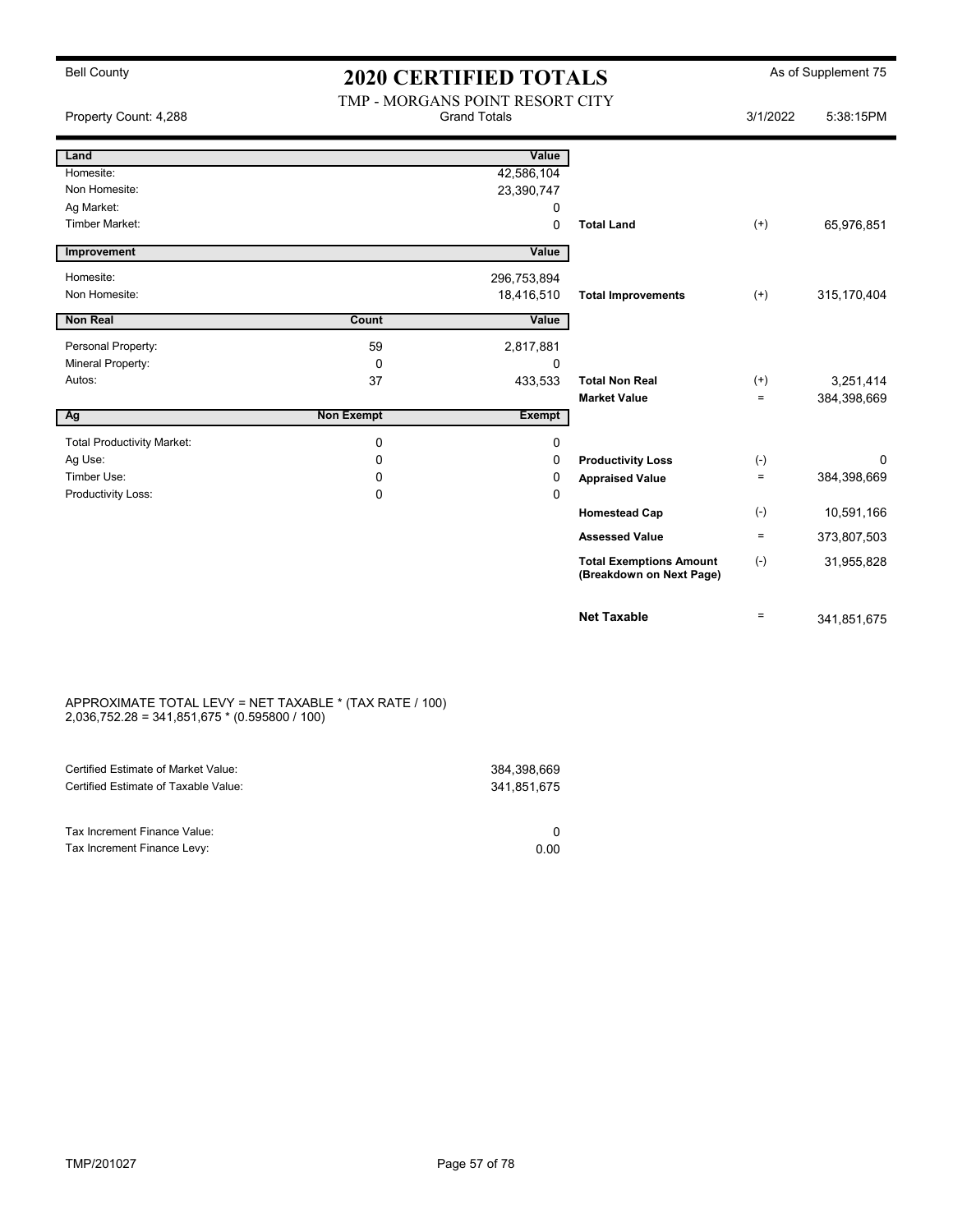#### TMP - MORGANS POINT RESORT CITY Property Count: 4,288 **Crambuse 2018** Grand Totals 3/1/2022 5:38:50PM

| <b>Exemption</b>  | Count         | Local  | <b>State</b> | Total      |
|-------------------|---------------|--------|--------------|------------|
| DV <sub>1</sub>   | 29            | 0      | 217,000      | 217,000    |
| DV <sub>1</sub> S | 6             | 0      | 30,000       | 30,000     |
| DV <sub>2</sub>   | 21            | 0      | 149,500      | 149,500    |
| DV <sub>2</sub> S | 2             | 0      | 15,000       | 15,000     |
| DV3               | 31            | 0      | 304,261      | 304,261    |
| DV3S              | 4             | 0      | 30,000       | 30,000     |
| DV4               | 84            | 0      | 588,003      | 588,003    |
| DV4S              | 10            | 0      | 84,000       | 84,000     |
| <b>DVHS</b>       | 109           | 0      | 24,480,778   | 24,480,778 |
| <b>DVHSS</b>      | 5             | 0      | 800,042      | 800,042    |
| EX-XJ             |               | 0      | 583,910      | 583,910    |
| EX-XR             |               | 0      | 138,200      | 138,200    |
| EX-XV             | 58            | 0      | 4,376,655    | 4,376,655  |
| EX-XV (Prorated)  |               | 0      | 1,552        | 1,552      |
| EX366             | 10            | 0      | 2,296        | 2,296      |
| <b>FRSS</b>       |               | 0      | 128,636      | 128,636    |
| SO                |               | 25,995 | 0            | 25,995     |
|                   | <b>Totals</b> | 25,995 | 31,929,833   | 31,955,828 |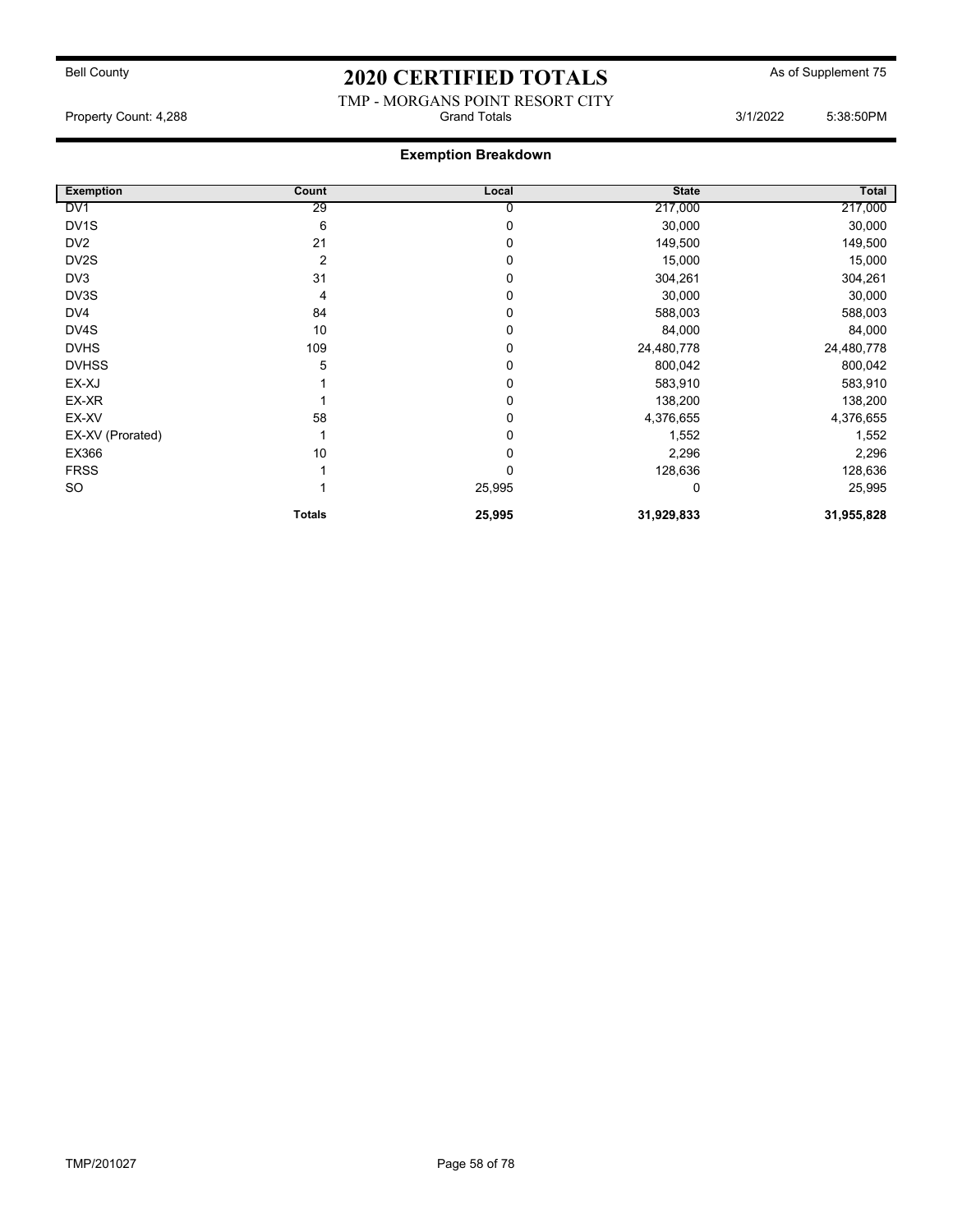| <b>Bell County</b>       |                                                                                                                                               | <b>2020 CERTIFIED TOTALS</b>                    |                   |                |                 |                                                            | As of Supplement 75 |               |
|--------------------------|-----------------------------------------------------------------------------------------------------------------------------------------------|-------------------------------------------------|-------------------|----------------|-----------------|------------------------------------------------------------|---------------------|---------------|
|                          | Property Count: 2,925                                                                                                                         | TNO - CITY OF NOLANVILLE<br><b>Grand Totals</b> |                   |                | 3/1/2022        | 5:38:15PM                                                  |                     |               |
| Land                     |                                                                                                                                               |                                                 |                   |                | Value           |                                                            |                     |               |
| Homesite:                |                                                                                                                                               |                                                 |                   |                | 59,630,098      |                                                            |                     |               |
| Non Homesite:            |                                                                                                                                               |                                                 |                   |                | 19,190,809      |                                                            |                     |               |
| Ag Market:               |                                                                                                                                               |                                                 |                   |                | 4,079,073       |                                                            |                     |               |
| Timber Market:           |                                                                                                                                               |                                                 |                   |                | 0               | <b>Total Land</b>                                          | $(+)$               | 82,899,980    |
| Improvement              |                                                                                                                                               |                                                 |                   |                | Value           |                                                            |                     |               |
| Homesite:                |                                                                                                                                               |                                                 |                   | 236,835,142    |                 |                                                            |                     |               |
| Non Homesite:            |                                                                                                                                               |                                                 |                   |                | 28,772,842      | <b>Total Improvements</b>                                  | $^{(+)}$            | 265,607,984   |
| <b>Non Real</b>          |                                                                                                                                               |                                                 | Count             |                | Value           |                                                            |                     |               |
| Personal Property:       |                                                                                                                                               |                                                 | 135               |                | 20,392,032      |                                                            |                     |               |
| Mineral Property:        |                                                                                                                                               |                                                 | $\mathbf 0$       |                | 0               |                                                            |                     |               |
| Autos:                   |                                                                                                                                               |                                                 | 16                |                | 283,425         | <b>Total Non Real</b>                                      | $^{(+)}$<br>$=$     | 20,675,457    |
| Ag                       |                                                                                                                                               |                                                 | <b>Non Exempt</b> |                | <b>Exempt</b>   | <b>Market Value</b>                                        |                     | 369,183,421   |
|                          | <b>Total Productivity Market:</b>                                                                                                             |                                                 | 4,079,073         |                | 0               |                                                            |                     |               |
| Ag Use:                  |                                                                                                                                               |                                                 | 89,521            |                | $\mathbf 0$     | <b>Productivity Loss</b>                                   | $(\textnormal{-})$  | 3,989,552     |
| Timber Use:              |                                                                                                                                               |                                                 | $\mathbf 0$       |                | $\mathbf 0$     | <b>Appraised Value</b>                                     | $\equiv$            | 365, 193, 869 |
| Productivity Loss:       |                                                                                                                                               |                                                 | 3,989,552         |                | $\mathbf 0$     |                                                            |                     |               |
|                          |                                                                                                                                               |                                                 |                   |                |                 | <b>Homestead Cap</b>                                       | $(-)$               | 4,198,520     |
|                          |                                                                                                                                               |                                                 |                   |                |                 | <b>Assessed Value</b>                                      | $\equiv$            | 360,995,349   |
|                          |                                                                                                                                               |                                                 |                   |                |                 | <b>Total Exemptions Amount</b><br>(Breakdown on Next Page) | $(\textnormal{-})$  | 81,783,089    |
|                          |                                                                                                                                               |                                                 |                   |                |                 | <b>Net Taxable</b>                                         | $\equiv$            | 279,212,260   |
| Freeze                   | <b>Assessed</b>                                                                                                                               | <b>Taxable</b>                                  | <b>Actual Tax</b> | <b>Ceiling</b> | Count           |                                                            |                     |               |
| $\overline{\mathsf{DP}}$ | 3,798,410                                                                                                                                     | 2,712,965                                       | 10,874.49         | 13,389.14      | $\overline{34}$ |                                                            |                     |               |
| <b>OV65</b>              | 31,370,696                                                                                                                                    | 23,852,840                                      | 109,493.54        | 117,495.68     | 219             |                                                            |                     |               |
| <b>Total</b>             | 35,169,106                                                                                                                                    | 26,565,805                                      | 120,368.03        | 130,884.82     |                 | 253 Freeze Taxable                                         | $(-)$               | 26,565,805    |
| <b>Tax Rate</b>          | 0.5303000                                                                                                                                     |                                                 |                   |                |                 |                                                            |                     |               |
|                          |                                                                                                                                               |                                                 |                   |                |                 | <b>Freeze Adjusted Taxable</b>                             | $=$                 | 252,646,455   |
|                          | APPROXIMATE LEVY = (FREEZE ADJUSTED TAXABLE * (TAX RATE / 100)) + ACTUAL TAX<br>$1,460,152.18 = 252,646,455 * (0.5303000 / 100) + 120,368.03$ |                                                 |                   |                |                 |                                                            |                     |               |

| Certified Estimate of Market Value:  | 369,182,673 |
|--------------------------------------|-------------|
| Certified Estimate of Taxable Value: | 279.211.512 |
|                                      |             |
|                                      |             |
| Tax Increment Finance Value:         |             |
| Tax Increment Finance Levy:          | 0.00        |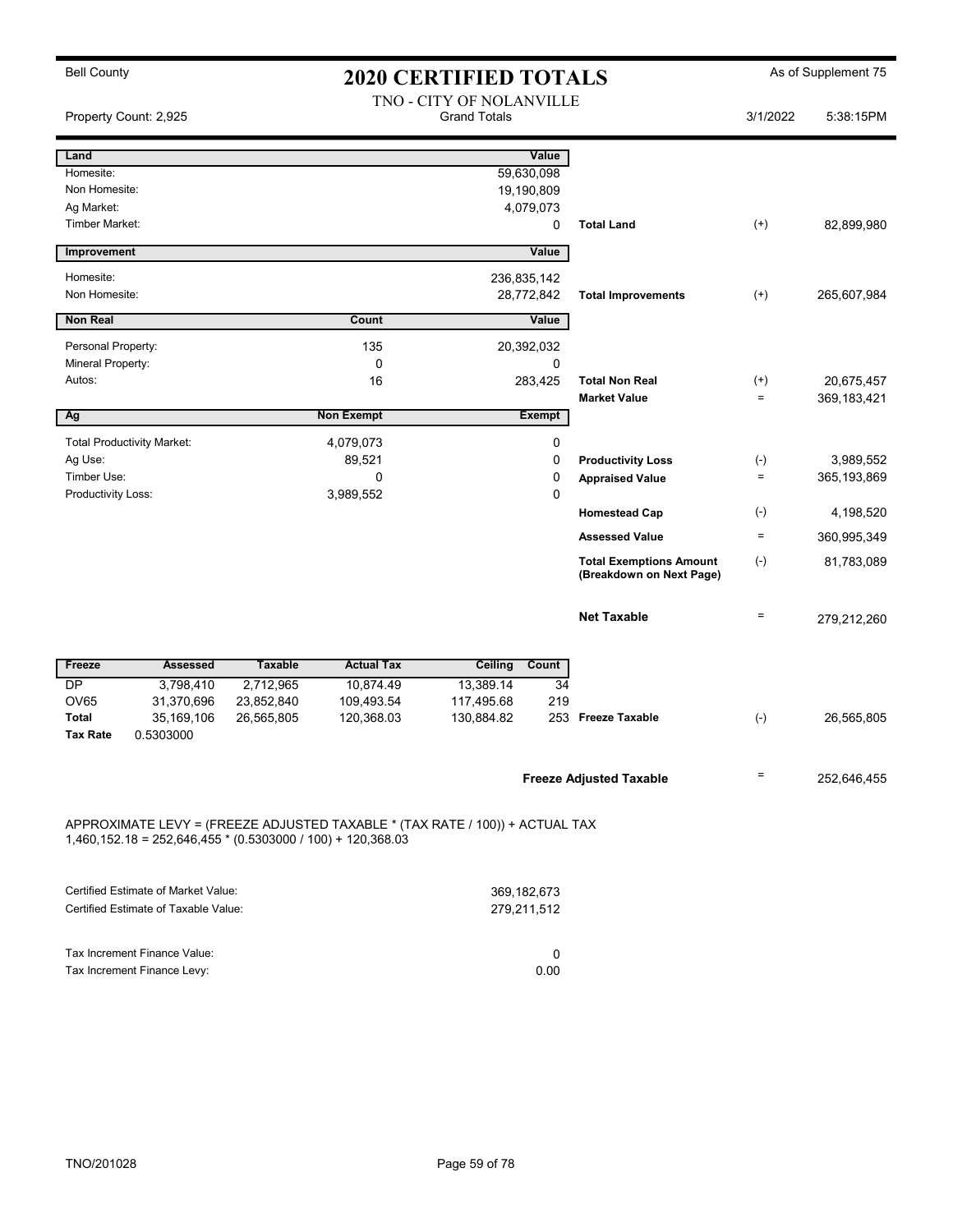#### TNO - CITY OF NOLANVILLE Property Count: 2,925 Grand Totals 3/1/2022 5:38:50PM

| <b>Exemption</b> | Count         | Local   | <b>State</b> | Total      |
|------------------|---------------|---------|--------------|------------|
| СH               |               | 178,255 |              | 178,255    |
| <b>DP</b>        | 37            | 0       |              | 0          |
| DV <sub>1</sub>  | 27            | 0       | 206,900      | 206,900    |
| DV1S             |               | 0       | 5,000        | 5,000      |
| DV <sub>2</sub>  | 32            | 0       | 246,000      | 246,000    |
| DV2S             |               | 0       | 7,500        | 7,500      |
| DV3              | 49            | 0       | 431,280      | 431,280    |
| DV3S             | 3             | 0       | 30,000       | 30,000     |
| DV4              | 182           | 0       | 1,356,333    | 1,356,333  |
| DV4S             | 9             | 0       | 60,000       | 60,000     |
| <b>DVHS</b>      | 276           | 0       | 68,149,855   | 68,149,855 |
| <b>DVHSS</b>     | 6             | 0       | 858,030      | 858,030    |
| EX-XL            |               | 0       | 17,000       | 17,000     |
| EX-XR            | 5             | 0       | 399,059      | 399,059    |
| EX-XV            | 46            | 0       | 9,156,289    | 9,156,289  |
| EX366            | 14            | 0       | 3,029        | 3,029      |
| FR.              |               | 0       | 0            | $\Omega$   |
| <b>OV65</b>      | 256           | 629,767 | 0            | 629,767    |
| OV65S            | 9             | 24,000  | 0            | 24,000     |
| PC               |               | 198     | 0            | 198        |
| <b>SO</b>        |               | 24,594  | 0            | 24,594     |
|                  | <b>Totals</b> | 856,814 | 80,926,275   | 81,783,089 |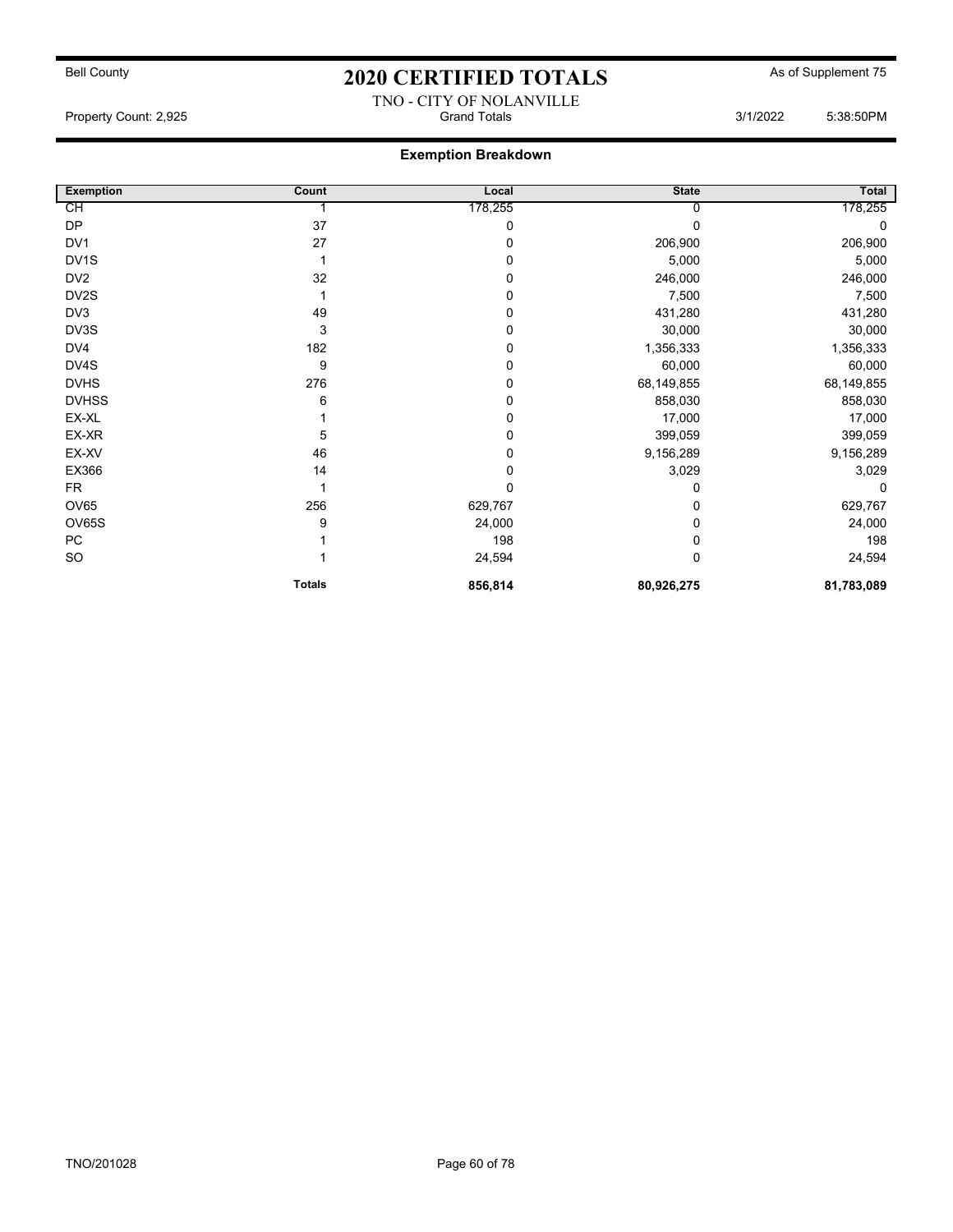| <b>Bell County</b>                  |                   | <b>2020 CERTIFIED TOTALS</b>                |                                                            |          | As of Supplement 75 |
|-------------------------------------|-------------------|---------------------------------------------|------------------------------------------------------------|----------|---------------------|
| Property Count: 910                 |                   | TRO - CITY OF ROGERS<br><b>Grand Totals</b> |                                                            | 3/1/2022 | 5:38:15PM           |
| Land                                |                   | Value                                       |                                                            |          |                     |
| Homesite:                           |                   | 1,483,931                                   |                                                            |          |                     |
| Non Homesite:                       |                   | 2,490,526                                   |                                                            |          |                     |
| Ag Market:<br><b>Timber Market:</b> |                   | 398,541                                     |                                                            |          |                     |
|                                     |                   | $\Omega$                                    | <b>Total Land</b>                                          | $(+)$    | 4,372,998           |
| Improvement                         |                   | Value                                       |                                                            |          |                     |
| Homesite:                           |                   | 16,509,505                                  |                                                            |          |                     |
| Non Homesite:                       |                   | 10,120,218                                  | <b>Total Improvements</b>                                  | $(+)$    | 26,629,723          |
| <b>Non Real</b>                     | Count             | Value                                       |                                                            |          |                     |
|                                     |                   |                                             |                                                            |          |                     |
| Personal Property:                  | 93                | 3,589,860                                   |                                                            |          |                     |
| Mineral Property:                   | $\mathbf 0$       | 0                                           |                                                            |          |                     |
| Autos:                              | 38                | 708,850                                     | <b>Total Non Real</b>                                      | $^{(+)}$ | 4,298,710           |
|                                     | <b>Non Exempt</b> | <b>Exempt</b>                               | <b>Market Value</b>                                        | $\equiv$ | 35,301,431          |
| Ag                                  |                   |                                             |                                                            |          |                     |
| <b>Total Productivity Market:</b>   | 398,541           | 0                                           |                                                            |          |                     |
| Ag Use:                             | 12,106            | 0                                           | <b>Productivity Loss</b>                                   | $(-)$    | 386,435             |
| Timber Use:                         | $\Omega$          | 0                                           | <b>Appraised Value</b>                                     | $\equiv$ | 34,914,996          |
| Productivity Loss:                  | 386,435           | 0                                           |                                                            |          |                     |
|                                     |                   |                                             | <b>Homestead Cap</b>                                       | $(-)$    | 186,328             |
|                                     |                   |                                             | <b>Assessed Value</b>                                      | $\equiv$ | 34,728,668          |
|                                     |                   |                                             | <b>Total Exemptions Amount</b><br>(Breakdown on Next Page) | $(-)$    | 6,227,681           |
|                                     |                   |                                             | <b>Net Taxable</b>                                         | $=$      | 28.500.987          |

#### APPROXIMATE TOTAL LEVY = NET TAXABLE \* (TAX RATE / 100) 205,919.63 = 28,500,987 \* (0.722500 / 100)

| Certified Estimate of Market Value:<br>Certified Estimate of Taxable Value: | 35.269.882<br>28.469.438 |
|-----------------------------------------------------------------------------|--------------------------|
| Tax Increment Finance Value:                                                |                          |
| Tax Increment Finance Levy:                                                 | 0.00                     |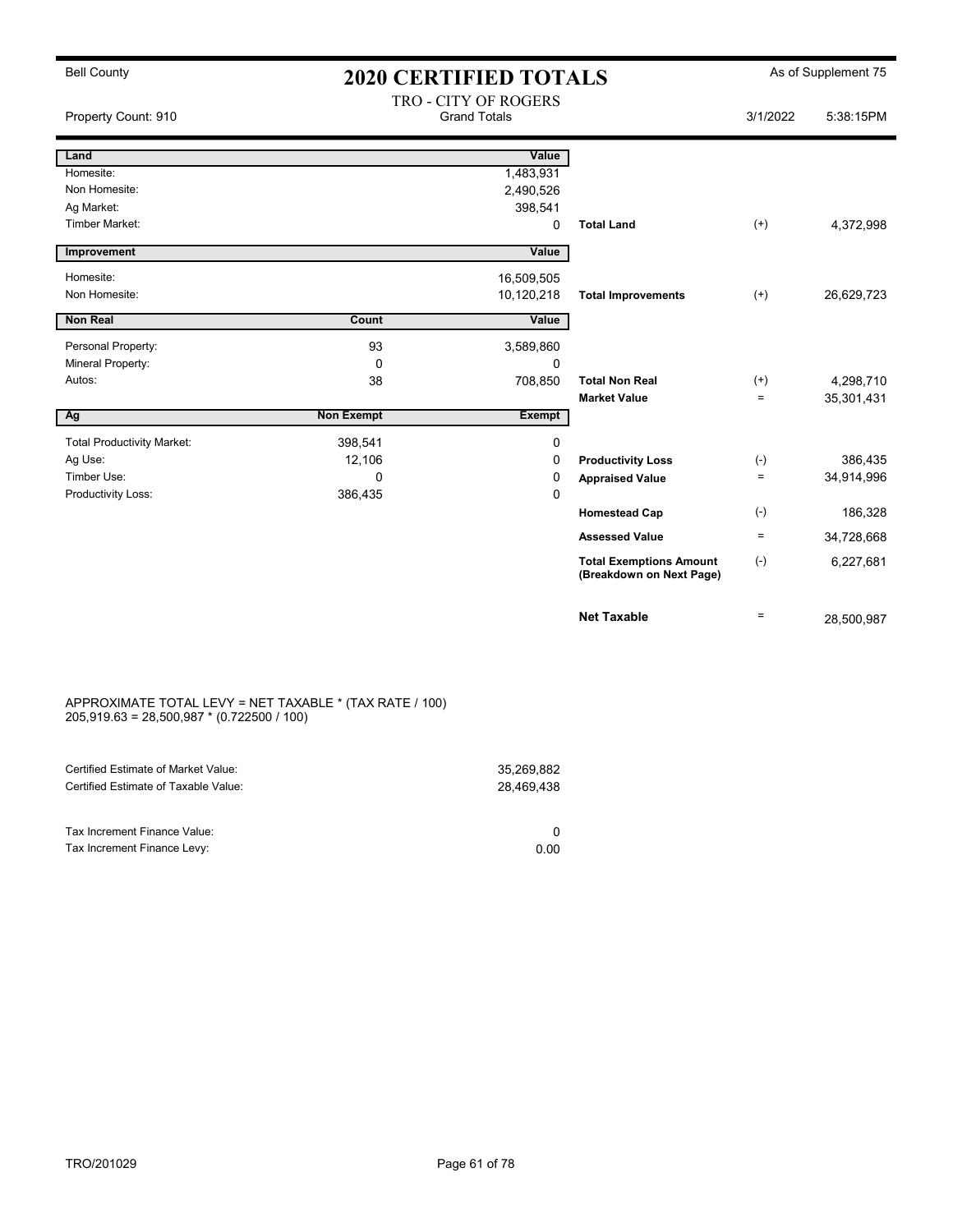### TRO - CITY OF ROGERS Property Count: 910 **Crand Totals** 3/1/2022 5:38:50PM

| Exemption       | Count         | Local   | <b>State</b> | Total     |
|-----------------|---------------|---------|--------------|-----------|
| DP              | 18            | 90,000  |              | 90,000    |
| DV <sub>1</sub> | 3             | 0       | 36,000       | 36,000    |
| DV3             | 5             | 0       | 39,600       | 39,600    |
| DV4             | 6             | 0       | 36,000       | 36,000    |
| DV4S            |               | 0       | 12,000       | 12,000    |
| <b>DVHS</b>     |               | 0       | 524,626      | 524,626   |
| EX-XV           | 83            | 0       | 5,115,325    | 5,115,325 |
| EX366           | 14            | 0       | 3,124        | 3,124     |
| OV65            | 83            | 371,006 | 0            | 371,006   |
|                 | <b>Totals</b> | 461,006 | 5,766,675    | 6,227,681 |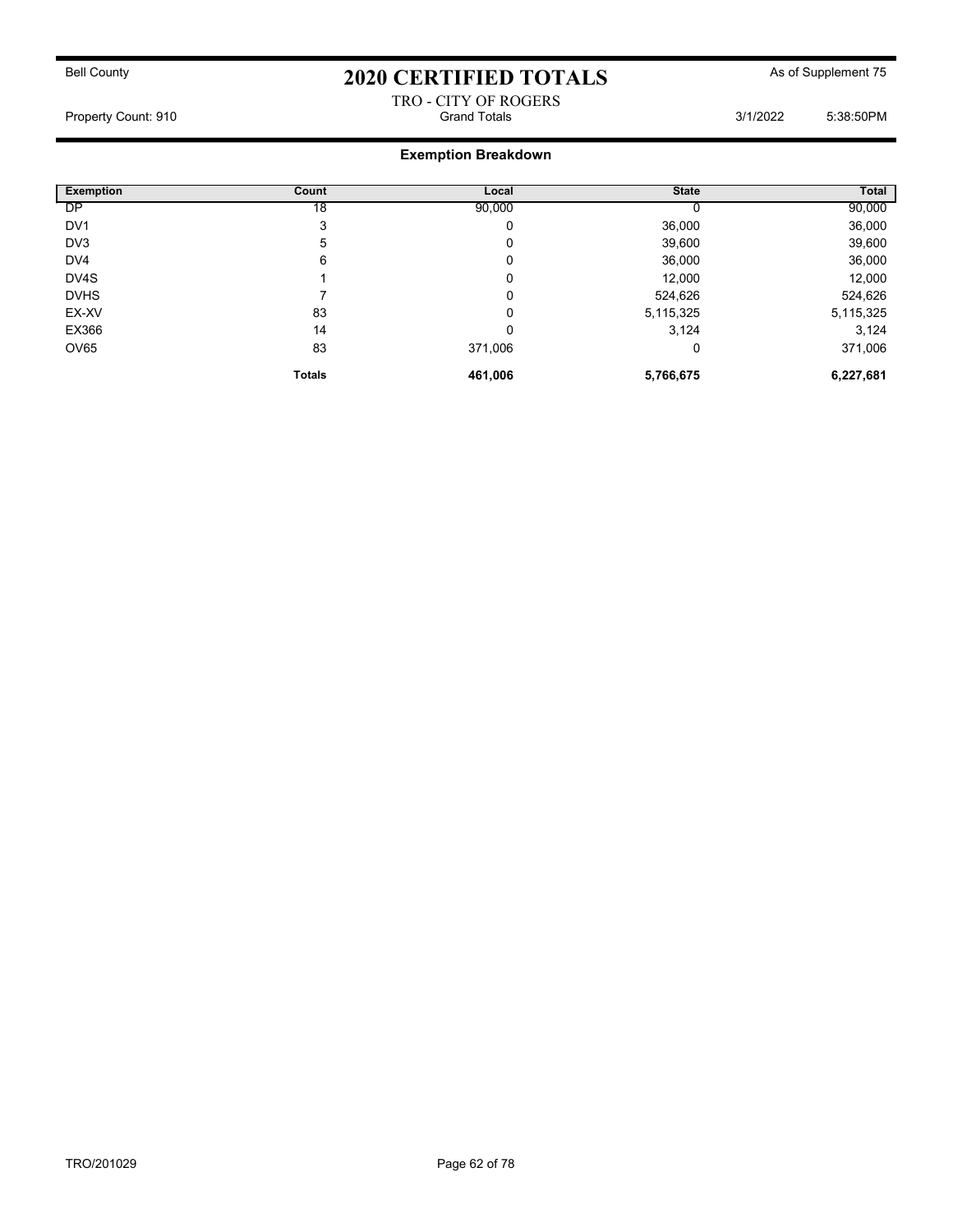|  | <b>Bell County</b> |
|--|--------------------|
|--|--------------------|

# 2020 CERTIFIED TOTALS As of Supplement 75

|                    | Property Count: 2,010                                         |                |                                                                              | TSA - VILLAGE OF SALADO<br><b>Grand Totals</b> |               |                                                            | 3/1/2022     | 5:38:15PM     |
|--------------------|---------------------------------------------------------------|----------------|------------------------------------------------------------------------------|------------------------------------------------|---------------|------------------------------------------------------------|--------------|---------------|
| Land               |                                                               |                |                                                                              |                                                | Value         |                                                            |              |               |
| Homesite:          |                                                               |                |                                                                              |                                                | 47,727,344    |                                                            |              |               |
| Non Homesite:      |                                                               |                |                                                                              |                                                | 44,609,490    |                                                            |              |               |
| Ag Market:         |                                                               |                |                                                                              |                                                | 3,241,766     |                                                            |              |               |
| Timber Market:     |                                                               |                |                                                                              |                                                | 0             | <b>Total Land</b>                                          | $^{(+)}$     | 95,578,600    |
| Improvement        |                                                               |                |                                                                              |                                                | Value         |                                                            |              |               |
| Homesite:          |                                                               |                |                                                                              | 245,888,161                                    |               |                                                            |              |               |
| Non Homesite:      |                                                               |                |                                                                              |                                                | 64,489,520    | <b>Total Improvements</b>                                  | $^{(+)}$     | 310,377,681   |
| <b>Non Real</b>    |                                                               |                | Count                                                                        |                                                | Value         |                                                            |              |               |
|                    |                                                               |                |                                                                              |                                                |               |                                                            |              |               |
| Personal Property: |                                                               |                | 343                                                                          |                                                | 10,813,508    |                                                            |              |               |
| Mineral Property:  |                                                               |                | 0                                                                            |                                                | 0             |                                                            |              |               |
| Autos:             |                                                               |                | 77                                                                           |                                                | 558,150       | <b>Total Non Real</b>                                      | $^{(+)}$     | 11,371,658    |
|                    |                                                               |                |                                                                              |                                                |               | <b>Market Value</b>                                        | $\quad =$    | 417,327,939   |
| Ag                 |                                                               |                | <b>Non Exempt</b>                                                            |                                                | <b>Exempt</b> |                                                            |              |               |
|                    | <b>Total Productivity Market:</b>                             |                | 3,241,766                                                                    |                                                | 0             |                                                            |              |               |
| Ag Use:            |                                                               |                | 18,072                                                                       |                                                | $\mathbf 0$   | <b>Productivity Loss</b>                                   | $(-)$        | 3,223,694     |
| Timber Use:        |                                                               |                | 0                                                                            |                                                | $\mathbf 0$   | <b>Appraised Value</b>                                     | $\equiv$     | 414, 104, 245 |
| Productivity Loss: |                                                               |                | 3,223,694                                                                    |                                                | $\mathbf 0$   |                                                            |              |               |
|                    |                                                               |                |                                                                              |                                                |               | <b>Homestead Cap</b>                                       | $(\text{-})$ | 14,868,306    |
|                    |                                                               |                |                                                                              |                                                |               | <b>Assessed Value</b>                                      | $\equiv$     | 399,235,939   |
|                    |                                                               |                |                                                                              |                                                |               | <b>Total Exemptions Amount</b><br>(Breakdown on Next Page) | $(\text{-})$ | 124,527,450   |
|                    |                                                               |                |                                                                              |                                                |               | <b>Net Taxable</b>                                         | $\equiv$     | 274,708,489   |
| Freeze             | <b>Assessed</b>                                               | <b>Taxable</b> | <b>Actual Tax</b>                                                            | Ceiling                                        | Count         |                                                            |              |               |
| <b>DP</b>          | 2,830,911                                                     | 1,119,636      | 2,597.38                                                                     | 2,747.90                                       | 13            |                                                            |              |               |
| <b>DPS</b>         | 288,395                                                       | $\mathbf 0$    | 0.00                                                                         | 1,531.36                                       | 2             |                                                            |              |               |
| OV65               | 116,957,536                                                   | 67,607,561     | 121,814.20                                                                   | 123,744.43                                     | 413           |                                                            |              |               |
| <b>Total</b>       | 120,076,842                                                   | 68,727,197     | 124,411.58                                                                   | 128,023.69                                     |               | 428 Freeze Taxable                                         | $(\text{-})$ | 68,727,197    |
| <b>Tax Rate</b>    | 0.5339000                                                     |                |                                                                              |                                                |               |                                                            |              |               |
|                    |                                                               |                |                                                                              |                                                |               | <b>Freeze Adjusted Taxable</b>                             | $=$          | 205, 981, 292 |
|                    | $1,224,145.70 = 205,981,292 * (0.5339000 / 100) + 124,411.58$ |                | APPROXIMATE LEVY = (FREEZE ADJUSTED TAXABLE * (TAX RATE / 100)) + ACTUAL TAX |                                                |               |                                                            |              |               |
|                    | <b>Certified Estimate of Market Value:</b>                    |                |                                                                              | 417,327,939                                    |               |                                                            |              |               |
|                    | Certified Estimate of Taxable Value:                          |                |                                                                              | 274,708,489                                    |               |                                                            |              |               |
|                    |                                                               |                |                                                                              |                                                |               |                                                            |              |               |
|                    | Tax Increment Finance Value:                                  |                |                                                                              |                                                | 0             |                                                            |              |               |
|                    | Tax Increment Finance Levy:                                   |                |                                                                              |                                                | 0.00          |                                                            |              |               |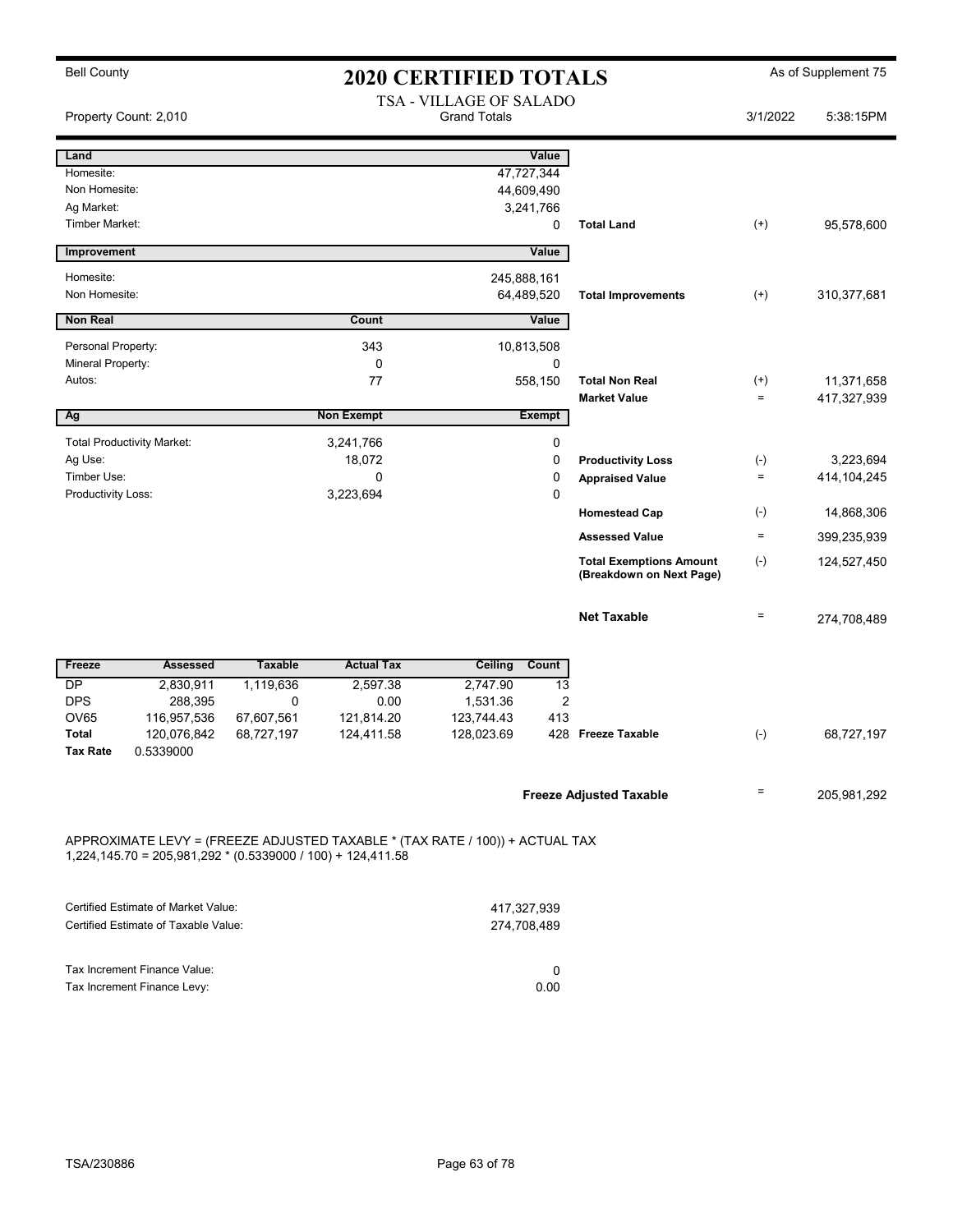## Bell County **As of Supplement 75** 2020 CERTIFIED TOTALS As of Supplement 75 TSA - VILLAGE OF SALADO

Property Count: 2,010 **Crand Totals 3/1/2022** 5:38:50PM

| <b>Exemption</b>  | Count          | Local       | <b>State</b> | Total       |
|-------------------|----------------|-------------|--------------|-------------|
| СH                |                | 1,100,358   |              | 1,100,358   |
| <b>DP</b>         | 13             | 516,257     |              | 516,257     |
| <b>DPS</b>        | $\overline{2}$ | 0           |              | 0           |
| DV <sub>1</sub>   | 18             | 0           | 167,000      | 167,000     |
| DV <sub>1</sub> S |                | 0           | 5,000        | 5,000       |
| DV <sub>2</sub>   | 10             | 0           | 97,500       | 97,500      |
| DV2S              |                | 0           | 7,500        | 7,500       |
| DV3               | 10             | 0           | 84,000       | 84,000      |
| DV3S              |                | 0           | $\Omega$     | 0           |
| DV4               | 36             | 0           | 312,000      | 312,000     |
| DV4S              | 5              | 0           | 36,000       | 36,000      |
| <b>DVHS</b>       | 45             | 0           | 13,452,857   | 13,452,857  |
| <b>DVHSS</b>      | 6              | 0           | 1,657,081    | 1,657,081   |
| EX-XL             |                | 0           | 2,085        | 2,085       |
| EX-XR             |                | 0           | 1,433,168    | 1,433,168   |
| EX-XV             | 121            | 0           | 37,492,396   | 37,492,396  |
| EX366             | 25             | $\mathbf 0$ | 6,984        | 6,984       |
| <b>HS</b>         | 779            | 46,765,477  |              | 46,765,477  |
| <b>OV65</b>       | 416            | 20,086,044  | 0            | 20,086,044  |
| OV65S             | 29             | 1,250,000   |              | 1,250,000   |
| SO                |                | 55,743      | 0            | 55,743      |
|                   | <b>Totals</b>  | 69,773,879  | 54,753,571   | 124,527,450 |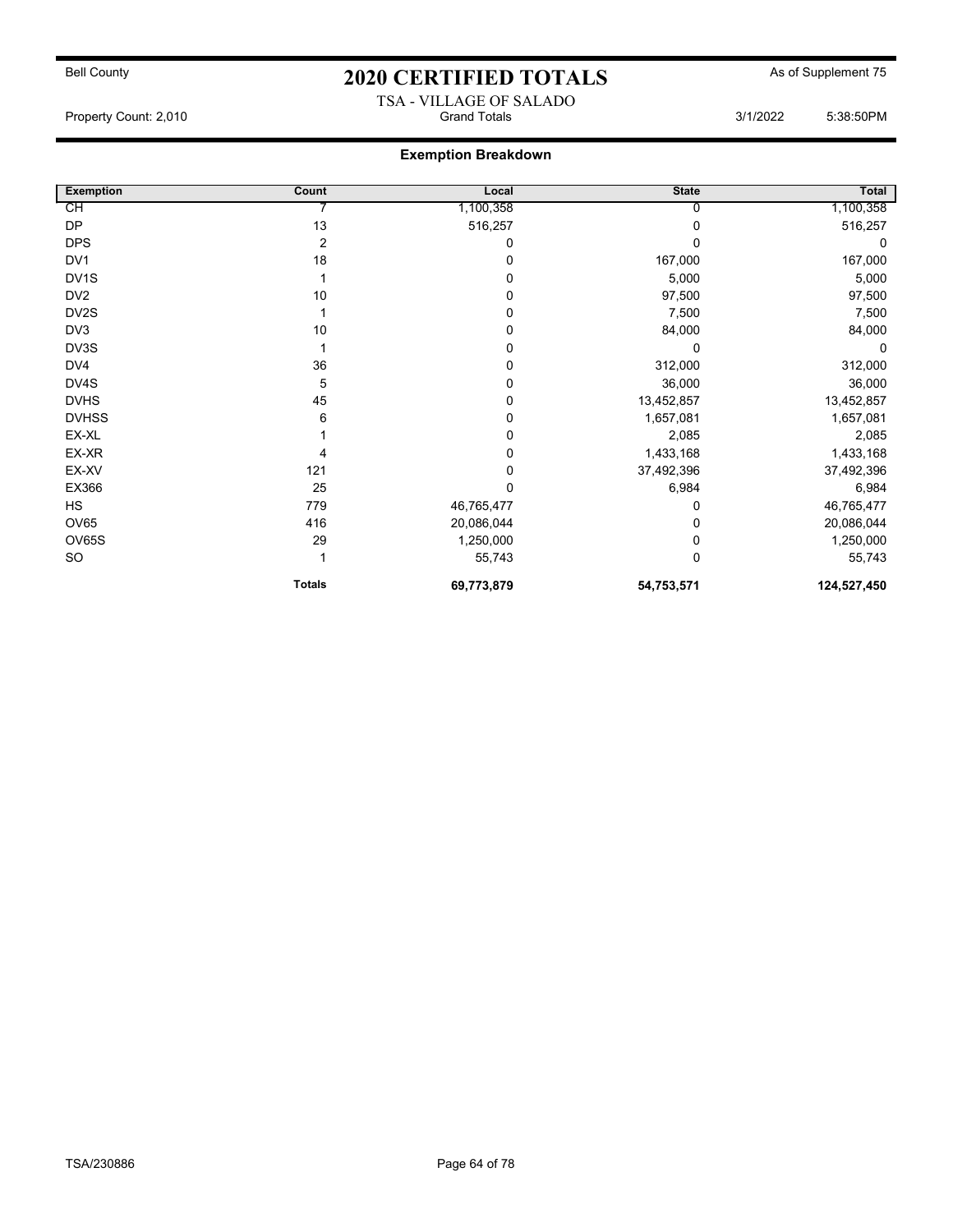Bell County **As of Supplement 75** 2020 CERTIFIED TOTALS As of Supplement 75 TTE - CITY OF TEMPLE<br>Grand Totals Property Count: 40,344 **5:38:15PM** Grand Totals 3/1/2022 5:38:15PM Land Value Homesite: 499,767,311 Non Homesite: 549,008,629 Ag Market: 82,646,655 Timber Market: 271,086 Total Land (+) 1,131,693,681 **Improvement** Value Homesite: 3,210,849,933 Non Homesite: 2,506,161,366 Total Improvements (+) 5,717,011,299 **Non Real Value Count Count Count Count** Value Personal Property: 2,992 1,254,247,639 Mineral Property: 0 0 Autos: 1,226 1,226 1,226 15,605,114 **Total Non Real** (+) 1,269,852,753 Market Value  $= 8,118,557,733$ Ag Non Exempt Exempt Exempt Total Productivity Market: 82,375,663 542,078 Ag Use: 1,767,379 14,805 80,605,710 Productivity Loss (-) Timber Use: 2,574 2,574 2,574 0 Appraised Value = 8,037,952,023 Productivity Loss: 627,273 Homestead Cap (-) 87,526,010 Assessed Value  $=$  7,950,426,013 Total Exemptions Amount (-) (Breakdown on Next Page) 1,936,627,285 **Net Taxable**  $= 6,013,798,728$ Freeze **Assessed** Taxable Actual Tax Ceiling Count DP 57,180,394 33,512,871 169,279.58 187,136.77 510 DPS 634,197 216,021 950.39 1,689.32 7 OV65 881,405,838 596,665,044 2,953,417.48 3,036,195.12 5,590 Total 939,220,429 630,393,936 3,123,647.45 3,225,021.21 6,107 Freeze Taxable (-) 630,393,936 Tax Rate 0.6525000 Freeze Adjusted Taxable  $\overline{5,383,404,792}$ APPROXIMATE LEVY = (FREEZE ADJUSTED TAXABLE \* (TAX RATE / 100)) + ACTUAL TAX 38,250,363.72 = 5,383,404,792 \* (0.6525000 / 100) + 3,123,647.45 Certified Estimate of Market Value: 8,113,647,631 Certified Estimate of Taxable Value: 6,008,889,168 Tif Zone Code Tax Increment Loss TETIF1 439,941,808 TETIF2 106,921,094 Tax Increment Finance Value: 546,862,902

Tax Increment Finance Levy: 3,568,280.44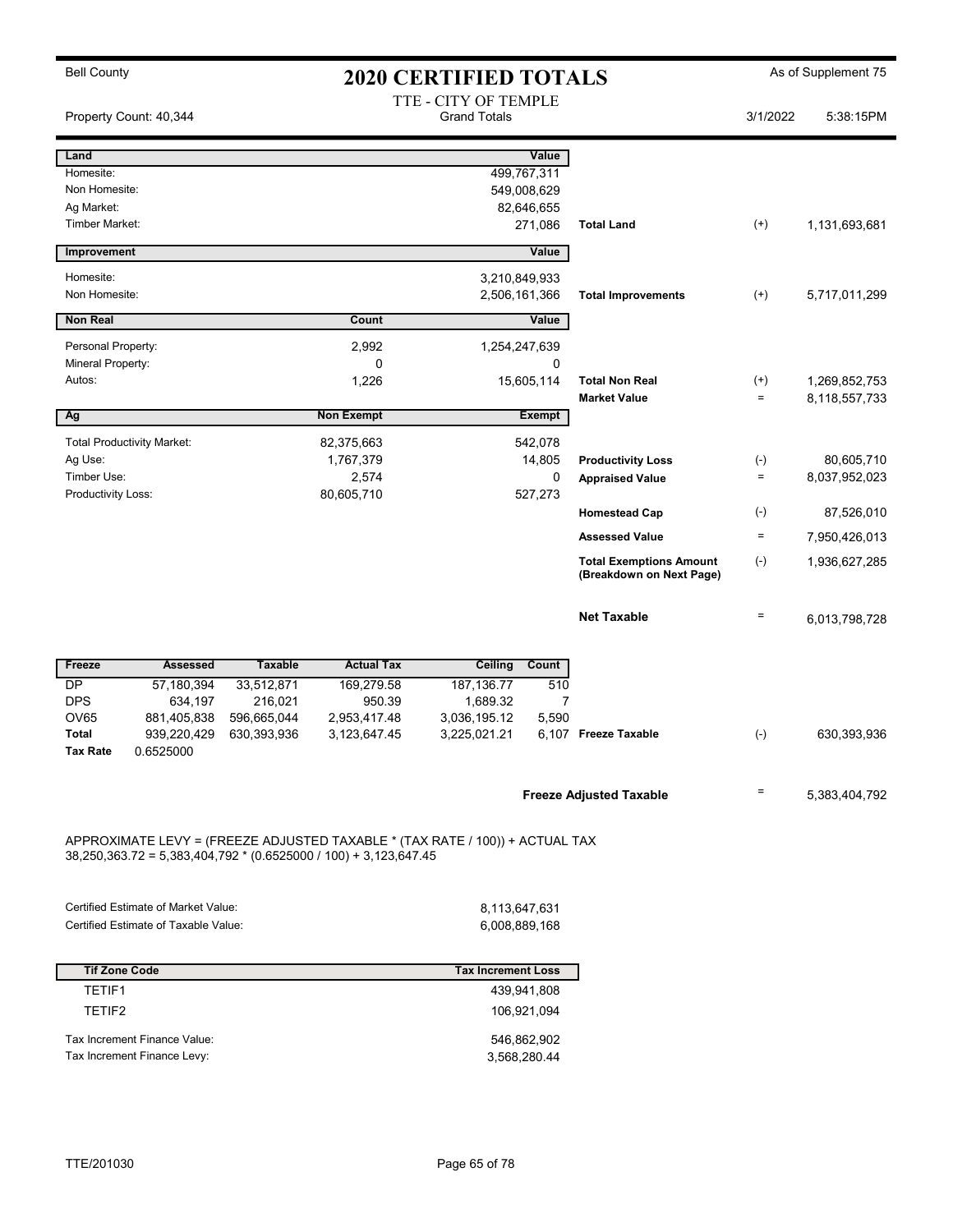# Bell County **As of Supplement 75** 2020 CERTIFIED TOTALS As of Supplement 75 TTE - CITY OF TEMPLE

Property Count: 40,344 **State 1, 2006** Grand Totals 3/1/2022 5:38:50PM

| <b>Exemption</b>  | Count          | Local         | <b>State</b>   | <b>Total</b>  |
|-------------------|----------------|---------------|----------------|---------------|
| AB                | 16             | 320,907,952   | $\overline{0}$ | 320,907,952   |
| <b>CH</b>         | 57             | 47,598,466    | 0              | 47,598,466    |
| <b>CHODO</b>      | $\mathbf 1$    | 9,144,424     | 0              | 9,144,424     |
| <b>DP</b>         | 551            | 4,955,054     | 0              | 4,955,054     |
| <b>DPS</b>        | 10             | 80,000        | $\Omega$       | 80,000        |
| DV <sub>1</sub>   | 248            | $\pmb{0}$     | 2,056,000      | 2,056,000     |
| DV <sub>1</sub> S | 37             | 0             | 175,000        | 175,000       |
| DV <sub>2</sub>   | 218            | 0             | 1,938,812      | 1,938,812     |
| DV2S              | 15             | 0             | 97,500         | 97,500        |
| DV <sub>3</sub>   | 313            | 0             | 3,014,000      | 3,014,000     |
| DV3S              | 29             | $\pmb{0}$     | 250,000        | 250,000       |
| DV4               | 843            | 0             | 6,482,212      | 6,482,212     |
| DV4S              | 108            | 0             | 898,455        | 898,455       |
| <b>DVHS</b>       | 1,048          | 0             | 180,207,325    | 180,207,325   |
| <b>DVHSS</b>      | 85             | 0             | 14, 121, 193   | 14, 121, 193  |
| EX-XG             | 3              | $\pmb{0}$     | 275,887        | 275,887       |
| EX-XI             | $\overline{2}$ | $\mathbf 0$   | 411,020        | 411,020       |
| EX-XJ             | 6              | 0             | 10,484,392     | 10,484,392    |
| EX-XL             | 30             | $\pmb{0}$     | 2,619,966      | 2,619,966     |
| EX-XR             | 5              | 0             | 206,206        | 206,206       |
| EX-XV             | 2,853          | 0             | 664,673,446    | 664,673,446   |
| EX-XV (Prorated)  | 35             | 0             | 442,933        | 442,933       |
| EX366             | 47             | $\pmb{0}$     | 11,271         | 11,271        |
| <b>FR</b>         | 4              | $\mathbf 0$   | 0              | $\mathbf 0$   |
| HS                | 15,633         | 507,541,916   | 0              | 507,541,916   |
| LIH               | 2              | 0             | 6,220,100      | 6,220,100     |
| <b>MASSS</b>      | 6              | $\mathbf 0$   | 1,479,624      | 1,479,624     |
| <b>OV65</b>       | 5,774          | 54,406,989    | 0              | 54,406,989    |
| OV65S             | 334            | 3,059,067     | 0              | 3,059,067     |
| PC                | 29             | 92,736,275    | 0              | 92,736,275    |
| SO                | 4              | 131,800       | $\Omega$       | 131,800       |
|                   | <b>Totals</b>  | 1,040,561,943 | 896,065,342    | 1,936,627,285 |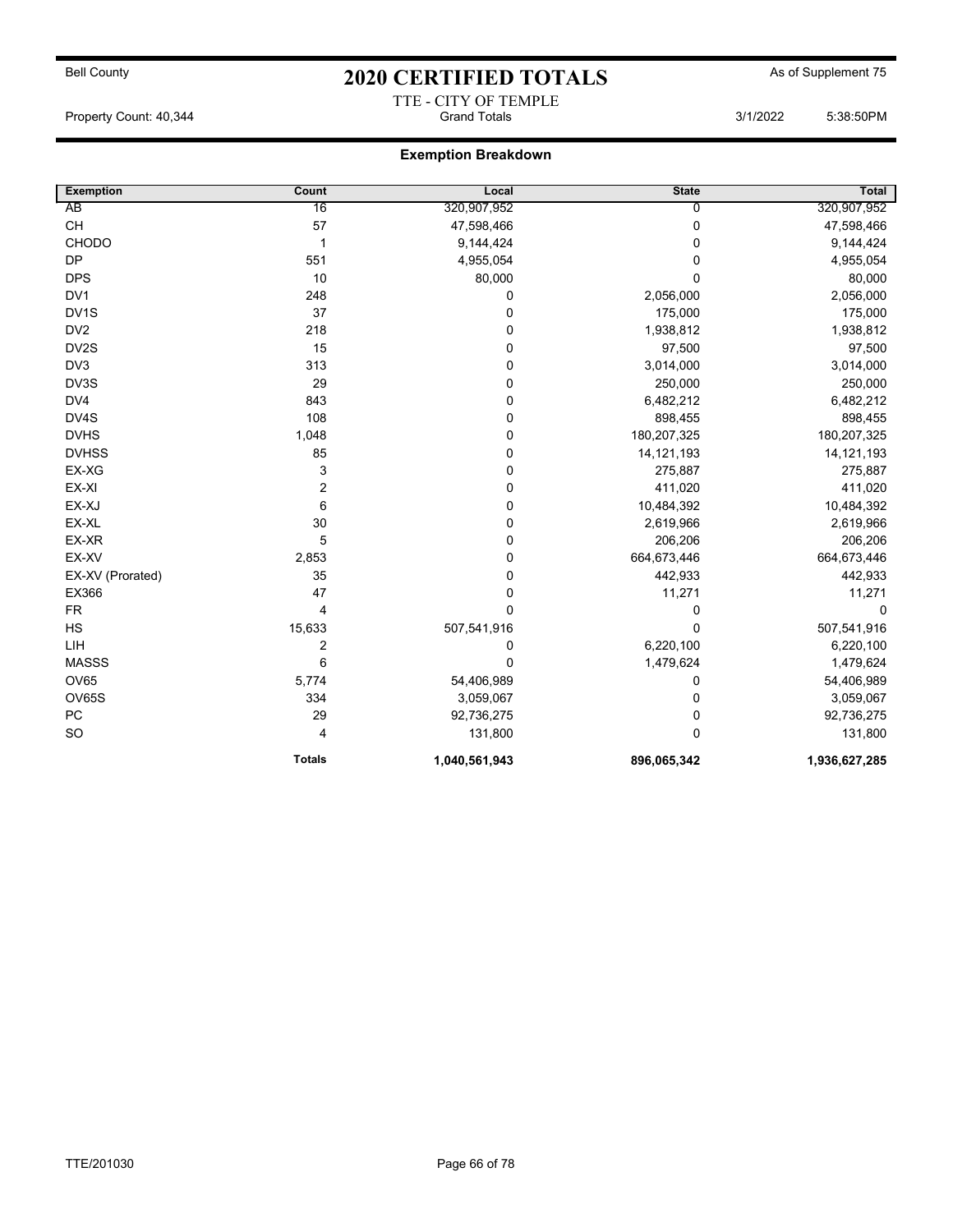| <b>Bell County</b>           |                                                            |                |                        | <b>2020 CERTIFIED TOTALS</b>                                                 |                          |                                                            |                          | As of Supplement 75      |
|------------------------------|------------------------------------------------------------|----------------|------------------------|------------------------------------------------------------------------------|--------------------------|------------------------------------------------------------|--------------------------|--------------------------|
|                              | Property Count: 1,604                                      |                |                        | TTR - CITY OF TROY<br><b>Grand Totals</b>                                    |                          |                                                            | 3/1/2022                 | 5:38:15PM                |
| Land                         |                                                            |                |                        |                                                                              | Value                    |                                                            |                          |                          |
| Homesite:                    |                                                            |                |                        | 15,506,524                                                                   |                          |                                                            |                          |                          |
| Non Homesite:                |                                                            |                |                        | 9,485,571                                                                    |                          |                                                            |                          |                          |
| Ag Market:<br>Timber Market: |                                                            |                |                        | 7,214,709                                                                    | 0                        | <b>Total Land</b>                                          | $(+)$                    | 32,206,804               |
|                              |                                                            |                |                        |                                                                              |                          |                                                            |                          |                          |
| Improvement                  |                                                            |                |                        |                                                                              | Value                    |                                                            |                          |                          |
| Homesite:                    |                                                            |                |                        | 89,211,675                                                                   |                          |                                                            |                          |                          |
| Non Homesite:                |                                                            |                |                        | 32,580,432                                                                   |                          | <b>Total Improvements</b>                                  | $^{(+)}$                 | 121,792,107              |
| <b>Non Real</b>              |                                                            |                | Count                  |                                                                              | Value                    |                                                            |                          |                          |
| Personal Property:           |                                                            |                | 163                    | 27,558,752                                                                   |                          |                                                            |                          |                          |
| Mineral Property:            |                                                            |                | $\mathbf 0$            |                                                                              | 0                        |                                                            |                          |                          |
| Autos:                       |                                                            |                | 70                     | 1,177,125                                                                    |                          | <b>Total Non Real</b>                                      | $^{(+)}$                 | 28,735,877               |
| Ag                           |                                                            |                | <b>Non Exempt</b>      | <b>Exempt</b>                                                                |                          | <b>Market Value</b>                                        | $=$                      | 182,734,788              |
|                              |                                                            |                |                        |                                                                              |                          |                                                            |                          |                          |
|                              | <b>Total Productivity Market:</b>                          |                | 7,214,709              |                                                                              | $\pmb{0}$                |                                                            |                          |                          |
| Ag Use:<br>Timber Use:       |                                                            |                | 218,660<br>$\mathbf 0$ |                                                                              | $\pmb{0}$<br>$\mathbf 0$ | <b>Productivity Loss</b>                                   | $(\text{-})$<br>$\equiv$ | 6,996,049<br>175,738,739 |
| Productivity Loss:           |                                                            |                | 6,996,049              |                                                                              | $\mathbf 0$              | <b>Appraised Value</b>                                     |                          |                          |
|                              |                                                            |                |                        |                                                                              |                          | <b>Homestead Cap</b>                                       | $(\cdot)$                | 2,496,304                |
|                              |                                                            |                |                        |                                                                              |                          | <b>Assessed Value</b>                                      | $\equiv$                 | 173,242,435              |
|                              |                                                            |                |                        |                                                                              |                          | <b>Total Exemptions Amount</b><br>(Breakdown on Next Page) | $(\cdot)$                | 19,884,069               |
|                              |                                                            |                |                        |                                                                              |                          | <b>Net Taxable</b>                                         | $\qquad \qquad =$        | 153,358,366              |
| Freeze                       | <b>Assessed</b>                                            | <b>Taxable</b> | <b>Actual Tax</b>      | <b>Ceiling</b>                                                               | Count                    |                                                            |                          |                          |
| <b>DP</b>                    | 1,174,254                                                  | 1,157,254      | 5,337.08               | 5,376.32                                                                     | 13                       |                                                            |                          |                          |
| <b>OV65</b>                  | 18,114,805                                                 | 16,596,215     | 70,102.16              | 72,839.46                                                                    | 143                      |                                                            |                          |                          |
| <b>Total</b>                 | 19,289,059                                                 | 17,753,469     | 75,439.24              | 78,215.78                                                                    |                          | 156 Freeze Taxable                                         | $(-)$                    | 17,753,469               |
| <b>Tax Rate</b>              | 0.5453000                                                  |                |                        |                                                                              |                          |                                                            |                          |                          |
|                              |                                                            |                |                        |                                                                              |                          | <b>Freeze Adjusted Taxable</b>                             | $\qquad \qquad =$        | 135,604,897              |
|                              | $814,892.74 = 135,604,897 * (0.5453000 / 100) + 75,439.24$ |                |                        | APPROXIMATE LEVY = (FREEZE ADJUSTED TAXABLE * (TAX RATE / 100)) + ACTUAL TAX |                          |                                                            |                          |                          |

| Certified Estimate of Market Value:  | 182.572.902 |
|--------------------------------------|-------------|
| Certified Estimate of Taxable Value: | 153.196.480 |
|                                      |             |
|                                      |             |
| Tax Increment Finance Value:         |             |
| Tax Increment Finance Levy:          | 0.00        |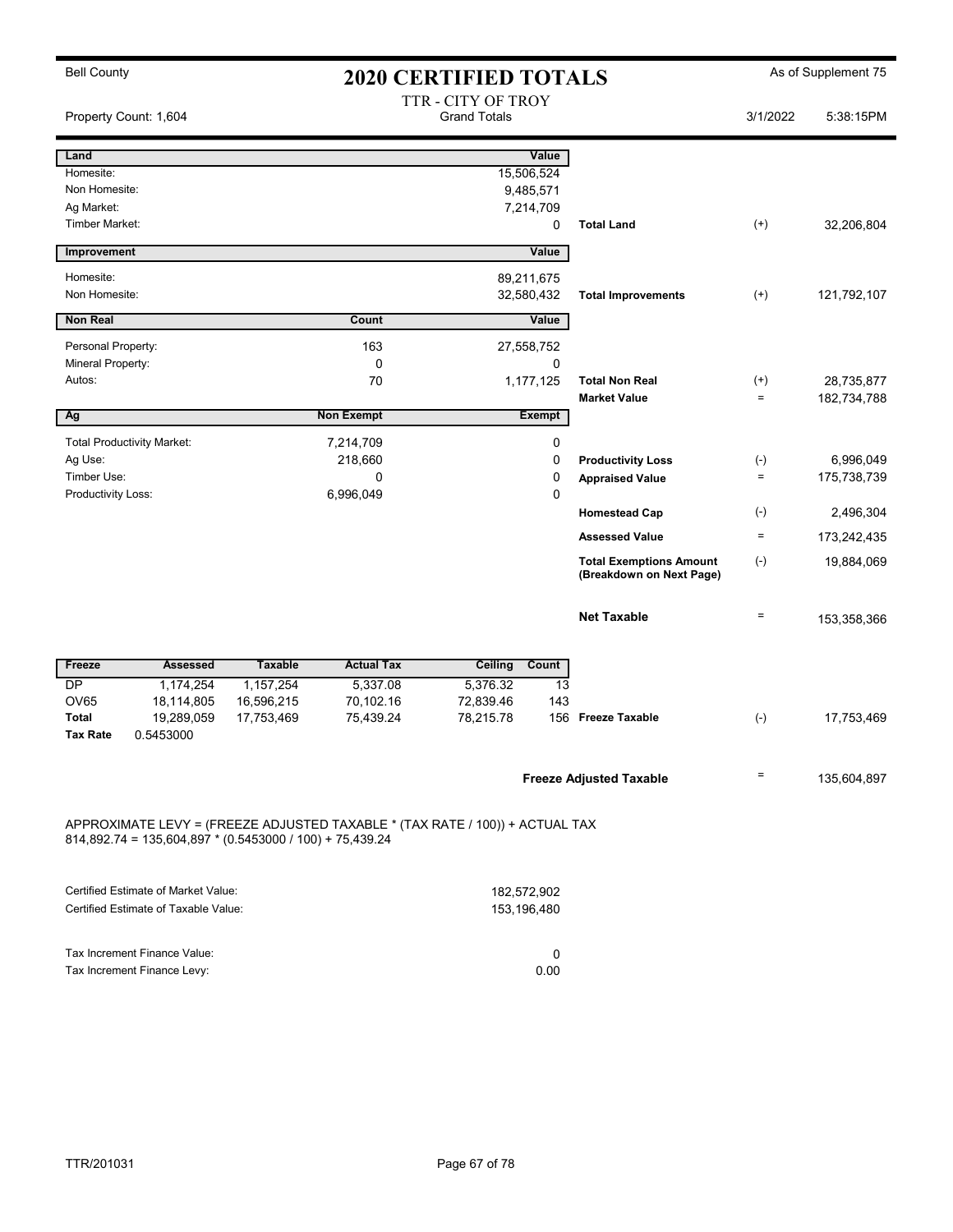#### TTR - CITY OF TROY Property Count: 1,604 **Count: 1,604** Grand Totals 3/1/2022 5:38:50PM

| <b>Exemption</b>  | Count          | Local  | <b>State</b> | Total        |
|-------------------|----------------|--------|--------------|--------------|
| <b>DP</b>         | 13             |        |              |              |
| <b>DPS</b>        |                |        | 0            | $\mathbf{0}$ |
| DV <sub>1</sub>   | 6              | 0      | 51,000       | 51,000       |
| DV <sub>1</sub> S |                | 0      | 5,000        | 5,000        |
| DV <sub>2</sub>   | 5              | 0      | 46,500       | 46,500       |
| DV3               | 9              |        | 96,000       | 96,000       |
| DV4               | 13             |        | 132,000      | 132,000      |
| <b>DVHS</b>       | 16             |        | 2,384,802    | 2,384,802    |
| <b>DVHSS</b>      | $\overline{2}$ |        | 355,714      | 355,714      |
| EX-XI             | 3              | 0      | 129,861      | 129,861      |
| EX-XV             | 171            | 0      | 16,652,874   | 16,652,874   |
| EX366             | 13             | 0      | 3,663        | 3,663        |
| OV65              | 148            | 0      | 0            | 0            |
| OV65S             | 8              | 0      | 0            | $\mathbf{0}$ |
| PC                | 4              | 26,655 | 0            | 26,655       |
|                   | <b>Totals</b>  | 26,655 | 19,857,414   | 19,884,069   |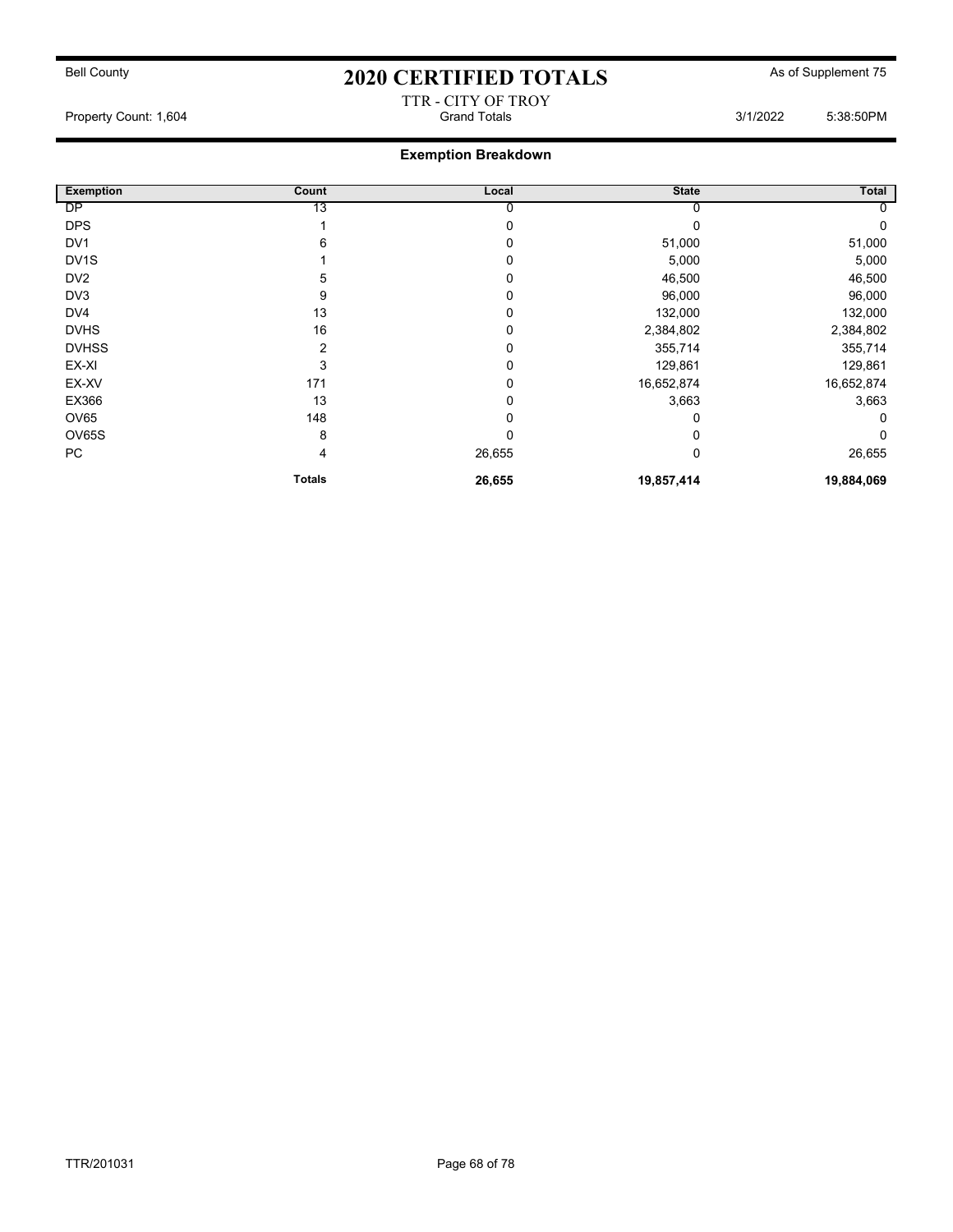### Bell County **As of Supplement 75** 2020 CERTIFIED TOTALS As of Supplement 75 WCLW - CLEARWATER U.W.C.D.

|                                   |                   | WCLW - CLEARWATER U.W.C.D. |                                                            |          |                |
|-----------------------------------|-------------------|----------------------------|------------------------------------------------------------|----------|----------------|
| Property Count: 172,814           |                   | <b>Grand Totals</b>        |                                                            | 3/1/2022 | 5:38:15PM      |
| Land                              |                   | Value                      |                                                            |          |                |
| Homesite:                         |                   | 2,833,879,927              |                                                            |          |                |
| Non Homesite:                     |                   | 2,562,163,761              |                                                            |          |                |
| Ag Market:                        |                   | 2, 127, 563, 995           |                                                            |          |                |
| <b>Timber Market:</b>             |                   | 1,024,206                  | <b>Total Land</b>                                          | $^{(+)}$ | 7,524,631,889  |
| Improvement                       |                   | Value                      |                                                            |          |                |
|                                   |                   |                            |                                                            |          |                |
| Homesite:                         |                   | 13,676,006,109             |                                                            |          |                |
| Non Homesite:                     |                   | 6,201,210,377              | <b>Total Improvements</b>                                  | $(+)$    | 19,877,216,486 |
| <b>Non Real</b>                   | Count             | Value                      |                                                            |          |                |
| Personal Property:                | 10,803            | 2,417,314,949              |                                                            |          |                |
| Mineral Property:                 | $\Omega$          | 0                          |                                                            |          |                |
| Autos:                            | 4,134             | 50,009,499                 | <b>Total Non Real</b>                                      | $^{(+)}$ | 2,467,324,448  |
|                                   |                   |                            | <b>Market Value</b>                                        | $\equiv$ | 29,869,172,823 |
| Ag                                | <b>Non Exempt</b> | <b>Exempt</b>              |                                                            |          |                |
| <b>Total Productivity Market:</b> | 2,128,046,123     | 542,078                    |                                                            |          |                |
| Ag Use:                           | 59,615,534        | 14,805                     | <b>Productivity Loss</b>                                   | $(-)$    | 2,068,406,862  |
| Timber Use:                       | 23,727            | 0                          | <b>Appraised Value</b>                                     | $\equiv$ | 27,800,765,961 |
| Productivity Loss:                | 2,068,406,862     | 527,273                    |                                                            |          |                |
|                                   |                   |                            | <b>Homestead Cap</b>                                       | $(-)$    | 437,930,273    |
|                                   |                   |                            | <b>Assessed Value</b>                                      | $\equiv$ | 27,362,835,688 |
|                                   |                   |                            | <b>Total Exemptions Amount</b><br>(Breakdown on Next Page) | $(-)$    | 4,925,142,750  |
|                                   |                   |                            | <b>Net Taxable</b>                                         | $=$      | 22,437,692,938 |

#### APPROXIMATE TOTAL LEVY = NET TAXABLE \* (TAX RATE / 100) 734,161.31 = 22,437,692,938 \* (0.003272 / 100)

| Certified Estimate of Market Value:                         | 29.857.327.947 |
|-------------------------------------------------------------|----------------|
| Certified Estimate of Taxable Value:                        | 22.426.767.493 |
| Tax Increment Finance Value:<br>Tax Increment Finance Levy: | 0.00           |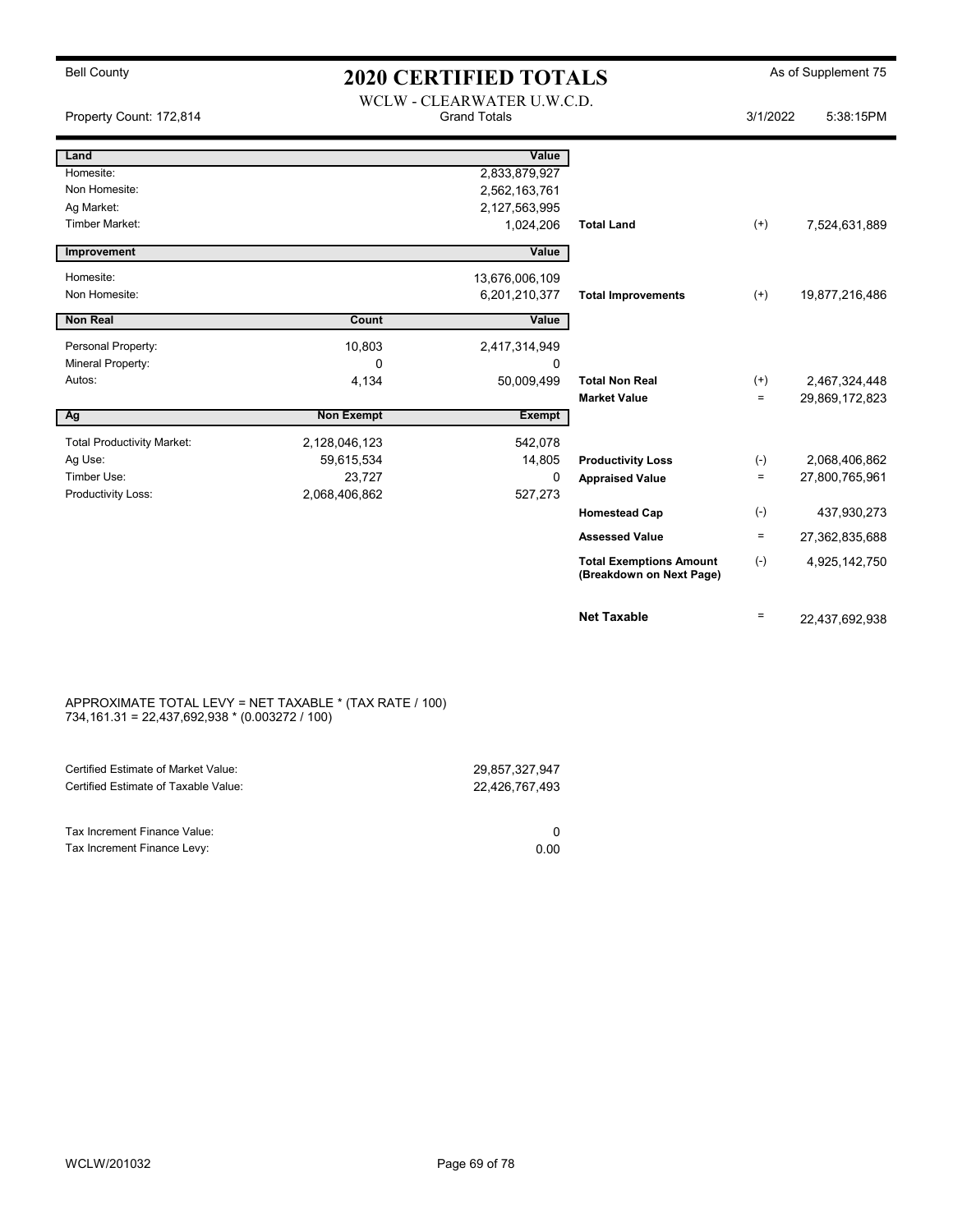## Bell County **As of Supplement 75** 2020 CERTIFIED TOTALS As of Supplement 75 WCLW - CLEARWATER U.W.C.D.

Property Count: 172,814 **Community Count: 172,814** Grand Totals 3/1/2022 5:38:50PM

| <b>Exemption</b> | Count                   | Local       | <b>State</b>  | <b>Total</b>  |
|------------------|-------------------------|-------------|---------------|---------------|
| AB               | 1                       | 6,540,571   | 0             | 6,540,571     |
| CH               | 142                     | 57,978,976  | $\mathbf 0$   | 57,978,976    |
| <b>CHODO</b>     | 1                       | 9,144,424   | $\Omega$      | 9,144,424     |
| DV <sub>1</sub>  | 1,905                   | $\mathbf 0$ | 15,181,341    | 15, 181, 341  |
| DV1S             | 279                     | $\pmb{0}$   | 1,261,309     | 1,261,309     |
| DV <sub>2</sub>  | 1,660                   | 0           | 14,085,683    | 14,085,683    |
| DV2S             | 149                     | $\mathbf 0$ | 1,015,643     | 1,015,643     |
| DV3              | 2,626                   | $\pmb{0}$   | 24,544,159    | 24,544,159    |
| DV3S             | 178                     | 0           | 1,502,356     | 1,502,356     |
| DV4              | 9,281                   | $\pmb{0}$   | 72,056,312    | 72,056,312    |
| DV4S             | 901                     | $\pmb{0}$   | 6,120,374     | 6,120,374     |
| <b>DVCH</b>      | 1                       | 0           | 140,092       | 140,092       |
| <b>DVHS</b>      | 10,629                  | $\pmb{0}$   | 1,982,833,479 | 1,982,833,479 |
| <b>DVHSS</b>     | 683                     | $\pmb{0}$   | 92,148,739    | 92,148,739    |
| EX               | $\overline{\mathbf{c}}$ | 0           | 109,478       | 109,478       |
| EX-XD            | 1                       | 0           | 131,612       | 131,612       |
| EX-XG            | 20                      | $\pmb{0}$   | 2,975,887     | 2,975,887     |
| EX-XG (Prorated) | $\mathbf{1}$            | $\pmb{0}$   | 41,291        | 41,291        |
| EX-XI            | 46                      | $\pmb{0}$   | 30,230,880    | 30,230,880    |
| EX-XJ            | 107                     | $\pmb{0}$   | 109,146,814   | 109,146,814   |
| EX-XL            | 76                      | 0           | 20,184,985    | 20, 184, 985  |
| EX-XR            | 163                     | $\pmb{0}$   | 49,704,224    | 49,704,224    |
| EX-XU            | $\overline{c}$          | $\mathbf 0$ | 187,405       | 187,405       |
| EX-XV            | 8,949                   | 0           | 2,156,764,535 | 2,156,764,535 |
| EX-XV (Prorated) | 48                      | $\mathbf 0$ | 618,304       | 618,304       |
| EX366            | 164                     | $\mathbf 0$ | 40,338        | 40,338        |
| <b>FR</b>        | 27                      | 62,937,843  | $\mathbf 0$   | 62,937,843    |
| <b>FRSS</b>      | 3                       | $\mathbf 0$ | 696,493       | 696,493       |
| LIH              | $\overline{c}$          | $\pmb{0}$   | 6,220,100     | 6,220,100     |
| <b>MASSS</b>     | 39                      | $\mathbf 0$ | 8,621,730     | 8,621,730     |
| OV65             | 20,572                  | 90,850,779  | 0             | 90,850,779    |
| OV65S            | 1,260                   | 4,849,410   | $\mathbf 0$   | 4,849,410     |
| PC               | 58                      | 95,903,792  | $\mathbf 0$   | 95,903,792    |
| SO               | 10                      | 373,392     | $\Omega$      | 373,392       |
|                  | <b>Totals</b>           | 328,579,187 | 4,596,563,563 | 4,925,142,750 |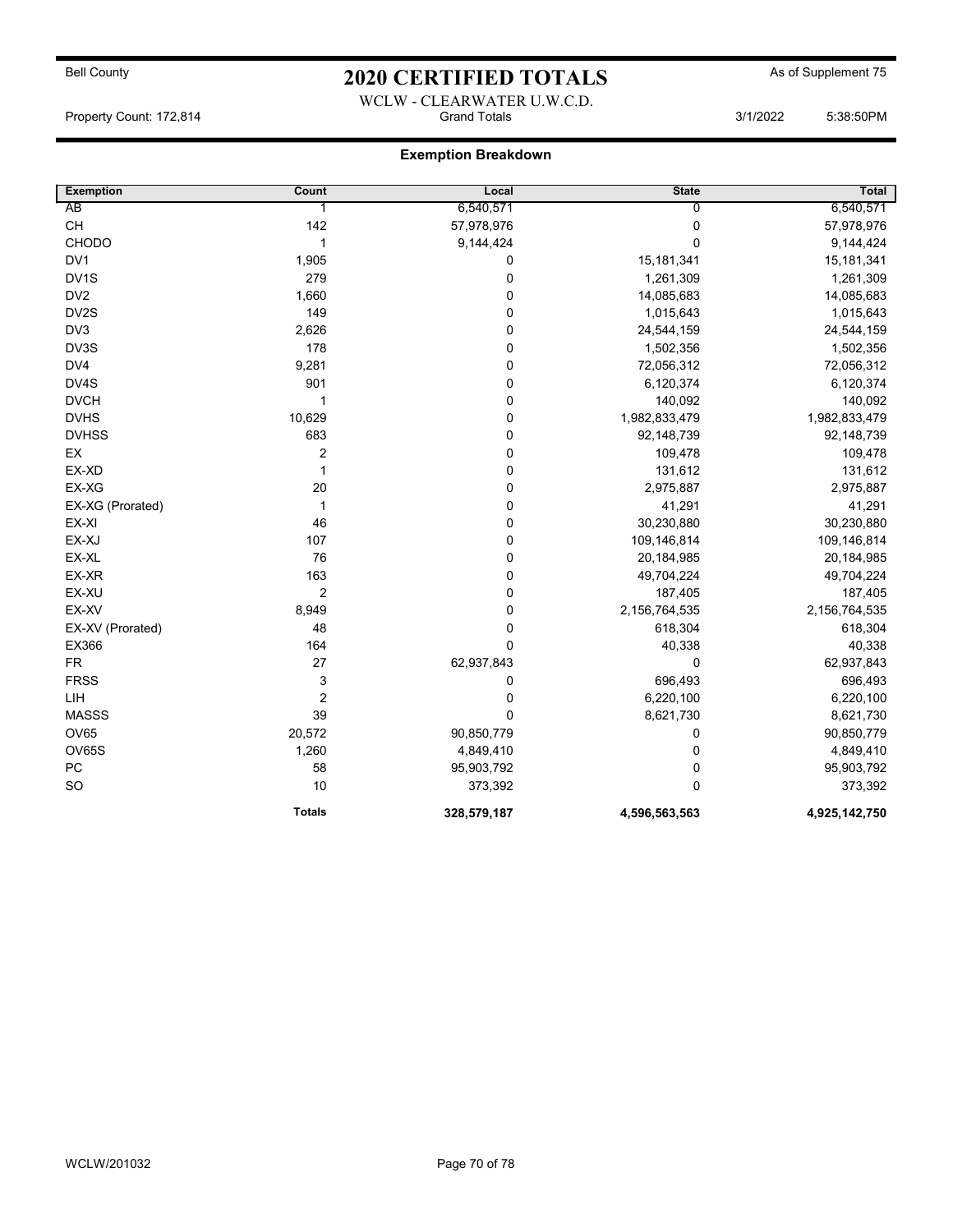| <b>Bell County</b>                | <b>2020 CERTIFIED TOTALS</b> |                                                  |                                                            | As of Supplement 75 |               |
|-----------------------------------|------------------------------|--------------------------------------------------|------------------------------------------------------------|---------------------|---------------|
| Property Count: 8,247             |                              | WEC - ELM CREEK WATERSHED<br><b>Grand Totals</b> |                                                            | 3/1/2022            | 5:38:15PM     |
| Land                              |                              | Value                                            |                                                            |                     |               |
| Homesite:                         |                              | 71,357,757                                       |                                                            |                     |               |
| Non Homesite:                     |                              | 102,746,903                                      |                                                            |                     |               |
| Ag Market:                        |                              | 404,441,194                                      |                                                            |                     |               |
| Timber Market:                    |                              | 0                                                | <b>Total Land</b>                                          | $(+)$               | 578,545,854   |
| Improvement                       |                              | Value                                            |                                                            |                     |               |
| Homesite:                         |                              | 407,472,612                                      |                                                            |                     |               |
| Non Homesite:                     |                              | 221,932,194                                      | <b>Total Improvements</b>                                  | $(+)$               | 629,404,806   |
| <b>Non Real</b>                   | Count                        | Value                                            |                                                            |                     |               |
| Personal Property:                | 518                          | 349, 187, 958                                    |                                                            |                     |               |
| Mineral Property:                 | 0                            | 0                                                |                                                            |                     |               |
| Autos:                            | 247                          | 3,181,328                                        | <b>Total Non Real</b>                                      | $^{(+)}$            | 352,369,286   |
|                                   |                              |                                                  | <b>Market Value</b>                                        | $\equiv$            | 1,560,319,946 |
| Ag                                | <b>Non Exempt</b>            | <b>Exempt</b>                                    |                                                            |                     |               |
| <b>Total Productivity Market:</b> | 404,441,194                  | 0                                                |                                                            |                     |               |
| Ag Use:                           | 16,917,688                   | 0                                                | <b>Productivity Loss</b>                                   | $(-)$               | 387,523,506   |
| Timber Use:                       | $\Omega$                     | 0                                                | <b>Appraised Value</b>                                     | $=$                 | 1,172,796,440 |
| Productivity Loss:                | 387,523,506                  | 0                                                |                                                            |                     |               |
|                                   |                              |                                                  | <b>Homestead Cap</b>                                       | $(-)$               | 23,025,047    |
|                                   |                              |                                                  | <b>Assessed Value</b>                                      | $\equiv$            | 1,149,771,393 |
|                                   |                              |                                                  | <b>Total Exemptions Amount</b><br>(Breakdown on Next Page) | $(-)$               | 124,923,121   |
|                                   |                              |                                                  | <b>Net Taxable</b>                                         | $\equiv$            | 1,024,848,272 |

#### APPROXIMATE TOTAL LEVY = NET TAXABLE \* (TAX RATE / 100) 335,125.38 = 1,024,848,272 \* (0.032700 / 100)

| Certified Estimate of Market Value:  | 1,560,157,880             |
|--------------------------------------|---------------------------|
| Certified Estimate of Taxable Value: | 1.024.686.206             |
|                                      |                           |
|                                      |                           |
| <b>Tif Zone Code</b>                 | <b>Tax Increment Loss</b> |

| TFTIF1                                                      | 128.077.958              |
|-------------------------------------------------------------|--------------------------|
| Tax Increment Finance Value:<br>Tax Increment Finance Levy: | 128.077.958<br>41.881.49 |
|                                                             |                          |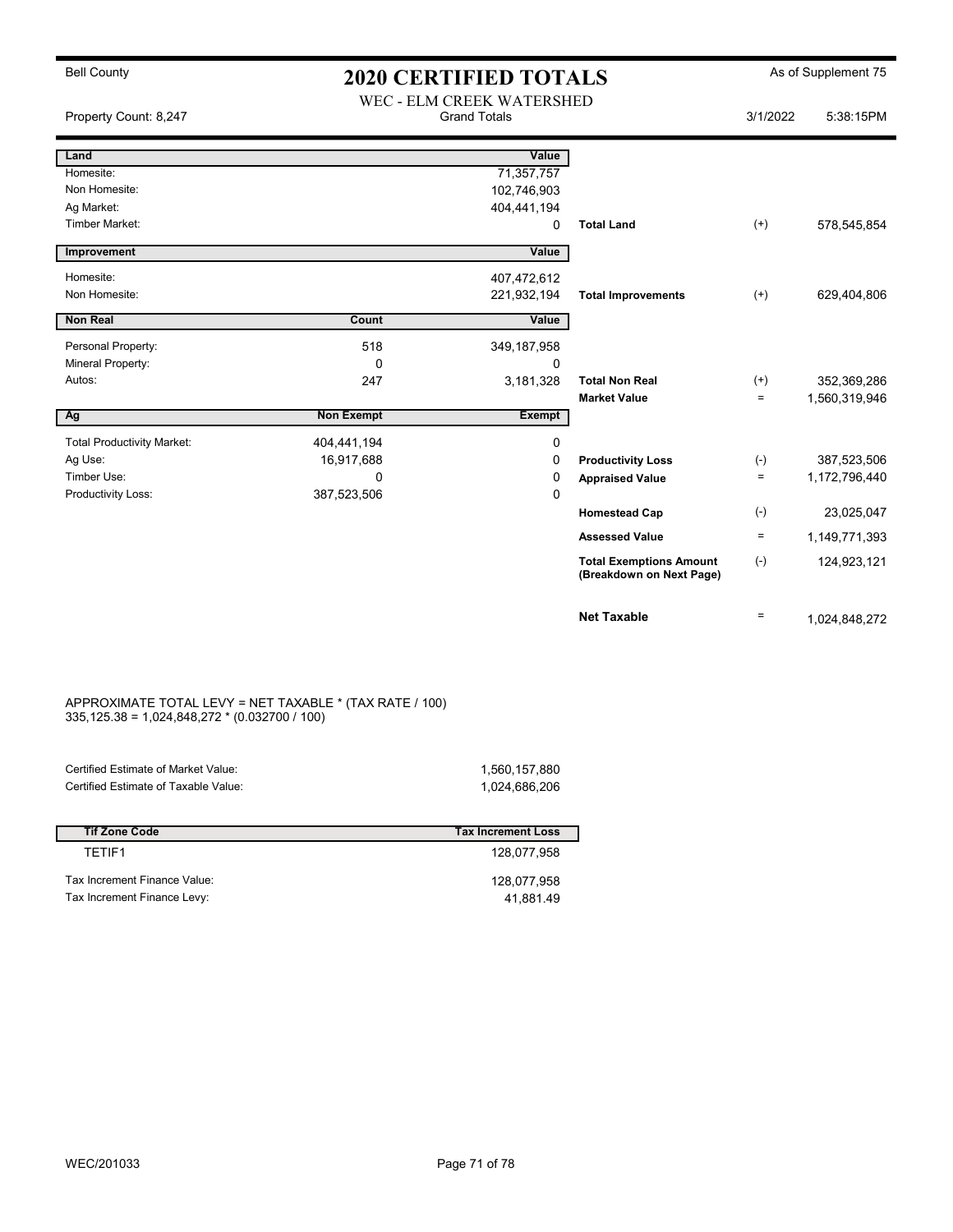## Bell County **As of Supplement 75** 2020 CERTIFIED TOTALS As of Supplement 75 WEC - ELM CREEK WATERSHED

Property Count: 8,247 **Count: 8,247** Crand Totals 3/1/2022 5:38:50PM

| <b>Exemption</b>                         | Count          | Local       | <b>State</b> | Total       |
|------------------------------------------|----------------|-------------|--------------|-------------|
| AB                                       | 6              | 14,570,835  |              | 14,570,835  |
| $\mathsf{CH}% \left( \mathcal{M}\right)$ | 6              | 11,374,989  | 0            | 11,374,989  |
| DV1                                      | 39             | 0           | 276,000      | 276,000     |
| DV <sub>1</sub> S                        | 4              | $\mathbf 0$ | 20,000       | 20,000      |
| DV <sub>2</sub>                          | 24             | $\mathbf 0$ | 233,902      | 233,902     |
| DV2S                                     | $\overline{2}$ | $\mathbf 0$ | 15,000       | 15,000      |
| DV3                                      | 35             | $\mathbf 0$ | 355,439      | 355,439     |
| DV3S                                     |                | $\mathbf 0$ | 10,000       | 10,000      |
| DV4                                      | 87             | 0           | 764,594      | 764,594     |
| DV4S                                     | 14             | $\mathbf 0$ | 108,000      | 108,000     |
| <b>DVHS</b>                              | 77             | 0           | 13,200,489   | 13,200,489  |
| <b>DVHSS</b>                             | 9              | $\mathbf 0$ | 1,274,551    | 1,274,551   |
| EX-XG                                    |                | $\mathbf 0$ | 142,410      | 142,410     |
| EX-XI                                    |                | $\mathbf 0$ | 174,341      | 174,341     |
| EX-XL                                    | 13             | $\mathbf 0$ | 1,047,582    | 1,047,582   |
| EX-XR                                    | 16             | $\mathbf 0$ | 582,081      | 582,081     |
| EX-XV                                    | 878            | $\mathbf 0$ | 43,658,571   | 43,658,571  |
| EX366                                    | 21             | $\mathbf 0$ | 5,064        | 5,064       |
| <b>FR</b>                                | 10             | 24,467,860  | $\Omega$     | 24,467,860  |
| <b>FRSS</b>                              |                | 0           | 283,641      | 283,641     |
| <b>OV65</b>                              | 966            | 4,536,531   | 0            | 4,536,531   |
| OV65S                                    | 62             | 280,000     | 0            | 280,000     |
| ${\sf PC}$                               | 20             | 7,541,241   | $\Omega$     | 7,541,241   |
|                                          | <b>Totals</b>  | 62,771,456  | 62,151,665   | 124,923,121 |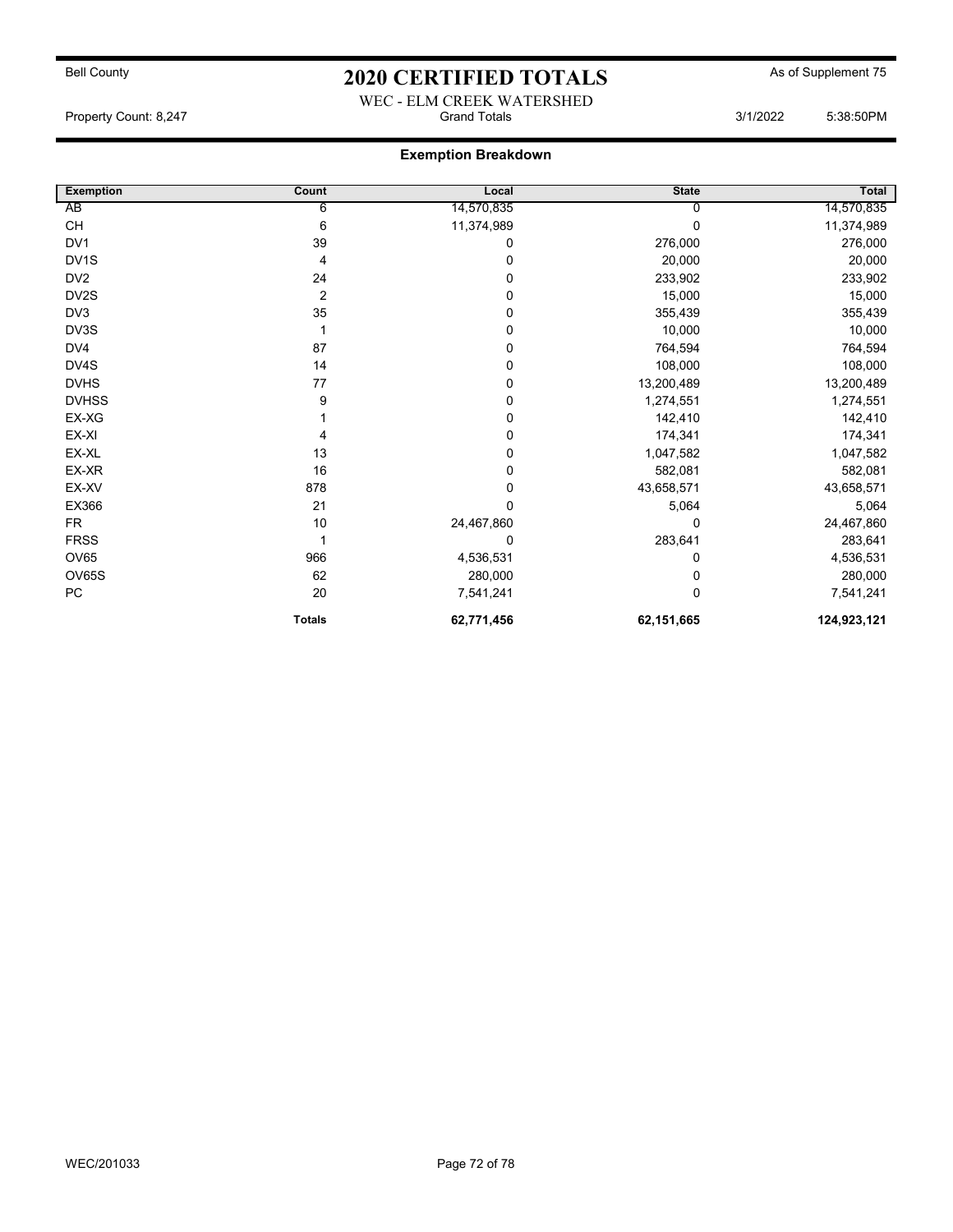| <b>Bell County</b>                | <b>2020 CERTIFIED TOTALS</b> |                                                   |                                                            | As of Supplement 75 |             |
|-----------------------------------|------------------------------|---------------------------------------------------|------------------------------------------------------------|---------------------|-------------|
| Property Count: 2,706             |                              | WWC3 - BELL COUNTY WCID #3<br><b>Grand Totals</b> |                                                            | 3/1/2022            | 5:38:15PM   |
| Land                              |                              | Value                                             |                                                            |                     |             |
| Homesite:                         |                              | 57,535,411                                        |                                                            |                     |             |
| Non Homesite:                     |                              | 17,102,807                                        |                                                            |                     |             |
| Ag Market:                        |                              | 2,771,461                                         |                                                            |                     |             |
| <b>Timber Market:</b>             |                              | $\mathbf 0$                                       | <b>Total Land</b>                                          | $^{(+)}$            | 77,409,679  |
| Improvement                       |                              | Value                                             |                                                            |                     |             |
| Homesite:                         |                              | 231,016,594                                       |                                                            |                     |             |
| Non Homesite:                     |                              | 22,339,237                                        | <b>Total Improvements</b>                                  | $(+)$               | 253,355,831 |
| <b>Non Real</b>                   | Count                        | Value                                             |                                                            |                     |             |
| Personal Property:                | 80                           | 4,380,049                                         |                                                            |                     |             |
| Mineral Property:                 | 0                            | $\mathbf 0$                                       |                                                            |                     |             |
| Autos:                            | $\overline{7}$               | 84,050                                            | <b>Total Non Real</b>                                      | $(+)$               | 4,464,099   |
|                                   |                              |                                                   | <b>Market Value</b>                                        | $=$                 | 335,229,609 |
| Ag                                | <b>Non Exempt</b>            | <b>Exempt</b>                                     |                                                            |                     |             |
| <b>Total Productivity Market:</b> | 2,771,461                    | $\mathbf 0$                                       |                                                            |                     |             |
| Ag Use:                           | 57,992                       | 0                                                 | <b>Productivity Loss</b>                                   | $(-)$               | 2,713,469   |
| Timber Use:                       | 0                            | 0                                                 | <b>Appraised Value</b>                                     | $=$                 | 332,516,140 |
| Productivity Loss:                | 2,713,469                    | 0                                                 |                                                            |                     |             |
|                                   |                              |                                                   | <b>Homestead Cap</b>                                       | $(-)$               | 3,866,678   |
|                                   |                              |                                                   | <b>Assessed Value</b>                                      | $\equiv$            | 328,649,462 |
|                                   |                              |                                                   | <b>Total Exemptions Amount</b><br>(Breakdown on Next Page) | $(-)$               | 79,231,125  |
|                                   |                              |                                                   | <b>Net Taxable</b>                                         | $=$                 | 249.418.337 |

#### APPROXIMATE TOTAL LEVY = NET TAXABLE \* (TAX RATE / 100) 94,280.13 = 249,418,337 \* (0.037800 / 100)

| Certified Estimate of Market Value:<br>Certified Estimate of Taxable Value: | 335.229.609<br>249.418.337 |
|-----------------------------------------------------------------------------|----------------------------|
| Tax Increment Finance Value:                                                |                            |
| Tax Increment Finance Levy:                                                 | 0.00                       |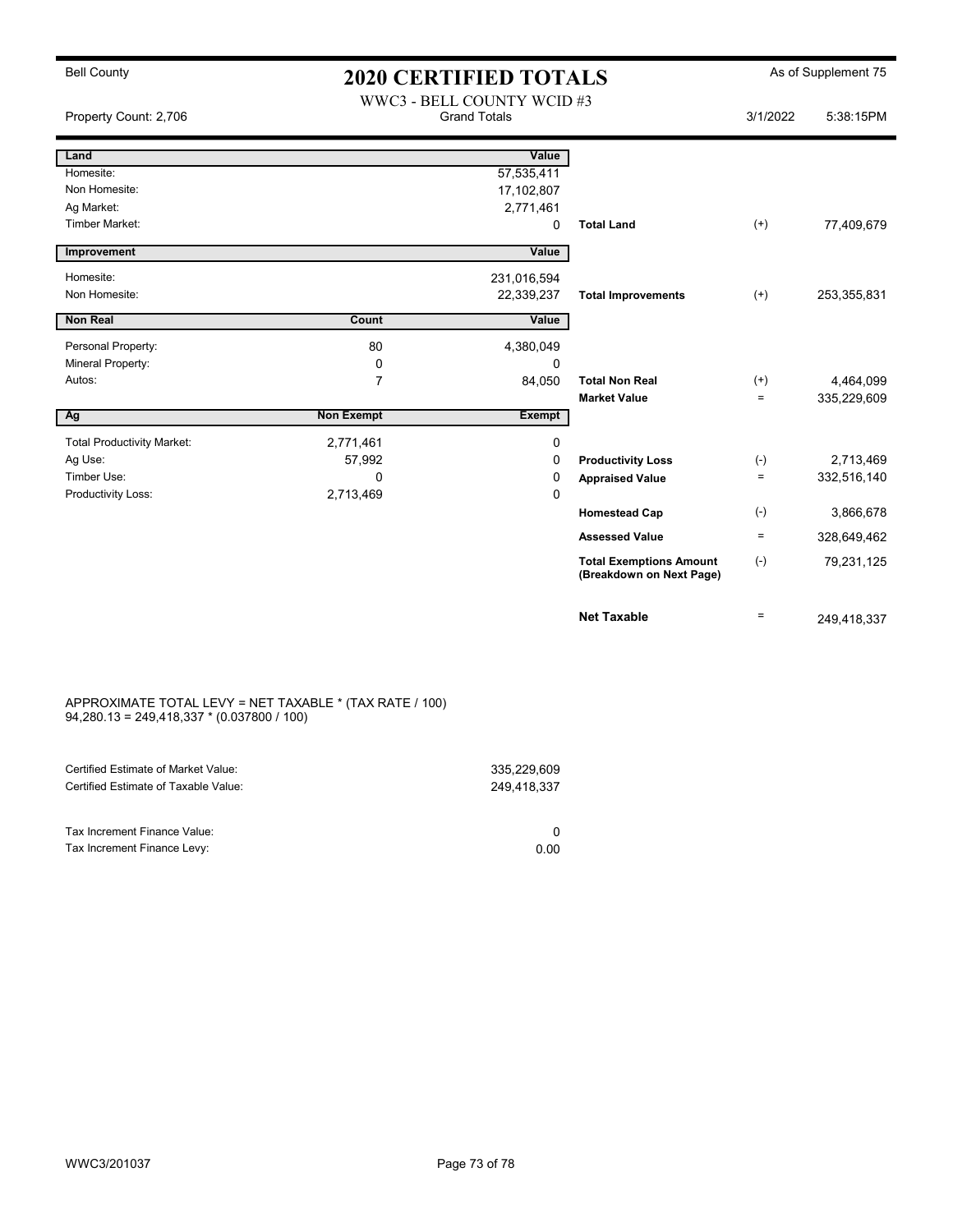# Bell County **As of Supplement 75** 2020 CERTIFIED TOTALS As of Supplement 75

### WWC3 - BELL COUNTY WCID #3 Property Count: 2,706 **Crand Totals 3/1/2022** 5:38:50PM

## Exemption Breakdown

| <b>Exemption</b>  | Count         | Local  | <b>State</b> | Total      |
|-------------------|---------------|--------|--------------|------------|
| DV <sub>1</sub>   | 26            | 0      | 201,900      | 201,900    |
| DV <sub>1</sub> S |               | 0      | 5,000        | 5,000      |
| DV <sub>2</sub>   | 31            | 0      | 238,500      | 238,500    |
| DV2S              |               | 0      | 7,500        | 7,500      |
| DV3               | 47            | 0      | 407,280      | 407,280    |
| DV3S              | 3             | 0      | 30,000       | 30,000     |
| DV4               | 178           | 0      | 1,316,400    | 1,316,400  |
| DV4S              | 8             | 0      | 60,000       | 60,000     |
| <b>DVHS</b>       | 273           | 0      | 67,810,177   | 67,810,177 |
| <b>DVHSS</b>      | 4             | 0      | 563,979      | 563,979    |
| EX-XL             |               | 0      | 17,000       | 17,000     |
| EX-XR             | 10            | 0      | 615,019      | 615,019    |
| EX-XV             | 38            | 0      | 7,931,268    | 7,931,268  |
| EX366             | 11            | 0      | 2,508        | 2,508      |
| <b>FR</b>         |               | 0      | 0            | 0          |
| SO                |               | 24,594 | 0            | 24,594     |
|                   | <b>Totals</b> | 24,594 | 79,206,531   | 79,231,125 |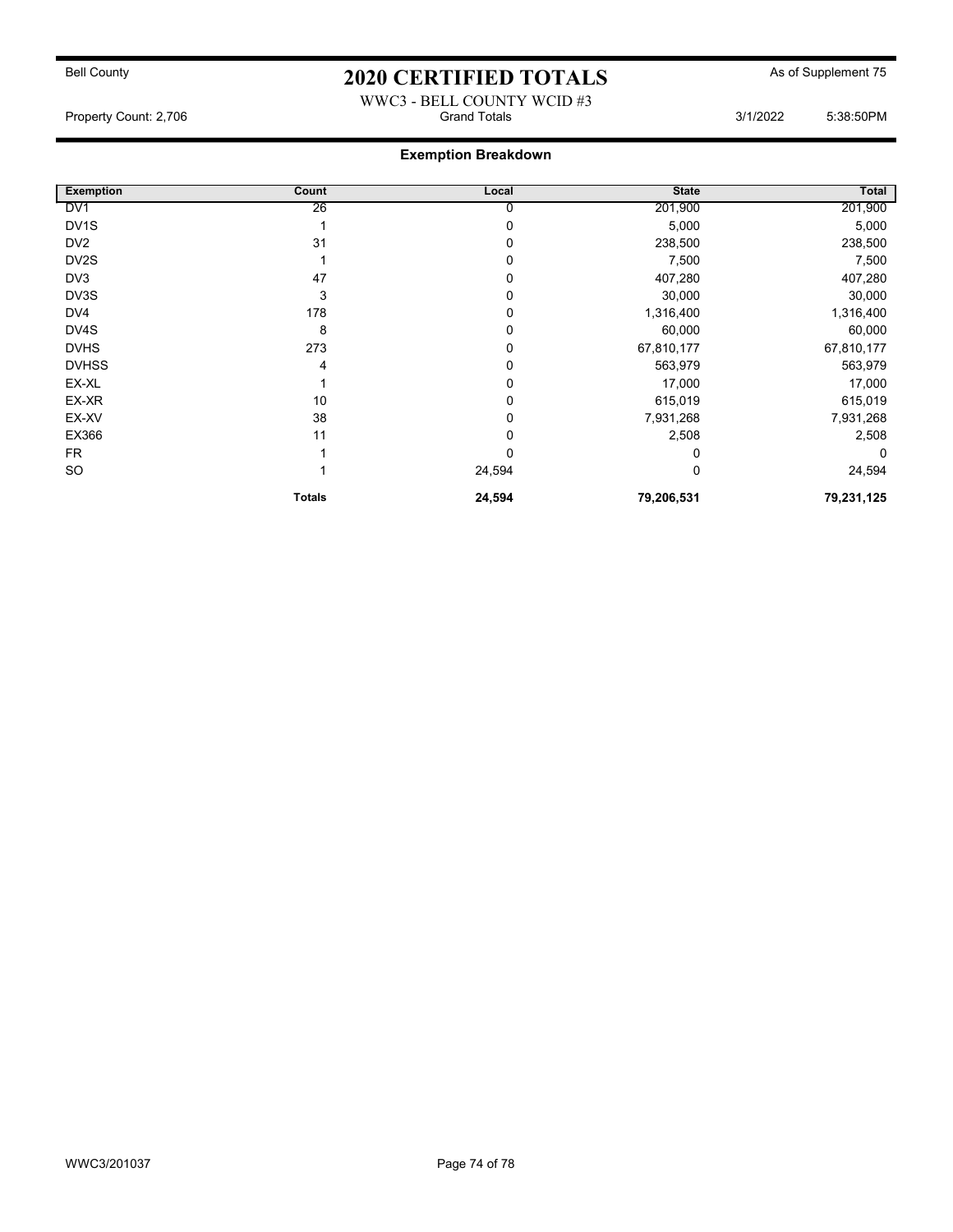| <b>Bell County</b>                | <b>2020 CERTIFIED TOTALS</b> |                                                   |                                                            |          | As of Supplement 75 |
|-----------------------------------|------------------------------|---------------------------------------------------|------------------------------------------------------------|----------|---------------------|
| Property Count: 54,442            |                              | WWC6 - BELL COUNTY WCID #6<br><b>Grand Totals</b> |                                                            | 3/1/2022 | 5:38:15PM           |
| Land                              |                              | Value                                             |                                                            |          |                     |
| Homesite:                         |                              | 809,169,437                                       |                                                            |          |                     |
| Non Homesite:                     |                              | 785,399,519                                       |                                                            |          |                     |
| Ag Market:                        |                              | 106,663,059                                       |                                                            |          |                     |
| Timber Market:                    |                              | 0                                                 | <b>Total Land</b>                                          | $^{(+)}$ | 1,701,232,015       |
| Improvement                       |                              | Value                                             |                                                            |          |                     |
| Homesite:                         |                              | 3,583,947,632                                     |                                                            |          |                     |
| Non Homesite:                     |                              | 2,359,308,635                                     | <b>Total Improvements</b>                                  | $^{(+)}$ | 5,943,256,267       |
| <b>Non Real</b>                   | Count                        | Value                                             |                                                            |          |                     |
|                                   |                              |                                                   |                                                            |          |                     |
| Personal Property:                | 3,819                        | 347,763,380                                       |                                                            |          |                     |
| Mineral Property:                 | 0                            | 0                                                 |                                                            |          |                     |
| Autos:                            | 812                          | 10,817,256                                        | <b>Total Non Real</b>                                      | $^{(+)}$ | 358,580,636         |
|                                   |                              |                                                   | <b>Market Value</b>                                        | $\equiv$ | 8,003,068,918       |
| Ag                                | <b>Non Exempt</b>            | <b>Exempt</b>                                     |                                                            |          |                     |
| <b>Total Productivity Market:</b> | 106,663,059                  | 0                                                 |                                                            |          |                     |
| Ag Use:                           | 2,012,810                    | 0                                                 | <b>Productivity Loss</b>                                   | $(-)$    | 104,650,249         |
| Timber Use:                       | $\Omega$                     | 0                                                 | <b>Appraised Value</b>                                     | $\equiv$ | 7,898,418,669       |
| Productivity Loss:                | 104,650,249                  | $\mathbf 0$                                       |                                                            |          |                     |
|                                   |                              |                                                   | <b>Homestead Cap</b>                                       | $(-)$    | 98, 153, 153        |
|                                   |                              |                                                   | <b>Assessed Value</b>                                      | $=$      | 7,800,265,516       |
|                                   |                              |                                                   | <b>Total Exemptions Amount</b><br>(Breakdown on Next Page) | $(-)$    | 1,383,668,122       |
|                                   |                              |                                                   | <b>Net Taxable</b>                                         | $=$      | 6,416,597,394       |

#### APPROXIMATE TOTAL LEVY = NET TAXABLE \* (TAX RATE / 100) 1,924,979.22 = 6,416,597,394 \* (0.030000 / 100)

| Certified Estimate of Market Value:<br>Certified Estimate of Taxable Value: | 7,999,165,224<br>6,412,630,225 |
|-----------------------------------------------------------------------------|--------------------------------|
| Tax Increment Finance Value:                                                |                                |
| Tax Increment Finance Levy:                                                 | 0.00                           |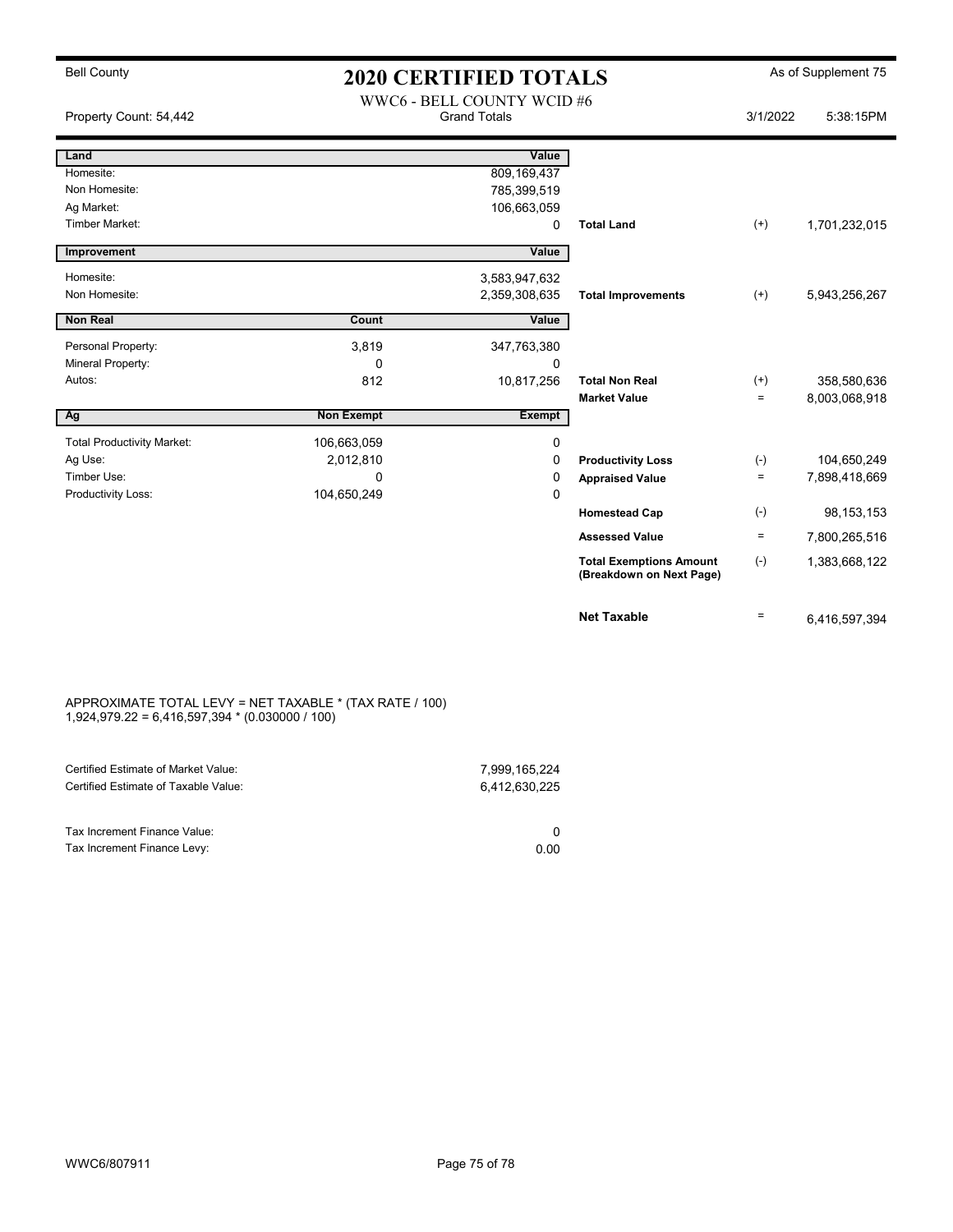# Bell County **As of Supplement 75** 2020 CERTIFIED TOTALS As of Supplement 75 WWC6 - BELL COUNTY WCID #6

### Property Count: 54,442 **Crand Totals 3/1/2022** 5:38:50PM

## Exemption Breakdown

| <b>Exemption</b>  | Count         | Local       | <b>State</b>  | <b>Total</b>  |
|-------------------|---------------|-------------|---------------|---------------|
| СH                | 48            | 5,974,903   | 0             | 5,974,903     |
| DV1               | 892           | 0           | 7,198,179     | 7,198,179     |
| DV <sub>1</sub> S | 150           | 0           | 669,680       | 669,680       |
| DV <sub>2</sub>   | 712           | 0           | 6,168,817     | 6,168,817     |
| DV2S              | 73            | 0           | 513,143       | 513,143       |
| DV3               | 1,119         | 0           | 10,417,702    | 10,417,702    |
| DV3S              | 81            | 0           | 700,000       | 700,000       |
| DV4               | 4,160         | 0           | 32,574,942    | 32,574,942    |
| DV4S              | 457           | 0           | 2,884,349     | 2,884,349     |
| <b>DVHS</b>       | 3,784         | 0           | 557,440,721   | 557,440,721   |
| <b>DVHSS</b>      | 381           | 0           | 41,504,943    | 41,504,943    |
| EX-XD             |               | $\mathbf 0$ | 131,612       | 131,612       |
| EX-XG             | 12            | $\mathbf 0$ | 2,121,441     | 2,121,441     |
| EX-XG (Prorated)  | 1             | 0           | 41,291        | 41,291        |
| EX-XI             | 13            | 0           | 7,390,698     | 7,390,698     |
| EX-XJ             | 93            | $\mathbf 0$ | 96,451,327    | 96,451,327    |
| EX-XL             | 43            | $\mathbf 0$ | 17, 167, 313  | 17, 167, 313  |
| EX-XR             | 34            | 0           | 22, 174, 278  | 22, 174, 278  |
| EX-XU             | 2             | $\mathbf 0$ | 187,405       | 187,405       |
| EX-XV             | 1,230         | $\mathbf 0$ | 549,266,605   | 549,266,605   |
| EX-XV (Prorated)  | 7             | $\mathbf 0$ | 86,262        | 86,262        |
| EX366             | 69            | 0           | 16,885        | 16,885        |
| <b>FR</b>         | 4             | $\pmb{0}$   | 0             | 0             |
| <b>MASSS</b>      | 12            | $\mathbf 0$ | 1,704,991     | 1,704,991     |
| <b>OV65</b>       | 5,958         | 19,716,312  | 0             | 19,716,312    |
| <b>OV65S</b>      | 431           | 1,088,250   | 0             | 1,088,250     |
| PC                | 5             | 0           | 0             | 0             |
| <b>SO</b>         | 2             | 76,073      | 0             | 76,073        |
|                   | <b>Totals</b> | 26,855,538  | 1,356,812,584 | 1,383,668,122 |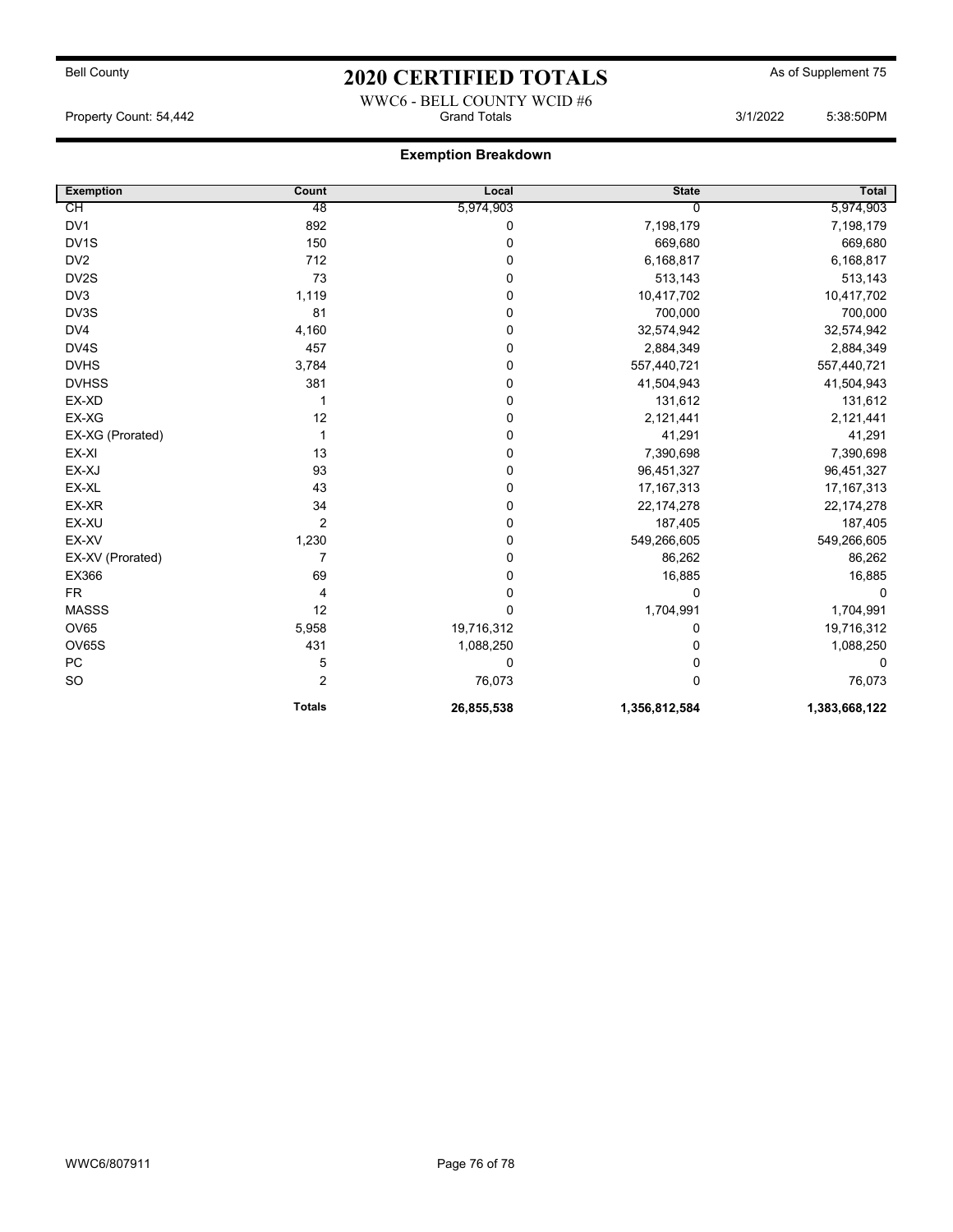## Bell County **As of Supplement 75** 2020 CERTIFIED TOTALS As of Supplement 75 WXC - DONAHOE WATER SHED

| Property Count: 1,334             |                   | WAC - DOINAHOE WATER SHED<br><b>Grand Totals</b> |                                                            | 3/1/2022        | 5:38:15PM    |
|-----------------------------------|-------------------|--------------------------------------------------|------------------------------------------------------------|-----------------|--------------|
| Land                              |                   | Value                                            |                                                            |                 |              |
| Homesite:                         |                   | 9,134,399                                        |                                                            |                 |              |
| Non Homesite:                     |                   | 9,579,950                                        |                                                            |                 |              |
| Ag Market:                        |                   | 171,827,216                                      |                                                            |                 |              |
| <b>Timber Market:</b>             |                   | 332,388                                          | <b>Total Land</b>                                          | $^{(+)}$        | 190,873,953  |
| Improvement                       |                   | Value                                            |                                                            |                 |              |
| Homesite:                         |                   | 40,294,460                                       |                                                            |                 |              |
| Non Homesite:                     |                   | 16,860,223                                       | <b>Total Improvements</b>                                  | $^{(+)}$        | 57, 154, 683 |
| <b>Non Real</b>                   | Count             | Value                                            |                                                            |                 |              |
| Personal Property:                | 84                | 4,380,819                                        |                                                            |                 |              |
| Mineral Property:                 | $\Omega$          | 0                                                |                                                            |                 |              |
| Autos:                            | 28                | 497,725                                          | <b>Total Non Real</b>                                      | $^{(+)}$        | 4,878,544    |
|                                   |                   |                                                  | <b>Market Value</b>                                        | $=$             | 252,907,180  |
| Ag                                | <b>Non Exempt</b> | <b>Exempt</b>                                    |                                                            |                 |              |
| <b>Total Productivity Market:</b> | 172,159,604       | 0                                                |                                                            |                 |              |
| Ag Use:                           | 6,050,374         | 0                                                | <b>Productivity Loss</b>                                   | $(-)$           | 166,097,015  |
| Timber Use:                       | 12,215            | 0                                                | <b>Appraised Value</b>                                     | $=$             | 86,810,165   |
| Productivity Loss:                | 166,097,015       | $\mathbf 0$                                      |                                                            |                 |              |
|                                   |                   |                                                  | <b>Homestead Cap</b>                                       | $(-)$           | 2,942,601    |
|                                   |                   |                                                  | <b>Assessed Value</b>                                      | $\quad \  \  =$ | 83,867,564   |
|                                   |                   |                                                  | <b>Total Exemptions Amount</b><br>(Breakdown on Next Page) | $(-)$           | 12,624,199   |
|                                   |                   |                                                  | <b>Net Taxable</b>                                         | $=$             | 71,243,365   |

#### APPROXIMATE TOTAL LEVY = NET TAXABLE \* (TAX RATE / 100) 14,248.67 = 71,243,365 \* (0.020000 / 100)

| Certified Estimate of Market Value:  | 252.907.180 |
|--------------------------------------|-------------|
| Certified Estimate of Taxable Value: | 71.243.365  |
|                                      |             |
| Tax Increment Finance Value:         |             |
| Tax Increment Finance Levy:          | 0.00        |